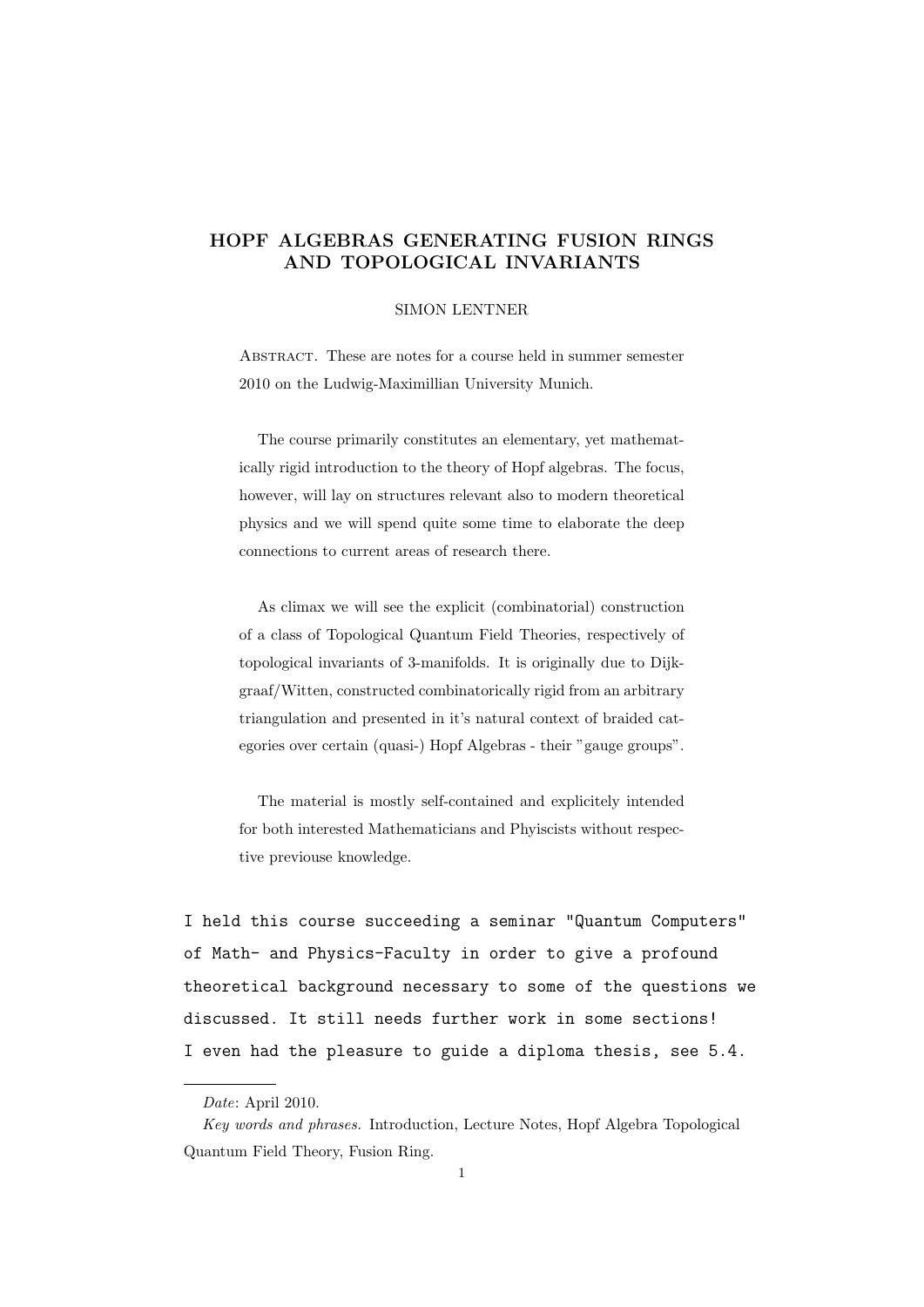# **CONTENTS**

| <b>Comments On The Presentation</b>                    | $\overline{4}$ |
|--------------------------------------------------------|----------------|
| Preliminaries<br>1.                                    | 6              |
| The Tensor Product<br>1.1.                             | 6              |
| Lie Groups and -Algebras<br>1.2.                       | 9              |
| Preliminaries: Cohomology<br>1.3.                      | 15             |
| <b>Introducing Hopf Algebras</b><br>2.                 | 19             |
| History: From Geometry To Algebra<br>2.1.              | 19             |
| Definition, Diagrams And First Examples<br>2.2.        | 23             |
| First Properties And More Examples<br>2.3.             | 31             |
| The Convolution Product And Further Properties<br>2.4. | 39             |
| Monoidal Categories From Hopf Algebras<br>3.           | 44             |
| 3.1.<br>The Lift-Problem And Spin-Statistics           | 45             |
| Representations in Modern Physics<br>3.2.              | 49             |
| Representation Categories<br>3.3.                      | 54             |
| Hopf Algebras And Monoidal Categories<br>3.4.          | 60             |
| Algebras Inside These Categories<br>3.5.               | 67             |
| Braided Categories From Yetter Drinfel'd Modules<br>4. | 70             |
| Comodules<br>4.1.                                      | 70             |
| Yetter-Drinfel'd Modules<br>4.2.                       | 75             |
| 4.3.<br>The Braided Monoidal Category                  | 79             |
| Hopf Algebra In Braided Category<br>4.4.               | 84             |
| The Radford Projection and -Biproduct<br>4.5.          | 88             |
| Producing Knot Invariants<br>4.6.                      | 89             |
| <b>Fusion Rings From Quasi-Hopf-Algebras</b><br>5.     | 90             |
| Braided Hopf-Algebras And the R-Matrix<br>5.1.         | 91             |
| Quasi-Hopf Algebras And The F-Matrix<br>5.2.           | 93             |
| Dijkgraafs Examples Over Twisted Groups<br>5.3.        | 93             |
| Projective Yetter-Drinfel'd modules<br>5.4.            | 94             |
| Producing Anyon Models For Quantum Computing<br>5.5.   | 97             |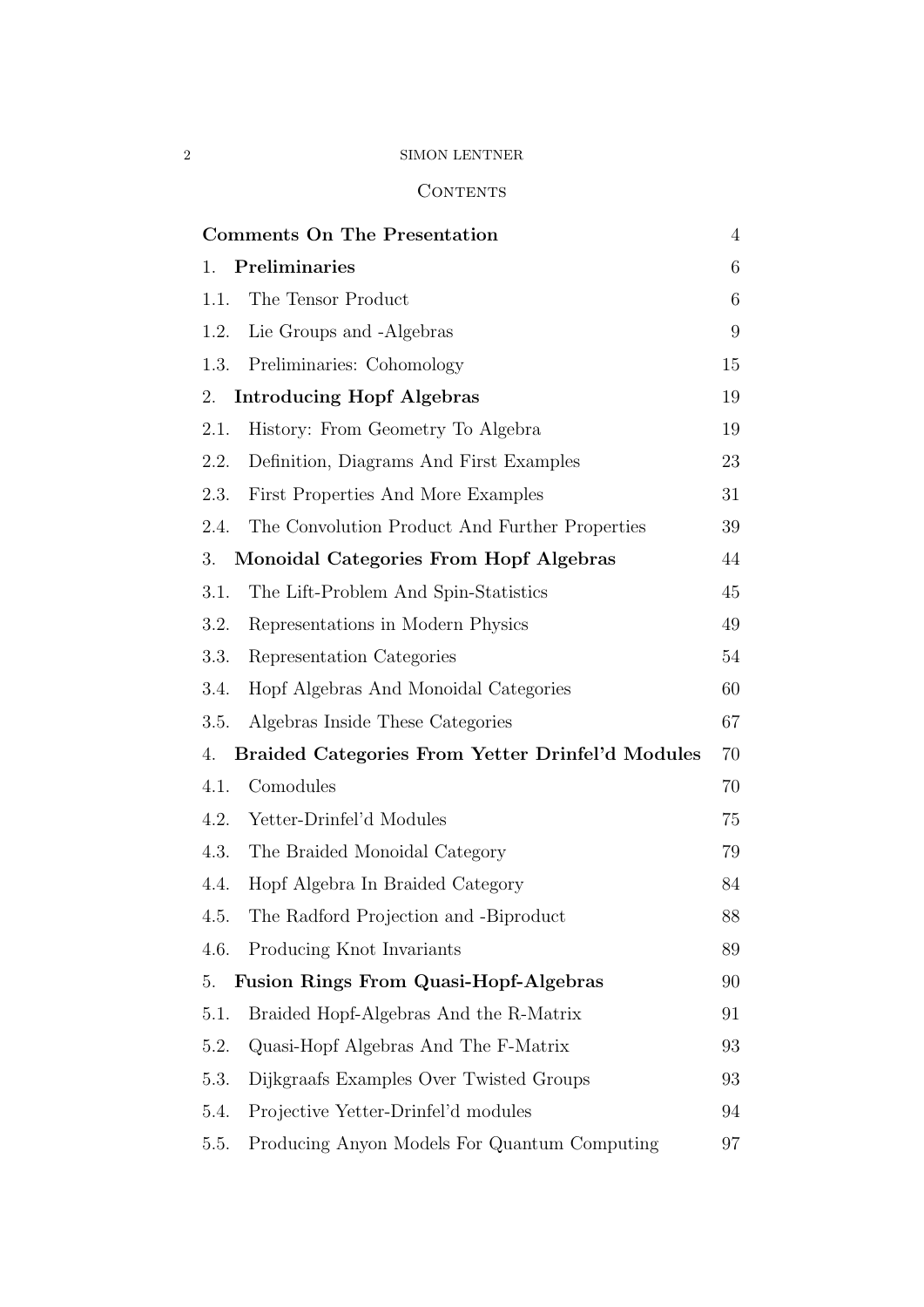|      | HOPF ALGEBRAS, FUSION RINGS AND TOPOLOGICAL INVARIANTS | 3   |
|------|--------------------------------------------------------|-----|
| 5.6. | To Knishnik-Zamolodchikov-Equation And CFT             | 97  |
| 6.   | <b>Topological Quantum Field Theories</b>              | 97  |
|      | 6.1. Definition And Physical Context                   | 98  |
| 6.2. | The Examples Of Dijkgraaf And Witten                   | 99  |
|      | 6.3. A Verlinde-type Formula For The State Space       | 104 |
| 6.4. | The Other Side Of The Verlinde Formula?                | 105 |
|      | References                                             | 108 |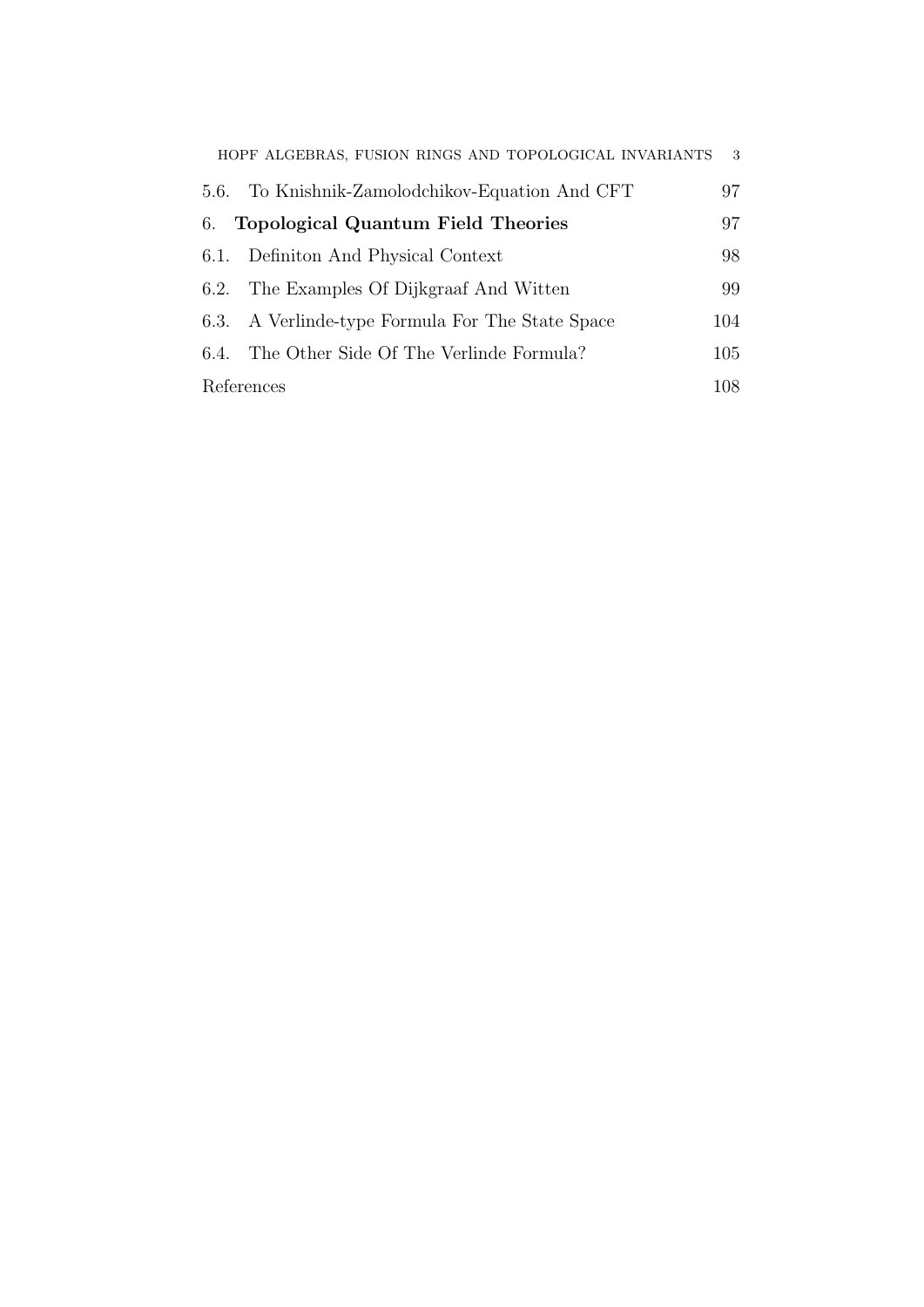Comments On The Presentation. We shortly motivate the definition of a Hopf algebra along it's historical development, namely the typical dualizations appearing e.g. if considering the algebra of functions on a space or a Lie group. This example will be used extensively, especially when representation theory of Hopf algebras is studied lateron. We then turn to the strict definitions and use this to introduce the very helpful diagrammatical calculus ("Braiding Diagram"). The main classical examples (Lie algebra envelopings, group rings and their duals) are discussed. We introduce integrals and the adjoint action and prove some of their's elementary properties.

As first nontrivial example, we particulary study the easiest case of a Taft algebra acting as "infinitesimal translation" on the quantum plane as a first glance on (noncommutative) module algebras and discuss. There we also discover the first example of truncation and discuss some of it's physical relevance. We then see how Hopf algebras generate group schemes via the convolution product, thereby especially recovering the Matrix groups again from their Lie algebra envelopings. This also provides the ground for discussing duals of Hopf algebras and the antipode.

Representations are the main focus of our course, so we first concern with it's pysical relevance as particles, followed by an extensive discussion of the special "expected" structures found in the representation theory of Hopf algebras, namely their tensoring and dualizing (see Clebsch-Gordan). Some additional structure ("R-Matrix") or the use of "Yetter-Drifel'd modules" turns this even into a braided category where representations products may be switched, describing physically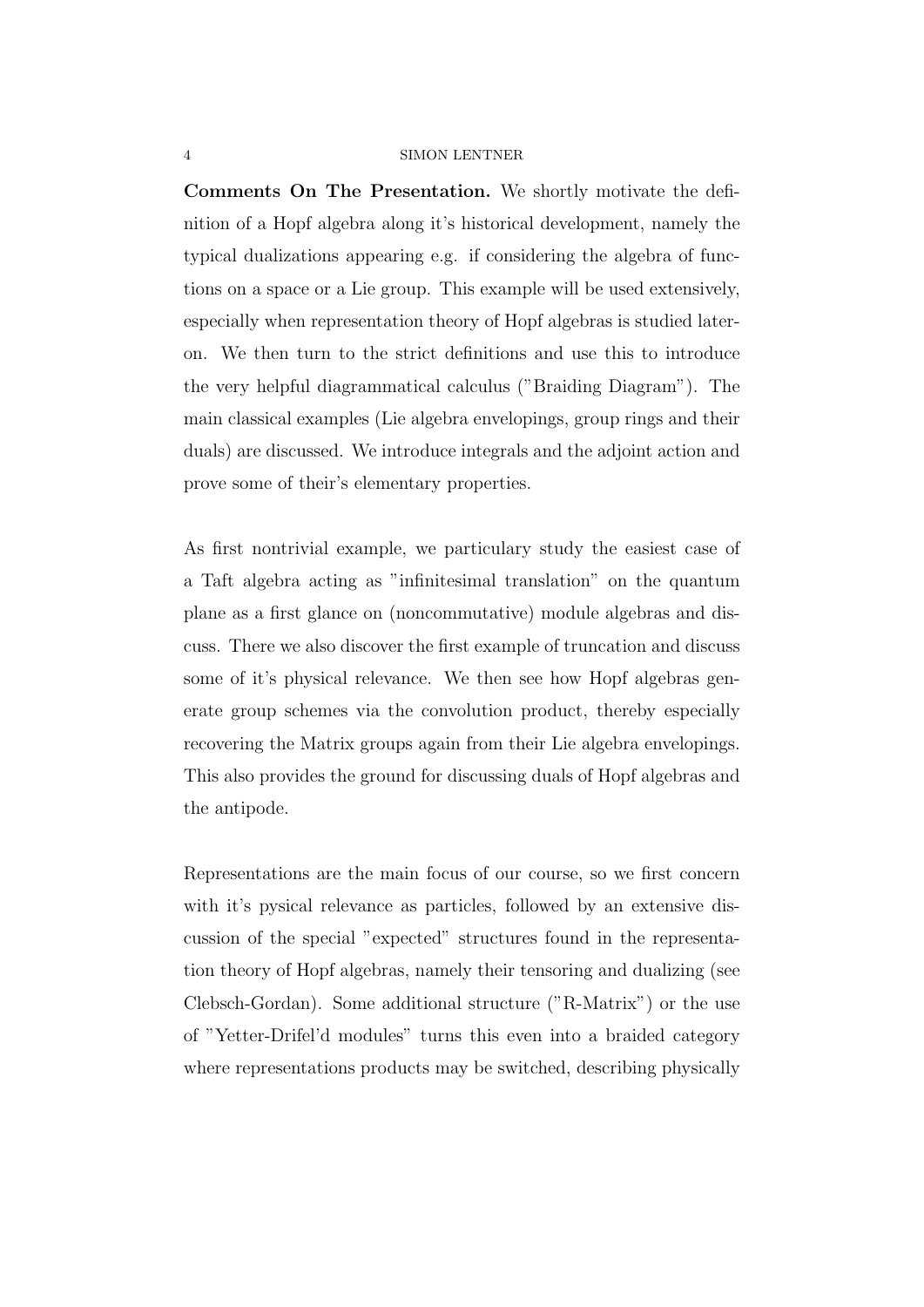## HOPF ALGEBRAS, FUSION RINGS AND TOPOLOGICAL INVARIANTS

"topological spin". Both constructions are connected via the "Drinfel'd double" and directly produce knot invariants. We finally introduce Quasi-Hopf algebras (physically a nontrivial "F-Matrix"). Their first appearing was in Drinfel'd's works relating deformations of Lie envelopings to the Knizhnik-Zamolodchikiv equations and Conformal Quantum Field Theories in dimension 2. As much easier case to study the behavior of these objects, we discuss our later-on main example: Finite group-ring doubles deformed by a 3-cocycle (Dijkgraaf). They may be used to produces examples of "Anyon-Models" used in quantum computing.

Finally we introduce the notion of "Topological Quantum Field Theories" (TQFT), being a functor describing time-evolution of states purely in terms of the space-manifold's topology, thereby yielding powerful invariants of the latter. We will construct such by using the representation ring of the some twisted group double, already considered previousely applied to an arbitrary triangulation of the manifold. This will be demonstrated on examples! We directly prove the independence of the used triangulation and the other properties rather combinatorically (see [Wakui]), while we also elaborate the physical intuition, that lead Witten and Dijkgraaf to construct it as a "Chern-Simons-Theory" with the prescribed finite gauge group [?]. The latter also holds the key to find a surprising Verlinde-like formula for this case, but we will also show how it can be proven directly.

Exercises are frequently given - they're intended to work hands-on with the preceeding notions, but also try to point the reader to topics of further interest or application. For this reason some of them might take considereble effort or require additional knowledge (or reading) in other topics touched.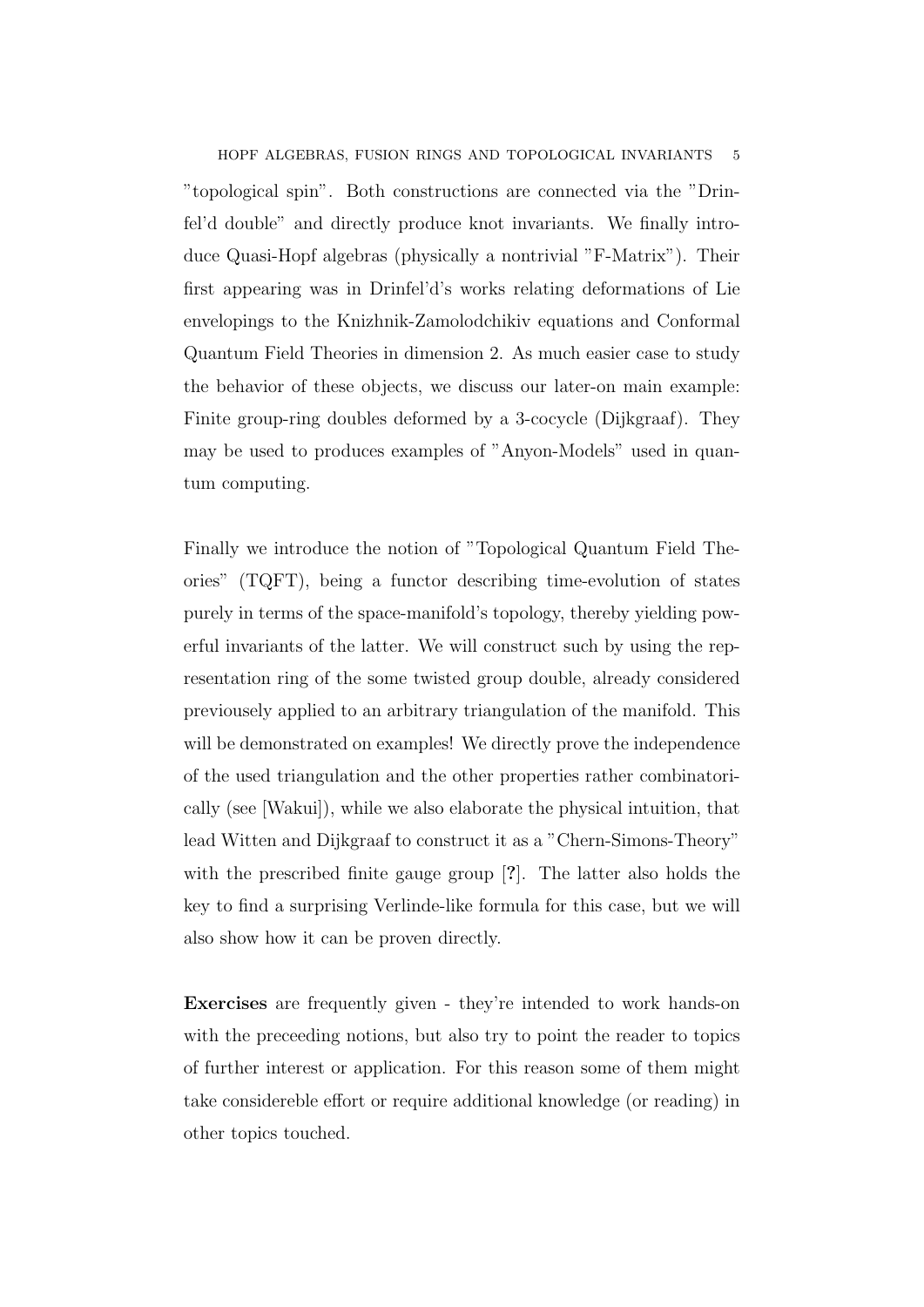## 1. Preliminaries

 $k$  is any field and we name restrictions, where they should arrive. There is however no demage in considering always the case  $k = \mathbb{C}$ . We first review some concepts needed extensively later-on without proving details - these can be found in standard textbooks on linear algebra and Lie algebra. The following definition summarizes different "spaces" with respective "maps", like vector spaces and linear maps, groups and group morphisms etc., although we will see more general concepts than that!

Definition 1.0.1. A (small) category is a set of objects  $V, W, \ldots \in$ *Obj* and a set of **morphisms**  $f, g, \ldots \in Mor(V, W)$  for each tuple of objects with a concatenation:

$$
\circ: Mor(W,Z) \times Mor(V,W) \rightarrow Mor(V,Z)
$$

such that associativity of  $\circ$  holds and we have units  $id_V \in Mor(V, V)$ with

$$
id_W \circ f = f = f \circ id_V \quad f \in Mor(V, W)
$$

1.1. The Tensor Product. Take a bilinear map between vectorspaces, i.e. linear in each argument on it's own, such as the multiplication:

$$
f(a, b) = ab, \qquad a, b \in V
$$

One could try to write this with the cross-product of vector spaces  $(=$ tuples), also called "direct sum":

$$
V \oplus V = V \times V \to V
$$

However this is not linear, because tuples are added component-wise:

$$
ab + cd = f(a \oplus b) + f(c \oplus d) \neq f((a \oplus b) + (c \oplus d)) = f((a+c) \oplus (b+d)) = (a+c)(b+d)
$$

Rather, we would need a much larger vectorspace consisting of formal linear combinations of formal products, that can not be added on both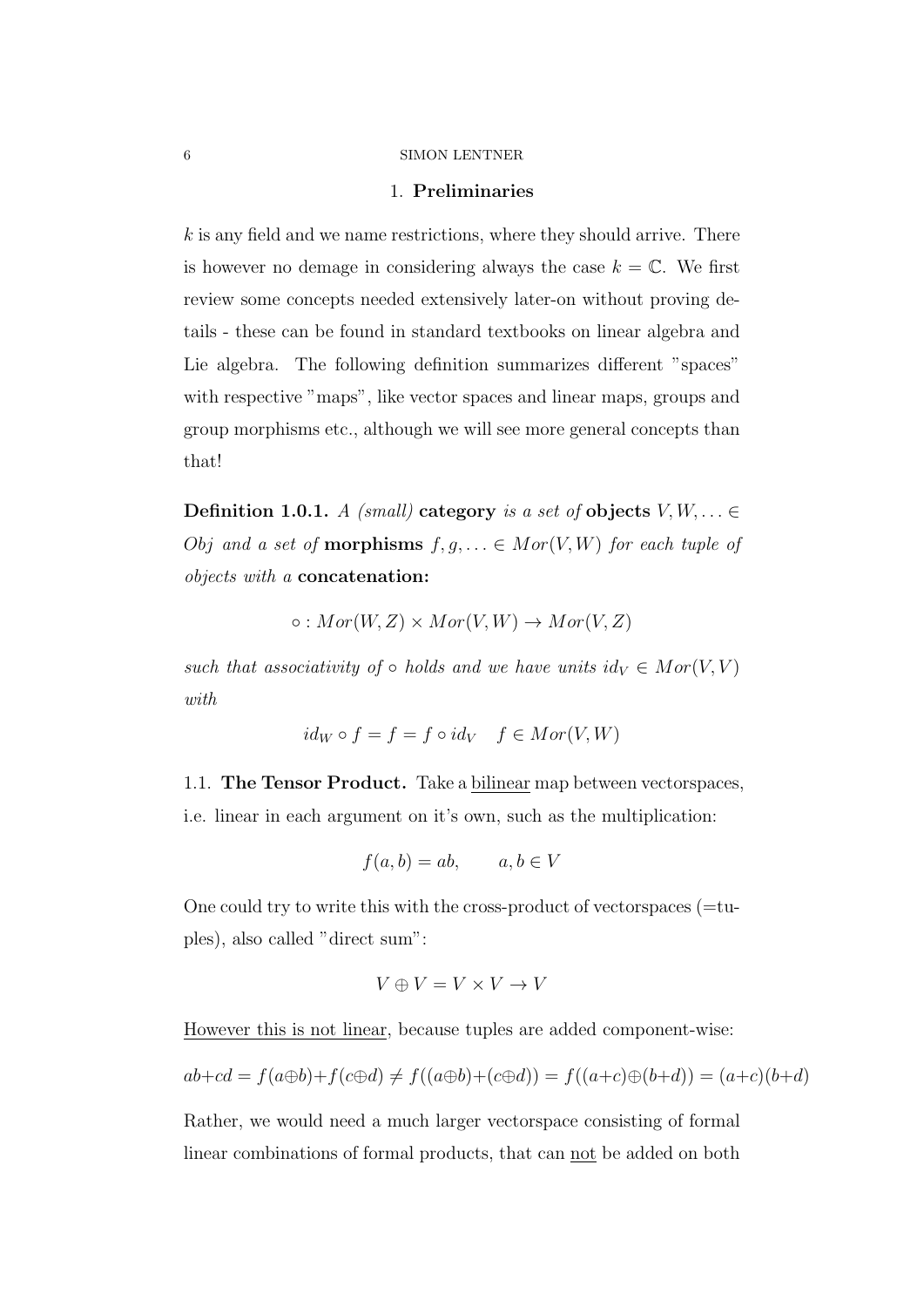HOPF ALGEBRAS, FUSION RINGS AND TOPOLOGICAL INVARIANTS sides at the same times, but just at one side if the others coincide ("distributivity", bilinearity). We precisise both:

**Definition 1.1.1.** A tensor product of  $k$ -vectorspaces is a functor (see below), assigning to each pair of vector spaces  $(V, W)$  (objects) a vector space  $V \otimes_k W$  (functoriality exactly means, that maps f, g give a map  $f \otimes g$  between the tensor products) and a bilinear map  $\iota : V \times W \rightarrow$  $V \otimes W$ , such that a **universal property** is fulfilled:

Every bilinear  $f: V \times W \rightarrow Z$  can be written as  $f = g \circ \iota$  with a linear(!) map  $g: V \otimes_k W \to Z$ . (So  $\iota$  should be the "most general" bilinear map, such that instead of bilinear maps we may always speak of linear maps from the tensor products)

Such an abstract definition via universal property always has one striking advantage, namely **uniqueness**: Two "tensor products"  $\otimes_{k,1}, \otimes_{k,2}$ are always equivalent, because we may apply the universal property of the former to the bilinear map  $\iota_2$  to write it  $\iota_2 = g_1 \circ \iota_1$  for some linear  $g_1: V \otimes_{k,1} W \to V \otimes_{k,2} W$ , but also the other way around  $\iota_2 = g_2 \circ \iota_1$ hence  $g_1, g_2$  are inverse linear maps between these two tensor products, hence isomorphisms! ("no two different things can be most general, as we can apply this also to each other")

There also comes the disadvantage of ensuring **existence**:

Theorem 1.1.2. In a fairily general context (especially vectorspaces) the following construction gives a tensor product: Take  $F(V \times W)$  the (very large!) free vectorspace with formal basis all tuples  $a \otimes b \in$  $V \times W$ . To make the obviouse embedding  $\iota : V \times W \to F(V \otimes W)$ bilinear, we greatly have to fix there additional relations (for all  $v, v' \in$  $V, w, w' \in W, \lambda \in k$ :

$$
(\lambda v) \otimes w \stackrel{!}{=} \lambda (v \otimes w) \qquad v \otimes (\lambda w) \stackrel{!}{=} \lambda (v \otimes w)
$$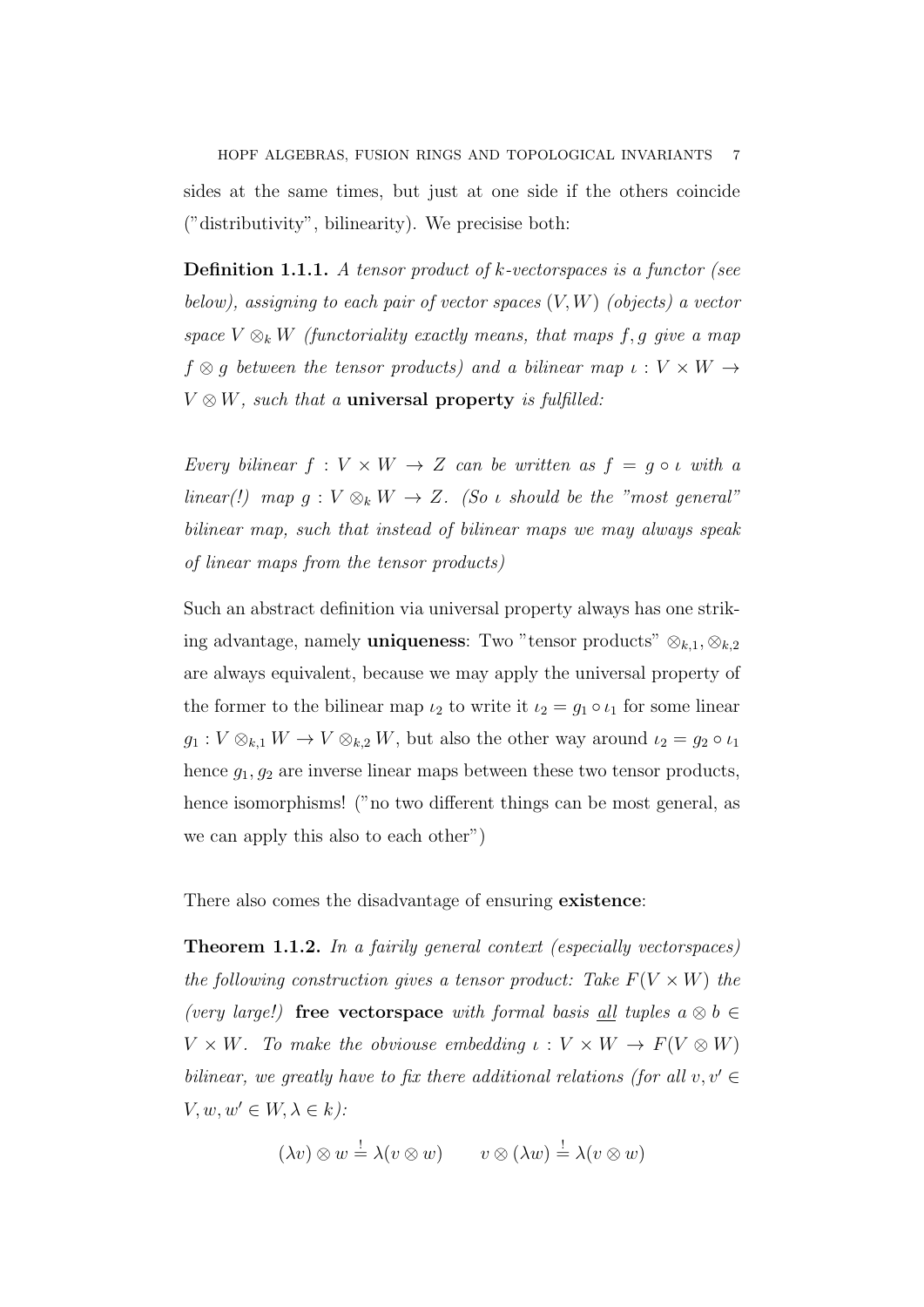$(v + v') \otimes w = (v \otimes w) + (v' \otimes w)$   $v \otimes (w + w') = (v \otimes w) + (v \otimes w')$ which amounts to devide out subvectorspaces generated by the respective elements, that should get zero:

$$
V \otimes W := F(V \times W) / \langle (\lambda v) \otimes w - \lambda (v \otimes w), \ldots \rangle_k
$$

For vector spaces  $V, W$  having a basis  $v_i, w_i$  we can calculate, that the relations above can be used ("multiplying out") to reduce every such formal product ("elementary tensors"), e.g.  $(v_1 + 2v_2) \otimes (3w_1 + w_2)$ , to a linear combination of pairs of basis vectors, e.g.

$$
3(v_1 \otimes w_1) + 6(v_2 \otimes w_1) + (v_1 \otimes w_2) + 2(v_2 \otimes w_2)
$$

Especially  $V \otimes_k W$  is exactly the vectorspace with basis  $v_i \otimes w_j$  and has dimension  $dimV dimW$ . Note that if k is just a commutative ring like Z (basis' not necessarily exist any more), the abstract definition of the tensor product can do fairely complicated things: Take in this case the "vector spaces"  $V = \mathbb{Z}_2$  and  $W = \mathbb{Z}_3$ , then the relations above for  $\lambda = 2, 3$  "contradict" (which means they generate all of  $T(V \times W)$ , as easily calculated) and thus  $V \otimes_{\mathbb{Z}} W = \{0\}!$ 

**Exercise 1.1.3.** Z-modules are simply abelian groups (you see why?). They provide good examples of **torsion**, i.e.  $\lambda \cdot v = 0$  (examples above?), which of course requires  $\lambda$  noninvertible. One may even drop the necessity for commutativity of the modules  $+$ , as done extensively in group theory. The following totally clearifies this tensor product:

• For cyclic groups of prime power  $(p \neq q)$  we have:

 $\mathbb{Z}_{n^n} \otimes_{\mathbb{Z}} \mathbb{Z}_{n^m} \cong \mathbb{Z}_{n^m} \otimes_{\mathbb{Z}} \mathbb{Z}_{n^m} = \{0\}$ 

• There's distributivity with respect to the "direct sum"  $\oplus := \times$ :

```
(G_1 \times G_2) \otimes_{\mathbb{Z}} H \cong (G_1 \times H) \otimes_{\mathbb{Z}} (G_2 \times H)
```

$$
H \otimes_{\mathbb{Z}} (G_1 \times G_2) \cong (H \times G_1) \otimes_{\mathbb{Z}} (H \times G_2)
$$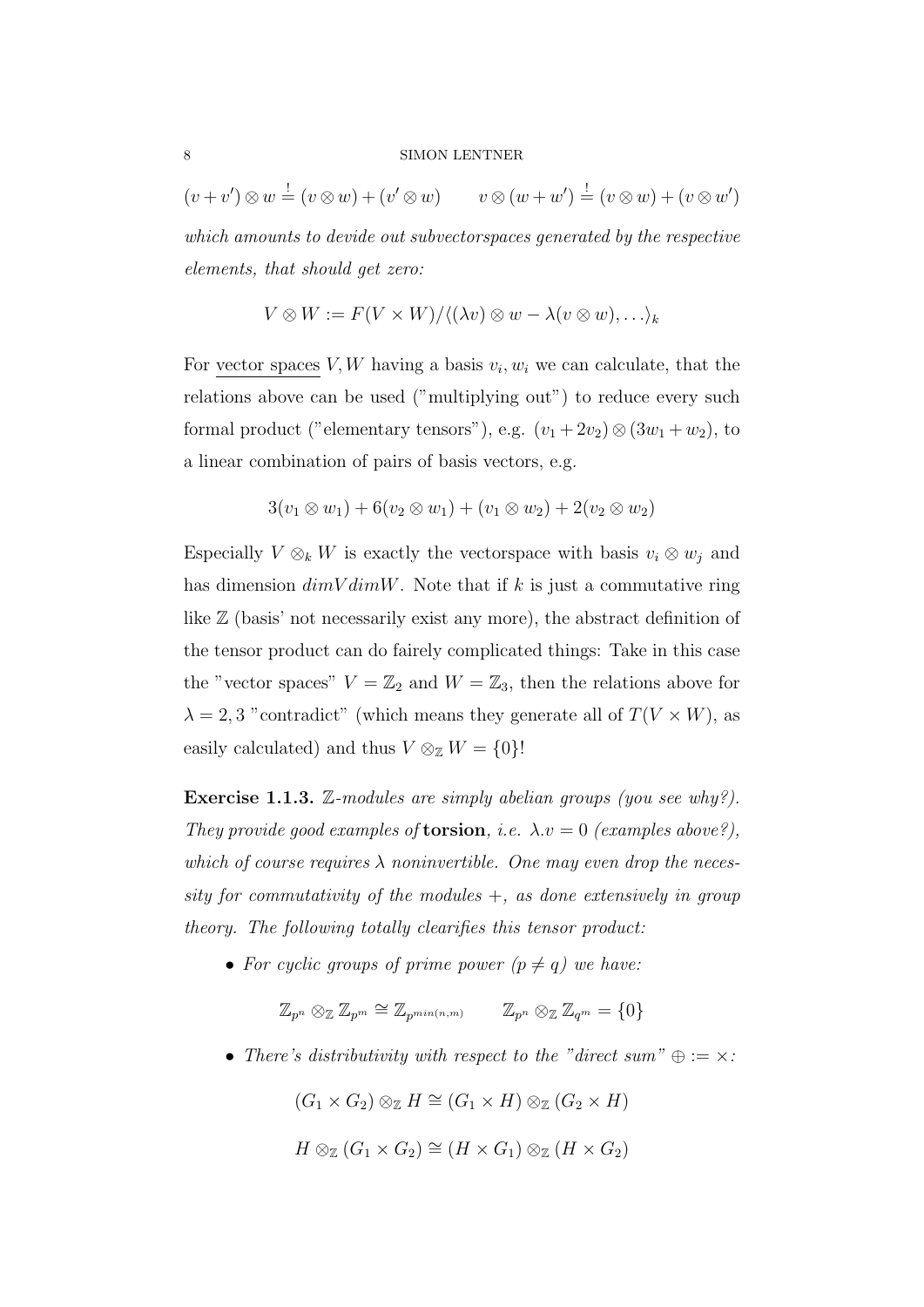• Let G' the subgroup of G generated by all commutators  $ghg^{-1}h^{-1}$ :

$$
G\otimes_{\mathbb{Z}} H/H'\cong G\otimes_{\mathbb{Z}} H\cong G/G'\otimes_{\mathbb{Z}} H
$$

• Use this on examples: find  $\mathbb{Z}_9 \otimes_{\mathbb{Z}} \mathbb{Z}_6$ , generally show

$$
\mathbb{Z}_n \otimes_{\mathbb{Z}} \mathbb{Z}_m \cong \mathbb{Z}_{(n,m)}
$$

determine  $S_n \otimes_{\mathbb{Z}} \mathbb{Z}_2$  and  $G \otimes_{\mathbb{Z}} H$  for any simple nonabelian  $G!$ 

Exercise 1.1.4. Anticipating a later approach: Let X be a smooth manifold and A the k-algebra of smooth functions  $\lambda : X \to k$ . The smooth vectorfields on X form a module  $TM$  over A (how?). Generally this trick assigns to every vectorbundle over  $M$  (here the **tangent** bundle) a module (the space of sections) over A. Is there any torsion? Show: We cannot have a A-basis of  $T\mathbb{S}^{2n}$  for even dimensional spheres, because of the topological "hedgehog-theorem". Find an explicit basis for  $T\mathbb{S}^1$ , the torus  $T(\mathbb{S}^1 \times \mathbb{S}^1)$  and  $T\mathbb{S}^3$ . Is there any for  $T\mathbb{S}^5$ (maybe not too easy)?

Find further (e.g. by geometric intuition) a second module/vector bundle B over  $\mathbb{S}^2$  s.t. you can prove as modules  $T\mathbb{S}^2 \oplus B \cong A^3$ . In **K-Theory** all such modules (free resp. with a basis resp.  $\cong A^n$ ) are considered "trivial" and hence  $TS^2$  and B become inverses! This is by the way a great functor and has been successfully generalized from bundles (Topological-) to arbitrary modules (Algebraic-).

1.2. Lie Groups and -Algebras. A (symmetry-) operation of a group G (or algebra) on a set/space X is a map

$$
G \times X \to X, \quad (g, p) \mapsto g.p
$$

such that  $g(h,p) = (gh)$ . p and  $1_G.p = p$ . The following observations are greatly generalized by Hopf algebras acting on "module algebras" as we will see in section 3: G also acts on the space of functions  $\lambda : X \to k$  via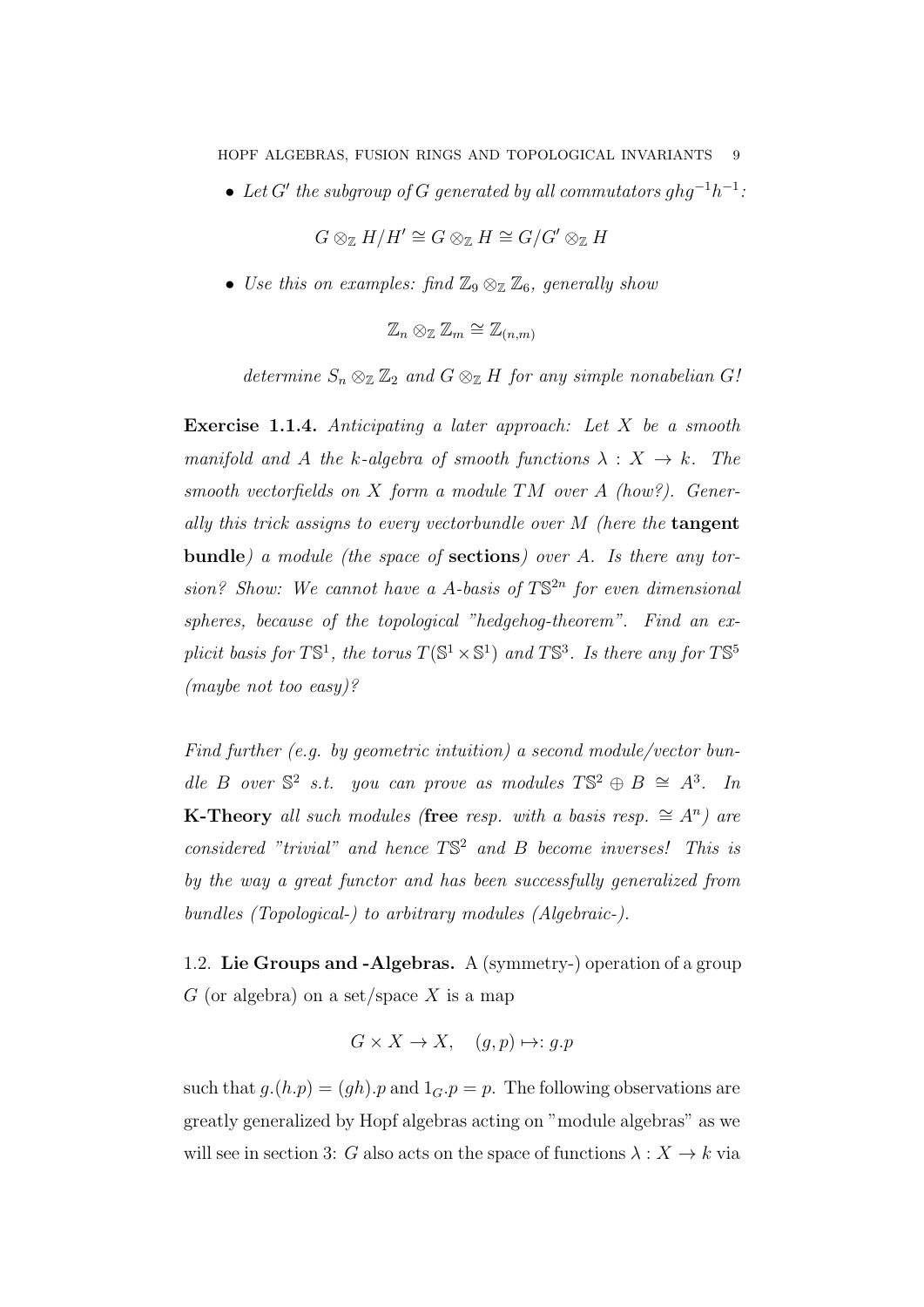pull-back  $g.\lambda = (p \mapsto \lambda(g^{-1}.p)).$  The inverse here is later of most significance (antipode!) and may be interpreted geometrically as "translate functions by translating back the argument", but it is primarily necessary to flip back the order, that gets reversed by "contravariance":

$$
g.(h.\lambda) = (p \mapsto \lambda(h^{-1}.p) \mapsto \lambda(h^{-1}.(g^{-1}.p)) = \lambda((h^{-1}.g^{-1}).p) = \lambda((gh)^{-1}.p)) = (gh).\lambda
$$

We defined pointwise linear-combinations of functions and get linearity:

$$
g.(a\lambda + b\theta) = (p \mapsto a\lambda(g.p) + b\theta(g.p)) = a(g.\lambda) + b(g.\theta)
$$

**Definition 1.2.1.** A representation of G on a vector space V is an action on the set V, such that g.  $V \rightarrow V$  is linear. Hence we can reformulate all axioms to a group homomorphism  $G \to GL(V)$ .

The pointwise multiplication even implies it respects the algebra structure by acting as automorphisms:

$$
g.(\lambda \theta) = (p \mapsto \lambda(g.p)\theta(g.p)) = (g.\lambda)(g.\theta)
$$
  

$$
g.1_{X \to k} = g.(p \mapsto 1_k) = (p \mapsto 1_k) = 1_{X \to k}
$$

Many symmetry groups in physics and geometry have infinitely many elements (e.g. all rotations), which seems to greatly complicate working with them, as we don't have generators (like  $1 \in \mathbb{Z}$ ) because we can get continousely close to the identity. To Sophus Lie (1842-1899) belongs the credit to understand, that this problem virtually vanishes, when we demand additional structure:

**Definition 1.2.2.** A Lie group  $G$  is a group, that is also a smooth manifold (i.e. has a topology, which locally looks like  $\mathbb{C}^n$  or  $\mathbb{R}^n$  and their "glueing" is infinitely often differentiable) like a smooth surface, such that multiplication and inversion are smooth (continuous and infinitely often differentiable) functions.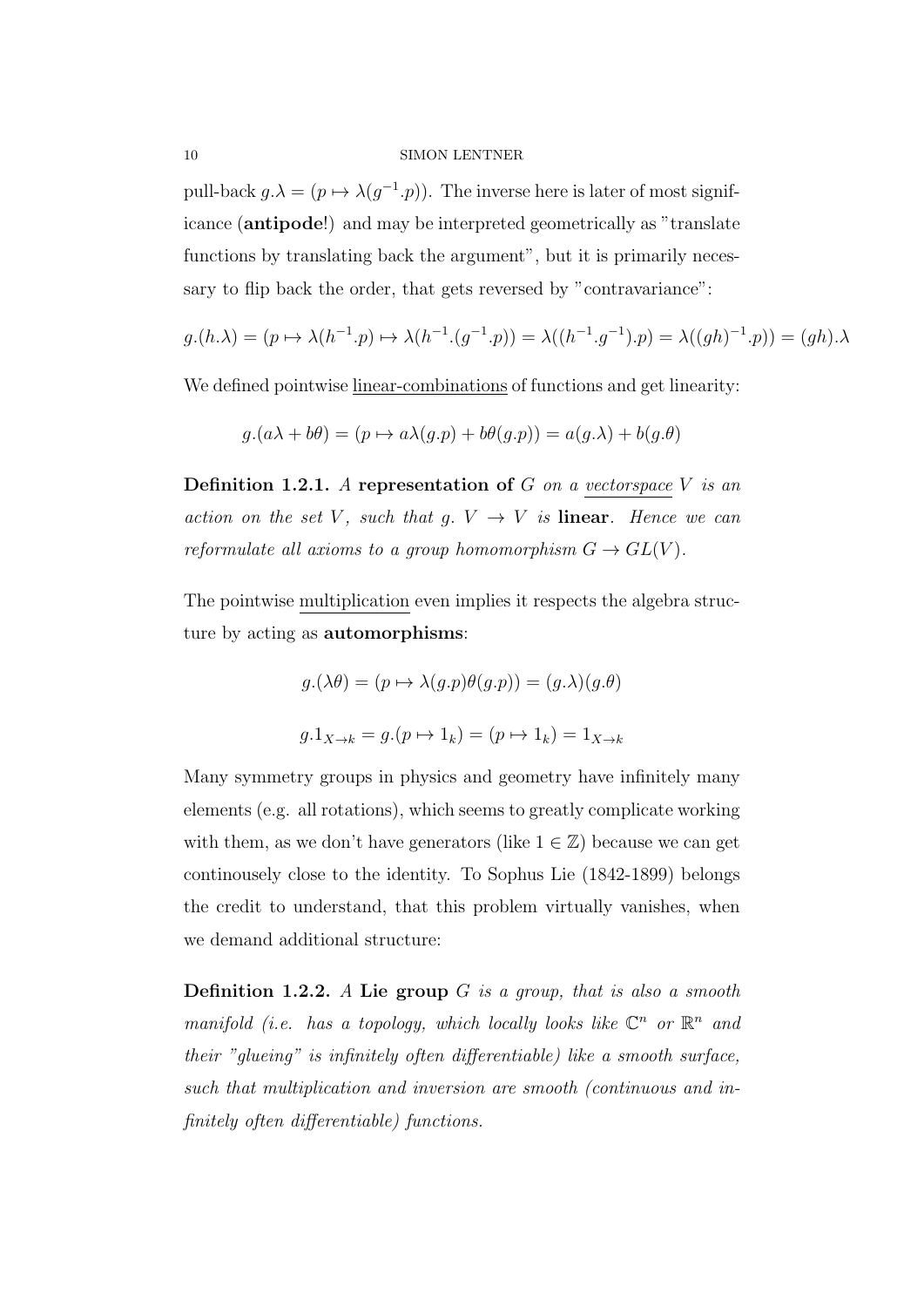Typical examples are **matrix groups** like the orthogonal group  $O(n)$ (rotations), unitary group  $U(n)$  or special lineary group  $SL(n)$ .

To see why this helps, take as an example for  $k = \mathbb{R}$  the planar rotations  $O(2)$ , i.e. the set of all  $2 \times 2$ -matrices A with  $AA<sup>T</sup> = 1$  (i.e. preserving the standard euklidean metric  $\langle v, w \rangle = \langle Av, Aw \rangle$ . It falls topologically in two connected components - without or with reflection resp.  $det A =$  $\pm 1$ . To omitt the  $\pm$  we even just take the part with  $det A = +1$ , which we call  $SO(2)$ . These matrices look like:

$$
A = \begin{pmatrix} \cos\theta & -\sin\theta \\ \sin\theta & \cos\theta \end{pmatrix}
$$

Notice, that this is a group homomorphism  $A(t) : \mathbb{R} \to SO(2)$  because  $A(0) = 1_G$  and  $A(p)A(q) = A(p+q)$  by both intuition and trigonometric addition theorem. Such is called a **1-parameter group** in  $G$ and corresponds to the  $A<sup>n</sup>$  of a generator in a discrete group (note  $A(t)^n = A(nt)$ .

A similarly fruitful role as these generators can now be played by the infinitesimal generators, i.e. the derivatives of the 1-parameter groups  $X = \dot{A}(t)|_{t=0}$ . They are the "tangent vectors" on the manifold (in the identity  $A(0) = 1_G$  and by the group homomorphism property one can use the exponential series to get back to all of  $A(t)$ :

$$
\dot{A}(t) = \lim_{h \to 0} \frac{A(t+h) - A(t)}{h} = A(t) \lim_{h \to 0} \frac{A(h) - A(0)}{h} = A(t)X
$$

$$
\Rightarrow A(t) = e^{tX} = \sum_{n=0}^{\infty} \frac{X^n t^n}{n!}
$$

Check this in our example, where the only infinitesimal generator is

$$
X = \begin{pmatrix} 0 & -1 \\ 1 & 0 \end{pmatrix}
$$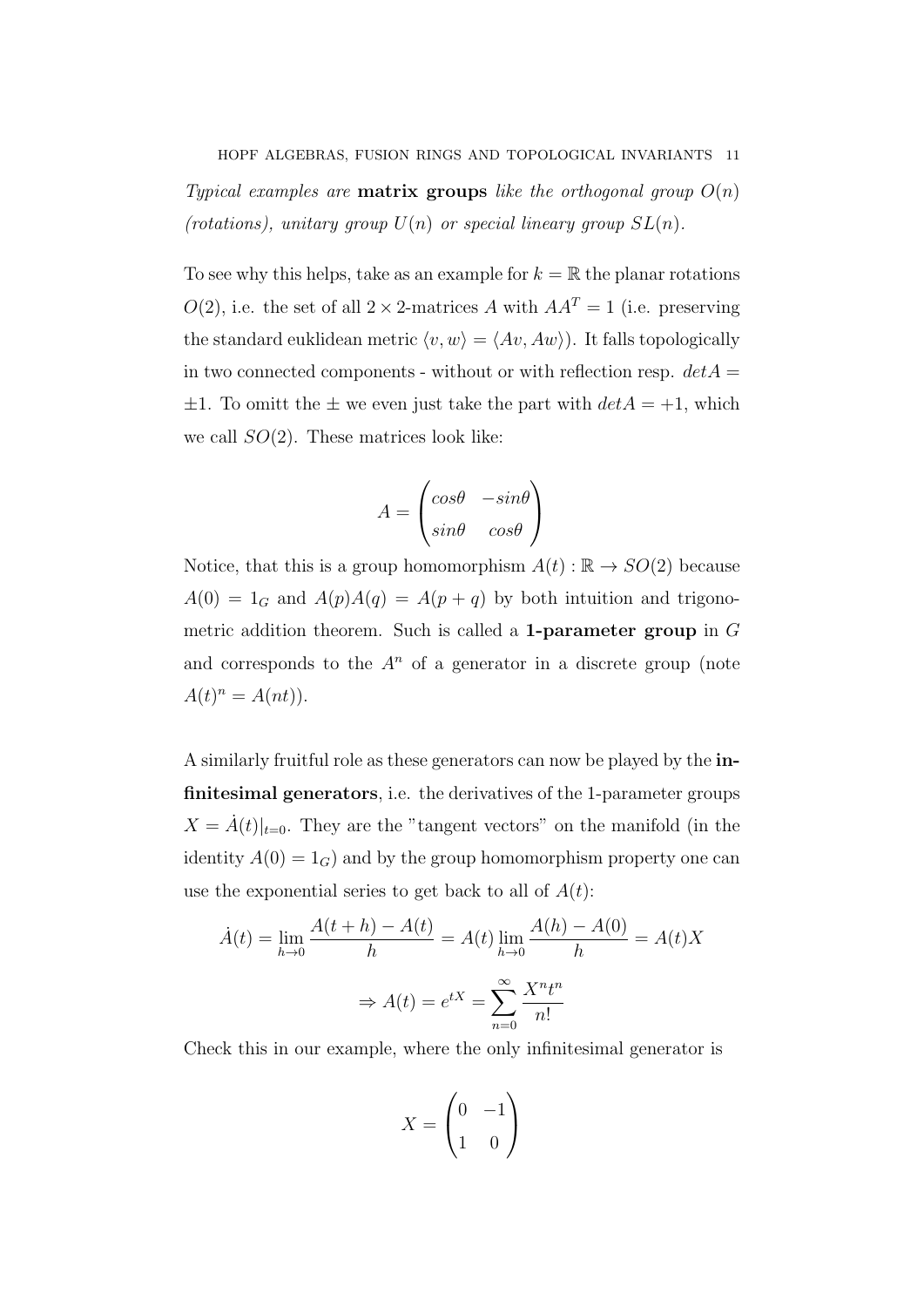Exercise 1.2.3. Calculate the 1-parameter-group with the exponential function by direct knowledge of  $X<sup>n</sup>$  and verify you recover the matrices for finite rotations. Then try the same using diagonalization  $X =$  $U D U^{-1}$  - this is generally a good way!

We may directly get equations for the infinitesimal generators by differentiating and plugging  $t = 0$  the defining equations of the Lie group, e.g. above:

$$
AA^T \stackrel{!}{=} 1 \Rightarrow \dot{A}A^T + A\dot{A}^T \stackrel{!}{=} 0 \Rightarrow X + X^T = 0
$$

So we get for all  $SO(n)$  exactly the skew-symmetric matrices.

These infinitesimal generators need not anymore be inside G and also do not form a group. However one can show, that linear combination and commutators are again infinitesimal generators:

$$
A(t)^a B(t)^b \Rightarrow aX + bY \qquad A(t)B(t)A(t)^{-1}B(t)^{-1} \Rightarrow XY - YX =: [X, Y]
$$

**Definition 1.2.4.** A Lie algebra  $\ell$  is a vector space with a bilinear  $map [, ]: \ell \times \ell \rightarrow \ell$  (Lie-Bracket) such that:

$$
[x, y] = -[y, x] \qquad [x, [y, z]] + [z, [x, y]] + [y, [z, x]] = 0
$$

Most of the study of Lie Groups can be performed already on this level. The only thing lost is the "global" picture, e.g.  $SO(2)$  and  $O(2)$ have the same Lie algebra  $so(2) = o(2)$ , and so do  $SO(2)$  and the translations group  $(\mathbb{R}, +)$ . But locally they're in correspondence, for example:

• Smooth group homomorphisms between Lie groups induce vie their differential/Jacobi-matrix Lie algebra homomorphisms (linear maps compatible with the Lie brackets) between the corresponding Lie algebras (=functoriality).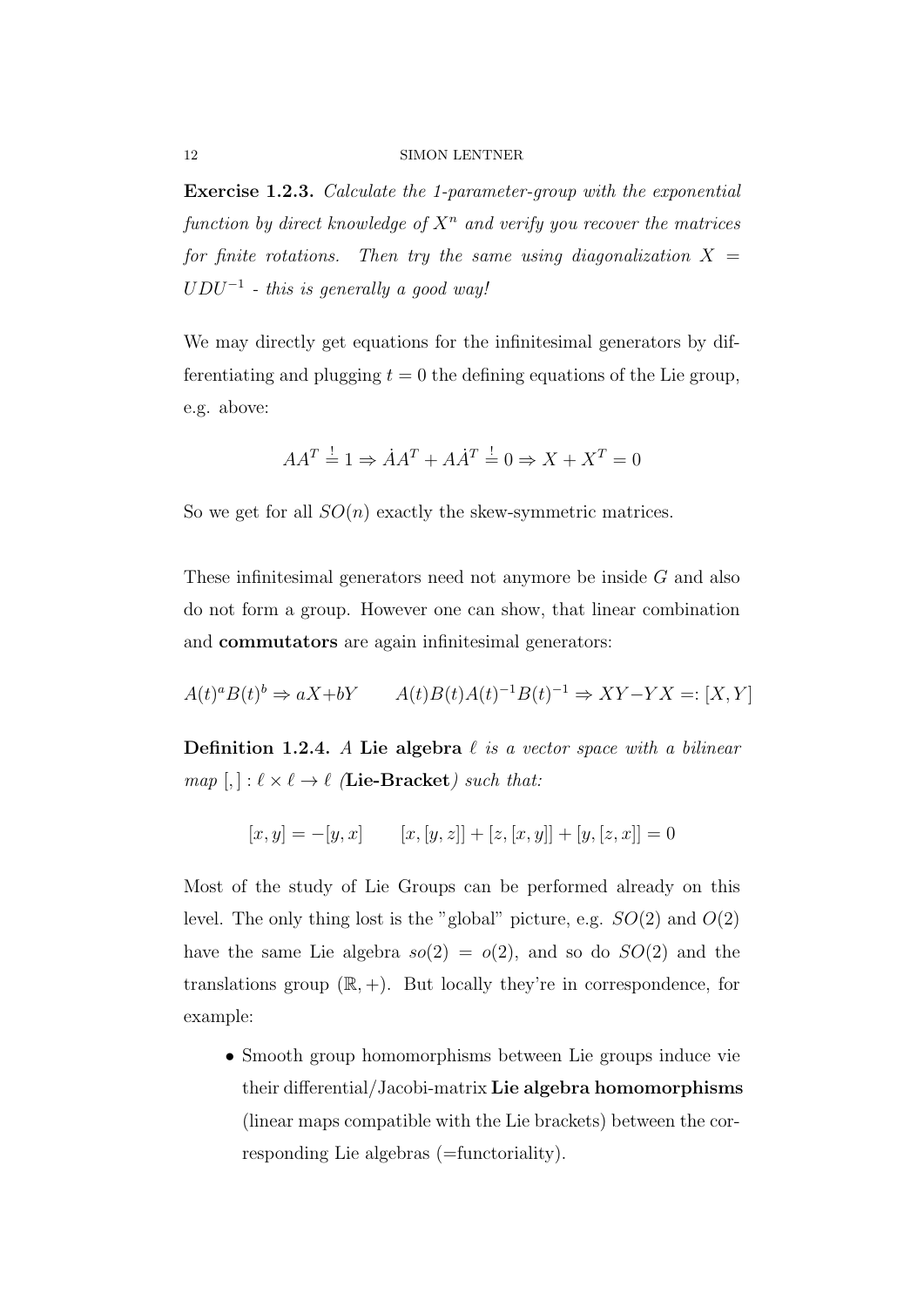HOPF ALGEBRAS, FUSION RINGS AND TOPOLOGICAL INVARIANTS 13

• If a Lie group acts via automorphisms on a space of functions  $\lambda: X \to k$ , the Lie algebra acts on the same space as derivations "along the flow" obeying the Leibniz rule:

$$
X.\lambda = \lim_{h \to 0} \frac{A(h) - A(0)}{h} \lambda = \lim_{h \to 0} \frac{A(h).\lambda - A(0).\lambda}{h} = \frac{d}{dt} \lambda(A^{-1}(t))|_{t=0}
$$

In Quantum Mechancs the latter is of most importance and the reason why operators usually are presented as differential operators acting on functions (we suppress conventional factors like  $i\hbar$ ):

**Exercise 1.2.5.** Calculate for the translation group  $(\mathbb{R}, +)$  operating by addition on  $\mathbb{R}^1$  that the Lie-Algebra is 1-dimensional  $\mathbb{R}X$  and the action above on the space of functions  $\mathbb{R} \to \mathbb{R}$  is  $X = \frac{d}{dx}$ . Check also (testing on a basis  $\lambda = x^n$ ) that exponentiation again gives  $(A(t)\lambda)(x) = \lambda(x +$ t). Since the former is the momentum operator (up to factors), we get that momentum <u>is</u> the infinitesimal generator of translation.

As a more complicated example with non-commutativity, take  $so(3)$ where we have a basis of three again skew-symmetric matrices

$$
X = \begin{pmatrix} 0 & 0 & 0 \\ 0 & 0 & -1 \\ 0 & 1 & 0 \end{pmatrix} \quad Y = \begin{pmatrix} 0 & 0 & 1 \\ 0 & 0 & 0 \\ -1 & 0 & 0 \end{pmatrix} \quad Z = \begin{pmatrix} 0 & -1 & 0 \\ 1 & 0 & 0 \\ 0 & 0 & 0 \end{pmatrix}
$$

This is as Lie algebra isomorphic to the vector-cross-product:

$$
\ell = \mathbb{R}^3, \qquad [\vec{x}, \vec{y}] := \vec{x} \times \vec{y}
$$

Exercise 1.2.6. Show this! Find and interprete the three 1-parametergroups by diagonalization. Show that the action on the space of functions  $\mathbb{R}^3 \to \mathbb{R}$  can be calculated to be the well known angular-momentum operators:  $\Delta$ 

$$
\begin{pmatrix} X \\ Y \\ Z \end{pmatrix} = \begin{pmatrix} x \\ y \\ z \end{pmatrix} \times \vec{\nabla}
$$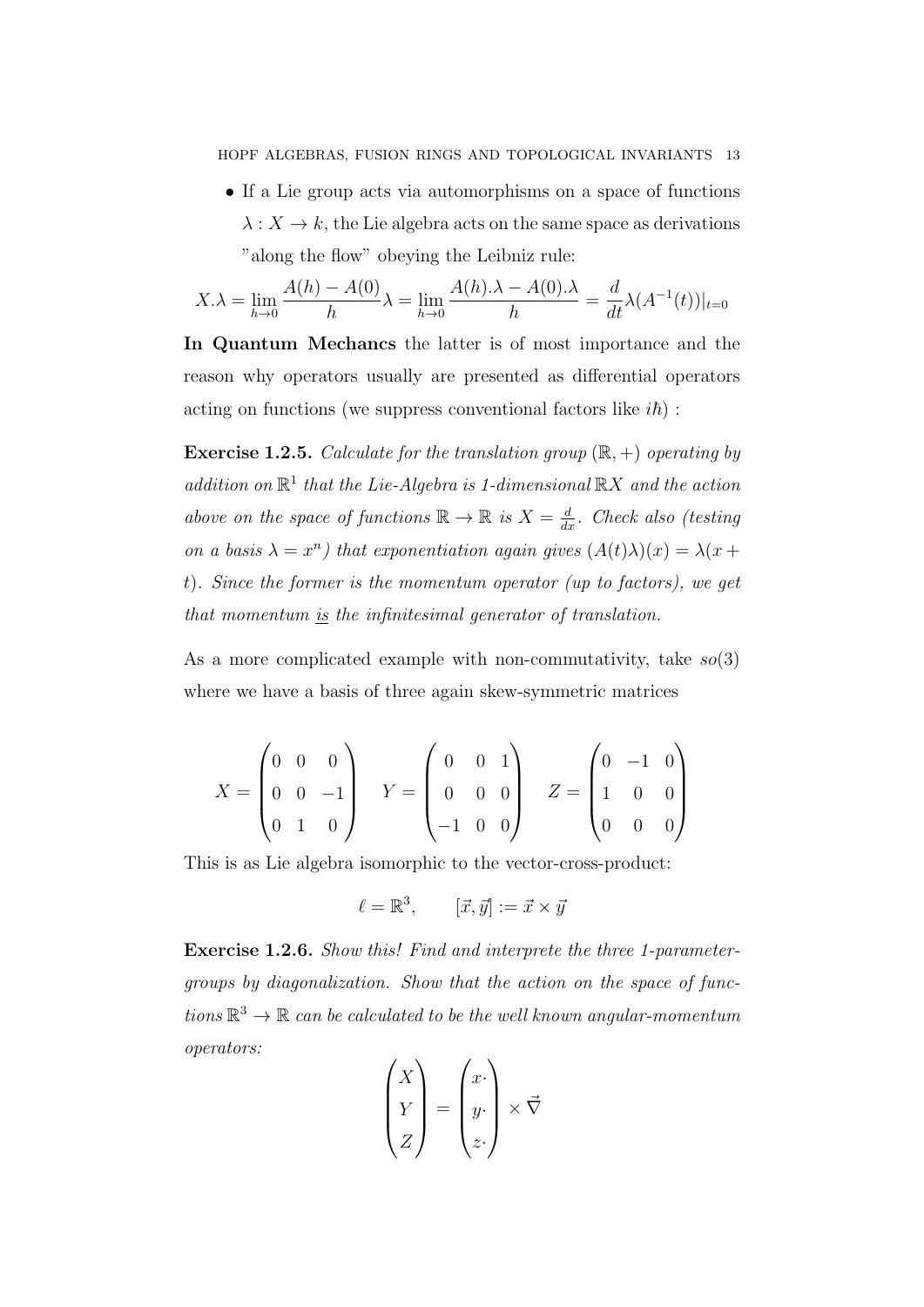Since we now recovered important observables/operators of quantum mechanics as infinitesimal generators of symmetries, we're ready to state Emmy Noether's Theorem, assigning to every symmetry of the problem a quantity, that is conserved:

| Lie Group                                                | Symmetry |                                                  | Inf. Generators Conserved Quantity |
|----------------------------------------------------------|----------|--------------------------------------------------|------------------------------------|
| Translation $(\mathbb{R}^3, +)$   Homogenity             |          | $\hat{q}_i = \frac{\partial}{\partial x_i}$      | Momentum                           |
| Rotation $SO(3)$                                         | Isotropy | $\hat{L}_i = \hat{\vec{x}} \times \hat{\vec{q}}$ | Angular Momentum                   |
| Time-Transl. $(\mathbb{R}, +)$   Skeleronomy   $\hat{H}$ |          |                                                  | Energy                             |

Exercise 1.2.7. Which famous equation expresses the fact, that the observable of energy, the Hamilton operator  $\hat{H}$  generates the time translation? What is the consequence for finite time-translations of states with fixed energy  $(H$ -eigenvectors) and especially for the "phase"?

**Exercise 1.2.8.** For the Lie group  $SL_2(\mathbb{C})$  of matrices with determinant 1, show that the the Lie algebra consist precisely of all metrices with  $trX = 0$ , by the above trick for arbitrary matrix entries  $a(t), b(t), c(t), d(t)$ . Use a basis of diagonalizable and nilpotent matrices (Jordan-Decomposition) and determine the 1-Parameter-Groups (the latter yield polynomial exponential series'!)

The latter behaviour is very typical for semisimple Lie Algebras, where we find a so-called Cartan-Algebra of commuting elements, hence simultaniously diagonalizable. All other elements are described accoring to their collection of eigenvalues  $(root)$  and the relations between different roots (Cartan-Matrix, Dynkin-Diagram) finally lead to a complete classification!

We finally mention a great functor to transform a Lie algebra to standard algebra - which is going to be the way we will work with them!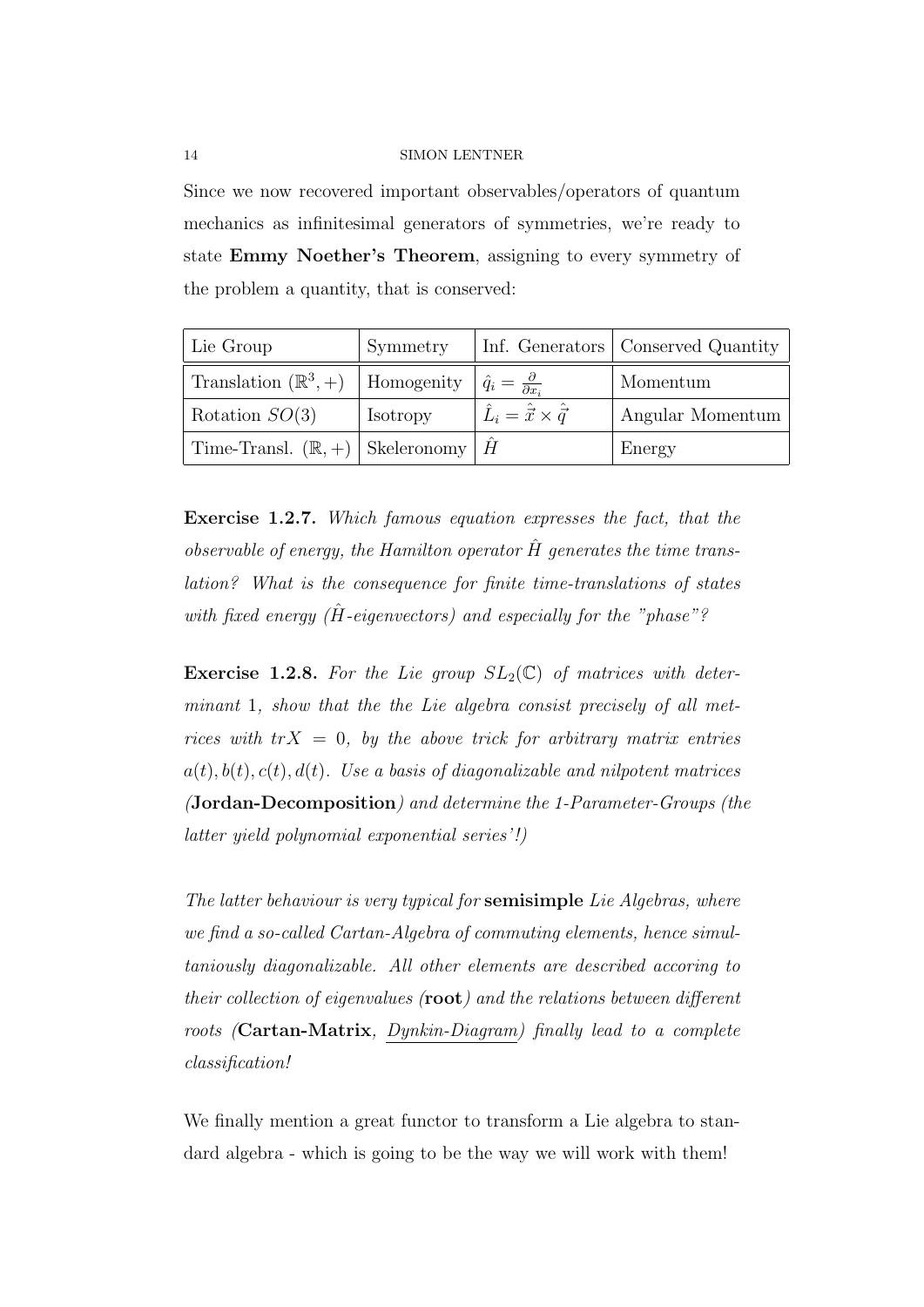**Theorem 1.2.9.** For every Lie algebra  $\ell$  there is a universal enveloping algebra  $U(\ell)$  producing  $\ell$  as real commutators: Namely take all formal sums and products of elements  $T(\ell)$  (tensor algebra) and devide out the relations:

$$
xy - yx \stackrel{!}{=} [x, y] \in \ell
$$

which means, to devide out the respective generated ideal:

$$
U(\ell) := T(\ell)/(xy - yx - [x, y])
$$

Really there's not much to prove here, but somehow tricky is the fact, that this ideal does not cover all of  $T(\ell)$  (by "contradictionary" relations). Rather we get for any "sorting" on  $\ell$  a linear **Poincare-**Birkhoff-Witt-Basis of sorted monomials in  $\ell$ , to which we can reduce every expression by the commutator relation - independently of the specific order we proceeded in exactly by the Lie Algebra axioms.

1.3. Preliminaries: Cohomology. The concept (and names) in (Co)Homology come from geometrical/topological considerations, namely take X a space/surface/etc. decomposed into n-cells  $A_n$  homeomorphic to  $\mathbb{R}^n$  for different *n*. The **boundry map**  $\partial A_n$  can again be decomposed into  $(n-1)$ -cell. Let  $C<sup>n</sup>$  be the abelian groups of **n** – chains, formal sums of n-cells, then we get a chain complex:

$$
C_0 \stackrel{\partial_0}{\leftarrow} C_1 \stackrel{\partial_1}{\leftarrow} C_2 \stackrel{\partial_2}{\leftarrow} C_3 \ldots
$$

where this terms means/demands that  $\partial_n \circ \partial_{n+1} = 0$ . If we call elements in  $Im(\partial_{n+1})$  n-boundries and elements in  $Ker(\partial_n)$  cycles (with no boundry), the relation exactly means "boundries are cycles":

$$
Im(\partial_{n+1}) \subset Ker(\partial_n)
$$

We can conversly ask, if also all n-cycles occurr as boundries of  $(n+1)$ chains:

$$
Im(\partial_{n+1}) = Ker(\partial_n)
$$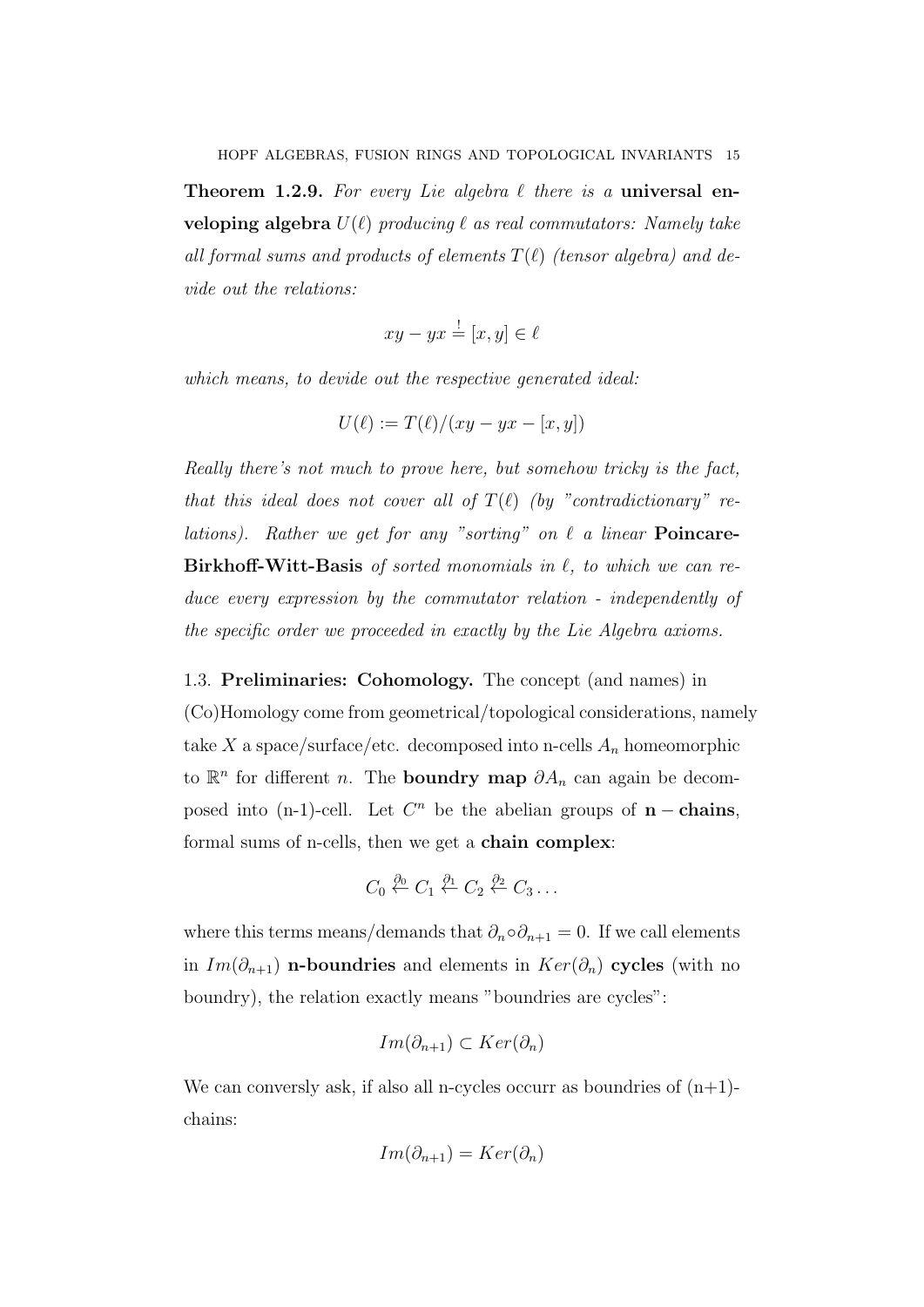The deviation can be measured by the Homology Group.

$$
H_n(C_*) := Ker(\partial_n)/Im(\partial_{n+1})
$$

This specific choice of the chain-complex names it **CW-Cohomology** and it doesn't depend on the specific decomposition.

Example 1.3.1. Take a circle, decomposed into two points p, q and two arcs a, b:

$$
C_0 = \langle p, q \rangle \cong \mathbb{Z}^2 \stackrel{\partial_0}{\leftarrow} C_1 = \langle a, b \rangle \cong \mathbb{Z}^2 \stackrel{\partial_1}{\leftarrow} \{0\}
$$

The boundry map is  $\partial_0(a) = p - q$  and  $\partial_0(b) = q - p$ . The 0-boundries hence are  $Im(\partial_0) = (p-q)\mathbb{Z}$ , hence  $H_0 = \mathbb{Z}$ , which generally expresses the number of connected components (here 1). The 1-cycles are  $Ker(\partial_0) = (a + b)\mathbb{Z}$  and since there are no 1-boundries  $Im(\partial_1) = \{0\}$ we have  $H_1 = \mathbb{Z}$  which expresses, that there's up to boundries one cycle (hole!), namely the circle itself. Had the circle be a filled disk instead, then it had be the boundry of this 2-cell and there were no holes  $H_1 = \{0\}.$ 

Problem 1.3.2. Verify the independence of the number of arcs the circle is decomposed into. Calculate the homology of a "eight", a sphere and a torus!

Dually, also often the arrows occurr the other way around: Take for a space X as **cochains**  $C^n$  the space of differential n-forms. In dimension 3 this means  $C^0$  functions  $X \to \mathbb{R}$ ,  $C^1$  vector fields  $f_1 dx + f_2 dy + f_3 dz$ ,  $C^2$  "area fields"  $f_{12}dx \wedge dy + f_{23}dy \wedge dz + f_{31}dz \wedge dx$  (physically identified as pseudo-vectorfields via normalvectors) and  $C^3$  "volume-forms"  $fdx \wedge dy \wedge dz$  (**pseudo-scalars**). These can be differentiated with the total differential

$$
d_0 = d : f \mapsto \partial f \partial x dx + \partial f \partial z dz + \partial f \partial z dz
$$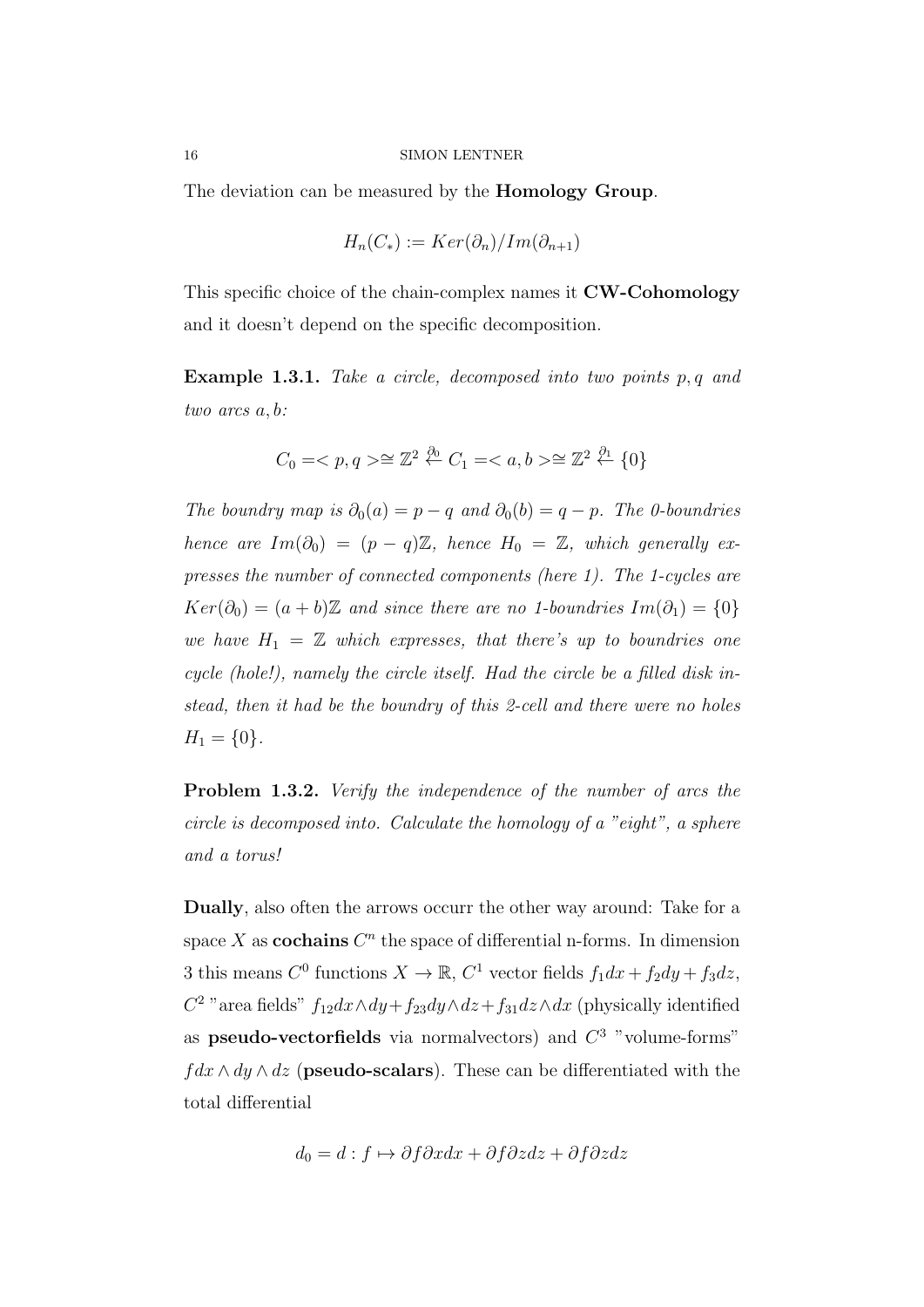HOPF ALGEBRAS, FUSION RINGS AND TOPOLOGICAL INVARIANTS 17 extended to higher forms via  $d(f dx \wedge ...) := (df) \wedge dx \wedge ...$  One can calculate that this forms a **Cochain Complex**  $C^*$ , i.e. maps

$$
C^0 \stackrel{d_0}{\rightarrow} C^1 \stackrel{d_1}{\rightarrow} C^2 \stackrel{d_2}{\rightarrow} C^3 \dots
$$

with  $d_{n+1} \circ d_n = 0$ . Agai this condition implies  $Im(d_n) \subset Ker(d_{n+1})$  (all coboundries are cocycles)and we define the Cohomology Group:

$$
H^n(C^*) := Ker(d_{n+1})/Im(d_n)
$$

Exercise 1.3.3. Show that in the right basis we have

$$
d_0 = grad \quad d_1 = rot \quad d_2 = div
$$

Verify the condition  $d \circ d = 0$  once from their well-known properties, and once directly from differential calculus.

Now e.g.  $H^1$  measures in how many essentially different ways a vector field  $\vec{A}$  being a "cycle"  $rot\vec{A} = 0$  is "conservative" resp. has a global integral gradf =  $\vec{A}$  - which it does locally! Hence it also measures the "holes" in  $X$  and one can show that this **deRham-Cohomology** matches the above CW-Homology, apart from dualization ("universal coefficient theorem"), although the chain complexes were much larger!

Very significant for us later on will be Group Cohomology: For any G and a G-module M take as cochain complex

$$
\phi \in C^n(G, M) := Hom_{Set}(G^n, M)
$$

$$
d_n(\phi) = (g_1, \ldots g_{n+1} \mapsto g_1 \cdot \phi(g_2, \ldots, g_{n+1}) + \sum_{i=1}^n (-1)^i \phi(g_1, \ldots g_i g_{i+1}, \ldots) + (-1)^{n+1} \phi(g_1, \ldots g_n))
$$

One may verify, that indeed  $d_{n+1} \circ d_n = 0$  and that, if the action on M is trivial and written multiplicatively, the first terms are:

$$
d_0(m) := (g \mapsto m) \quad d_1(\phi) := (g, h \mapsto \frac{\phi(h)\phi(g)}{\phi(gh)\phi(1)} \quad d_2(\sigma) := (a, b, c \mapsto \frac{\sigma(a, b)\sigma(ab, c)}{\sigma(a, bc)\sigma(b, c)})
$$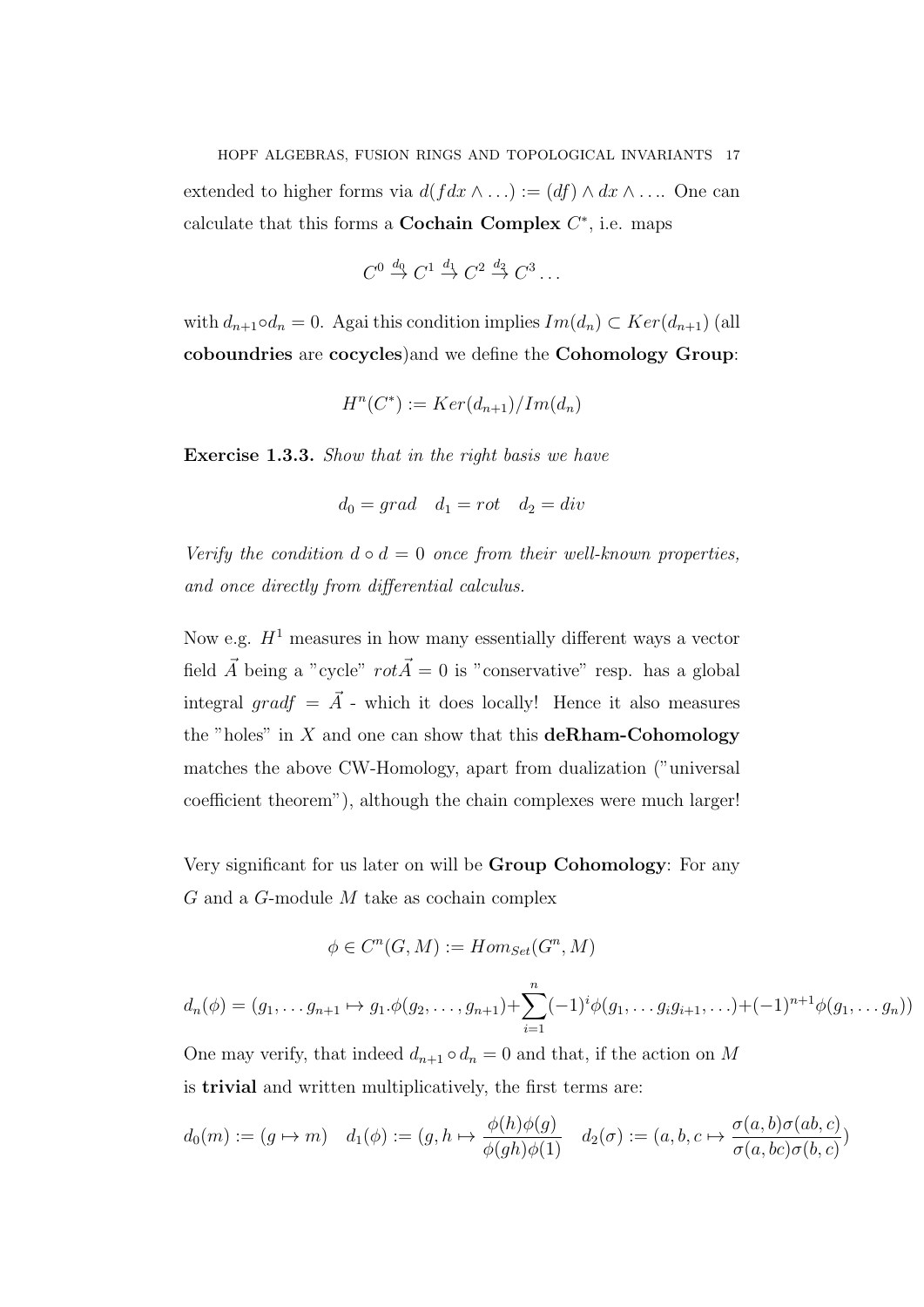Exercise 1.3.4. Show the last two claims and prove, that

$$
H_1(G, M) = Hom_{Group}(G, M)
$$

 $(multiplicative='cycle" and up to constant scalars='boundries")$ 

Especially 2-cocycles  $\sigma$  can be used to twist algebraic structures and ideally, if  $\sigma_1$  and  $\sigma_2$  are equivalent in  $H^2$  (i.e. up to boundry) they generate essentially the same twist, so cohomology classifies exactly deformations  $(=$ "cycles") up to equivalence  $(=$ "boundires"), e.g.:

**Definition 1.3.5.** For  $[\sigma] \in H^2(G, k^*)$  a class of 2-cocycle (up to 2boundries) we have the twisted groupring

$$
k_{\sigma}[G] : g \cdot h = gh\sigma(gh)
$$

This is well-definied, as a different 2-cycle in the same  $H^2$ -class  $\sigma Im(d_1)$ leads not to the same, but still an isomorphic groupring.

*Proof.* The product is associative because  $\sigma$  is a 2-cocycle:

$$
\sigma(a,b)\sigma(ab,c) = \sigma(a,bc)\sigma(b,c)
$$

suppose now we modify  $\sigma$  by the boundry of some 1-chain  $\phi$ .

$$
\bar{\sigma} := \sigma \cdot (d\phi) = (g, h \mapsto \sigma(g, h) \frac{\phi(g)\phi(h)}{\phi(gh)})
$$

Now we have an isomorphy of algebras:

$$
k_{\bar{\sigma}}[G] \cong k_{\sigma}[G]
$$
  

$$
f: g \mapsto \phi(g)g
$$

because the multiplication changes exactly accordingly:

$$
f(g \cdot_{\bar{\sigma}} h) = f(gh\bar{\sigma}(g, h)) = \phi(gh)gh\bar{\sigma}(g, h) = gh\phi(g)\phi(h)\sigma(g, h) = f(g) \cdot_{\sigma} f(h)
$$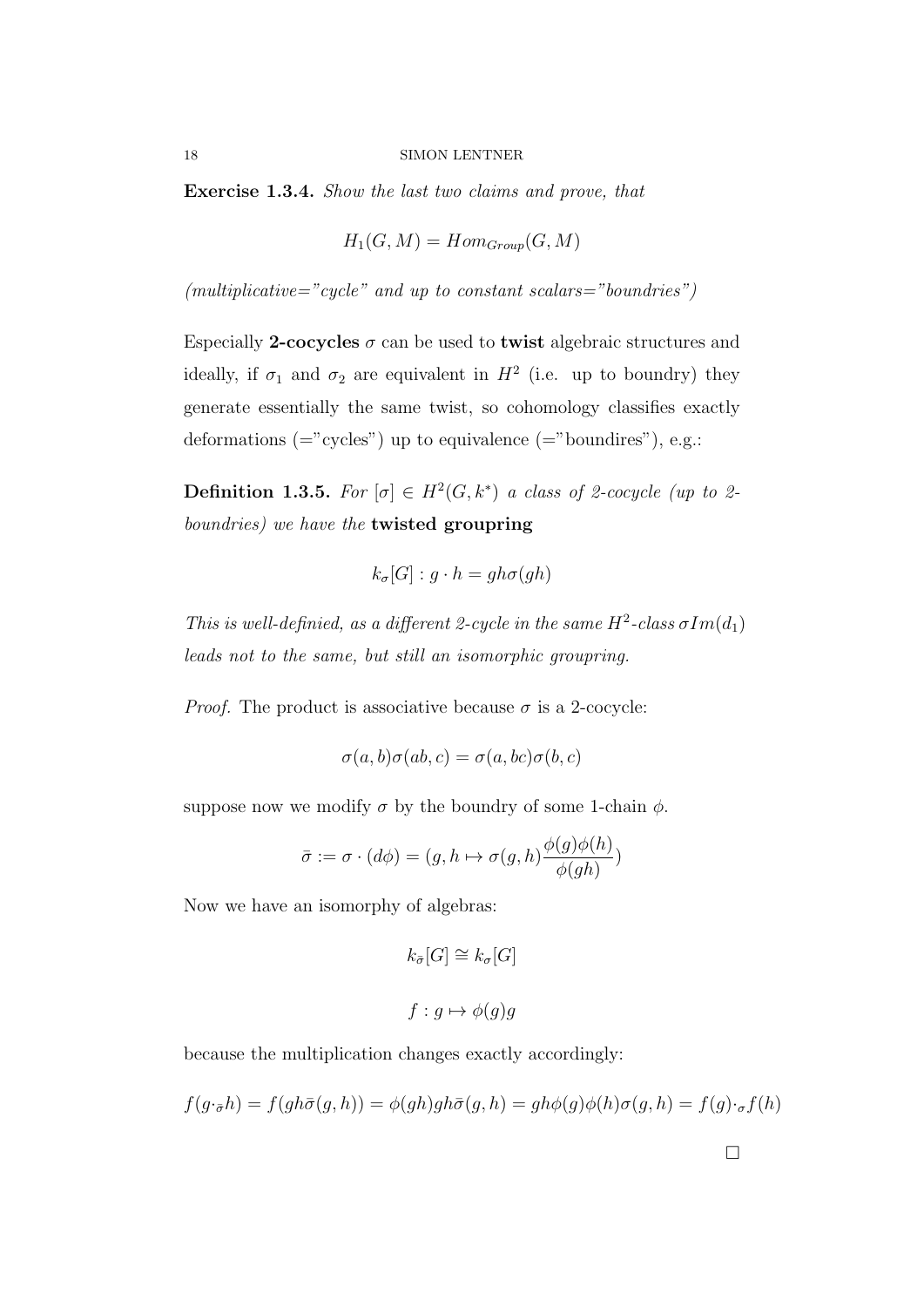## 2. Introducing Hopf Algebras

We understand always  $\otimes = \otimes_k$  for a fixed field. Note that "tensor" is so far only meant as an operation on vectorspaces. Physically more relevant are usually tensors with (as additional structure) representations (e.g. of the Lorentz- or some gauge-group), with the respective new action of it on the product derived from the two former. This generally requires Hopf-algebras, as discussed in the second section!

2.1. History: From Geometry To Algebra. To understand the idea that lead Heinz Hopf (1894-1971), being a topologist, to first consider Hopf algebras, we first want to see the nowadays usual approach to link geometry to algebra. At that time, first examples were discovered of a concept, that turnded out to be behind many invariants and became the founding of algebaic topology:

**Definition 2.1.1.** A functor  $\phi$  (between the "categories" of sets and k-vectorspaces) has to assign:

- to every set X ("space") a vectorspace  $\phi(X)$  (e.g. "states")
- to every map  $f: X \to Y$  between spaces (e.g. "deforming" or "glueing") a k-linear map  $\phi(f) : \phi(X) \to \phi(Y)$  ("operator, state-transition") between the respective vectorspaces.
- such that to the composition ∘ (one-after-another-application) of two maps g, h the respective linear map is assigned:

$$
\phi(h \circ g) \stackrel{!}{=} \phi(h) \circ \phi(g)
$$

• such that the identity  $id_X : X \to X$  goes to the respective identity:

$$
phi(id_X) \stackrel{!}{=} id_{\phi(X)} : \phi(X) \to \phi(X)
$$

To be specific, we call such a functor **covariant**, while a **contravari**ant functor  $\psi$  reverses the direction of the arrow, namely yields: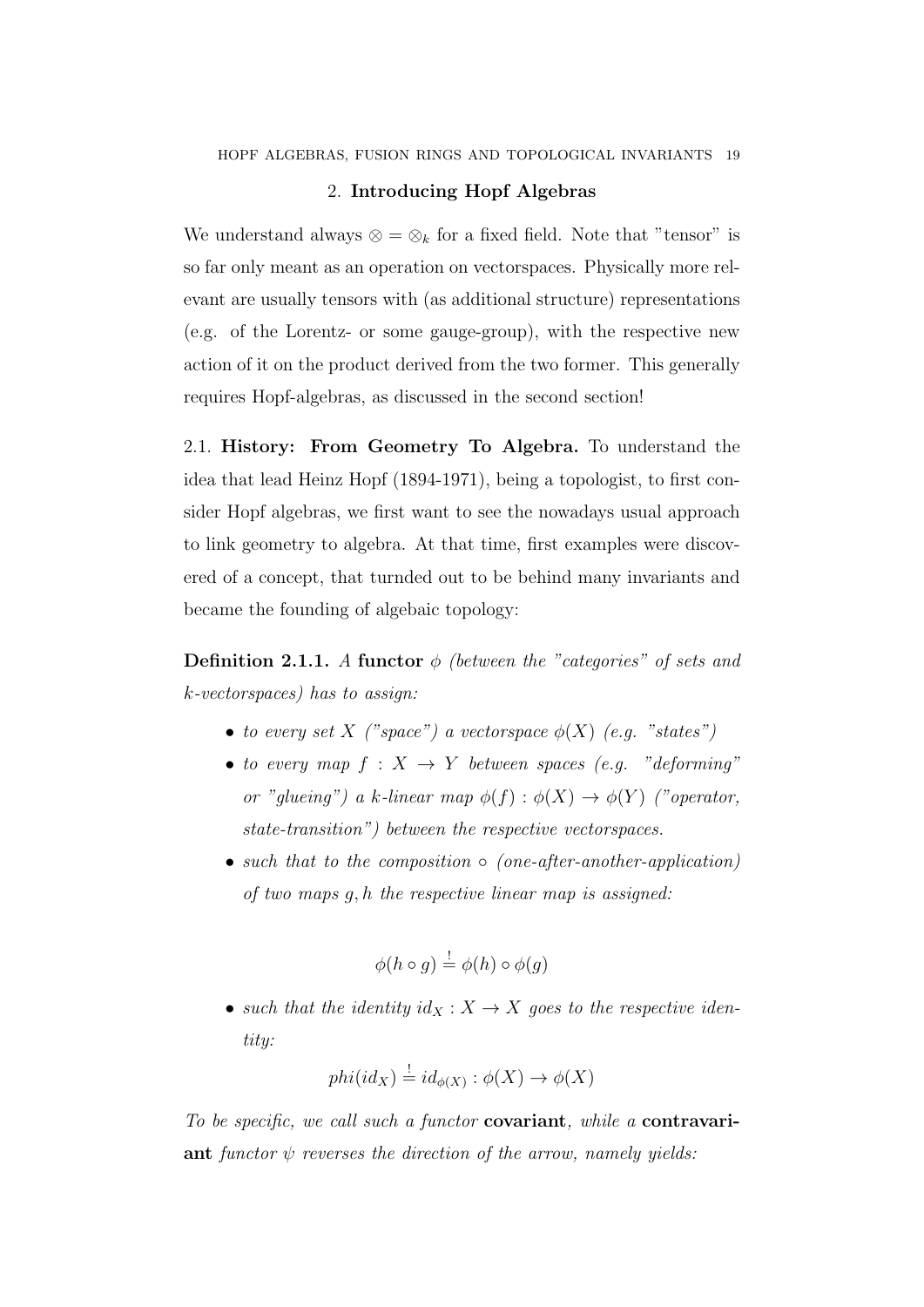$$
\psi(f) : \psi(Y) \to \psi(X), \qquad \phi(h \circ g) \stackrel{!}{=} \phi(g) \circ \phi(h)
$$

Of course this concept gets more interesting with additional structure:

For one, we could involve finer geometrical data, eg. consider topological spaces with continuous maps, manifolds with differentiable functions or complex surfaces with holomorphic maps (local power series'). An important observation is now, that whenever  $X \cong Y$  are isomorphic (just as sets, or even as topological spaces, etc.), the functor images also have to be  $\phi(X) \cong \phi(Y)$ . Thus they produce **invariants**, that can be used to distinguish "different" spaces with respect to different categories defining "equal", and this is usually a very delicate task!

On the other hand, we may obtain more information by assigning more complex structures, like groups with group homomorphisms, e.g. the fundamental group  $\pi_n(X)$  ("n-dimensional loops modulo small deformations", covariant), the **homology groups**  $H_n(X)$  (covariant) and cohomology groups  $H<sup>n</sup>(X)$  (contravariant) or algebras with algebra maps. Later, also powerful examples of functors were considered, that assign eg. to every group a group (like group cohomology) or to every algebra a group (like the multiplicative group of invertible elements).

Remark 2.1.2. Both do not even have to be sets with additional data and compatible maps, but can be rather arbitrary categories (see definition 1.0.1). Our later-on target, a Topological Quantum Field Theory will be a functor from the "cobordism category" to vectorspaces (see theorem 6.1.2).

There, objects are 2-dimensional manifolds ("space to a specific time") and arrows (morphisms)  $f$  between  $X, Y$  are 3-dimensional manifolds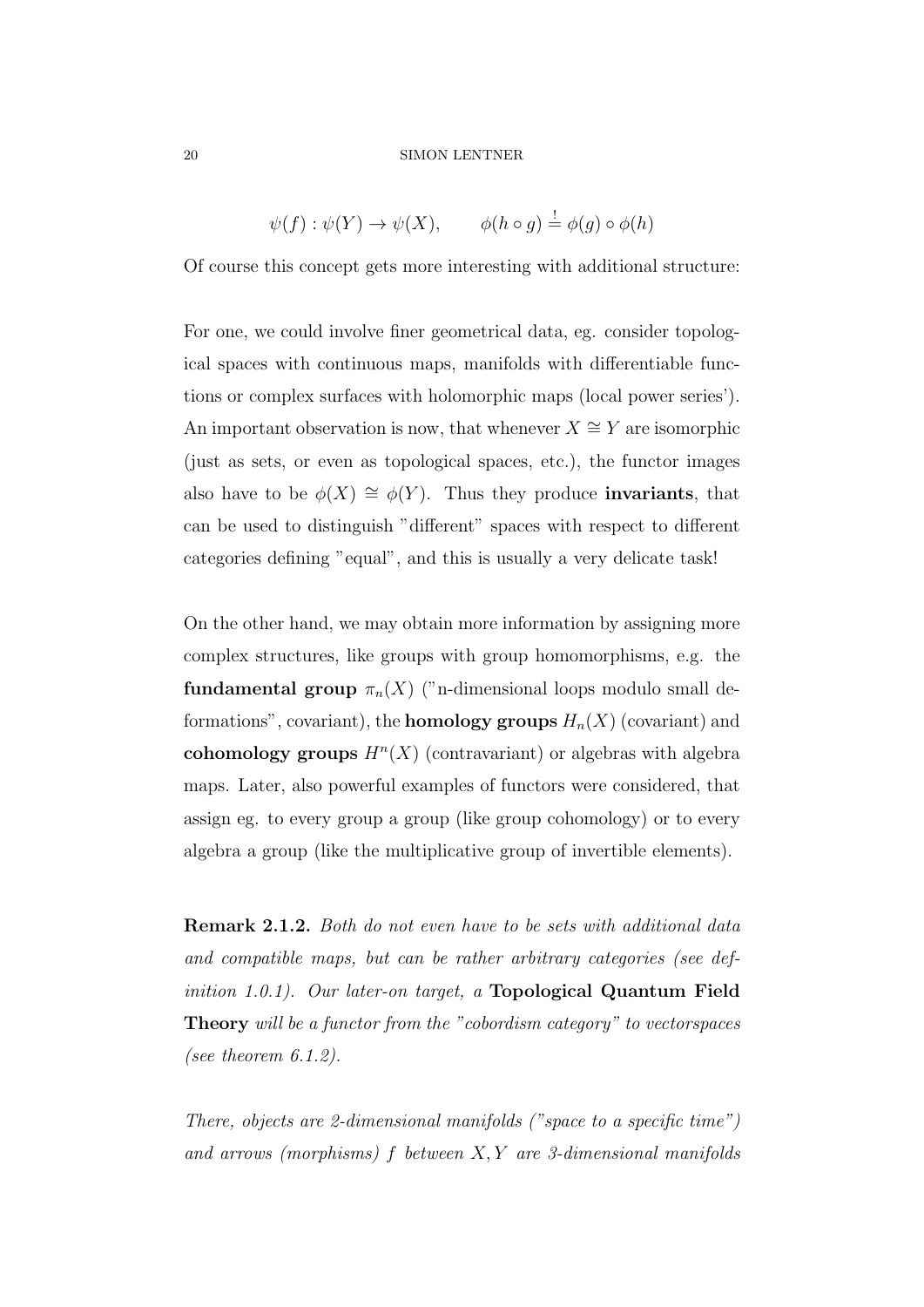between them (with border  $X \cup Y$ ). They represent "spacetime forms" between these two times and the vector space map  $\phi(f)$  between the states  $\phi(X)$ ,  $\phi(Y)$  at each time the quantum machanical time evolution, just due to some spacetime topology!

Consider the following examples, that will repeatedly appear throughout this course:

• We may assign to every X the algebra  $\phi(X) := k^X$  of "'scalar fields"', i.e. functions from  $X$  to  $k$ , where addition and scalarmultipliciation is defined pointwise. It is contravariant, because for some  $f: X \to Y$  we can define  $\phi(f) := f^* : k^X \to k^Y$  as sending every  $k^Y \ni \lambda : Y \to \mathbb{C}$  to  $f^*(\lambda) = \lambda \circ f : X \to k$ (pull-back). Our two axioms for a functor are easily fulfilled:

$$
(f \circ g)^* = (\lambda \stackrel{(f \circ g)^*}{\mapsto} \lambda \circ (f \circ g)) = (\lambda \stackrel{f^*}{\mapsto} \lambda \circ f \stackrel{g^*}{\mapsto} (\lambda \circ f) \circ g) = g^* \circ f^*
$$

$$
id_X^* = (\lambda \mapsto \lambda \circ id) = (\lambda \mapsto \lambda) = id_{kX}
$$

• Conversely we assign to every X the vector space  $k[X]$  with formal basis  $p_*$  for all points  $p \in X$ , this is a a covariant functor to vector spaces. Namely, for every map  $f: X \to Y$  we define  $f_*$  by accordingly sending the basis of  $k[X]$  to the respective one of  $k[Y]$  and this uniquely extends to a well defined linear map. The functor axioms follow here right-away (always by linear extension).

Note that the first case is even a functor to algebras  $k^X$  by pointwise multiplication, as the  $f^*$  are multiplicative! Let us take some time to understand a bit more, where the the multiplication came from: "'Pointwise"' means, that we have the natural "diagonal-map"  $\Delta$ :  $X \to X \times X$  doubling every point. The multiplication can than be recovered from the functor:

$$
(k^X \otimes k^X \to) k^{X \times X} \stackrel{\Delta^*}{\to} k^X
$$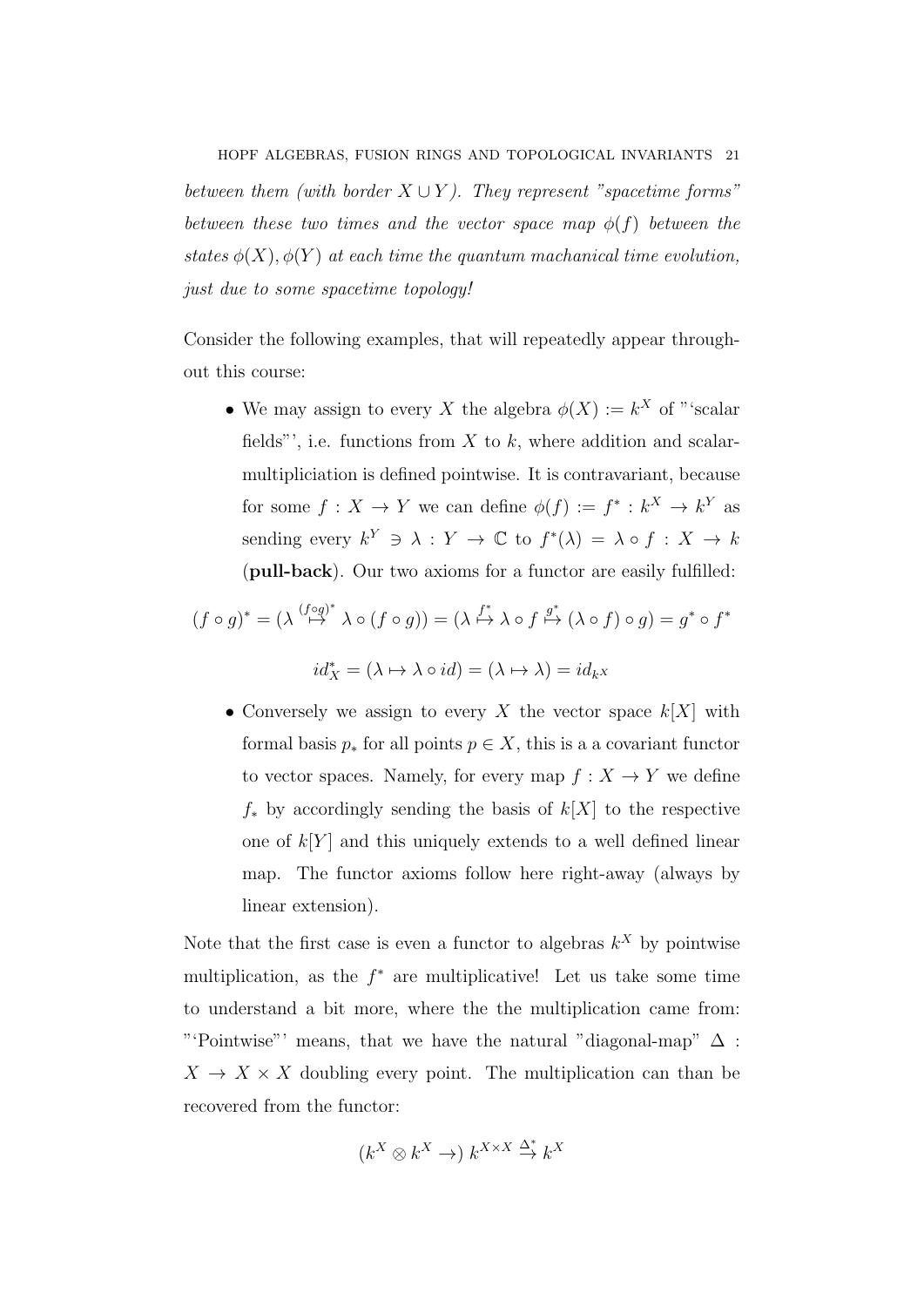Trying the same for  $k[X]$ , since this functor is covariant we obtain a rather opposite map:

$$
k[X] \stackrel{\Delta_*}{\to} k[X \times X] \; (\to k[X] \otimes k[X])
$$

We call this "dual" concept **coalgebra** and we will formally introduce this in the next section. Note that this gives (contravariant) cohomology it's "cup-product" makig it a ring  $H^*(X)$ , which it much easier to be dealt with then the covariant homology.

To obtain on the other hand also a multiplication on  $k[X]$  (and a comultiplication on  $k^X$ ), we would need to be able to multiply points by some  $\mu: X \times X \to X$  (note however that  $k^{X \times X} \to k^X \otimes k^X$  requires X to be finite!). Both algebra- and coalgebra structure on each space turn out to be compatible in some way we call **Bialgebra**.

**Remark 2.1.3.** Having even an inverse map  $S: X \to X$  to the multiplication (making  $X$  a group) induces again via the functoriality the **antipode** map  $S_*k[X] \to k[X]$  connecting product and coproduct:

$$
\mu_*(id \otimes S_*)\Delta_*(p) = \mu_*(id \otimes S_*)(p_* \otimes p_*) = \mu_*(p \otimes S(p)_*) = 1_*
$$

This finally is a **Hopf algebra**.

**Exercise 2.1.4.** Show that the same works for  $k^X$ :

$$
\Delta^*(id \otimes S^*)\mu^*(\lambda) = \lambda(1)1^*
$$

(here  $\Delta^*$  is the product and  $\mu_*$  the coproduct)

A good example where this is fruitful are Lie groups (again: groups being also manifolds in a compatible way, like all matrix groups  $S^1$  =  $U(1)$  or  $SO(3)$ ). And this is also the end of our birth story: 1939 Hopf was able to determine their "cohomology rings" exactly by classifying their additional (much more restrictive!) possible Hopf algebra structures. We will study the rich interplay between Hopf algebras and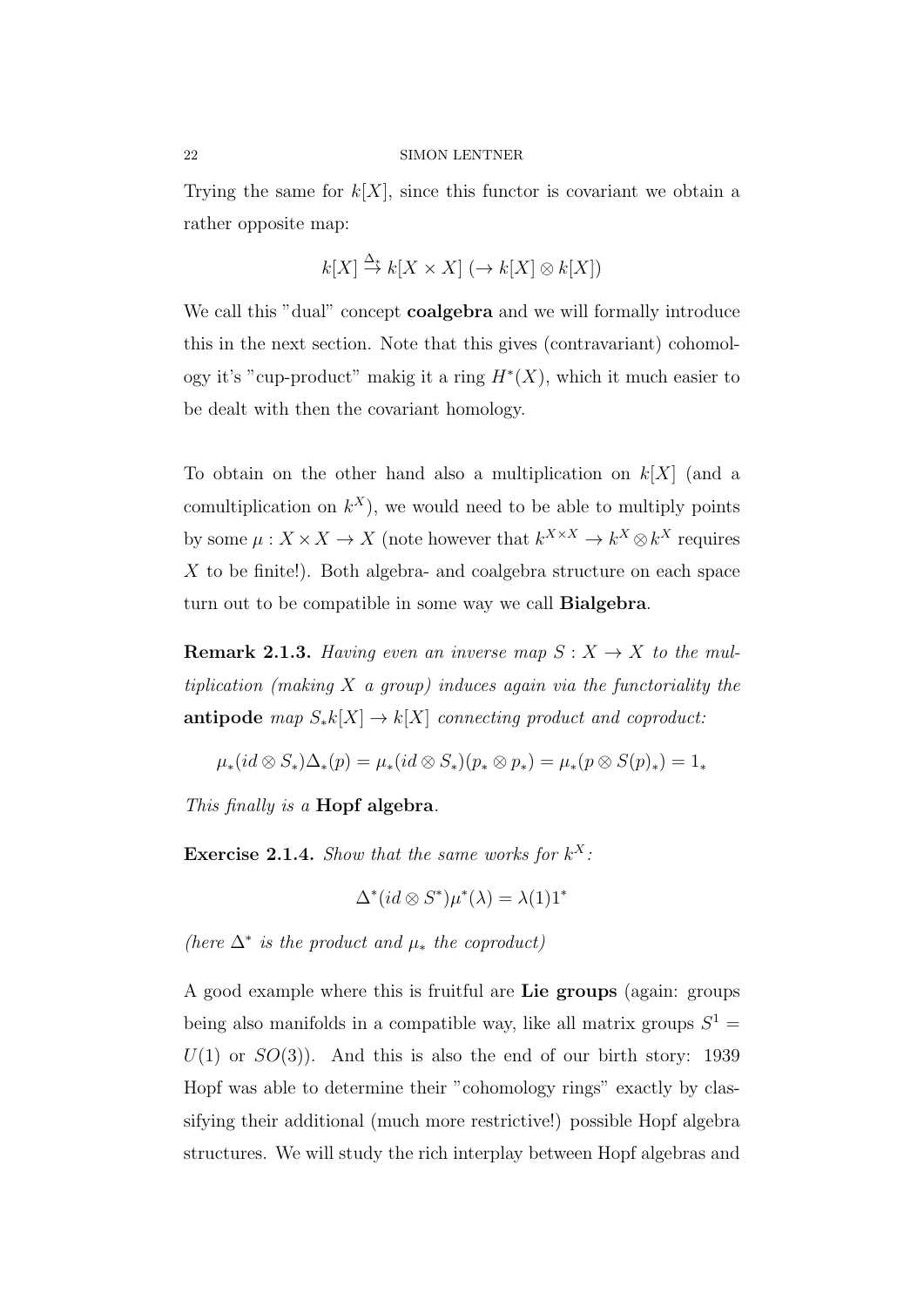HOPF ALGEBRAS, FUSION RINGS AND TOPOLOGICAL INVARIANTS 23 algebras ("...of functions") they act on, like the Lie Group acting on a space, in the section "Representation Theory".

2.2. Definition, Diagrams And First Examples. To show the full analogy, we formulate the notion of an algebra in a strictly categorically manner:

Definition 2.2.1. An algebra is a vector space A with two linear maps

$$
\mu: A \otimes A \to A \qquad \eta: k \to A
$$

for **multiplication** and **unit** ( $\eta$  sends a scalar to the respective scalar multiple of  $1_A$ ), having for all  $a, b, c \in A, r \in k$  the well known properties:

- Associativity:  $\mu(\mu(a \otimes b) \otimes c) = \mu(a \otimes \mu(b \otimes c))$
- Unitality:  $\mu(\eta(r) \otimes a) = \mu(a \otimes \eta(r)) = ra$

where the last expression ra means scalar multiplication on the k-vector space A.

A very good way to actually visualize (not only) Hopf algebra calculations are braiding diagrams (the "braiding" is added later). Being a generalized version of commutative diagrams, these diagrams symbolize maps, composed of other map, that are usually in some way "basic"  $(\mu, \eta, \text{ etc.})$  that can however have branching points. Each line corresponds to a tensor factor (the "first" at the top), whereas  $k$ -lines are not written down at all (for example because  $k \otimes A \cong A$  via scalar multiplication). Throughout this course, we write "left-right", so the diagram starts on the left with the "incoming" variables of the respective term, then step-by-step performs the respective operations and finally arrives at the right side with the result. As examples:

• The unit  $\eta$  yields some element in A and needs no "input"-line:

 $\overline{\bigcirc}$   $A$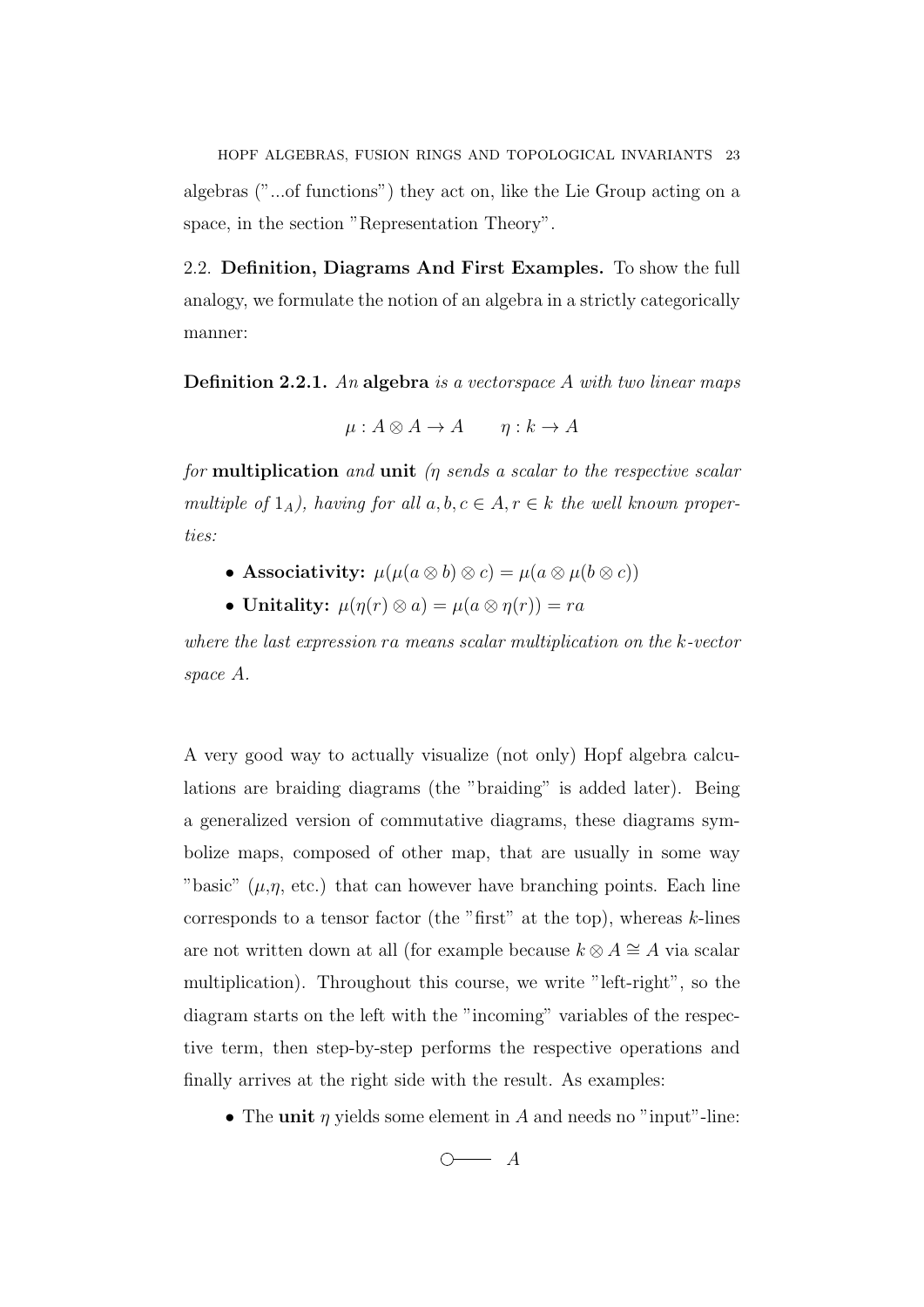• The product  $\mu : A \otimes A \rightarrow A$  merges two A-copies:



• Unitality (left-sided) demanded in A reads as:



• Associativity demanded in A reads as:

$$
(ab)c = \mu(\mu(a \otimes b) \otimes c) \stackrel{!}{=} \mu(a \otimes \mu(b \otimes c)) = a(bc)
$$



As already discussed in the previouse section, we frequently encounter also dual versions which "switched arrrows", e.g. by passing from coto contravariant functors or dualizing (which is actually a contravariant functor from vectorspaces to vectorspaces). Since we defined an algebra only using "arrows", this is not so hard:

Definition 2.2.2. A coalgebra is a vector space  $C$  with two linear maps:

$$
\Delta: C \to C \otimes C \qquad \epsilon: C \to k
$$

called comultiplication and counit, subject to two axioms:

- Coassociativity:  $(\Delta \otimes id_C)(\Delta(a)) = (id_C \otimes \Delta)(\Delta(a))$
- Counitality:  $(\epsilon \otimes id_C)(\Delta(a)) \stackrel{!}{=} a \stackrel{!}{=} (id_C \otimes \epsilon)(\Delta(a))$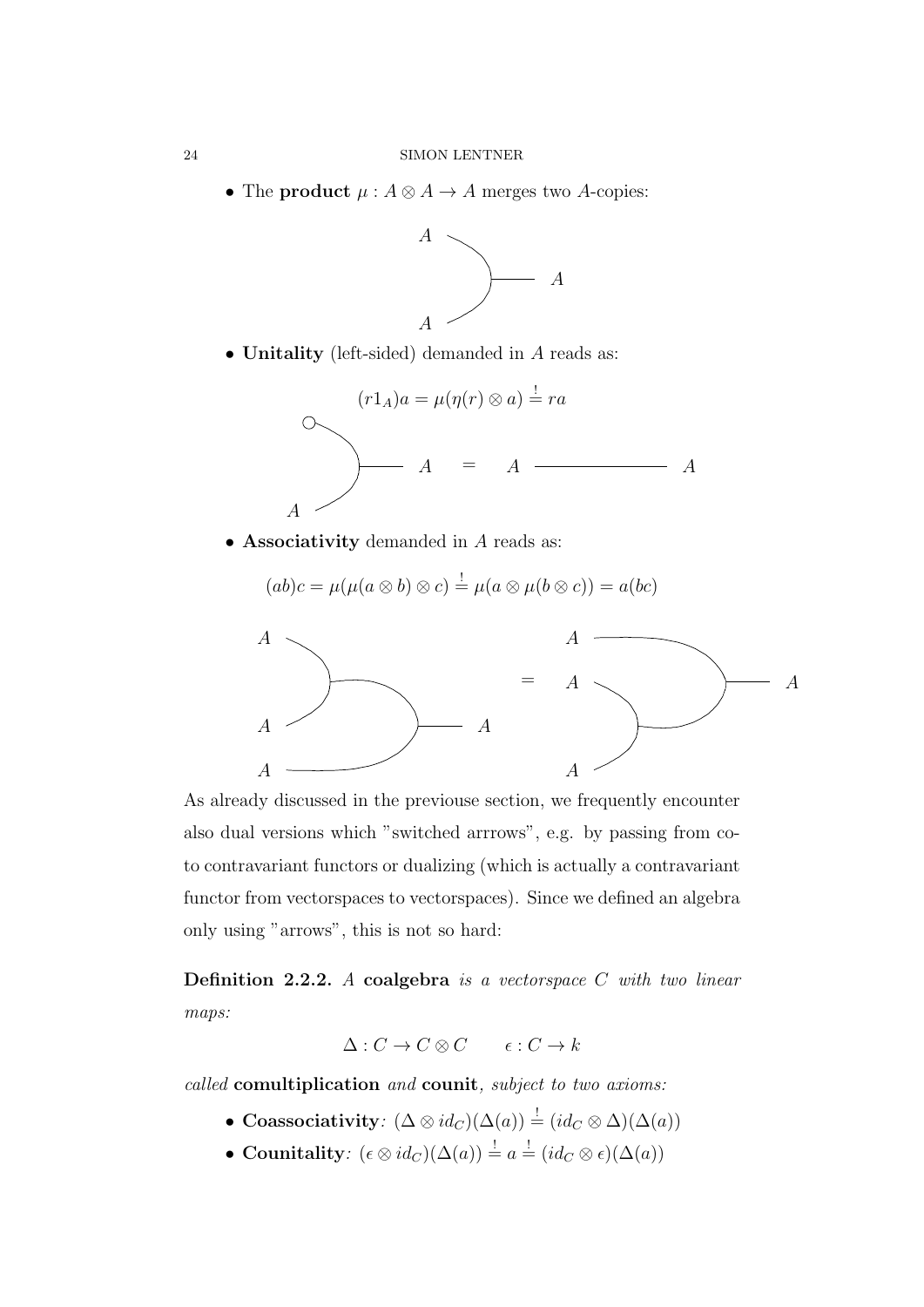HOPF ALGEBRAS, FUSION RINGS AND TOPOLOGICAL INVARIANTS 25 where the equality implicitly uses the identification  $k \otimes C \cong C \otimes k \cong C$ . It's obviouse, how we will diagramatically denote  $\Delta$  and  $\epsilon$ .

We now introduce a well known short-notation for  $\Delta$ :

Definition 2.2.3. The Sweedler notation: The coproduct of some  $h \in C$  can be written in the general form for an element in  $C \otimes C$ , namely:

$$
\Delta(h) = \sum_i h_i^{(1)} \otimes h_i^{(2)} \in C \otimes C
$$

Since almost all calculations for Hopf algebras stay inside the category of k-vectorspaces, i.e. maps are usually k-linear, it makes sense to shorten the expression above to:

$$
\Delta(h) =: h^{(1)} \otimes h^{(2)} \in C \otimes C
$$

Care has to be taken with the linearity! For example  $h^{(1)}$  can not be considered anything on his own, one rather always has to process  $h^{(1)}$ and  $h^{(2)}$  together in a bilinear manner (=linear on  $C \otimes C$ ).

As examples, we formulate the defining properties of a coalgebra in Sweedler's notation:

- The coassociativity reads as  $h^{(1)} \otimes (h^{(2)})^{(1)} \otimes (h^{(2)})^{(2)} = (h^{(1)})^{(1)} \otimes$  $(h^{(1)})^{(2)} \otimes h^{(2)}$ , which leads to the **additional short notation** of  $h^{(1)} \otimes h^{(2)} \otimes h^{(3)}$  for both expressions. This can be seen as similar to the notation *abc* for both  $(ab)c$  and  $a(bc)$  and can be considered the reason for the enormous success of this notation - it makes coassociativity part of itself!
- The counitality becomes  $\epsilon(h^{(1)})h^{(2)} = h^{(1)}\epsilon(h^{(2)}) = h$ .

Of course if both structures are present on the same vector space, we need some compatibility: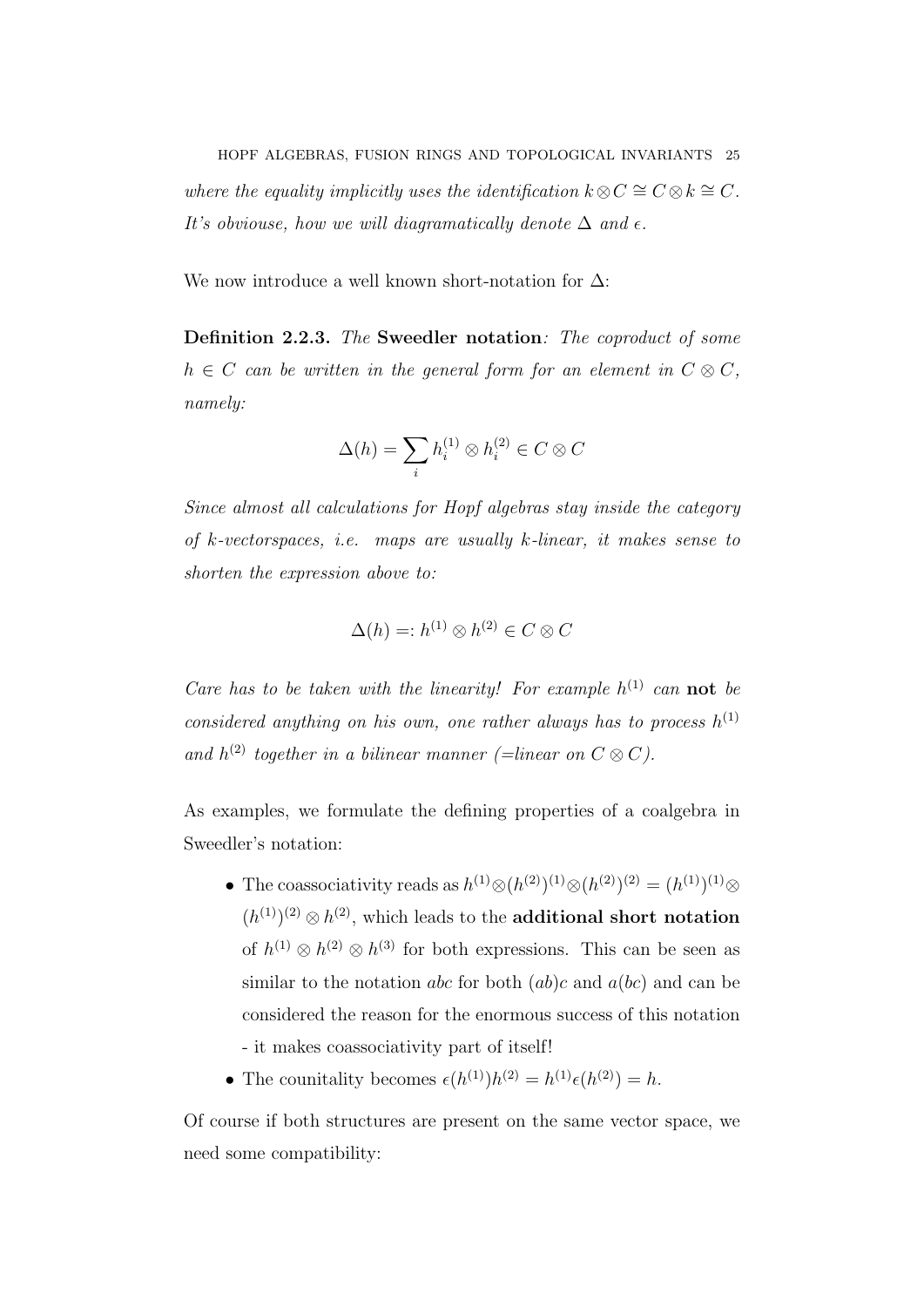Definition 2.2.4. A bialgebra B is an algebra, that is also a coalqebra, such that the maps  $\Delta$ ,  $\epsilon$  are algebra-homomorphisms, *i.e.* multiplicative and unit-preserving:

$$
\Delta(ab) = (a^{(1)} \otimes a^{(2)})(b^{(1)} \otimes b^{(2)}) = a^{(1)}b^{(1)} \otimes a^{(2)}b^{(2)}
$$

$$
\epsilon(ab) = \epsilon(a)\epsilon(b)
$$

$$
\Delta(1) = 1_{B \otimes B} = 1 \otimes 1, \quad \epsilon(1) = 1_k
$$

Note that the formulas above can also be read the other way: A coalgebra, that is also an algebra, where unit and product are coalgebra homomorphisms.

(diagram...) We now give first examples of bialgebras:

- Of course k is a bialgebra with  $\Delta(1) = 1$  and  $\epsilon(1) = 1$  the trivial bialgebra.
- As we noted in our functor examples, the diagonal map yields a **coalgebra** for any  $k[X]$ . Namely take for every basis vector  $p \in X$  the assignments:

$$
\Delta(p) = p \otimes p \qquad \epsilon(p) = 1
$$

"linearly extended" to all linear extensions, e.g. for some  $p, q \in$ X we have  $\Delta(p+3q) = p \otimes p + 3(q \otimes q)$ . We calculate right-away, that coassociativity and counitality is fulfilled:

$$
(id \otimes \Delta)\Delta(p) = (id \otimes \Delta)(p \otimes p) = p \otimes p \otimes p = (\Delta \otimes id)(p \otimes p) = (\Delta \otimes id)\Delta(p)
$$

$$
(\epsilon \otimes id)\Delta(p) = (\epsilon \otimes id)(p \otimes p) = \epsilon(p)p = p
$$

To get an additional algebra structure, we saw that we needed  $X = G$  to have a multiplication, hence be a (semi-)group. We take as unit  $\eta(t) = t1_G$  (so  $1_{k[G]} = 1_G$ ) and as  $\mu$  the multiplication on the basis  $G$ , again extended linearly (i.e. by "multiplying out"). Let's check this becomes a **bialgebra**: Since  $qh$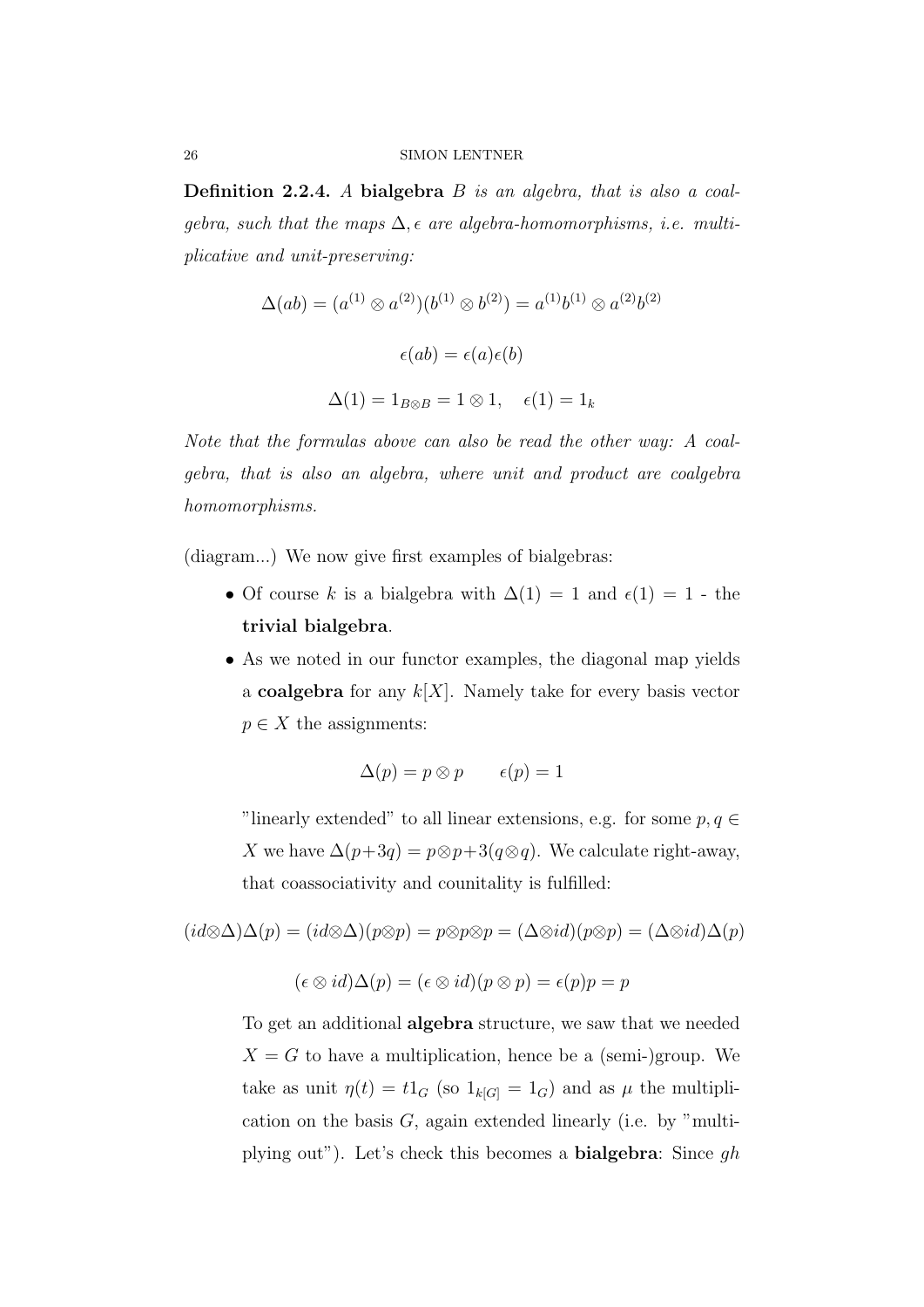is again in  $G, \Delta$  and  $\epsilon$  are multiplicative as requested:

$$
\Delta(gh) = gh \otimes gh = (g \otimes g)(h \otimes h)
$$

$$
\epsilon(gh) = 1 = \epsilon(g)\epsilon(h)
$$

Since  $1 \in G$ ,  $\Delta$  and  $\epsilon$  also preserve 1:

$$
\Delta(1) = 1 \otimes 1, \quad \epsilon(1) = 1
$$

For this reason we call elements  $h \neq 0$  of an arbitrary coalgebra **grouplike**, if they suffice  $\Delta(h) = h \otimes h$  (which automatically implies  $\epsilon(h) = 1$  by counitality).

• Let on the other hand  $k^X$  again be the **algebra** of functions from  $X$  to  $k$ , by multiplying functions pointwise and having  $1_kx$  the function being constant  $1_k$ . We use as a special basis the "characteristic functions"  $e_p$  (meaning  $1_k$  on  $p \in X$  and 0 everywhere else):

$$
e_p e_q = \delta_{p,q} e_p
$$

$$
1_{k} = \sum_{p \in X} e_p
$$

Though clear, we may check associativity and unitality:

$$
e_p(e_qe_r) = e_pe_q\delta_{q,r} = e_p\delta_{p,q,r} = e_pe_q\delta_{q,r} = e_p(e_qe_r)
$$

$$
e_p1_kx = \sum_{q \in X} e_pe_q = \sum_{q \in X} e_p\delta_{p,q} = e_p
$$

For a coalgebra structure we saw we needed again a multiplication (contravariance!), hence  $X = G$  to be a (semi)group. For  $X = G$  finite we get the coproduct as all possibe decompositions, and the coinit as plugging  $1_G$  into respective function:

$$
\Delta(e_g) = \sum_{hh'=g} e_h \otimes e_{h'} \qquad \epsilon(e_g) = \delta_{g,1}
$$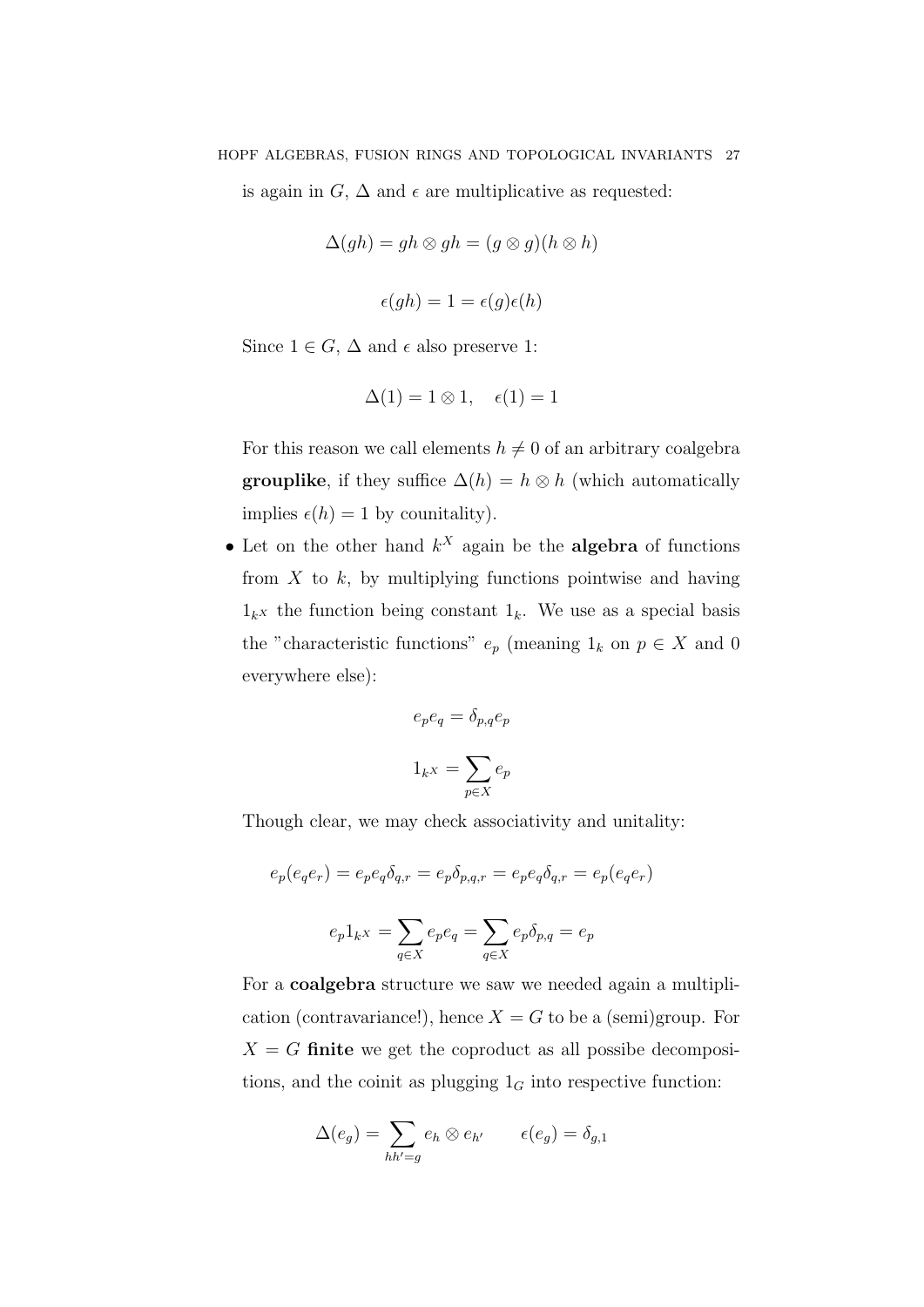Coassociativity and counitality directly follow from the groups associativity and unitality:

$$
(id \otimes \Delta)\Delta(e_g) = (id \otimes \Delta) \sum_{hh'=g} e_h \otimes e_{h'} = \sum_{h(h'h'')=g} e_h \otimes e_{h'} \otimes e_{h''}
$$

$$
(\Delta \otimes id)\Delta(e_g) = (\Delta \otimes id) \sum_{hh'=g} e_h \otimes e_{h''} = \sum_{(hh')h''=g} e_h \otimes e_{h'} \otimes e_{h''}
$$

$$
(\epsilon \otimes id)\Delta(e_g) = (\epsilon \otimes id) \sum_{hh'=g} e_h \otimes e_{h'} = \sum_{hh'=g} \delta_{h,1} e_{h'} = e_g
$$

We check that also this becomes a bialgebra, first multiplicativity of  $\Delta, \epsilon$ :

$$
\epsilon(e_g)\epsilon(e_u)=\delta_{g,1}\delta u, 1=\delta g, 1=\epsilon(\delta g,ue_g)=\epsilon(e_ge_u)
$$

$$
\Delta(e_g)\Delta(e_u) = \left(\sum_{hh'=g} e_h \otimes e_{h'}\right)\left(\sum_{vv'=u} e_v \otimes e_{v'}\right) = \sum_{hh'=g} \sum_{vv'=u} (e_h e_v) \otimes (e_{h'} e_{v'}) =
$$

now there are two delta-funtions demanding  $h = v$  and  $h' = v'$ , hence has to be  $g = u$ :

$$
= \delta g, u \sum_{hh'=g} e_h \otimes e_{h'} = \Delta(\delta_{g,u} e_g) = \Delta(e_g e_u)
$$

and then that they respect the unit:

$$
\epsilon(1_{k^G}) = \epsilon(\sum_{g \in G} e_g) = \sum_{g \in G} \delta g, 1 = 1
$$

$$
\Delta(1_{k^G}) = \Delta(\sum_{g \in G} e_g) = \sum_{g \in G} \sum_{hh'=g} e_h \otimes e_{h'} = \sum_{h,h'} e_h \otimes e_{h'} = 1_{k^G} \otimes 1_{k^G}
$$

• For  $\ell$  a Lie algebra, the universal enveloping algebra  $U(\ell)$  becomes a bialgebra, if endowed with  $\Delta$ ,  $\epsilon$  given by  $\Delta(1) = 1 \otimes 1$ and  $\epsilon(1) = 1$  (so both preserve the unit) and for  $v \in \ell \subset U(\ell)$ the following way:

$$
\Delta(v) = 1 \otimes v + v \otimes 1 \qquad \epsilon(v) = 0
$$

To achieve  $\Delta$ ,  $\epsilon$  being multiplicative we simply extend it that way to the formal products  $U(\ell)$  consists of. Can we do that?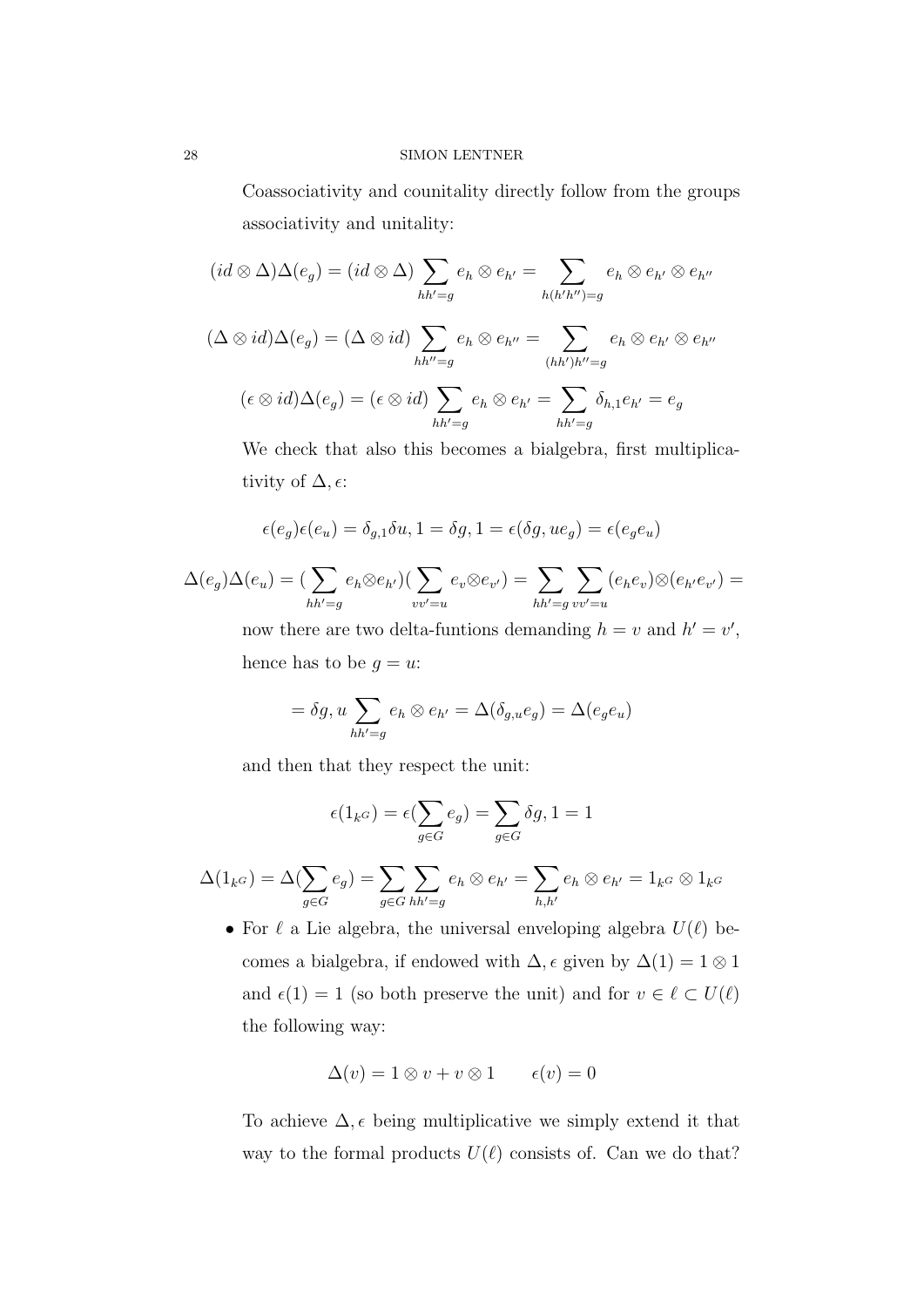HOPF ALGEBRAS, FUSION RINGS AND TOPOLOGICAL INVARIANTS 29

We have to check that they factoriye over the relation we devided out:

$$
\epsilon (xy-yx):=\epsilon(x)\epsilon(y)-\epsilon(y)\epsilon(x)=0=\epsilon([x,y]),\quad [x,y]\in\ell
$$

$$
\Delta(xy - yx) := \Delta(x)\Delta(y) - \Delta(y)\Delta(x)
$$
  
=  $(1 \otimes x + x \otimes 1)(1 \otimes y + y \otimes 1) - (1 \otimes y + y \otimes 1)(1 \otimes x + x \otimes 1)$   
=  $(1 \otimes xy + x \otimes y + y \otimes x + xy \otimes 1) - (1 \otimes yx + x \otimes y + y \otimes x + yx \otimes 1)$   
=  $[x, y] \otimes 1 + 1 \otimes [x, y] = \Delta([x, y]), \quad [x, y] \in \ell$ 

By this extension, it suffices to check coalgebra axioms only on  $\ell$ , first coassociativity:

$$
(\Delta \otimes id)(\Delta(v)) = (\Delta \otimes id)(1 \otimes v + v \otimes 1) =
$$
  
=  $(1 \otimes 1) \otimes v + (1 \otimes v + v \otimes 1) \otimes 1 =$   
=  $1 \otimes 1 \otimes v + 1 \otimes v \otimes 1 + v \otimes 1 \otimes 1 =$   
=  $1 \otimes (1 \otimes v + v \otimes 1) + v \otimes (1 \otimes 1) =$   
=  $(id \otimes \Delta)(1 \otimes v + v \otimes 1) = (id \otimes \Delta)(\Delta(v))$ 

and then counitality:

$$
(\epsilon \otimes id)(\Delta(v)) = \epsilon(1)v + \epsilon(v)1 = v = 1\epsilon(v) + v\epsilon(1) = (id \otimes \epsilon)(\Delta(v))
$$

We call elements  $v$  of an arbitrary coalgebra **primitive**, if they suffice  $\Delta(h) = 1 \otimes h + h \otimes 1$  (which automatically implies  $\epsilon(h) = 0$ by counitality).

Definition 2.2.5. A bialgebra  $H$  is called Hopf algebra, if there exists a linear map  $S$  - the **antipode** - with the the defining property:

$$
\forall_{h \in H} S(h^{(1)}) h^{(2)} = h^{(1)} S(h^{(2)}) = \epsilon(h)
$$

(correctly  $\eta(\epsilon(h))$ , but we will further on view k embedded into H by the unit  $\eta$ )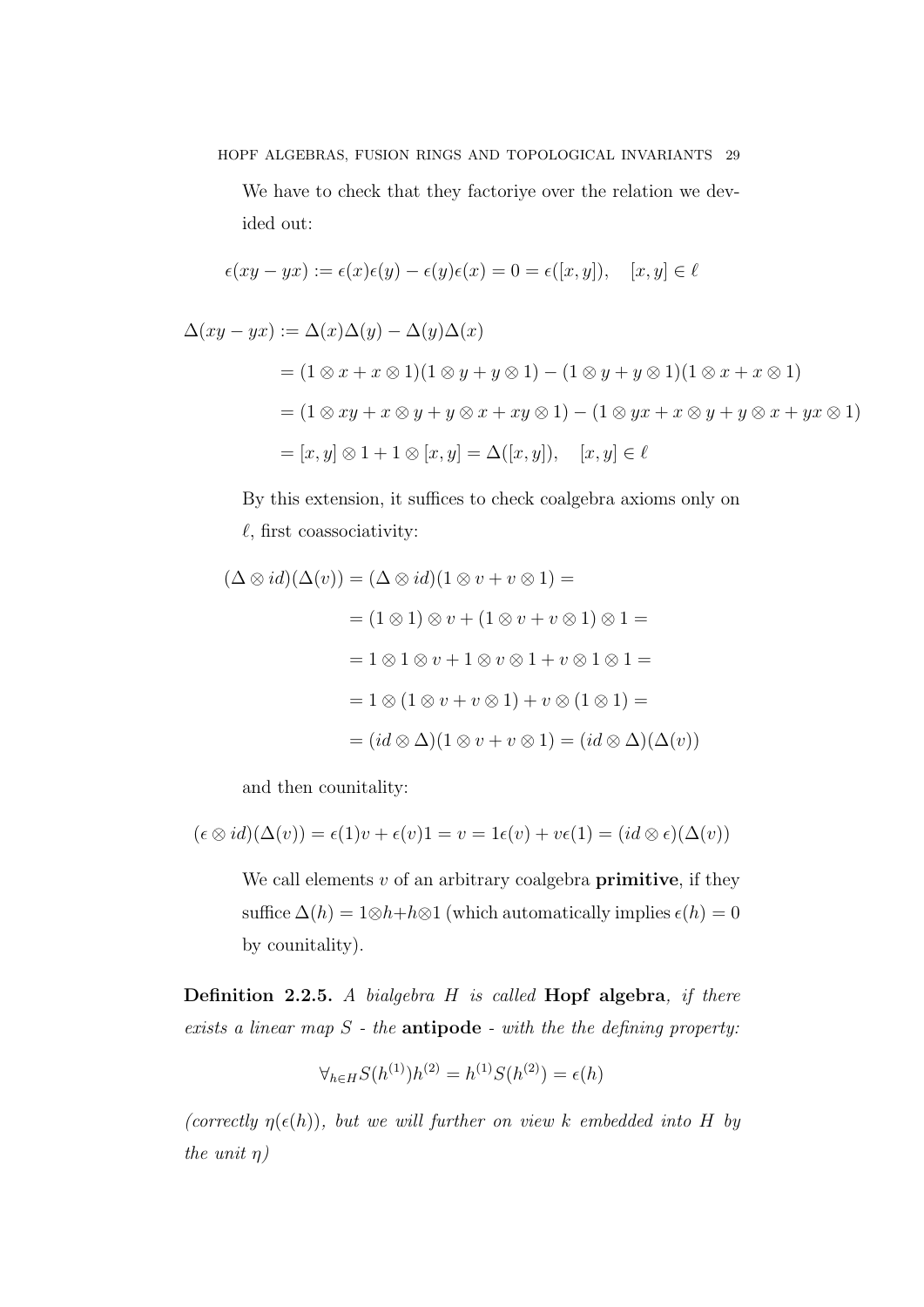We will shown later by interpreting it in terms of the convolution product, that  $S$  is an anti-algebra-homomorphism and anti-coalgebrahomomorphism:

$$
S(ab) = S(b)S(a)
$$
  

$$
S(a^{(1)}) \otimes S(a^{(2)}) = S(a)^{(2)} \otimes S(a)^{(1)}
$$

The application of the antipode is denoted by writing an S next to the respective line - thus the (left-sided) antipode condition becomes:

$$
S(h^{(1)})h^{(2)} = \mu_H(S(h^{(1)}) \otimes h^{(2)}) \stackrel{!}{=} \eta_H(\epsilon_H(h)) = \epsilon_H(h)
$$
  

$$
A = A \longrightarrow \bigcirc A
$$

The examples for bialgebras given above are Hopf algebras with the respective antipodes

$$
S(1) = 1
$$
  $S(g) = g^{-1}$   $S(e_g) = e_{g^{-1}}$   $S(v) = -v$ 

Here we need the first time for  $G$  to be a group with inverse:

$$
S(g^{(1)})g^{(2)} = S(g)g = g^{-1}g = 1 = \epsilon(g)
$$

$$
S(e_g^{(1)})e_g^{(2)} = \sum_{hh'=g} e_{h^{-1}}e_{h'} = \sum_{hh'=g} \delta_{h^{-1},h'}e_{h^{-1}} = \delta_{g,1} \sum_{hh'=g} e_{h^{-1}} = \epsilon(e_g)1_{k}g
$$

$$
S(x^{(1)})x^{(2)} = S(1)x + S(x)1 = x - x = 0 = \epsilon(x)
$$

Exercise 2.2.6. It turns out to be of not so much help to consider such a giant object as  $k[SL_2(\mathbb{C})]$ ; more severe, we saw that  $k^G$  even requires G finite! That's why we consider rather  $U(sl_2)$  instead of the former (see next section's "group schemes"). We also get a new "dual", namely the algebra of functions on the Lie group: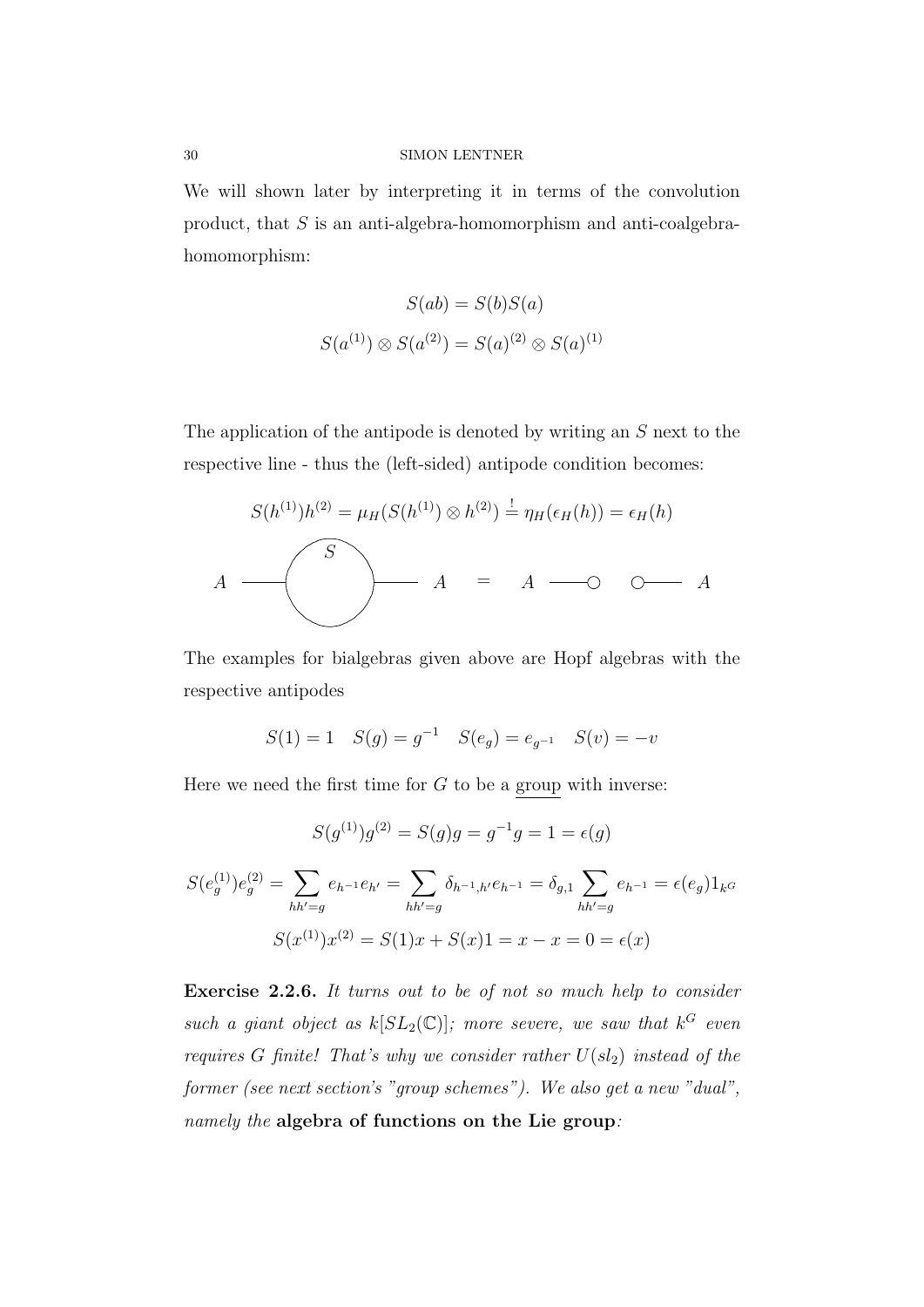Define first  $O(M_2(\mathbb{C}))$  as an algebra to consist of the polynomials in commuting variables  $A, B, C, D$ . Derive a coalgebra structure formally from matrix multiplication:

$$
\Delta : \begin{pmatrix} A & B \\ C & D \end{pmatrix} \mapsto \begin{pmatrix} A & B \\ C & D \end{pmatrix} \otimes \begin{pmatrix} A & B \\ C & D \end{pmatrix} \qquad \epsilon : \begin{pmatrix} A & B \\ C & D \end{pmatrix} \mapsto \begin{pmatrix} 1 & 0 \\ 0 & 1 \end{pmatrix}
$$

$$
\Delta(A) = A \otimes A + B \otimes C, \dots \qquad \epsilon(A) = 1, \dots
$$

Show this is a bialgebra, but no Hopf algebra! Consider now the quotient

$$
O(SL_2(\mathbb{C})) = O(M_2(\mathbb{C})) / (det - 1) \qquad det = AD - BC
$$

and show first it is still a bialgebra, as all necessary maps factorize (e.g. since det is grouplike!) - then find by intuition an antipode  $S$  to show it's even a Hopf algebra!

2.3. First Properties And More Examples. We want to start with easy calculations regarding concepts one may be used from Lie algebras or groups: For elements  $h, v \in H$  we define an action  $ad_h : H \to H$ called (left) Adjoint Action of  $h$  or "conjugation with  $h$ " via:

$$
ad_h: v \mapsto h^{(1)}vS(h^{(2)})
$$

• For a grouplike  $g$  we have group-conjugacy:

$$
ad_g(v) = gvg^{-1}
$$

• For a primitive element  $x$  we get a commutator:

$$
ad_x(v) = xv - vx = [x, v]
$$

Observe that this always becomes an action

$$
ad_g(ad_h(v)) = ad_g(h^{(1)}vS(h^{(2)})) = g^{(1)}h^{(1)}vS(h^{(2)})S(g^{(2)}) =
$$
  
=  $g^{(1)}h^{(1)}vS(g^{(2)}h^{(2)}) = ad_{gh}(v)$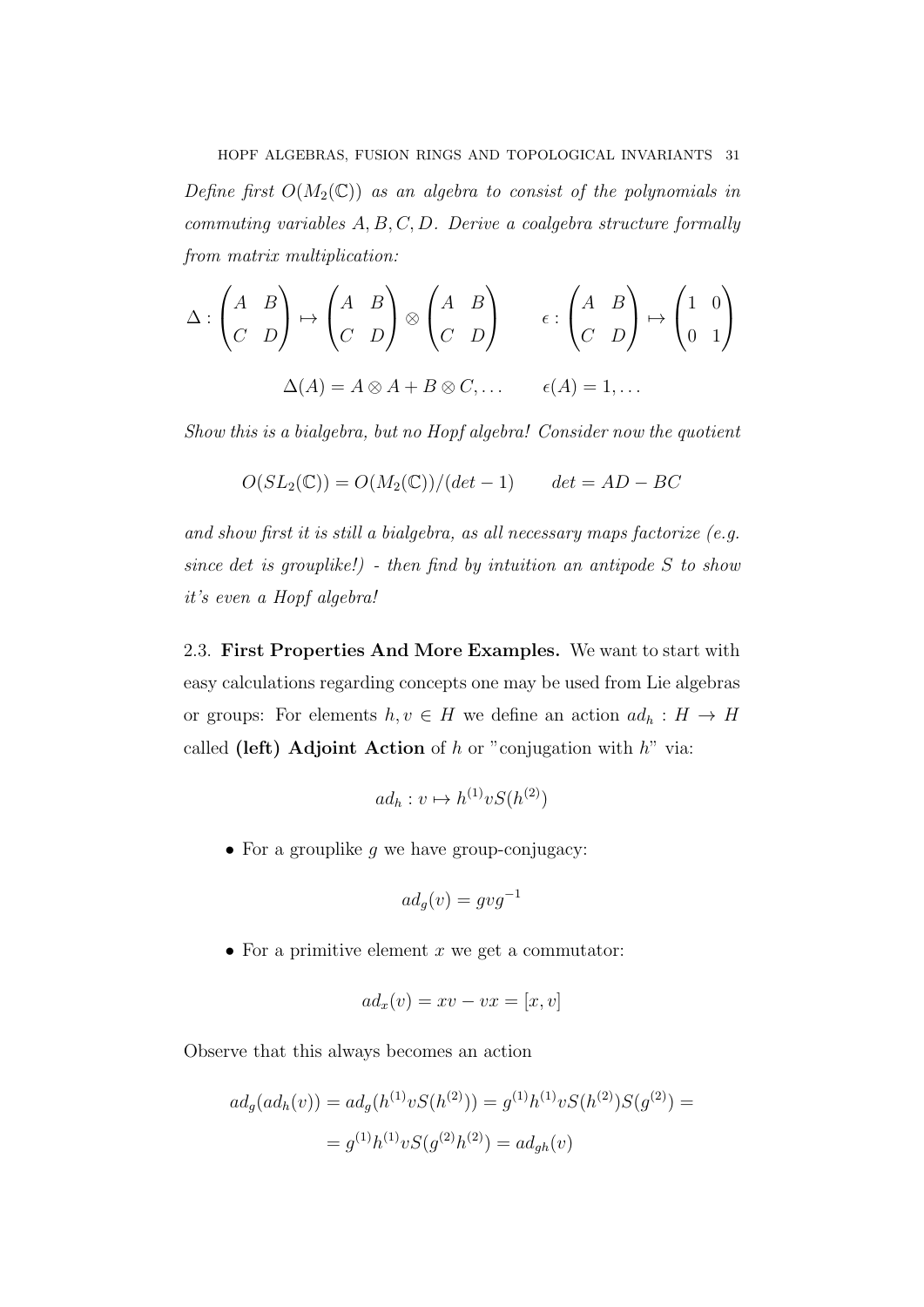so  $H$  as vectorspace becomes an representation of the acting algebra  $H$  itself. Furthermore ad fullfilles the typical "adjoint"-property:

$$
ad_{h^{(1)}}(v)h^{(2)} = h^{(1)}vS(h^{(2)})h^{(3)} = hv
$$

so it can be used like a commutator to switch an element. We can also verify depending on the acting coalgebra a certain general product rule for the algebra  $H$ :

$$
ad_h(vw) = h^{(1)}vwS(h^{(2)}) = h^{(1)}v\epsilon(h^{(2)})wS(h^{(3)}) =
$$
  
= 
$$
h^{(1)}vh^{(2)}S(h^{(3)})wS(h^{(4)}) = ad_{h^{(1)}}(v)ad_{h^{(2)}}(w)
$$

• Grouplikes  $q$  act as automorphisms:

$$
ad_g(vw) = ad_g(v)ad_g(w) \qquad ad_g(1) = 1
$$

• Primitive elements  $x$  act as derivations:

$$
ad_x(vw) = ad_x(v)w + vad_x(w) \qquad ad_x(1) = 0
$$

This structure, a Hopf algebra acting on an algebra as representation with product rule reminds on groups/Lie algebra acting on the algebra of functions. It is fundamental and will be considered more closely in section 3!

**Exercise 2.3.1.** Show that  $ad_h$  is also compatible with the coalgebra structure at least for the argument h:

$$
ad_{h^{(1)}}\circ ad_{h^{(2)}}=ad_h
$$

Definition 2.3.2. A left (right) Integral  $\Lambda \in H$  fulfills for all  $h \in H$ 

$$
h\Lambda = \epsilon(h)\Lambda
$$

A left (right) Dual Integral  $\lambda : H \to k$  fulfills for all  $h \in H$ :

$$
h^{(1)}\lambda(h^{(2)}) = 1_H\lambda(h)
$$

Linear combinations of (dual) integrals are always again (dual) integrals.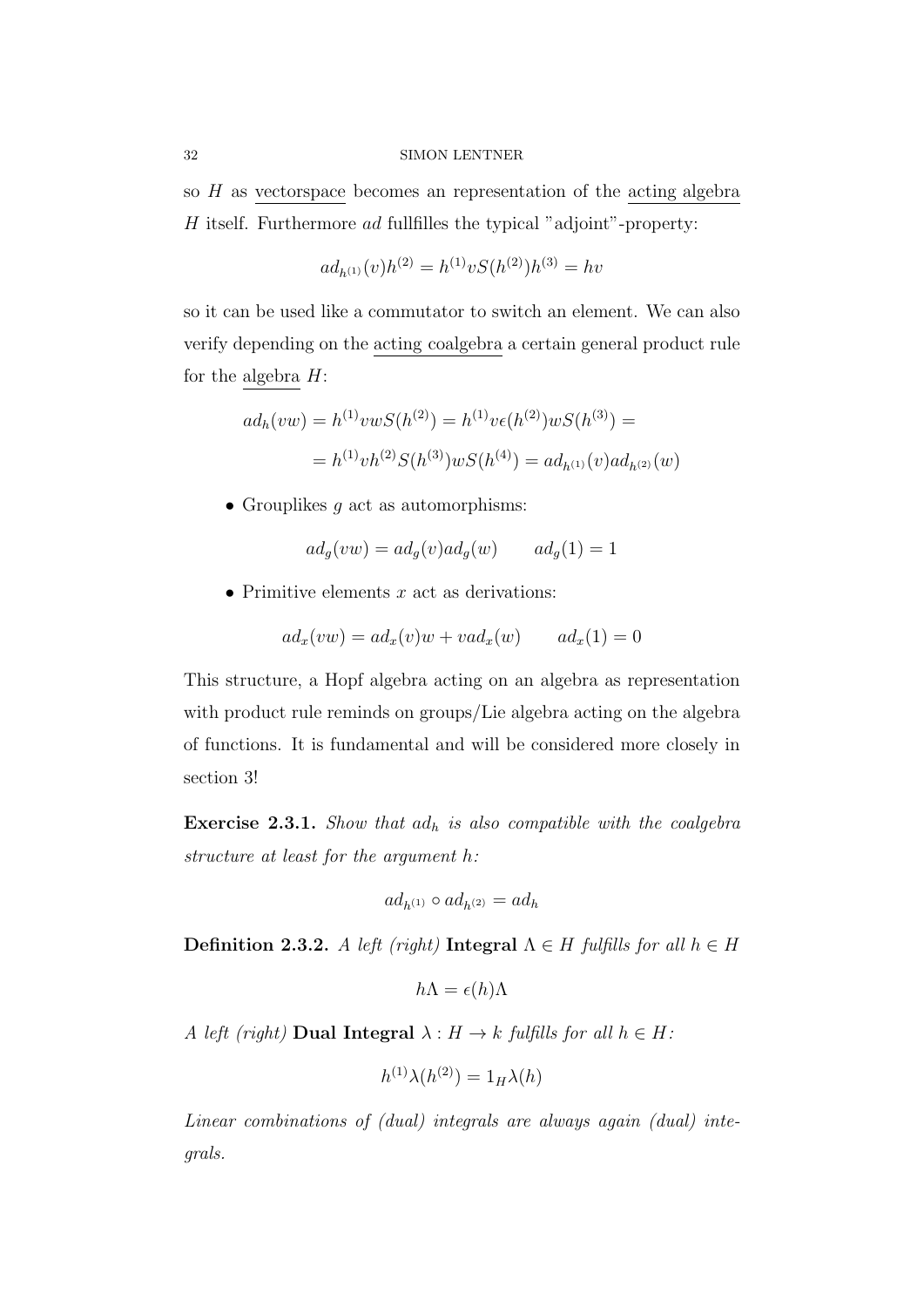Let's again check our examples:

• For a groupring  $k[G]$  we easily find the integral to be

$$
\Lambda = \sum_{h \in G} h \Leftarrow g\Lambda = \sum_{h \in G} gh = \sum h' \in Gh' = \Lambda = \epsilon(h)\Lambda
$$

$$
\lambda(g) = \delta_{g,1_G} \Leftarrow g^{(1)}\lambda(g^{(2)}) = g\lambda(g) = g\delta_{g,1_G} = 1_G\delta_{g,1_G} = 1_{k[G]}\lambda(g)
$$

• For the functions on a finite group  $k^G$  we get exactly the dual (as we'll see soon, they just are dual)

$$
\Lambda = e_1 \Leftarrow e_g e_1 = \delta_{g,1} e_1 = \epsilon(e_g) e_1
$$

$$
\lambda(e_g) = 1 \Leftarrow e_g^{(1)} \lambda(e_g^{(2)}) = \sum_{hh'=g} e_h \lambda(e_{h'}) = \sum_{h \in G} e_h = 1_{k} \sigma
$$

• For a Lie algebra enveloping  $U(\ell)$  an integral  $\Lambda$  woud have to fulfill for every  $x \in \ell$ :

$$
x\Lambda = \epsilon(x)\Lambda = 0
$$

But this is impossible for  $\Lambda \neq 0$ , precisely by using a Poincare-Birkhoff-Witt-Basis. Much easier is the case for  $\lambda$  - by induction we get also  $\lambda = 0$ :

$$
1\lambda(1) \stackrel{!}{=} 1\lambda(1) \Rightarrow nothing
$$
  

$$
1\lambda(x) + x\lambda(1) = 1\lambda(x) + x \stackrel{!}{=} 1\lambda(x) \Rightarrow \lambda(1) = 0
$$
  

$$
1\lambda(x^2) + x\lambda(x) + x^2\lambda(1) = 1\lambda(x^2) + x\lambda(x) \stackrel{!}{=} 1\lambda(x^2) \Rightarrow \lambda(x) = 0
$$

. . .

This will change, in our next, deformed examples, which can "break off" at some point  $x^n = 0$ .

Exercise 2.3.3. Find integral and dual integral in the two finite dimensional quotients below!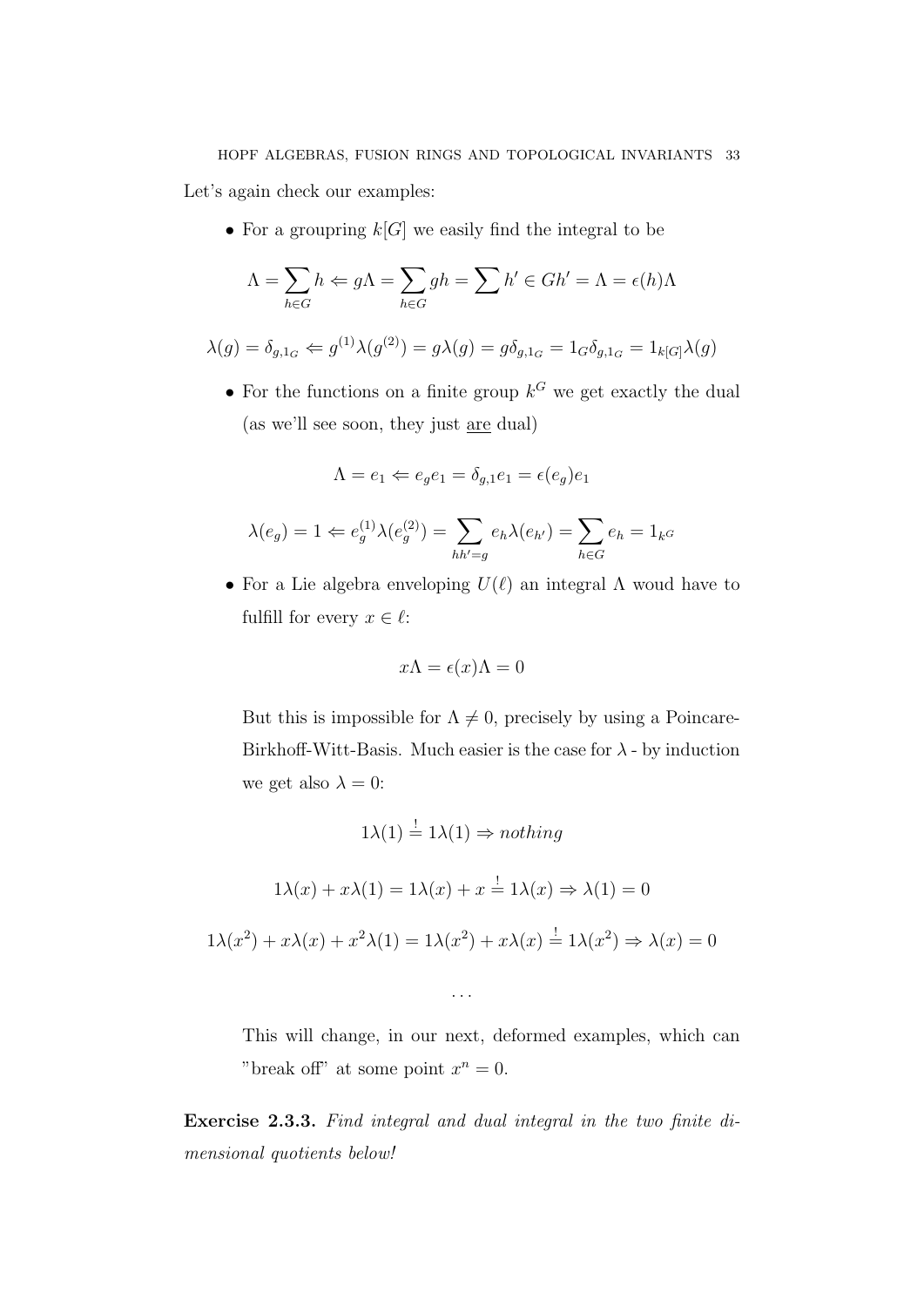A famouse theorem (Larson-Sweedler) asserts that for finite dimensional Hopf algebras the spaces of each left/right (dual) integrals is each exactly 1-dimensional. This is proven via the representation theoretic interpretation of the integral in section 3. Their following usage as "algebraically adequate" scalar product resp. dual basis reflects e.g. the one on group characters in this case.

Theorem 2.3.4. For a left integral and right dual integral, we have expressions  $\lambda(xy)$  and  $\Lambda^{(1)} \otimes S(\Lambda^{(2)})$  sharing properties of scalar product and respective dual basis compatible with the algebra- and coalgebra structures.

- $\lambda(xy)$  is a (clearly associative) scalar-product, which is if H is finite dimensional moreover non-degenerate. Hence in this case H is always a "Frobenius algebra"
- The coalgebra structure acts in some sense "orthogonal"

$$
\lambda(x^{(1)}y^{(1)})x^{(2)}y^{(2)} = \lambda(xy)
$$

• We have a remarkable "associativity" property (...diagram)

$$
h\Lambda^{(1)}\otimes S(\Lambda^{(2)})=\Lambda^{(1)}\otimes S(\Lambda^{(2)})h
$$

• If we chose a scalar multiple such that  $\lambda(\Lambda) = 1$  (remark: this is always possible) then we see the "dual basis property" (...diagram):

$$
\lambda(h\Lambda^{(1)})S(\Lambda^{(2)})=h
$$

Proof. • This follows from Larson-Sweedler cited above.

- The bialgebra axiom  $x^{(1)}y^{(1)} \otimes x^{(2)}y^{(2)} = (xy)^{(1)} \otimes (xy)^{(2)}$  reduces this to the defining condition for right dual integrals.
- The trick is, to force a situation, where we can write a multiplication of h with entire  $\Lambda$  (again by the bialgebra axiom) and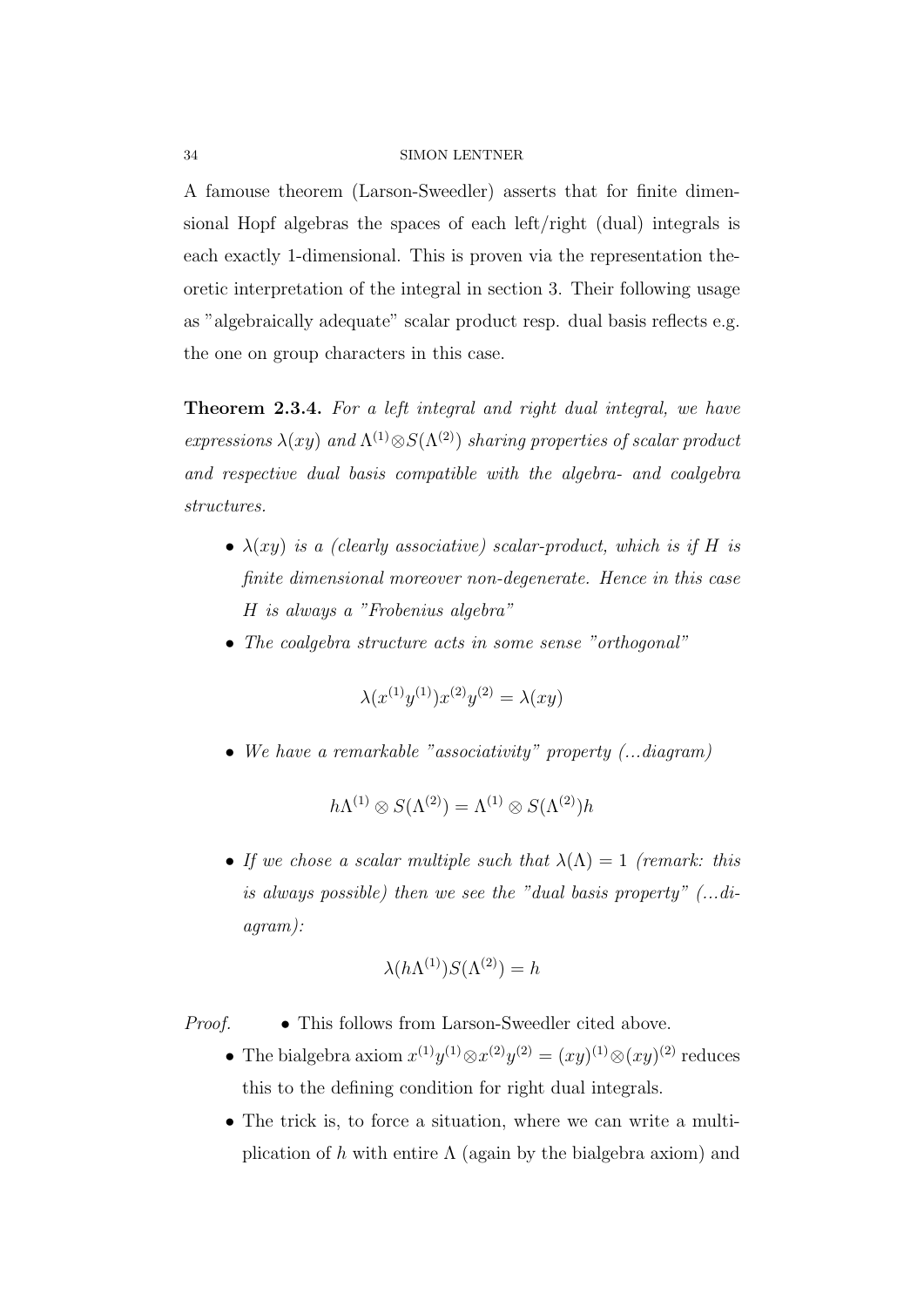then apply it's property to kill this term:

$$
h\Lambda^{(1)} \otimes S(\Lambda^{(2)}) = h^{(1)}\Lambda^{(1)} \otimes S(\Lambda^{(2)})\epsilon(h^{(2)})
$$
  
=  $h^{(1)}\Lambda^{(1)} \otimes S(\Lambda^{(2)})S(h^{(2)})h^{(3)}$   
=  $h^{(1)}\Lambda^{(1)} \otimes S(h^{(2)}\Lambda^{(2)})h^{(3)}$   
=  $(h^{(1)}\Lambda)^{(1)} \otimes S((h^{(1)}\Lambda)^{(2)})h^{(2)}$   
=  $\epsilon(h^{(1)})\Lambda^{(1)} \otimes S(\Lambda^{(2)})h^{(2)}$   
=  $\Lambda^{(1)} \otimes S(\Lambda^{(2)})h$ 

• Here the trick is to transport h out of  $\lambda$  by the property of  $\Lambda$ shown above and then pull  $\Lambda^{(2)}$  in by the property of  $\lambda$ :

$$
\lambda(h\Lambda^{(1)})S(\Lambda^{(2)}) = \lambda(\Lambda^{(1)})S(\Lambda^{(2)})h
$$

$$
= \lambda(\Lambda)h = h
$$

We now want to discuss further examples to illustrate some more general cases:

A noncommutative version of our approach to e.g. a plane  $k^2$  ith it's algebra of functions  $A = k[x, y]$  is the **quantum plane** for some  $q \in k^*$ :

$$
k_q[x, y] := T(\{x, y\})/(xy - qyx)
$$

As the translation group  $(k^2, +)$  acts on the plane and via (partial) derivations on A we get an action of a Hopf algebra

$$
H := T(\{g, g^{-1}, \partial_x\})/(\partial_x g - qg \partial_x, gg^{-1} - 1)
$$

with g grouplike and x skew-prmitive  $\Delta(x) = g \otimes x + x \otimes 1$ .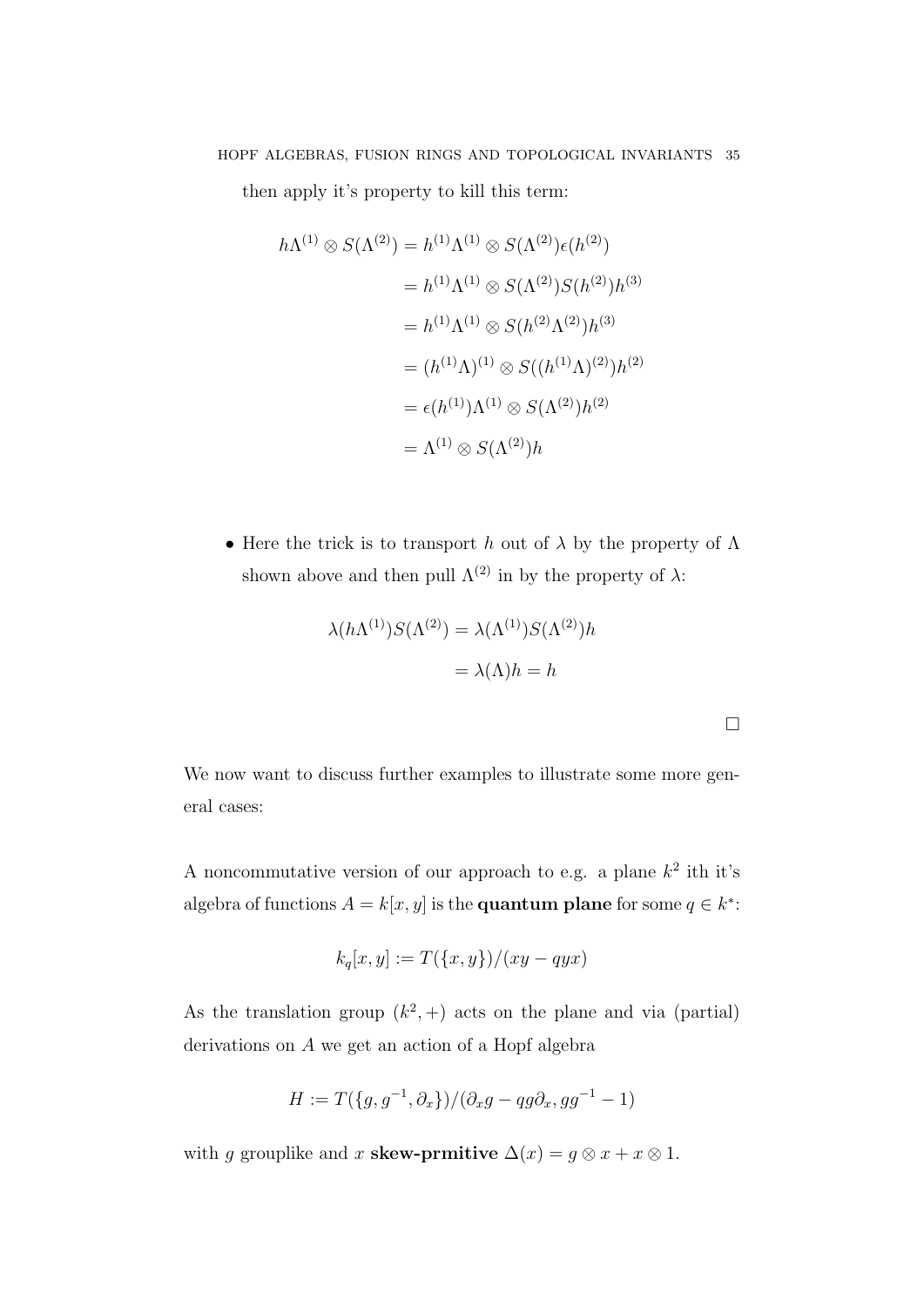**Exercise 2.3.5.** Show that this defines a bialgebra with the usual  $\epsilon$ (using again a factorizing argument) - with what  $S$  becomes this a Hopf algebra?

Now  $H$  can act on the quantum plane, again with a product rule adapted to this more complicated coproduct ("module algebra"). First, let g act as automorphism (trivial in commutative case  $q = 1$ ):

$$
g.x = qx \qquad g.y = q^{-1}y
$$

Then we can aim to define an action for  $\partial_x$  to fulfill the product rule  $(h^{(1)}\cdot v)(h^{(2)}\cdot w) = h\cdot(vw)$  and with initial conditions:

$$
\partial_x(1) = 0 \qquad \partial_x(x) = 1 \qquad \partial_x(y) = 0
$$

(e.g.  $\partial_x(x \cdot x) = (g.x)(\partial_x x) + (\partial_x x)(1.x) = (g+1)x$ ). This is possible again by defining it via the above rule on the (free) tensor algebra and show again it factorizing through the relation:

$$
\partial_x(xy-qyx) := (g.x)(\partial_x \cdot y) + (\partial_x \cdot x)(1 \cdot y) - q(g \cdot y)(\partial_x \cdot x) - q(\partial_x \cdot y)(1 \cdot x) = 0
$$

**Exercise 2.3.6.** Add an a analogous  $\partial_y = g^{-1} \otimes \partial_y + \partial_y \otimes 1$  (noncommuting!) and find relations that combine both to a Hopf algebra and the respective actions to the full translations of the quantum plane!

Curious things happen, if  $q^N = 1$  is a root of unity: We get finite dimensional quotients, so-called so-called truncations, in this specific case Taft algebras with

$$
(\partial_y^N =) \quad \partial_x^N = 0 \qquad g^N = 1
$$

Note that this is impossible in the commutative case: Namely, in  $\Delta(\partial^n)$ always terms  $\partial^k$  with  $k < n$  occurr so we cannot send it's argument to 0 without doing so for all other powers as well - one could also say, that  $\partial^n$  can never act trivial, as the (Leibniz-) product rule implies then  $\partial$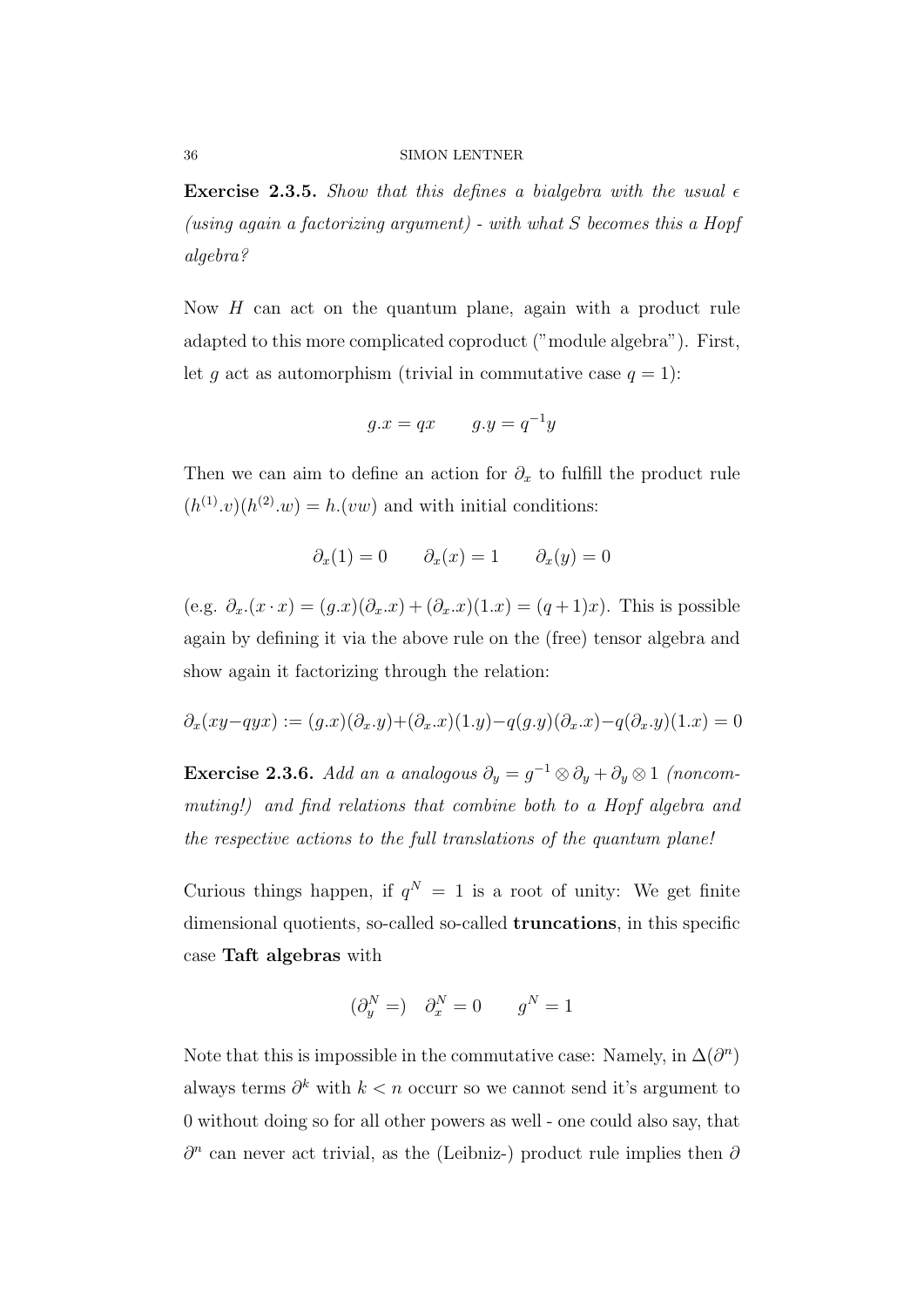to also act trivial. This changes in the noncommutative case, because exactly at multiple powers of  $N$  all powers nondivisible by  $N$  cancel:

$$
\Delta(\partial_x^N) = g^N \otimes \partial_x^N + \partial_x^N \otimes 1 \mapsto 0
$$
  

$$
(\Delta(g^N - 1) = g^N \otimes g^N - 1 \otimes 1 \mapsto 0)
$$

Hence the coproduct factors and we get a Hopf algebra on the quotient!

**Exercise 2.3.7.** The following gives a full description of all  $\Delta(\partial_x^n)$ (very similar for for  $\partial_y$ ) and especially the above assertion. The technique applies also to moe complicated cases (like  $U_q(sl_2)$  below). Note however, that this usually require respective, slightly different definitions of the concepts below, although with similar properties!

- Define q-numbers  $n_q := 1 + q + q^2 + \ldots + q^{n-1}$  and show some "quantum additivity"  $(n-k)_q + q^{n-k}k_q = n_q$
- Define q-factorials  $n_q! = n_q(n-1)_q \dots 1_1$  and q-binomials  $n_q!$  $\frac{n_q!}{k_q!(n-k)_q}$ , where one may have to cancel terms before plugging in some specific q for well-definiedness!

Proof a "quantum recursion formula" (Pascal triangle!):

$$
\binom{n+1}{k+1}_q = q^{n-k} \binom{n}{k}_q + \binom{n}{k+1}_q
$$

• Show by induction a quantum binomial formula:

$$
\Delta \partial^n := (g \otimes \partial + \partial \otimes 1)^n = \sum_{0 \le k \le n} \binom{n}{k}_q (g^k \partial^{n-k} \otimes \partial^k)
$$

• For  $q^N = 1$  (and N minimal!) show  $N_q = 0$  and that hence all intermediate terms in  $\Delta(\partial^N)$  cancel. Be careful, why the first and last term stay (as the medium term in  $\Delta(\partial^{N/2})$ ).

Qualitatively further important cases: For certain classes of Lie algebras  $\ell$  we consider  $U_q(\ell)$  which is a **deformation** of  $U(\ell)$  - particurlarly the Serre Relations - by a complex parameter, see [Kassel]. They are called Drinfel'd-Jimbo-Algebras and as formal power series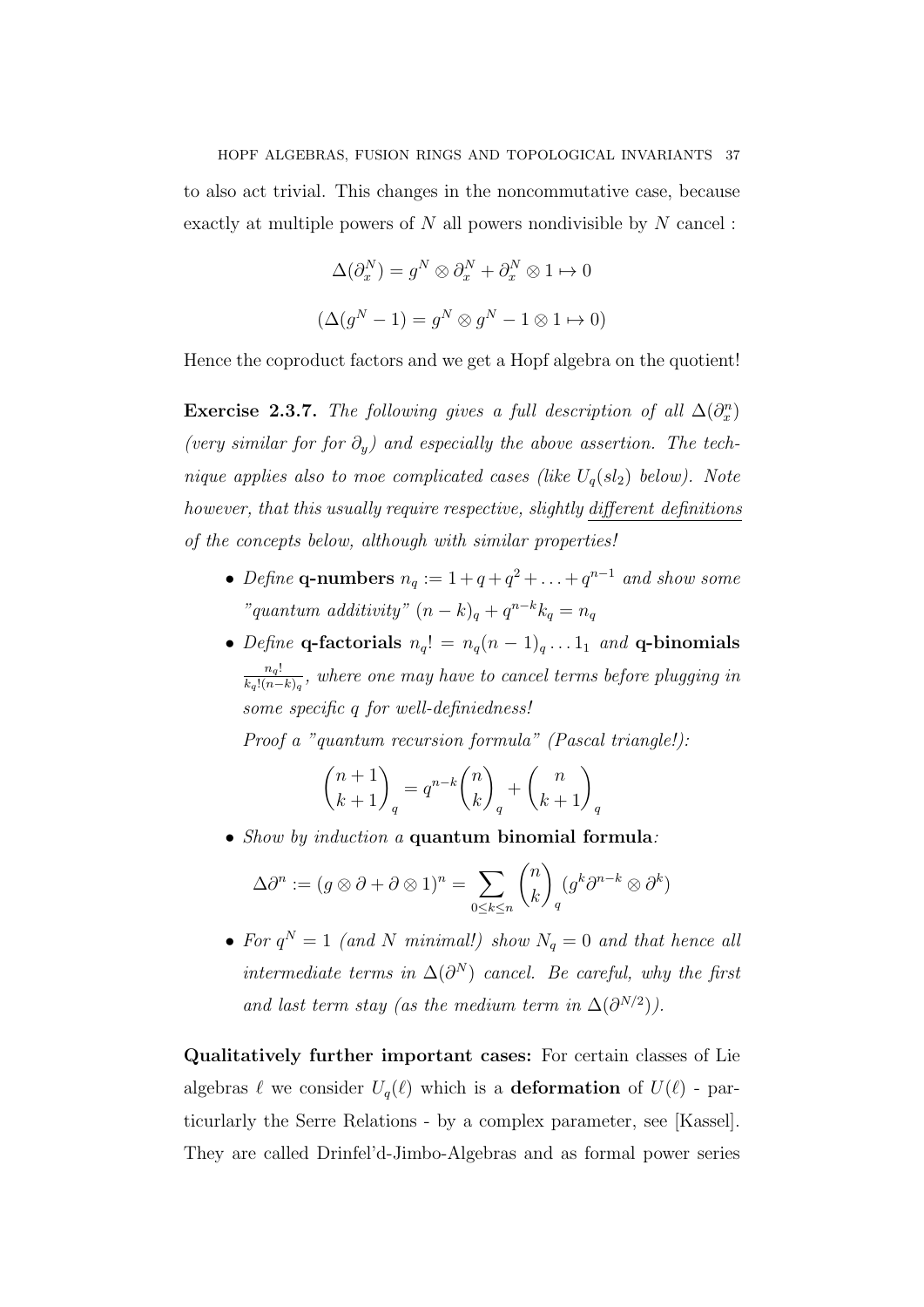in q they were related to Conformal Quantum Field Theory (Knishnik-Zamolodchikov-Equation of  $\ell$ , see section 5.6) in three papers of Drinfel'd 1989 and 1990. Prominent is the easiest case  $\ell = sl(2)$ , already discovered by Kulish and Reshetikhin in 1981, producing the "Jones Polynomial" knot invariant (end section 3). It was also actually the first source for a Topological Quantum Field Theory, but somewhat more tedious in the amount of calculation.

As an **algebra**  $U_q(sl_2)$  is basically a product of  $U(sl_2)$  (see above) and  $k[\mathbb{Z}] = k[\{(K^n)_{n \in \mathbb{Z}}\}]$ , which deforms it (especially by not commuting with it, so the group acts on  $sl_2$ ), whereas the "diagonalizable"  $[E, F] =$  $H \in sl_2$  is identified with  $\frac{K-K^{-1}}{q-q^{-1}}$ 

•  $KE = q^2 EK$   $KF = q^{-2}FK$ 

(contrary to the usual in a tensor product)

•  $[H, E] = (q^{-1}K + qK^{-1})E$   $[H, F] = -(qK + q^{-1}K^{-1})F$ 

As a **coalgebra** K is grouplike and  $E$ , F again skew-primitive:

$$
\Delta(E) = 1 \otimes E + E \otimes K \qquad \Delta(F) = K^{-1} \otimes F + F \otimes 1
$$

We do not verify any of this, but note, that it becomes a Hopf algebra

$$
S(E) = -EK^{-1} \qquad S(F) = -KF
$$

A lot of calculations show finally, that  $U_q(sl_2)$  acts on the quantum plane (i.e. algebra of functions) quite the way one would expect. Note that again if  $q^N = 1$  we get finite dimensional quotients, i.e.  $E^N = F^N = 0$  and  $K^N = 1$ . This is even possible for all Drinfel'd-Jimbo algebras, though maybe for higher exponent - they are called Frobenius-Luztig-Kernels and were studied extensively.

Note that the question of algebraic possibility of truncation by apropriate deformation is also of great importance in modern quantum field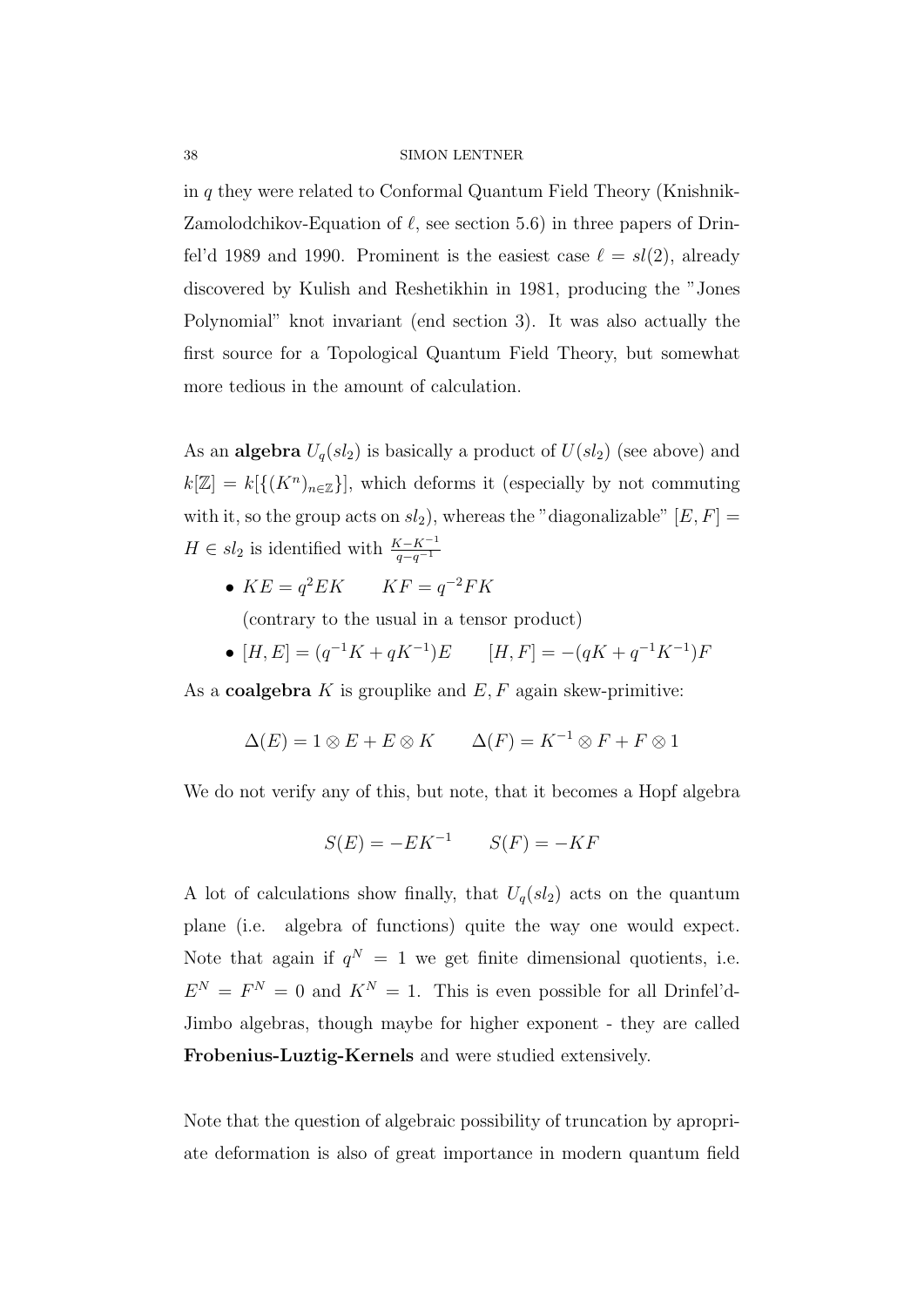HOPF ALGEBRAS, FUSION RINGS AND TOPOLOGICAL INVARIANTS 39 theory, although the connection is not entirely clear yet. For one, the so-called Verlinde algebra truncates  $U(\ell)$  at different powers (after "manually" redefining multiplication) to describe Conformal Quantum Field Theories. On the other hand, string theory aims to build Fock spaces (polynomial rings of creation operators, like all quantum mechanics) which start off at identity (=vacuum) with more possible factors (=degrees of freedom or "dimension"), than they shall "asymptotically" in higer powers (=energies) - so also a part of the original  $\ell$ gets truncated along the way. This is called "compactification".

In Hopf algebra theory, nowadays one tries to let the the deformation and truncation of  $U(\ell)$  be rather performed in a more systematic way, but also by a glued-on groupring  $k[G]$ : It acts on  $\ell$  and turn it into a so-called Yetter-Drinfel'd module - then one obtains a universal enveloping, the Nichols algebra in this category, e.g. on may devide out the Lie-Bracket as anticommutators  $xy+yx-[x, y]$ . Schneider and Andruskiewitsch even proved, that most "pointed" finite dimensional Hopf algebras with the contained group of grouplikes abelian are of this form and gave a general description of them. Also for nonabelian G there are finite example, though much rarer - their classification is an open problem.

In the respective sections we will explicitely construct such deformed, truncated algebras and show that the easiest case exactly returns the above truncated  $H$  and even the full quantum plane!

2.4. The Convolution Product And Further Properties. We now want to describe a different characterization/application for the notions given above. It shows a second motiation to consider Hopf algebra, especially from the point of Lie algebras: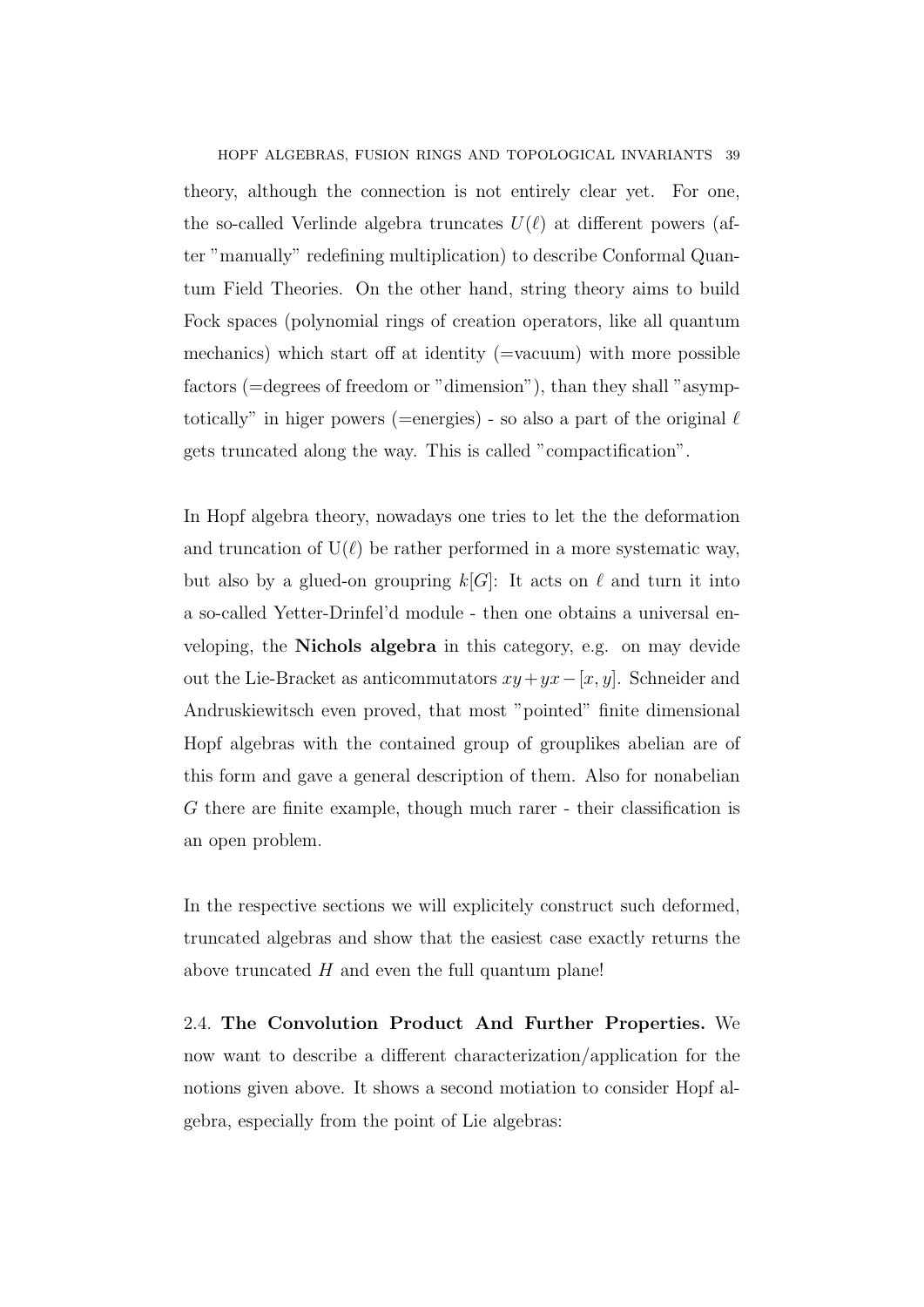A group scheme  $F$  can be defined as a functor, that assigns (in our case) to each commutative k-algebra A a group  $F(A)$ . We further want a group multiplication and inversion on all  $F(A)$ 's simultaniousely in a functorial "coherent way" - they have to be "morphisms between the functors"  $\mu : F \times F \to F$  and  $\iota : F \to F$  in the following sense:

Definition 2.4.1. A natural transformation  $\alpha$  between two functors F, G from and to the same categories is a collection of morphisms in the latter category  $\alpha(X) : F(X) \to G(X)$  such that these different choices respect the ordinary functorial morphisms, i.e. for  $f : X \to Y$  we have

$$
\alpha(Y) \circ F(f) = G(f) \circ \alpha(X) \quad F(X) \to G(Y)
$$

Especially all  $F(A)$  become groups with  $\mu(A)$ ,  $\iota(A)$  and the  $F(f)$  group morphisms, so  $F$  turns out a functor to the category of groups! A well known class of examples are matrix groups, such as  $SO_2(A)$ , viewed as formal groups depending on the arbitrary chosen base algebra A, where it is evident, that every algebra map  $f : A \to B$  induces a group map, say  $SO_2(A) \to SO_2(B)$ .

Exercise 2.4.2. Find (yourself or in literature) examples for natural transformations and proof the axioms for the functors and the transformation. Do this especially for the example above with matrix multiplication and -inversion! Find also "typical examples" where a usual construction is not natural (e.g because one has to make unnatural choices).

There is a quite usual automatic way of obtaining functors (the "representable" ones) from the category of algebras into the category of sets: Choose any commutative **algebra**  $H$  and define  $F$  as the map  $F(A) = Alg(H, A)$  to the set of algebra homomorphisms. This clearly is a functor, since every homomorphism  $f : A \rightarrow B$  yields a map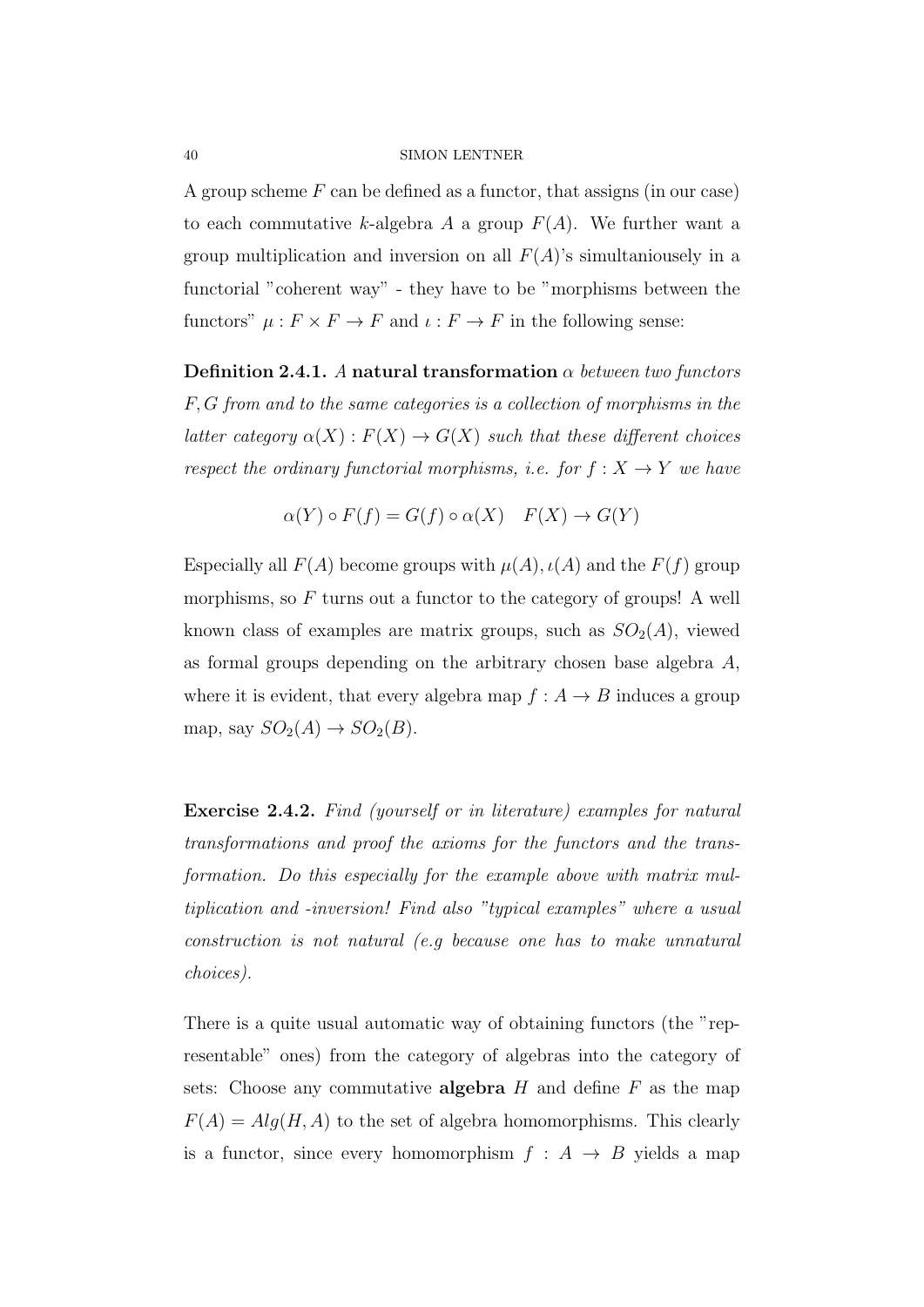HOPF ALGEBRAS, FUSION RINGS AND TOPOLOGICAL INVARIANTS 41  $Alg(H, A) \rightarrow Alg(H, B)$  via  $\phi \mapsto f \circ \phi$  (f  $\circ \phi$  is of course again an algebra map).

Now suppose  $H$  has the structure of a **bialgebra**: We can introduce a product on  $F(A)$ , the so called **\*-product** or **convolution**, namely for  $\phi_1, \phi_2 \in Alg(H, A)$  and  $h \in H$ :

$$
\phi_1 * \phi_2 := (h \mapsto \phi_1(h^{(1)})\phi_2(h^{(2)}))
$$

This product is clearly associative by coassociativity of H and associativity of A. It also has a unit, namely  $\epsilon_H$  (actually  $\eta_A \circ \epsilon_H$ ), because of the counitality of  $H$ :

$$
\epsilon * \phi = (h \mapsto \epsilon(h^{(1)})\phi(h^{(2)})) = (h \mapsto \phi(\epsilon(h^{(1)})h^{(1)})) = (h \mapsto \phi(h)) = \phi
$$

and equally the other way around.

Lemma 2.4.3. Using the compatibility between algebra and coalgebra H ( $\Delta$  and  $\epsilon$  are algebra homomorphisms), we check that they really lie in  $F(B)$ :  $1_{F(A)} = \epsilon_H$  is directly an algebra homomorphism by compatibility and we claim that  $\phi_1 * \phi_2$  is again an algebra homomorphisms, if the  $\phi_i$  are.

Proof.

$$
(\phi_1 * \phi_2)(ab) = \phi_1((ab)^{(1)})\phi_2((ab)^{(2)}) = \phi_1(a^{(1)}b^{(1)})\phi_2(a^{(2)}b^{(2)}) =
$$
  
=  $\phi_1(a^{(1)})\phi_1(b^{(1)})\phi_2(a^{(2)})\phi_2(b^{(2)}) = (\phi_1 * \phi_2)(a)(\phi_1 * \phi_2)(b)$ 

Exercise 2.4.4. This notion is not restricted to groups. For H a coalgebra and A an algebra we get an algebra structure on  $Hom_{Vec}(H, A)$ . Especially for  $A = k$  we call this the **dual algebra**  $H^*$  to  $H$ . Show that in finite dimensions dually if H is an algebra we get a coalgebra structure (what has been done to cope with the infinite case?). Find an antipode for  $H^*$ , if H is a Hopf algebra. Show that  $k^G$  is dual to  $k[G]$ .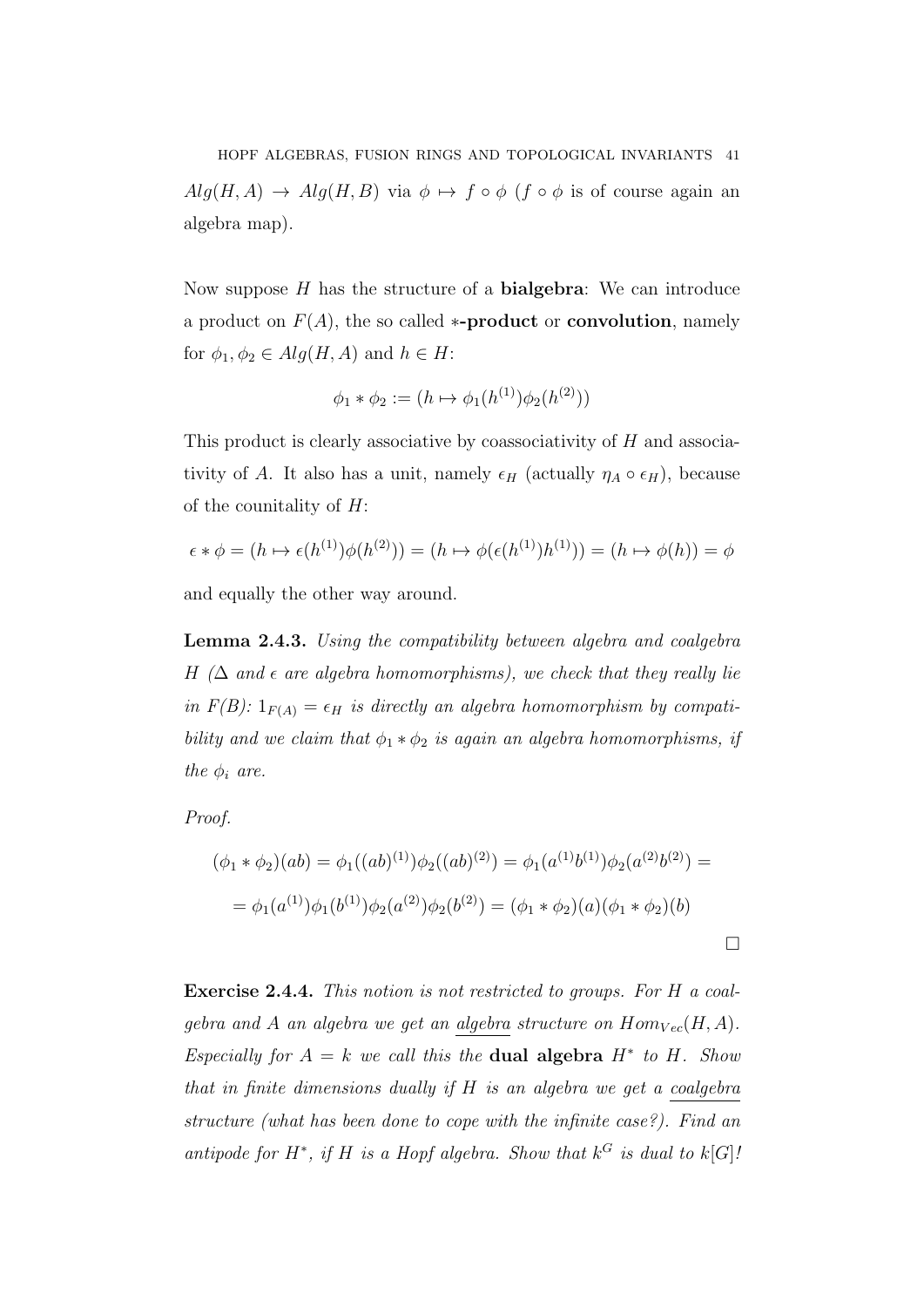So choosing  $H$  to be a bialgebra, we get a "unital semigroup-scheme". When is this a group scheme? Suppose  $H$  finally to be a **Hopf algebra**. This yields an inverse map on  $F(A)$ , namely:

$$
\phi \mapsto \phi^{-1} := \phi \circ S
$$

This is again an algebra map (i.e. in  $F(A)$ ), for S is an anti-algebra map and both notions then coincide here, since A is commutative. As in the steps above, the proof of the relevant properties exactly uses the defining properties of S:

$$
(\phi * \phi^{-1})(h) = \phi(h^{(1)})\phi(S(h^{(2)})) = \phi(h^{(1)}S(h^{(2)})) = \phi(\epsilon(h)) = \epsilon(h)\phi(1) = \epsilon(h)
$$

Thus  $\phi * \phi^{-1} = \epsilon = 1_{F(A)}$ . The other hand version is proved analogously.

Exercise 2.4.5. The other way around also holds: Every group scheme that's representable as a "formal set" by some algebra, it can be given the structure of a Hopf algebra. You'll need Yoneda's lemma!

We will now discuss what formal group (examples of) the Hopf algebras given above yield:

- The trivial Hopf algebra k represents the trivial group  $A \mapsto \{e\}$
- The group algebra  $k[\mathbb{Z}]$  has a unique algebra map  $\phi_a : k[\mathbb{Z}] \to A$ for every invertible element  $a \in A$  (the image of the generator  $1 \in \mathbb{Z}$ ). From the definition of the \*-product one can calculate easily, that  $\phi_a * \phi_b = \phi_{ab}$  and thus the induced functor maps every A to it's multiplicative group  $A^*$
- The universal enveloping algebra of the one-dimensional Lie algebra  $U(k^1) = k[X]$  represents in a similar way the formal group mapping A to it's additive group  $A^+$ , since for every  $a \in A$  we have a unique algebra map  $\phi_a: U(\mathbb{R}) \to A$  and  $\phi_a * \phi_b = \phi_{a+b}.$
- Similar calculations show that the the matrix (Lie-) group  $SL_2(A)$ is represented by the exercise Hopf algebra  $O(SL_2)$ : Algebra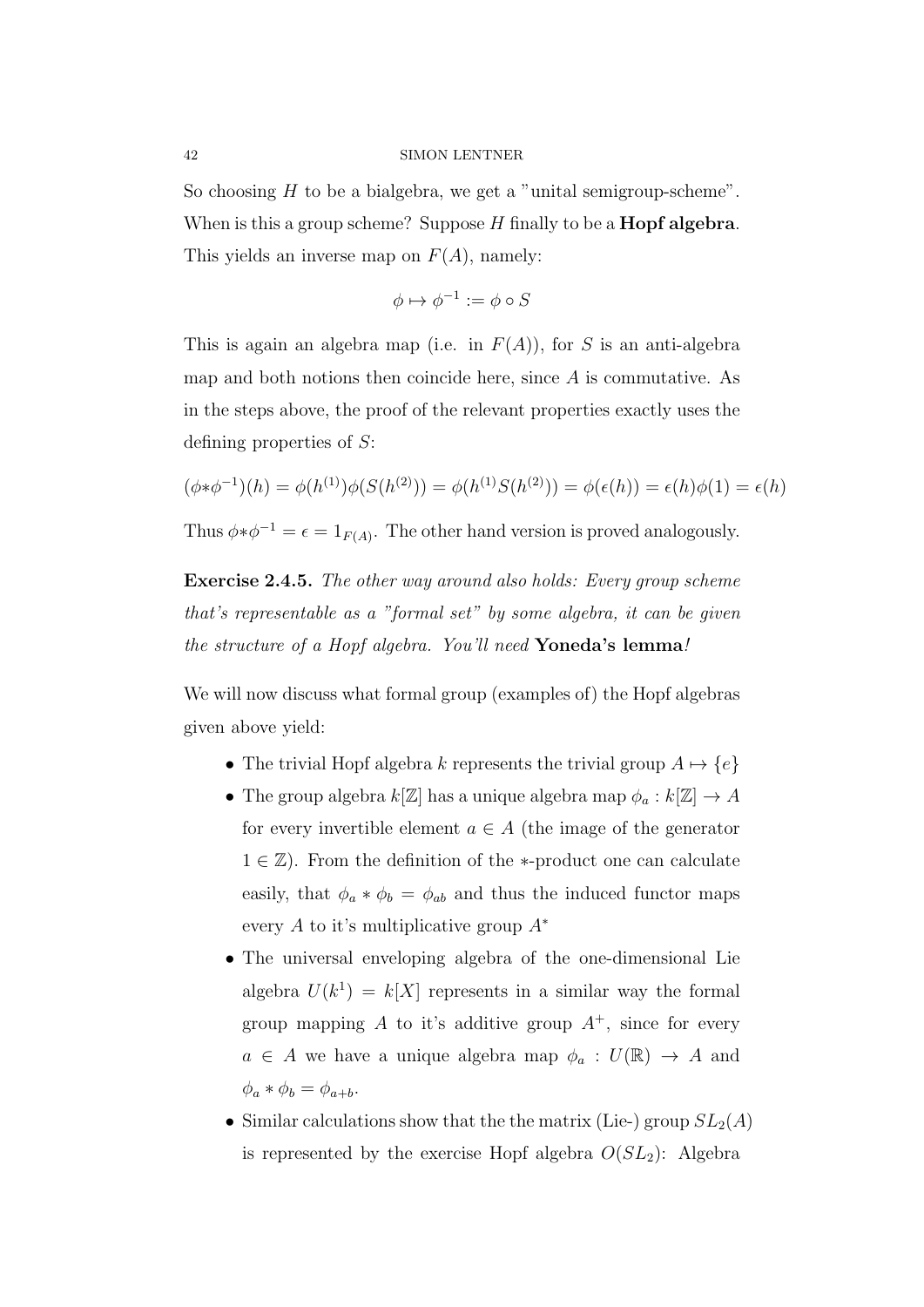HOPF ALGEBRAS, FUSION RINGS AND TOPOLOGICAL INVARIANTS 43 morphisms to A are exactly assignements of values to the formal variables  $A, B, C, D$ , such that  $det := AD - BD = 1$  and the way we constructed the coalgebra structure makes the convolution product of two such functions (assignments) exactlx the matri product. This works in much more general contexts!

**Exercise 2.4.6.** Show using the matrices for  $sl_2$  worked out previousely, that in the last case  $O(SL_2)^* \supset F(k)$  contains the Hopf algebra  $U(sl_2)$ . This is an example of a Takeuchi duality - what does this mean (also in the case  $k[X]/\mathcal{E}$  Although  $U(k^1), U(sl_2)$  do not contain grouplikes  $\neq 1$ , the **infinite** linear combinations in  $F(k)$  obviuosely are! Write a general power series in  $H^*$  and show that the grouplike-condition (or equivalently the algebra-morphisms-condition) exactly produces the exponential series for the group  $F(k)$  the algebra morphisms to k as exponentia Show that the exponentiated group elements lay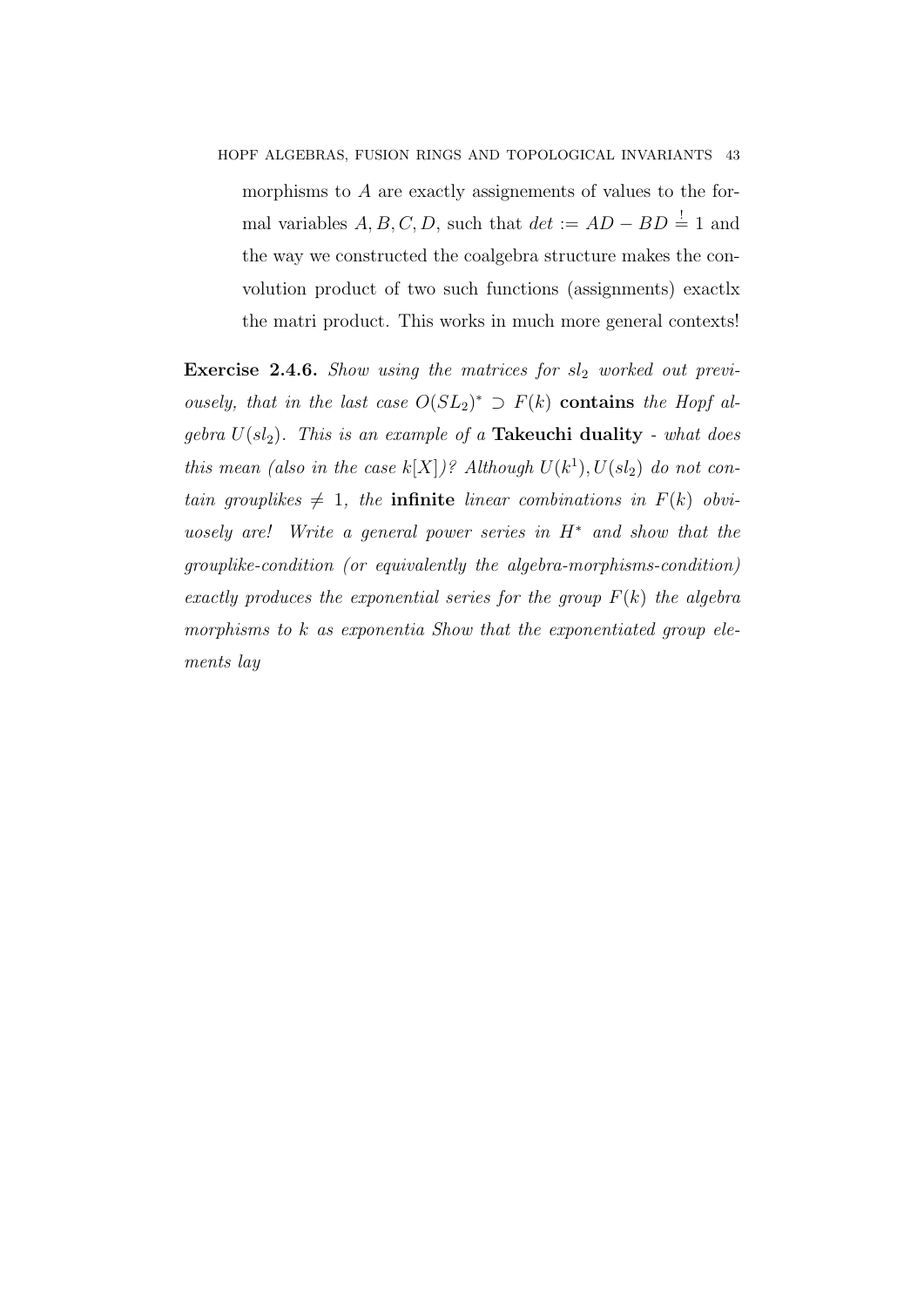# 3. Monoidal Categories From Hopf Algebras

There's reason enough for both disciplines to study algebras (groups/Liealgebras) in the context of their representations. Mathematics has early discovered, that the structure of the representations is often somehow easier to control than the objects themselves. It's classical in group theory to e.g. prove solvability of groups of order  $pq$  by the length of conjugacy classes, derived directly from the representations' characters (Burnside). Groups like the Monster have been conjectured with specific (representation-) character-tables years before their explicit construction. In more recent times, the structure of semisimple Hopf algebras, too, has shown advances by studying combinatorics in the smallest representations.

On the other hand, physics almost never deals with vector spaces theselves, but there has always been strong "relativity" with respect to some symmetry groups (even much before Einstein), that pushed development further into the development of e.g. coordinate-independent differential geometry. This even coined terms like tensors, implying they were far more than formal products of vector spaces, but rather posessed additionally a specific "transformation behaviour" i.e. a representation of the your favourite symmetry group (see monoidal category). This goes so far, that the existence of (later-on found, but also not-found) particles have been claimed purely by representationtheoretic reasoning (e.g. "bottom quark"). Also, the nowadays quite successful Standard Model consists to a big portion of representation theory (see section 2).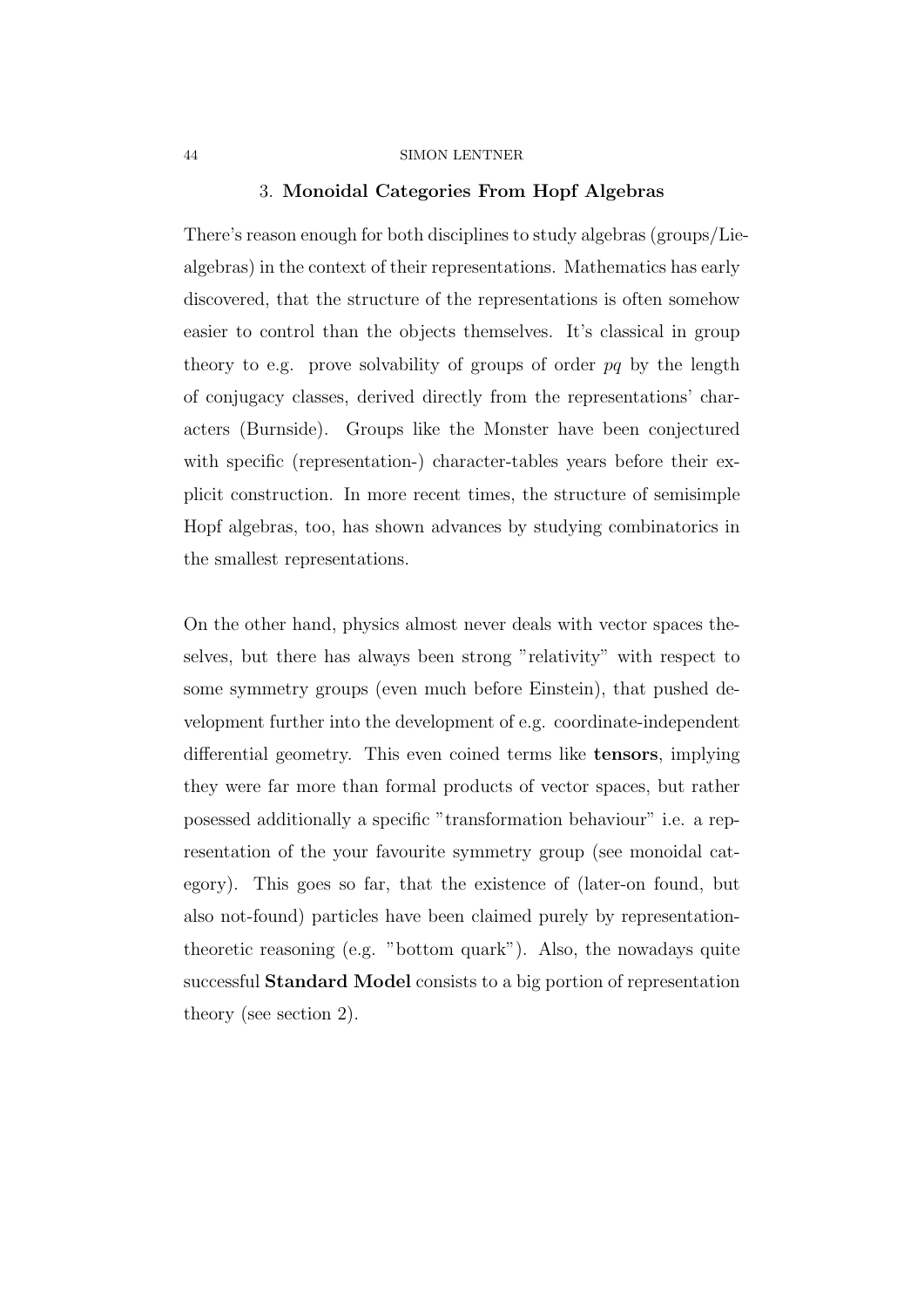HOPF ALGEBRAS, FUSION RINGS AND TOPOLOGICAL INVARIANTS 45 3.1. The Lift-Problem And Spin-Statistics. We will start by giving an example, how deep physical properties, namely the duality Fermion/Bosson, are connected to representation-theretic properties, namely the lifting of projective- to ordinary representation

3.1.1. Minkowski Spacetime.

| Classical mechanics           | Theory of relativity |
|-------------------------------|----------------------|
| $space + time$                | spacetime            |
| $3$ dimensions $+1$ dimension | 4 dimensions         |

In this mathematical setting is Einstein's theory of special relativity (but also electrodynamics) most conveniently formulated: The three ordinary dimensions of space are combined with a single dimension of time to form a four-dimensional manifold for representing a spacetime. The Minkowski space is often denoted  $R^{1,3}$ .

$$
\begin{pmatrix}\nx_0 \\
x_1 \\
x_2 \\
x_3\n\end{pmatrix}
$$

Here the first coordinate  $x_0 = c \cdot t$  measures time with a factor fixing it's unit to "meters" (letting light travel at speed  $1m/m$ ) and the rest indicates space  $x_1, x_2, x_3$ . The specific features of this spacetime partly lay in the Minkowski Metric measuring distances and angles:

$$
\langle x, y \rangle = x_0 y_0 - x_1 y_1 - x_2 y_2 - x_3 y_3 = \eta_{\mu\nu} x_{\mu} y_{\nu}
$$

where we introduced the **metric tensor** (compare to  $g_{\mu\nu}$  in Analysis!)

$$
\eta_{\mu\nu} = \begin{pmatrix} 1 & 0 & 0 & 0 \\ 0 & -1 & 0 & 0 \\ 0 & 0 & -1 & 0 \\ 0 & 0 & 0 & -1 \end{pmatrix}
$$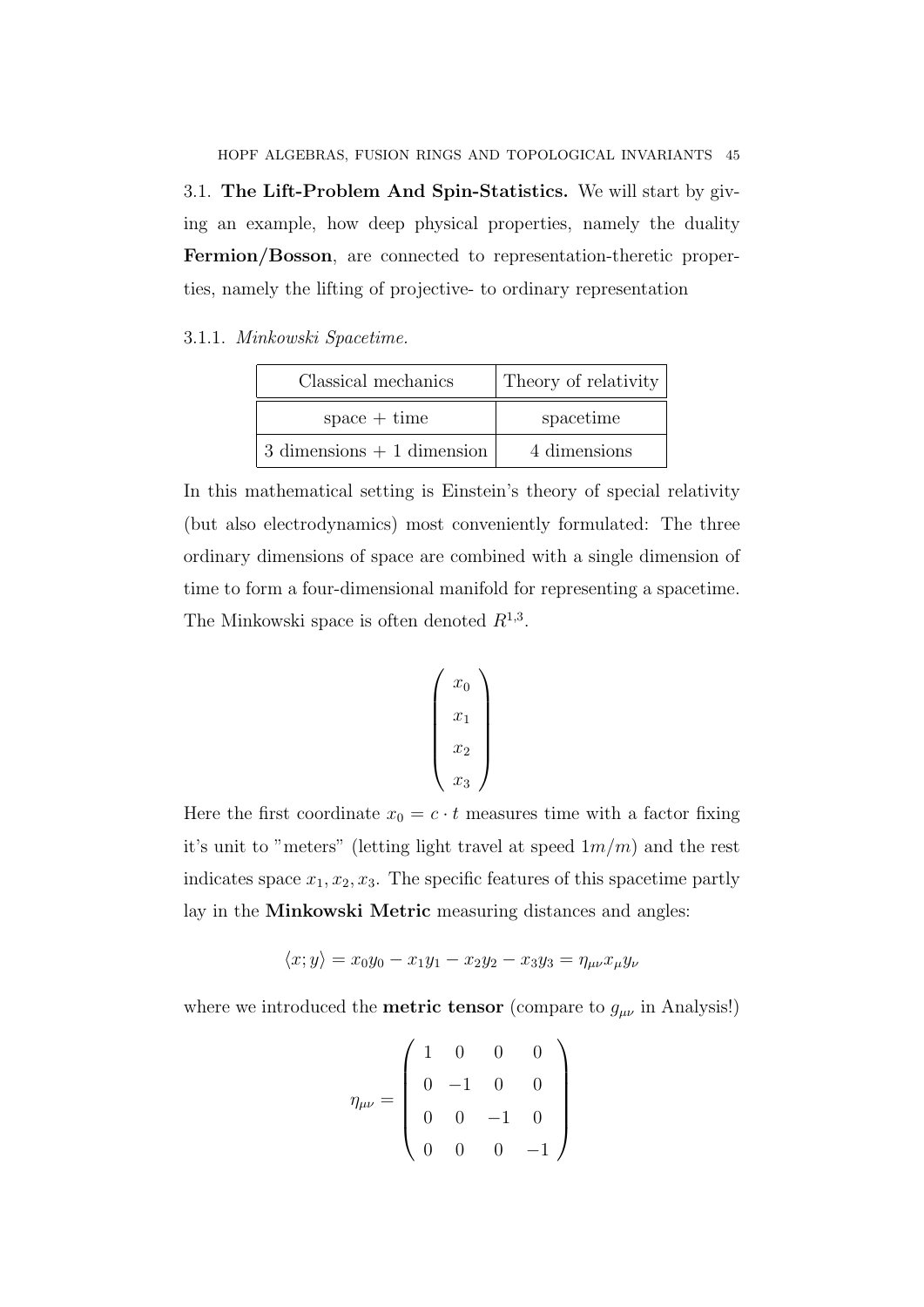$x^2$  can be positive, negative and null without  $x = 0$  ("semi-eukliden norm"):



Figure 1. Lorentzgroup

- $x^2 > 0$  timelike means to be causally connected
- $x^2 = 0$  lightlike means you rightnow see their light (e.g. stars)
- $x^2$  < 0 spacelike means causally seperated

3.1.2. Lorentz group. The Lorentz group is a subgroup of the Poincar? group, the group of all isometries  $(O(3, 1) = {\Lambda \subset M(4, \mathbb{R}) : \langle \Lambda x, \Lambda y \rangle_M}$  $\langle x; y \rangle_M \forall x, y \in \mathbb{R}^4$ ) of Minkowski spacetime. The (homogeneous) Lorentz transformations are precisely the isometries which leave the origin fixed:  $\Lambda^t \eta \Lambda = \nu$ Closure:  $(\Lambda_1 \Lambda_2)^t \eta (\Lambda_1 \Lambda_2) = \Lambda_1^t (\Lambda_2^t \eta \Lambda_2) \Lambda_1 = \Lambda_1^t \eta \Lambda_1 = \eta$ Identity element:  $1\Lambda = \Lambda 1$ Inverse element:  $\eta^{-1} \Lambda^t \eta \Lambda = \eta^{-1} \eta = 1 \Rightarrow \Lambda^{-1} = \eta^{-1} \Lambda^t \eta$ 

det  $(\Lambda^t \eta \Lambda) = \det(\Lambda^t) \det(\eta) \det(\Lambda) = \det(\eta)$  $\Rightarrow$  det  $(\Lambda)^2 = 1$  $\det(\Lambda) = \pm 1$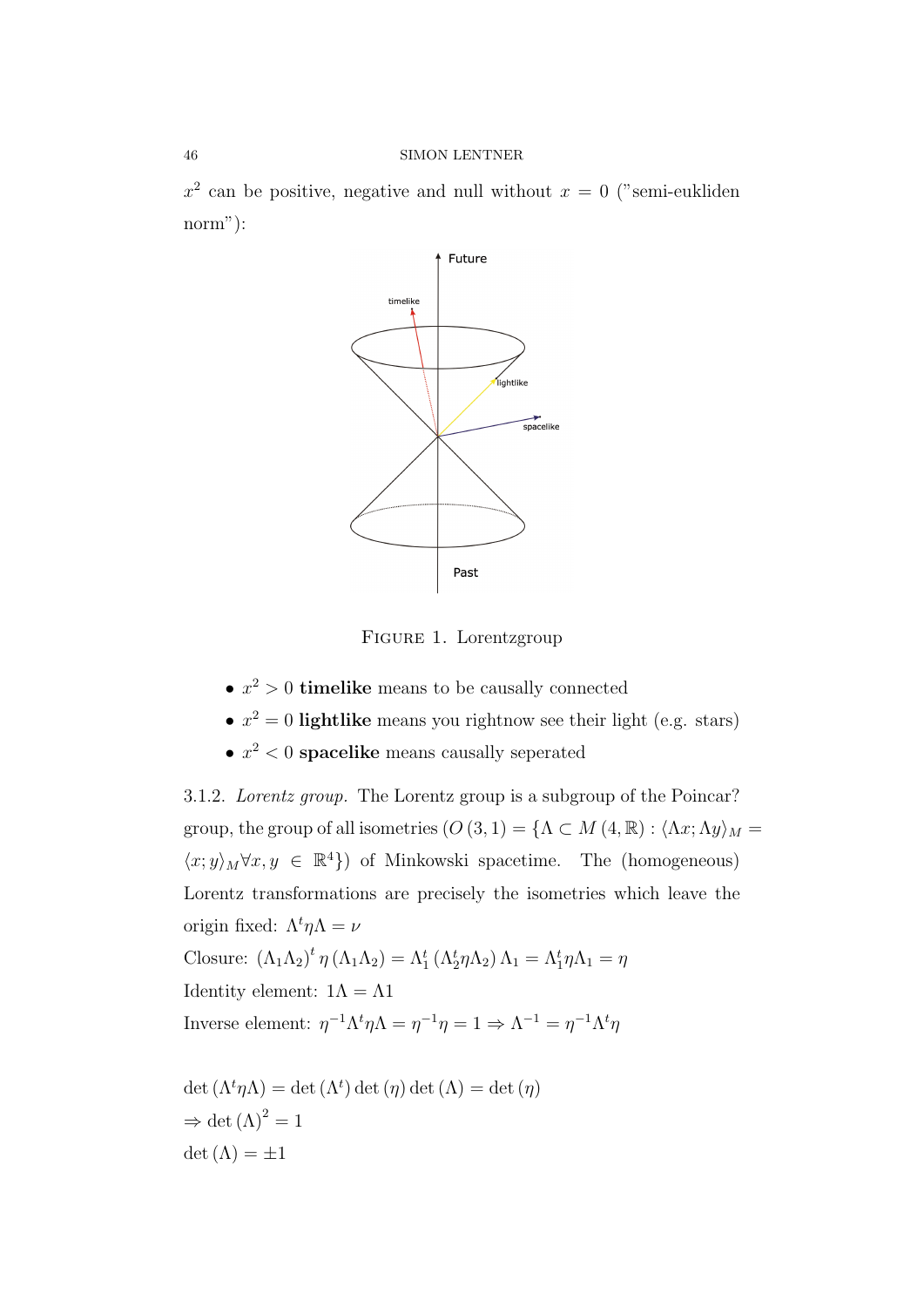# HOPF ALGEBRAS, FUSION RINGS AND TOPOLOGICAL INVARIANTS 47 Lorentz group  $O(1, 3)$  is both a group and a smooth manifold (Lie group). As a manifold, it has four connected components. This means that it consists of four topologically separated pieces.



Figure 2. Connected components

space inversion:  $P : (ct, x) \mapsto (ct, -x)$ time reversal:  $T : (ct, x) \mapsto (-ct, x)$ space inversion and time reversal:  $TP : (ct, x) \mapsto (-ct, -x)$ 

3.1.3. Bargmann's theorem. Definition: Let G be a connected and simply connected, finite-dimensional Lie group with  $H^2(LieG, \mathbb{R}) = 0$ . Then every projective representation  $T : G \mapsto U(P)$  has a lift as a unitary representation  $S : G \mapsto U(H)$ , i.e. for every continuous homomorphism  $T : G \mapsto U(IP)$  there is a continuous homomorphism  $S: G \mapsto U(H)$  with  $T = \hat{\gamma} \circ S$ 



Examples: - circle group

•  $\mathbb{T} = \{ z \in \mathbb{C} : |z| = 1 \}.$  $ext{exp}: \mathbb{R} \to \mathbb{T}$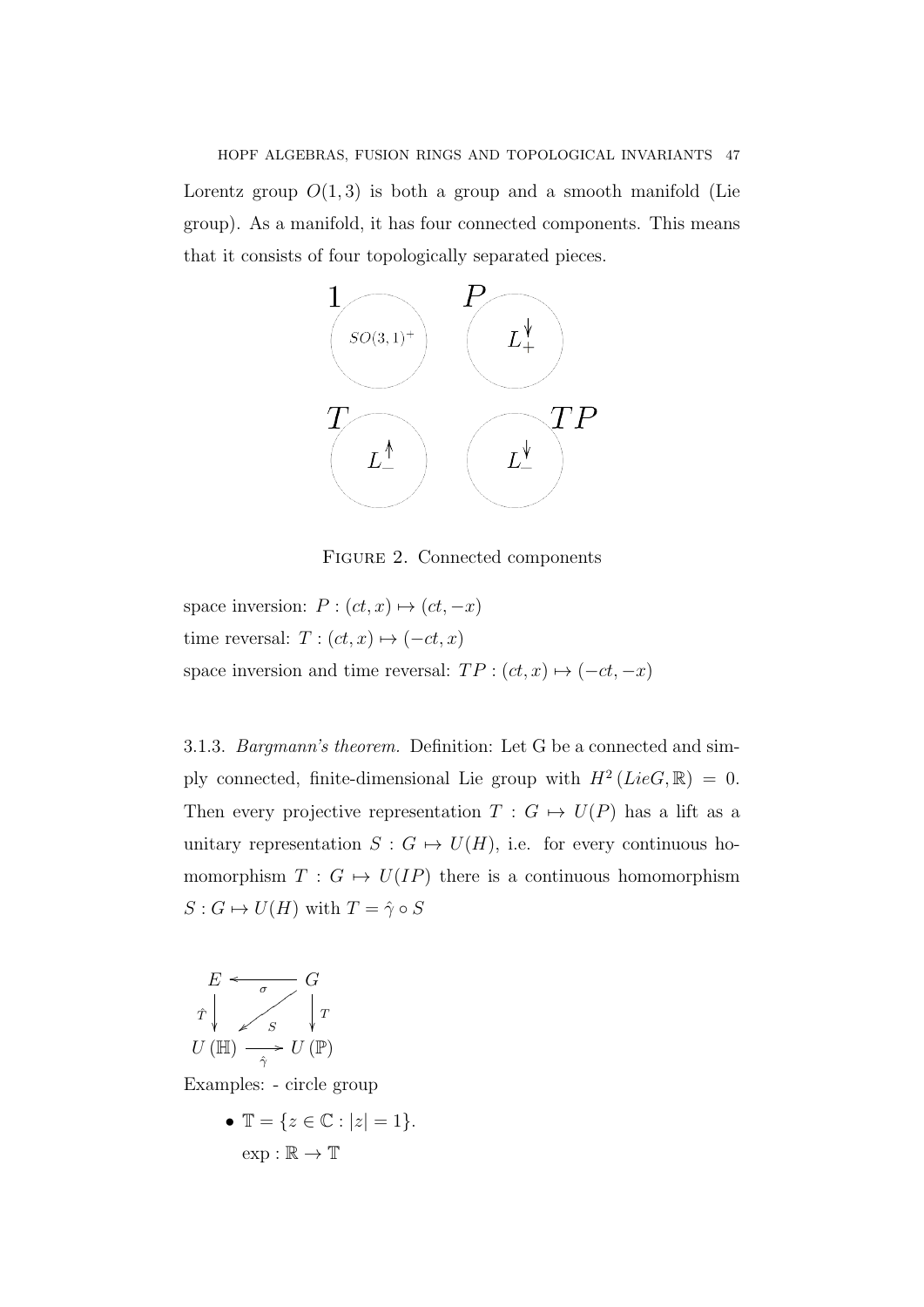$\theta \mapsto e^{i\theta} = \cos \theta + i \sin \theta \Rightarrow \mathbb{T} \cong U(1, \mathbb{C})$ 

• 
$$
SO(2,\mathbb{R}): e^{i\theta/2} \leftrightarrow \begin{pmatrix} \cos \theta/2 & -\sin \theta/2 \\ \sin \theta/2 & \cos \theta/2 \end{pmatrix}
$$
  
\n $\theta = 2\pi \Rightarrow \begin{pmatrix} -1 & 0 \\ 0 & -1 \end{pmatrix} \Rightarrow \text{Representation of fermions.} \Rightarrow$   
\nCan only be lifted as an  $\mathbb{Z}: = U(1, \mathbb{R}) = \{-1:1\}$ . Extension

Can only be lifted as an  $\mathbb{Z}_2 = U(1, \mathbb{R} = \{-1, 1\}$  Extension

- $\exp \theta \theta \in \mathbb{R} \Rightarrow$  no periodicity
	- $\Rightarrow$  Can only be liftet as an  $\mathbb Z$  Extension  $\Rightarrow \mathbb R$
	- $\mathbb{R} \to \mathbb{T}$  (Kern  $\mathbb{Z}$
	- ⇒ simply connected⇒ Can be lifted (Bargmann)

Now we are looking for a map q:  $SO(3,1)^+ \stackrel{q}{\rightarrow} SL(2,\mathbb{C})$  (I) and a projective representation V(II).

(I) Any hermitian 2x2 matrix can be represented as a linear combination of the three Pauli matrices and the identity matrix.

$$
\sigma_0 = \begin{pmatrix} 1 & 0 \\ 0 & 1 \end{pmatrix}; \sigma_1 = \begin{pmatrix} 0 & 1 \\ 1 & 0 \end{pmatrix}; \sigma_2 = \begin{pmatrix} 0 & -i \\ i & 0 \end{pmatrix}; \sigma_3 = \begin{pmatrix} 1 & 0 \\ 0 & -1 \end{pmatrix}
$$
  
Vector in the Minkowski Space:  $\vec{x} = \begin{pmatrix} x_0 \\ x_1 \\ x_2 \\ x_3 \end{pmatrix}$ 

This vector (in the Minkowski space) corresponds to a hermitian, but not traceless matrix X consisting of its components and the four specified matrices.

$$
x \to X := \sum \sigma_{\mu} x_{\mu} = \begin{pmatrix} x_0 + x_3 & x_1 - ix_2 \\ x_1 + ix_2 & x_0 - x_3 \end{pmatrix} (*)
$$

det  $X = x_0^2 - x_3^3 - (x_1 + ix_2)(x_1 - ix_2) = x_0^2 - x_1^2 - x_2^2 - x_3^3 = \bar{x}^2$ 

 $\Rightarrow$  The space of vectors x (with Minkowski metric) and the set of hermitian 2x2 matrices with inner product are isometric.

Now we look at a Lorentz transformation  $\Lambda \in SO(3,1)^{+} : x \mapsto x' = \Lambda x$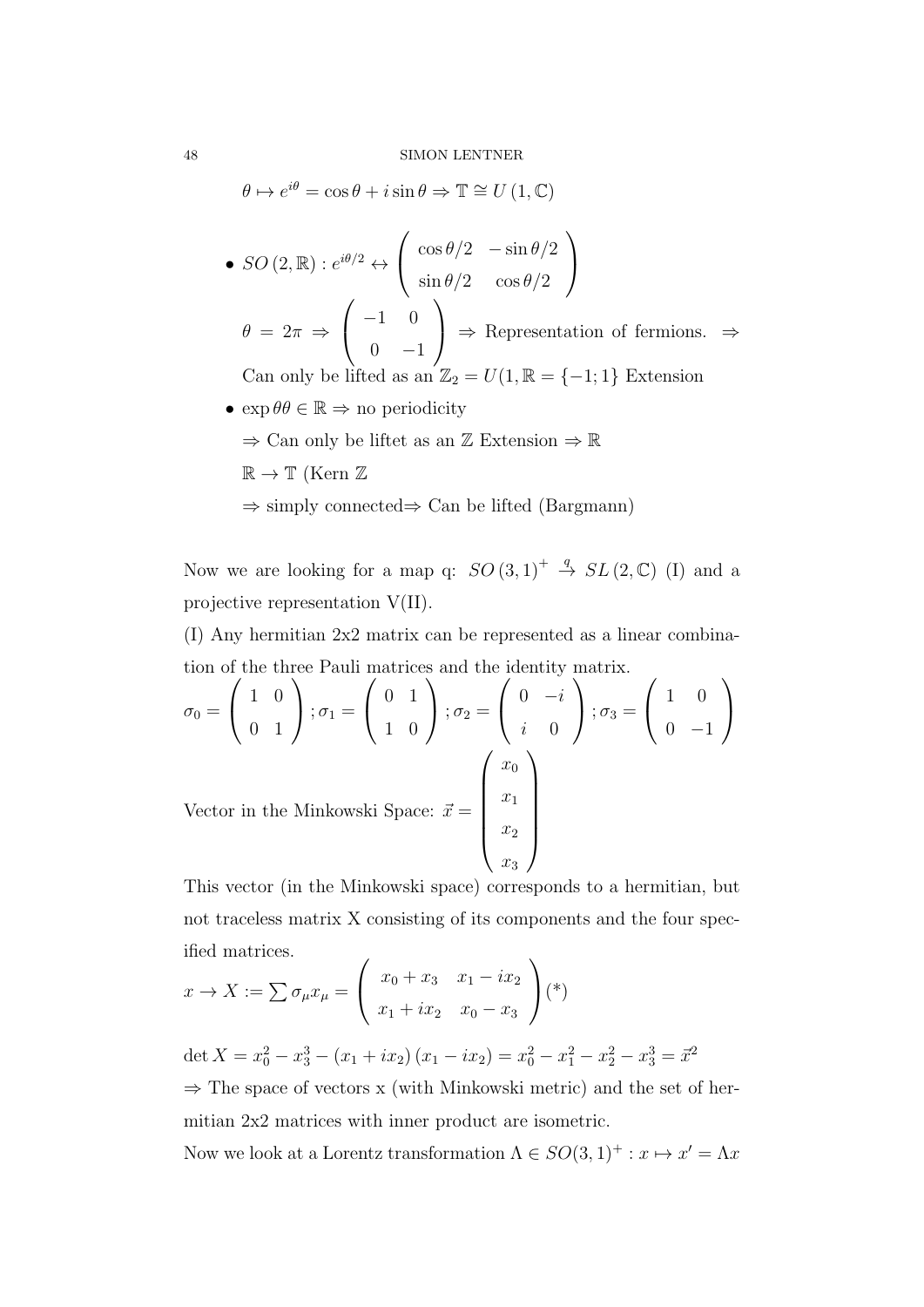We also assign x to a hermitian matrix as in  $(*)$ There is also a representation of  $SL(2,\mathbb{C})$  on the hermitian matrices:  $X \mapsto X' = AX\bar{X}^t$  1.) Is X' hermitian?  $\left(AX\bar{X}^t\right)^t = \bar{A}^{tt}X^tA^t = \bar{A}X^tA^t = \bar{A}\bar{X}A^t = \overline{AX}\bar{A}^t$ 2.) Norm invariant?  $\det (AX \overline{A}^t) = \det A \det X \det (\overline{A}^t) = \det X$ 

$$
SO(3,1)^{+} \subset \qquad O(3,1)
$$
  
\n
$$
\downarrow^{q}
$$
  
\n
$$
SL(2,\mathbb{C})
$$

 $\tilde{q}$  is continuously connected.  $Ker (q) = \mathbb{Z}_2 = \pm$  $\sqrt{ }$  $\overline{1}$ 1 0 0 1  $\setminus$  $\overline{1}$ ⇒ Boson (vector representation)

(II) 
$$
SL(2, \mathbb{C}) : \mathbb{C} = V \rightarrow V
$$
  
\n $SL(2, \mathbb{C}) \xrightarrow{\tilde{q}} SO(3, 1)^{+}$   
\n $\hat{T} \downarrow \qquad S$   
\n $Gl(2, \mathbb{C}) \xrightarrow{\hat{\gamma}} PGl(2, \mathbb{C})$ 

S does not exist  $\Rightarrow$  Fermion (Spinor Representation)

3.2. Representations in Modern Physics. The preceeding example shows the physical significance of "transformation behaviour". No quantity  $\in V$  in some vectorspace dependent on the manifold (spacetime) should be communicated between scientists in different interialsystems, without adding a description of how the quantity behaves  $G\times V\to V$  if the manifold undergoes a symmetry operation  $G\times X\to$  $X$  - otherwise any measurement would be worthless, if the physicist rotates to his coffee, goes home or even just takes a nap! An example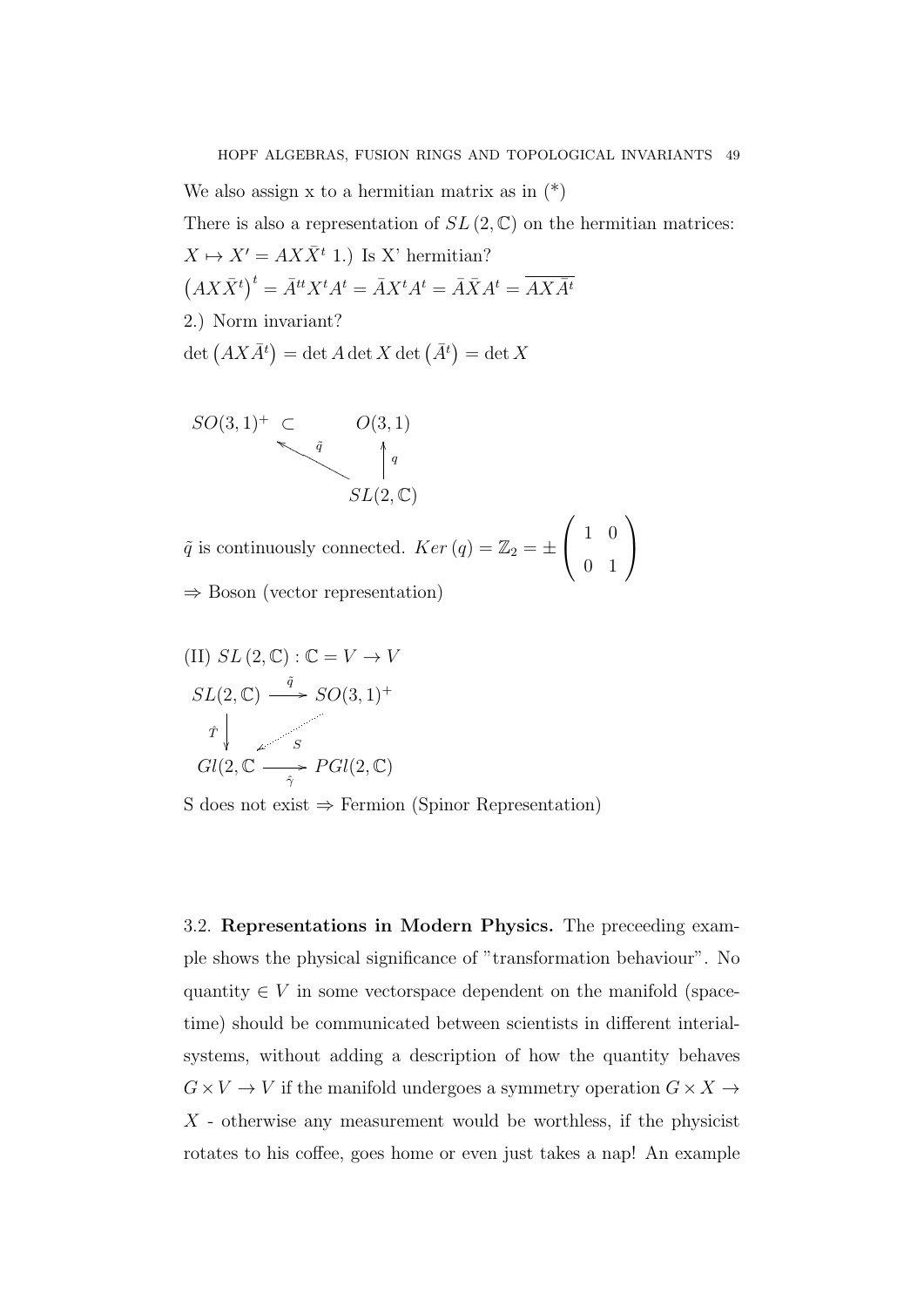are vector-fields, that are independent of translations, but rotate accordingly if spacetime does.

The formal Hopf-algebra way of of treating this in the next section is, that one considers functions  $\lambda \in Hom_{set}(X, V) \cong k^X \otimes V$  on **points** (as arguments) X with coefficients (as values) in  $V$ . A symmetry operation  $G \ni q$ , generally changes both on **both argument and** result and we will see that a conceptually good way is to use  $\Delta$  to "copy" and  $S(g)$  in the argument of the "dual"  $k^X$ , just like we would  $g \in G$  copy to  $g \otimes g$  and act on functions  $\lambda \in k^X$  via  $\lambda(g^{-1})$ .

• A scalar field (like Temperature)  $\lambda : X \to \mathbb{C}$  changes in the argument point in  $\in X$  we evaluate at, but the resulting quantity  $\in \mathbb{C}$  remains untouched

$$
(g.\lambda)(p) = (\lambda(g^{-1}.p))
$$

This means that the function takes values in the trivial module  $\mathbb{C}_{\epsilon}$ , i.e. with action  $g.\mathbb{1}_{\mathbb{C}} = \epsilon(g)\mathbb{1}_{\mathbb{C}} = \mathbb{1}_{\mathbb{C}}$ . Hence counitality applies:

$$
(g.\lambda)(p) = g^{(1)}.\lambda(S(g^{(2)}).p) = \epsilon(g^{(1)})\lambda(S(g^{(2)}).p) = \lambda(S(g).p) = \lambda(g^{-1}.p)
$$

- A vector field (like speed) on an *n*-dimensional manifold X takes values in the (tangential-) vectorspace  $V = \mathbb{R}^n = \langle (dx_i)_i \rangle_{\mathbb{C}},$ and any action of a symmetry group  $(p \mapsto g.p) = f : X \to X$ yields a Jacobi matrix  $(\partial_i f_j)_{i,j}$  :. If for example  $X = \mathbb{R}^4$  a flat Minkowski space, then the Lorentz group above acts on  $X$ and the same way on  $V_4 = \mathbb{R}^{3,1}$  (notice that a metric is usually defined on the tangential space!)
- Also, electric and magnetic fields are vector fields. However, it turns out, that they do not change according to the above rule, e.g. because they are differentials of a proper vector field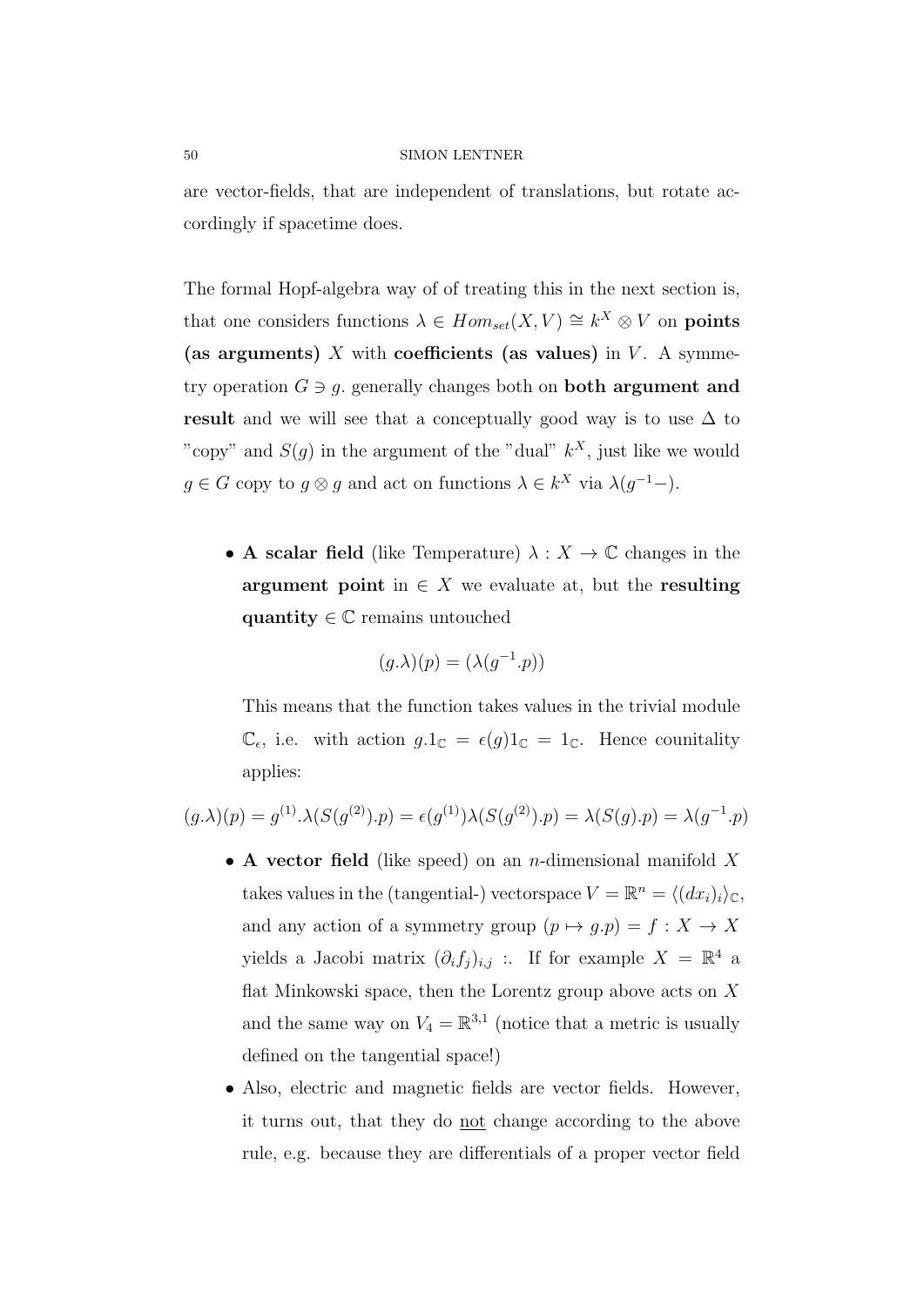(Potential). Anyways, one is able to combine both to an antisymmetric  $4 \times 4$ -matrix F, that transforms according to the representation  $V_4 \otimes V_4$ , i.e.

$$
g.(v_i \otimes v_j) = (g^{(1)} . v_i) \otimes (g^{(2)} . v_j) = (g . v_i) \otimes (g . v_j)
$$

This is called a 2-tensor.

• Generally, the term **n-tensor** doesn't so much point to the number of components, but rather to the transformation according to  $V_4 \otimes V_4 \otimes V_4 \ldots$ 

**Remark 3.2.1.** One aspect we totally omitted so far is the question of the geometrical arrangement of the different value spaces  $V_p$  at different points: Above, we just considered a fixed  $V$ , but in "nature" e.g.  $V = T_p X$  the tangent space in  $p \in X$  there's no easy way to identify directions at different points in a smooth way. If we had e.g. a nowhere vanishing smooth vector field in X, we might use it to fix a choice of direction dx in every point - vice versa such an identification yields for each  $dx_i$  a vector field (the choices in each point) of  $dx_i$  that are orthogonal in every point. This is **not** possible e.g. for a sphere - every smooth vectorfield has some zeros (Hedgehog-Theorem)!

Generally, one has to consider vectorbundles, where over every point is an isomorphic vectorspace - algebraically this corresponds to  $k^X$ modules (see exercise 1.1.4). The trivial case is as above if it has a basis and hence is  $X \times V$ , resp. the functions are  $k^X \otimes V$ . For a general nontrivial vectorbundle like the tangent bundle  $TS^2$  of the sphere, viewed as a modue there is no basis and the functions do not decompose as a tensor product - however this does not compromise our construction!

Now while we agreed how to label the quantity with an associated representation to connect our different views, we all different viewers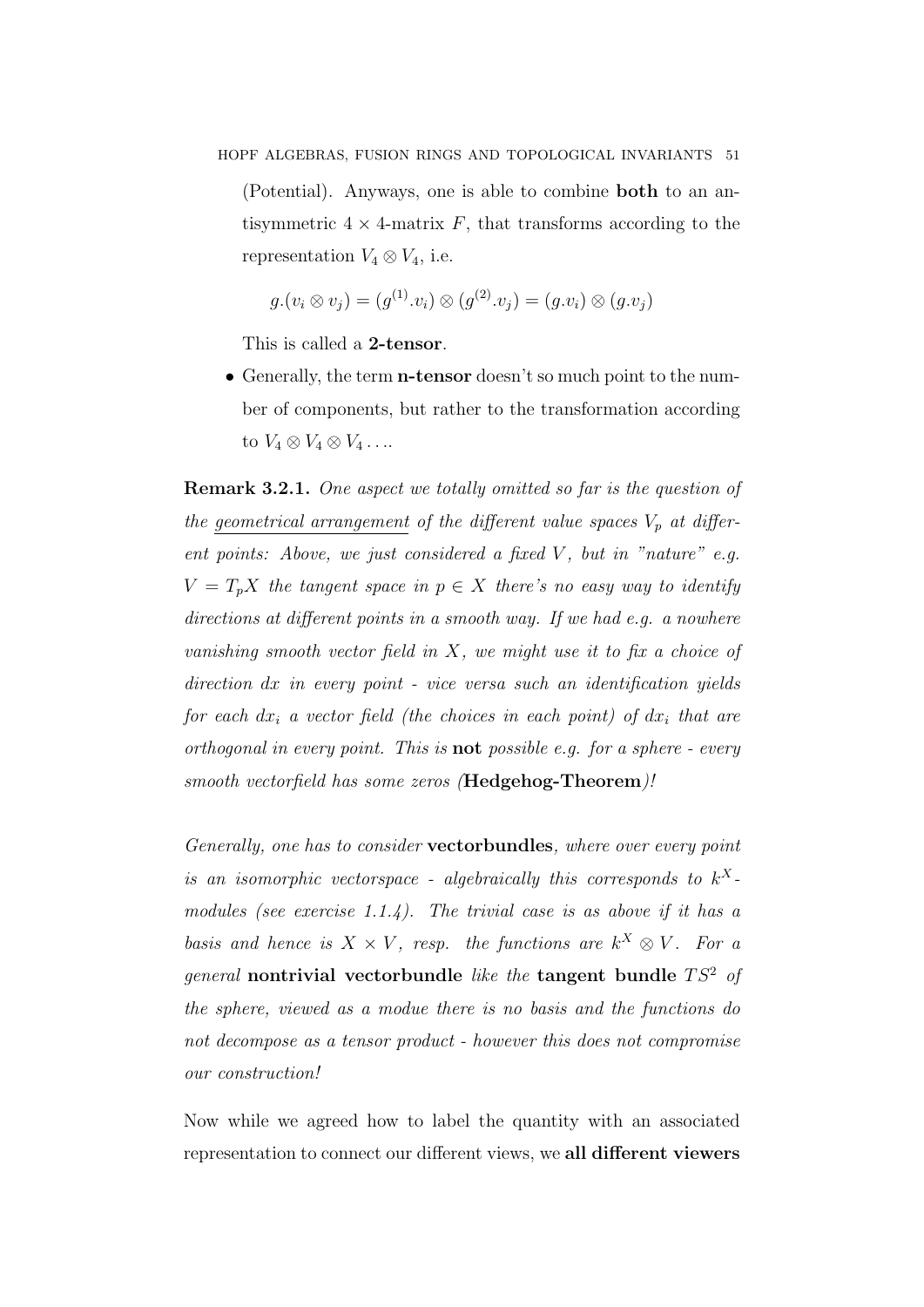might at least agree on some distinctions. Note e.g. the light cone is invariant under all transformations! Thus although time, space and velocity are relative, it's undisputable which points have a timelike distance (inside the cone), a spacelike (outside the cone) or a lightlike (on the cone). Accordingly, the representations on  $V$  might posess subspaces  $W \subset V$  that are stable under the action of  $G$  - or as above even decompose into such  $V = W \oplus W'$ . Then everybody would agree on a particle being in a state  $W$  or  $W'$  or could write any state as linear combinaton of such. E.g. the tensors decompose into symmetric and antisymmetric tensors, untouched by any Lorenz transformation. So it makes sense to consider minimal, irreducible representations  $V$ , that do not possess such a nontrivial **subrepresentation**  $W$ :

 $V \supset W \neq \{0\}$ ,  $V \qquad a.W = W$ 

In quantum mechanics these even become the particles associated to the simultanious action of all the additional internal symmetry groups, the **gauge symmetries**  $G$  acting on additional internal states V inherent to every point (again a vectorbundle). The different particle classes hence are the minimal consens of all different points of view.

**Remark 3.2.2.** Considering vectorbundles (last remark)  $(V_p)_{p \in X}$  over such gauge-groups  $G$  (V usually the Lie-Algebra of  $G$  acted on by conjugation) treats the corresponding gauge field in fairly good correspondence to the geometrical description of gravitation: Different identifications of (at least "nearby") value spaces  $V_p \cong V_q$  (parallel transport), formally covariant derivations (locally  $d + A$  for a 1-form A) stand for a field configuation with potential  $A: X \rightarrow V$ . The curvature of the field  $F = dA + [A, A]$  expresses the path-depedency of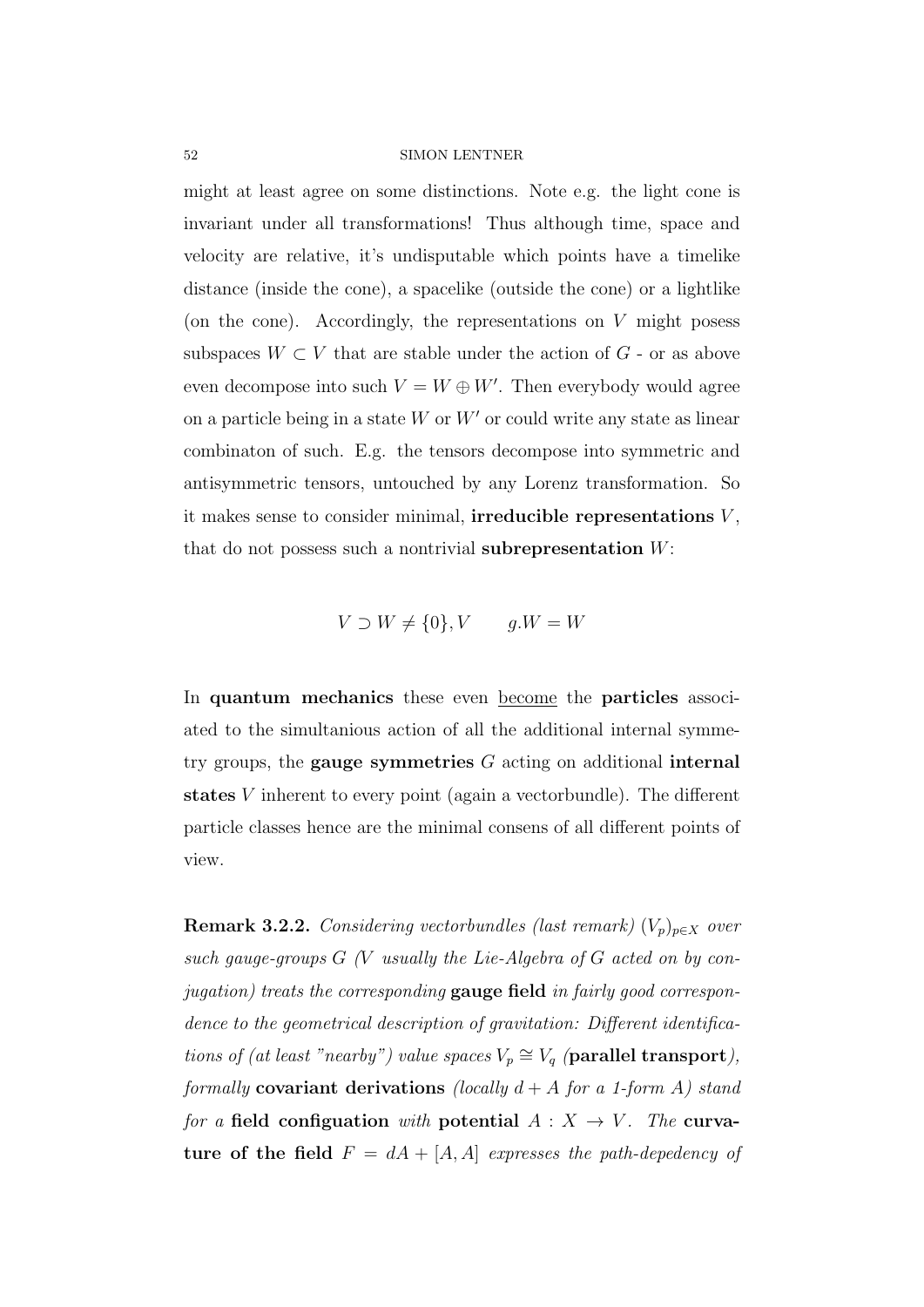HOPF ALGEBRAS, FUSION RINGS AND TOPOLOGICAL INVARIANTS 53 the parallel transport and represents the force field. It immediately implies formulas of motion - where the second term only appears for nonabelian gauge fields  $(=\text{Yang Mills theory}).$ 

Every gauge-group  $G$  implies a specific particle spectrum via it's irreducible representations. The fields in the remark expecially represent the field quanta as the Lie algebra of  $G$  itself (the adjoint representation). The common choices of G admit a nondegenerate, invariant scalar product on the Lie algebra, a dual basis  $v_i, w_i$ , and from the invariance follows, that the **Casimir element**  $C = \sum_i v_i w_i$  commutes with all elements. Now **Schur's lemma** goes like this: Had  $C$  different eigenvalues on  $V$ , then the eigenspaces  $W_i$  would be invariant subrepresentations (for  $C$  is central). Since we chose  $V$  irreducible. there can only be a unique eigenvalue and  $C$  has to act as this scalar, called the **charge** of V under  $G$ . For example, the rotation algebra  $so(3)$  (see preliminary) had the three angular momentum operators  $X, Y, Z$  and in this case the total angular momentum operator is  $C = \vec{L} \cdot \vec{L} = X^2 + Y^2 + Z^2$ . Irreducible representations V corresponding to particle classes with spin  $s$  exactly mean that  $C$  acts on  $V$  by multiplication with  $s(s + 1)$ . In this case, the fairily deep spin-statistictheorem connects this internal quantity to the lifting-behaviour of the geometrical Lorentz symmetry in the last section: "Lifting-exists" equals integral spin s, characterizing bosons in contrast to fermions that require the "new"  $SL_2(\mathbb{C})$ . The following are physically relevant gauge groups: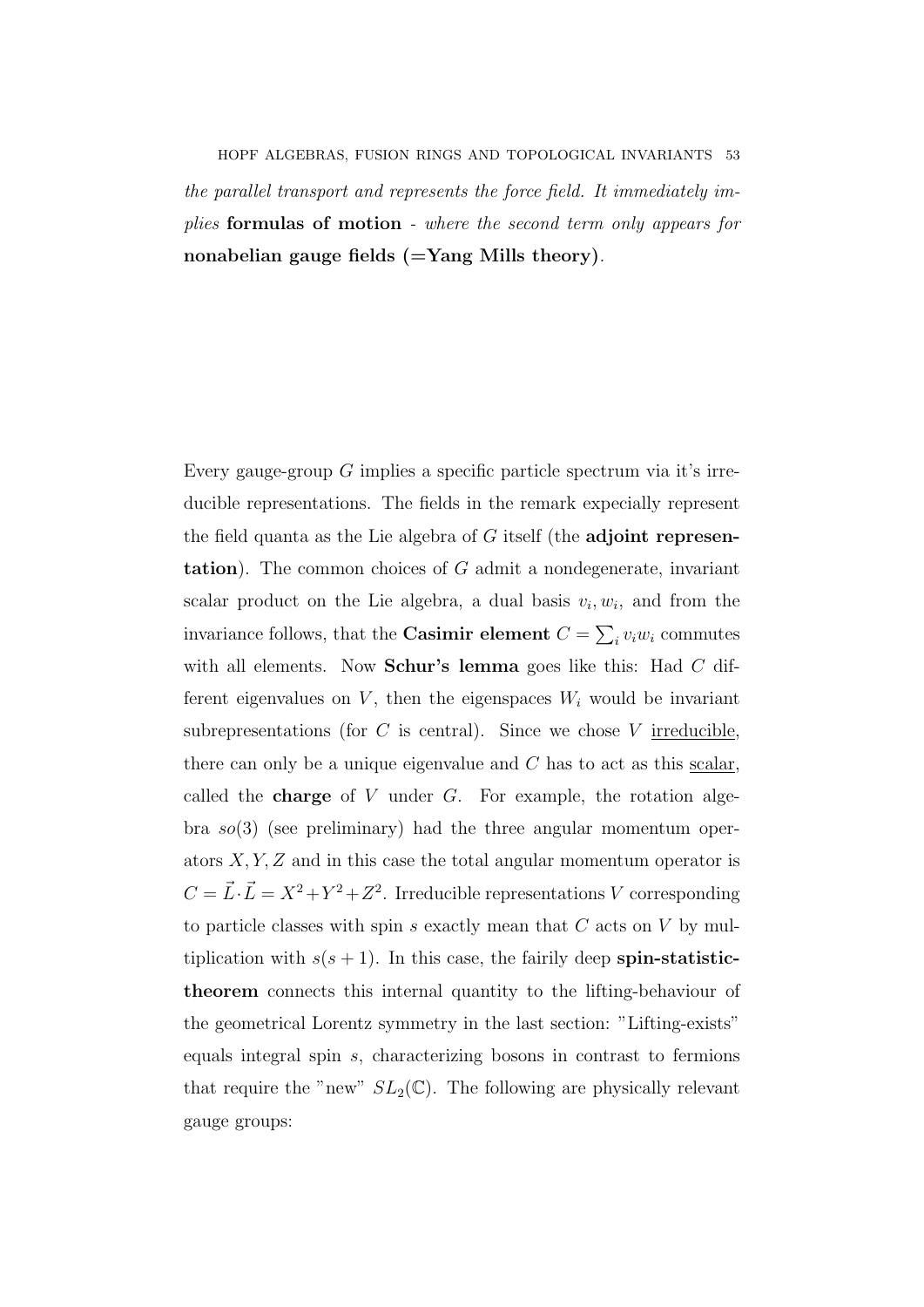54 SIMON LENTNER

| Gauge Field      | Gauge Group | Charge            | Representations: Basis                   |
|------------------|-------------|-------------------|------------------------------------------|
| Electromagnetics | U(1)        | Electrical Charge | $k$ trivial, adjoint: photon             |
| Weak Force       | SU(2)       | Isospin           | $k$ trivial: "isospinless"               |
|                  |             |                   | $\mathbb{C}^2$ usual: electron, neutrino |
|                  |             |                   | $su(2)$ adjoint: $W_{\pm}, Z$            |
| Strong Force     | SU(3)       | Color             | $k$ trivial: "colorless" $\,$            |
|                  |             |                   | $\mathbb{C}^3$ usual: 3 quarks           |
|                  |             |                   | $su(3)$ adjoint: 8 gluons                |

The unifying of fields essentially consists (modulo huge omitted issues!) in the construction of larger gauge groups including all group above and finding thus "simultanious" irreducible reprentations of all of the above, that form the theorie particle spectra - then on each of them the respective  $C$  give us spin, etc. and (with luck) even mass. For example, the weak representation  $\mathbb{C}^2$  then appears 3 times (electron, muon, tau) and the quark representation  $\mathbb{C}^3$  2 times, which led directly to the theoretical prediction of the 6th bottom quark, that was later found.

To find the explicit constellation the different groups embedded we need to "feed" the model information such as "leptons are blind to color" that translates e.g. to commutativity of respective operations on the representation. There is a largly satisfying model for the above three forces with group  $G = SU(5)$ , the **Standard Model**, that correctly produces all known particles with the correct charges!

3.3. Representation Categories. Let  $H$  be an algebra, then we have a category  $Mod_H = Rep(H)$ :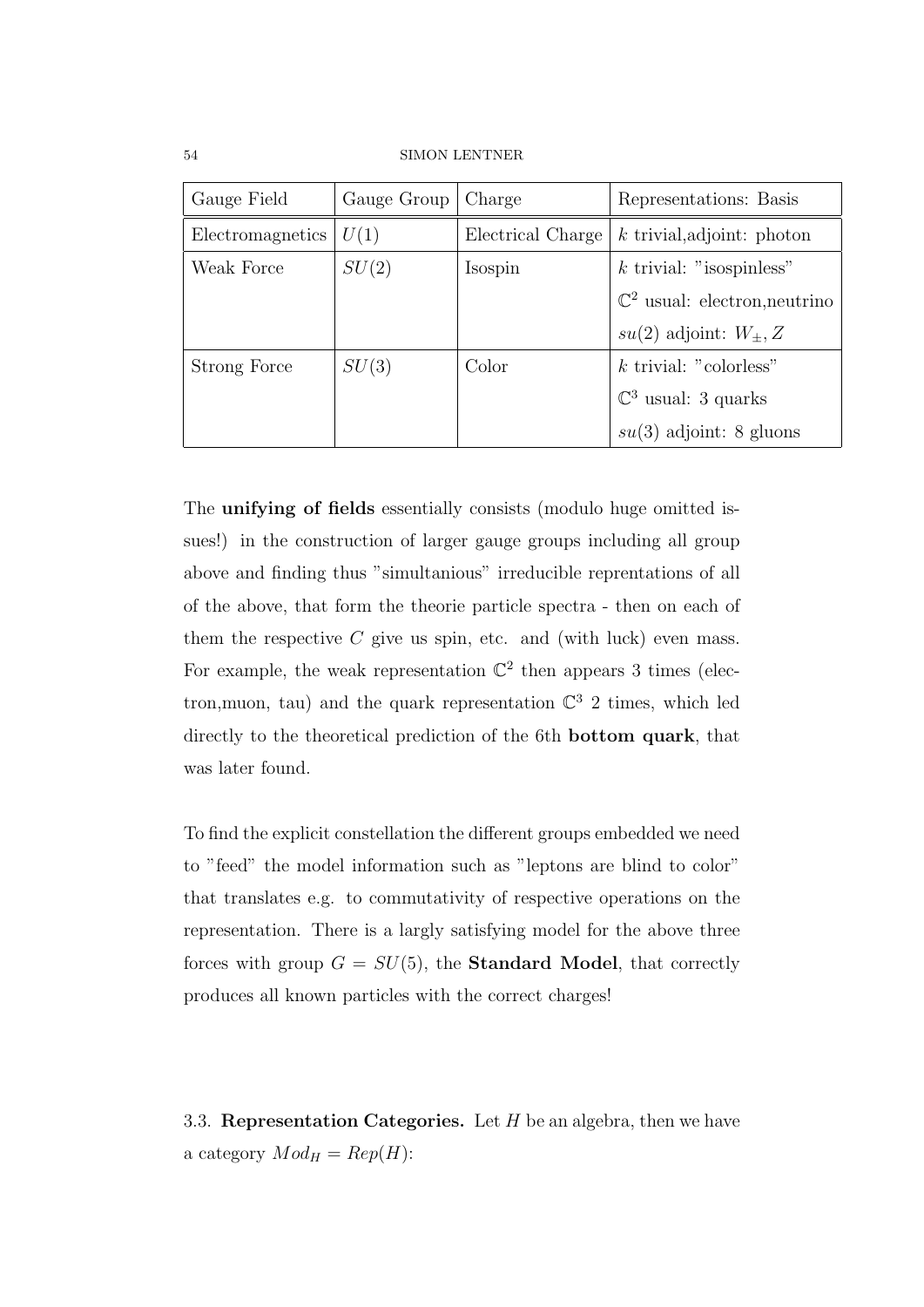• Objects are k-vector spaces V with an action  $\rho$  of H on V, i.e. an algebra map:

$$
\rho: H \to End(V) \qquad h.v = \rho(h)v
$$

called a H-representations or equivalently -module, a generalized "vector space" directly over the entire ring  $H$  with the action defining a "scalar" multiplication with H.

• Morphisms are k-linear maps  $f: V \to W$ , that respect (physics: "entertwine") the different  $H$ -actions:

$$
\forall_{h \in H, v \in V} f(h.v) = h.f(v)
$$

Note that this means nothing more than H-Linearity!

Note that the notion above connects to the previousely considered representations of groups G or Lie-algebras  $\ell$  - they directly correspond to representations of the algebras  $k[G]$  resp.  $U(\ell)$ .

We already mentioned the physical significance of minimal, "irreducible" representations as particles:

**Definition 3.3.1.** Given a module/representation V over  $H$ , then a subspace  $W \subset V$  is called **submodule/-representation**, iff it is stable under the action:

$$
\forall_{h\in H}\ h.W\subset W
$$

This means exactly that the H-action can be restricted to W which thus becomes an own H-module (W could be called H-linear subspace). If the only submodules of V are V itself and  $\{0\}$ , we call V irreducible.

We start with an example, that is (as quite commonly) already defined via a specific representation. Take the symmetries of a square, there are 8 and they are generated by a  $90^{\circ}$  rotation a and a reflection b, e.g.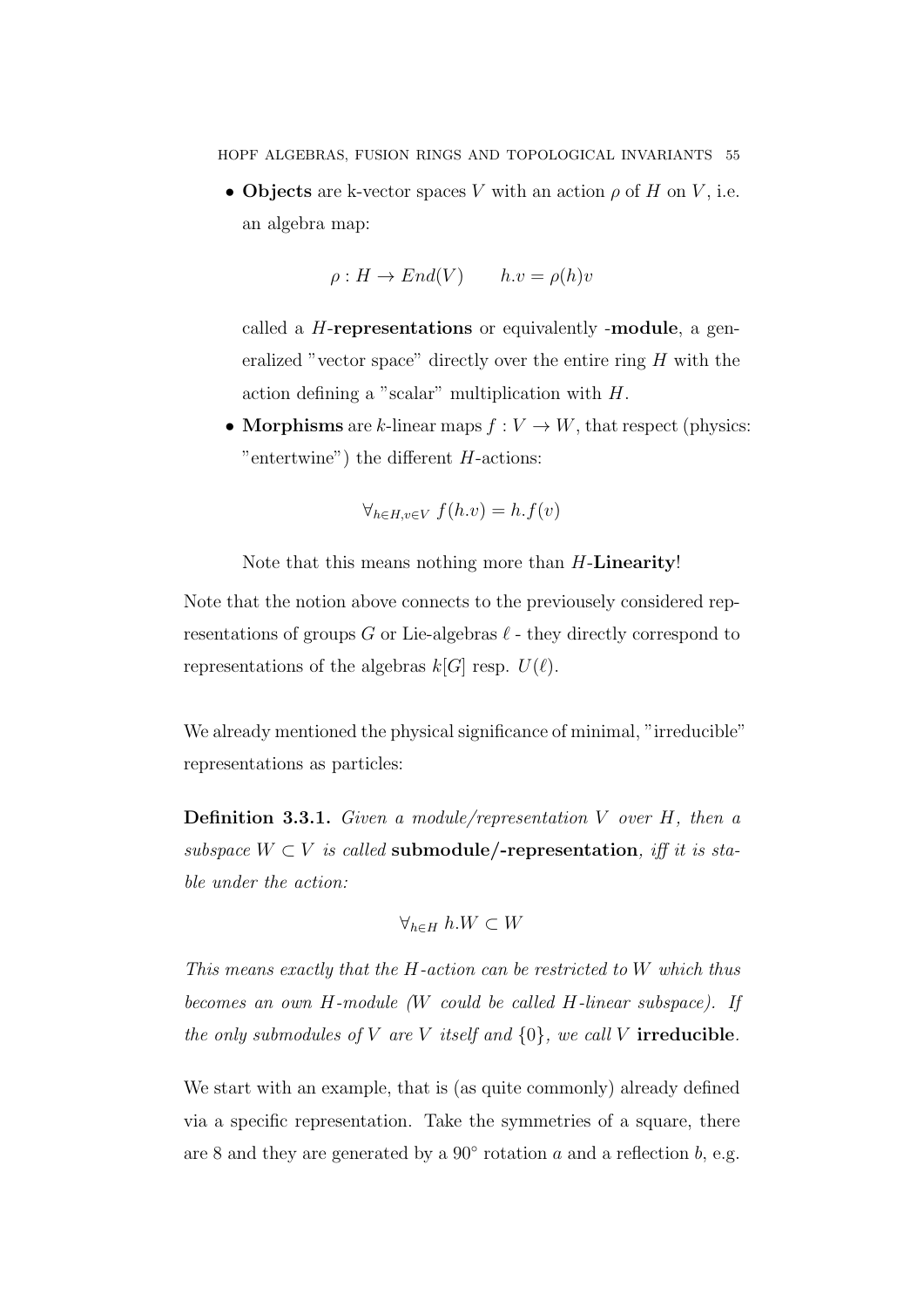around the x-axis:

$$
D_4 = \langle a, b \rangle / (a^4 = b^2 = 1 \ ab = ba^{-1})
$$

The last relation means that reflection reverses the direction of the rotation! This group resp. groupring obviousely has the 2-dimensional representation  $V_2$ :

$$
a \stackrel{\rho}{\mapsto} \begin{pmatrix} 0 & -1 \\ 1 & 0 \end{pmatrix} \qquad b \stackrel{\rho}{\mapsto} \begin{pmatrix} -1 & 0 \\ 0 & 1 \end{pmatrix}
$$

Exercise 3.3.2. Confirm the intuition, that this defines a representation (first from the free group and then via factorization condition). Then clearify for which base fields k this representation is irreducible e.g. first  $k = \mathbb{C}, \mathbb{Z}_p$ , but generally just depending on the characteristic of k (i.e.  $1_k + 1_k + ... 1_k$  $char(k)$  $= 0$ ).

A second good source for irreducible representations are the 1-dimensionals (there are no subspaces W other than  $\{0\}$ , V at all!). Because in this case  $End(V) = k$  is commutative (just scalar multplication resp.  $1 \times 1$ -matrice), all **commutators**  $[x, y] = xy - yx$  (and thus the **ideal**  $H' := H[H, H]H$  generated by them) have to act trivial (as 0):

$$
\rho([x, y]) = \rho(xy - yx) = \rho(x)\rho(y) - \rho(y)\rho(x) = 0
$$

For group this can equivalently be expressed as group commutators and the normal subgroup  $G'$  generated by them (commutator subgroup) acting trivial (as 1):

$$
\rho(ghg^{-1}h^{-1}) = \rho(g)\rho(h)\rho(g)^{-1}\rho(h)^{-1} = 1
$$

Hence we have shown:

**Lemma 3.3.3.** The 1-dimensional representations of  $G, k[G] = H$  are exactly the 1-dimensional representations of the abelian group  $G/G'$ , resp.  $k[G/G'] = H/H'$ . We remark that if k has characteristic zero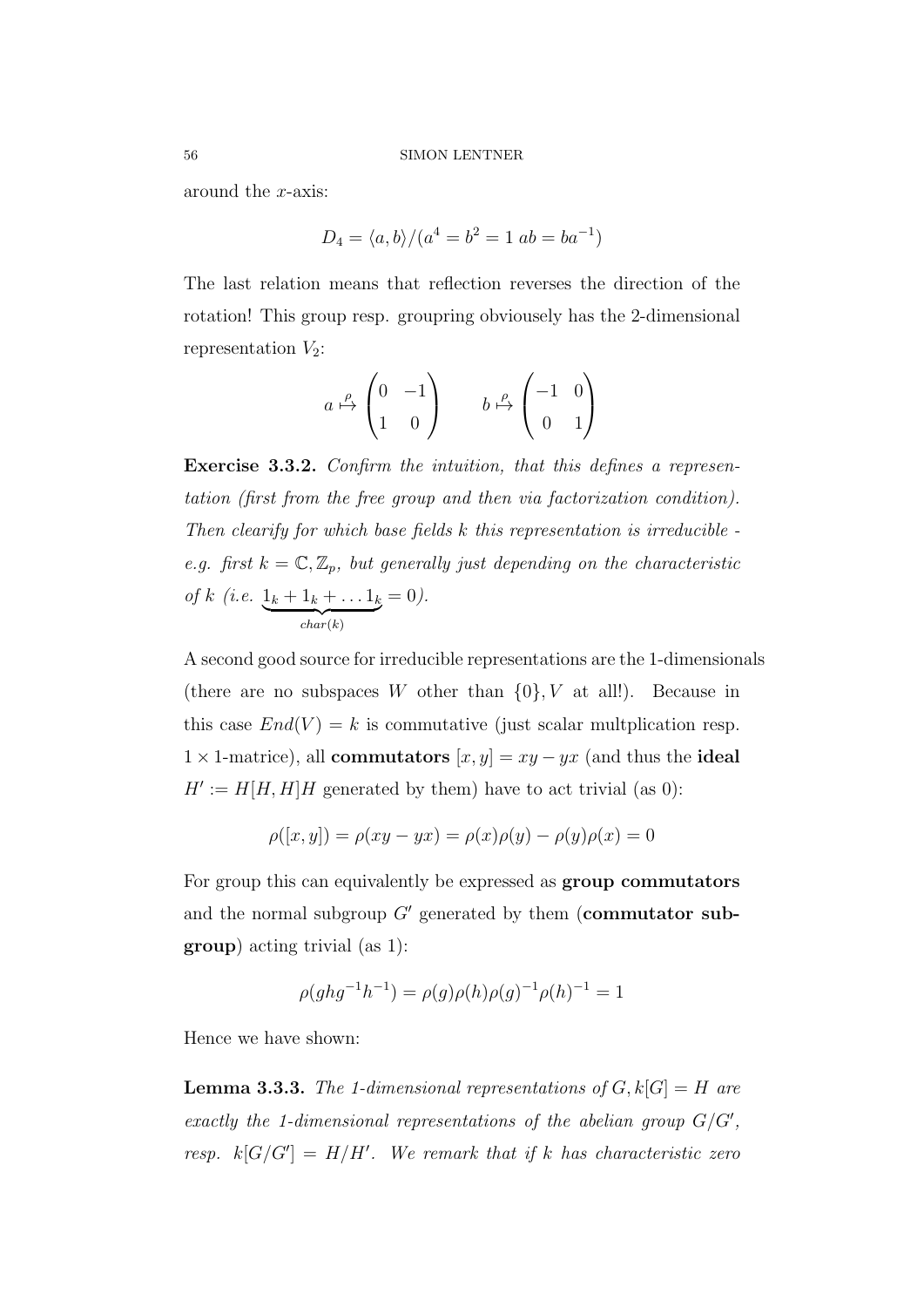and is algebraically closed (like  $\mathbb{C}$ ), all irreducible representations of finite abelian groups (-rings) are 1-dimensional and they're in 1:1 correspondence with the group itself ("Duality of Abelian Groups").

**Problem 3.3.4.** Show  $k[G/G'] \cong k[G]/k[G]'$ . Find counterexamples for abelian groups with higher dimensional irreducible representations due to a lack of roots of unity (e.g.  $\mathbb{Q}, \mathbb{Z}_p$ ). What happens in case  $k = \mathbb{Z}_2$  with  $H = k[\mathbb{Z}_2]$ : The 2-dimensional representation  $V = H$  itself (via left-multiplication) has only one irreducible submodule  $W \subset V$  (see below).

In our example  $G = D_4$  the only nontrivial commutator is  $aba^{-1}b^{-1} =$  $a^2$  and

$$
D_4/D_4' = \langle a, b \rangle / (a^2 = b^2 = 1 \ ab = ba) \cong \mathbb{Z}_2 \times \mathbb{Z}_2
$$

In accordance with the previous lemma, for  $k = \mathbb{C}$  this abelian group has exactly 4 1-dimensional (thus irreducible) representations via the 4 homomorphisms  $\mathbb{Z}_2 \times \mathbb{Z}_2 \to \mathbb{C}^*$ :

$$
a \stackrel{\rho}{\mapsto} \pm 1 \qquad b \stackrel{\rho}{\mapsto} \pm 1
$$

These become also representations  $V_{\pm\pm}$  of the group  $D_4$   $(a^2 \stackrel{\rho}{\mapsto} 1)$ , which this is a quotient of, and in this specific case (dimension 1) they have to remains irreducible over  $D_4$ . Hence over  $k = \mathbb{C}$  the group(ring)  $D_4, k[D_4]$  has 5 irreducible representations and we remark that because  $1^2 + 1^2 + 1^2 + 1^2 + 2^2 = 8 = |D_4|$  these are already all!

What about other representations? A typical way of construction representations is via **permutation representations**. Note that  $D_4$  can be seen to permute the 4 vertices of the square  $e_1, e_2, e_3, e_4$  which we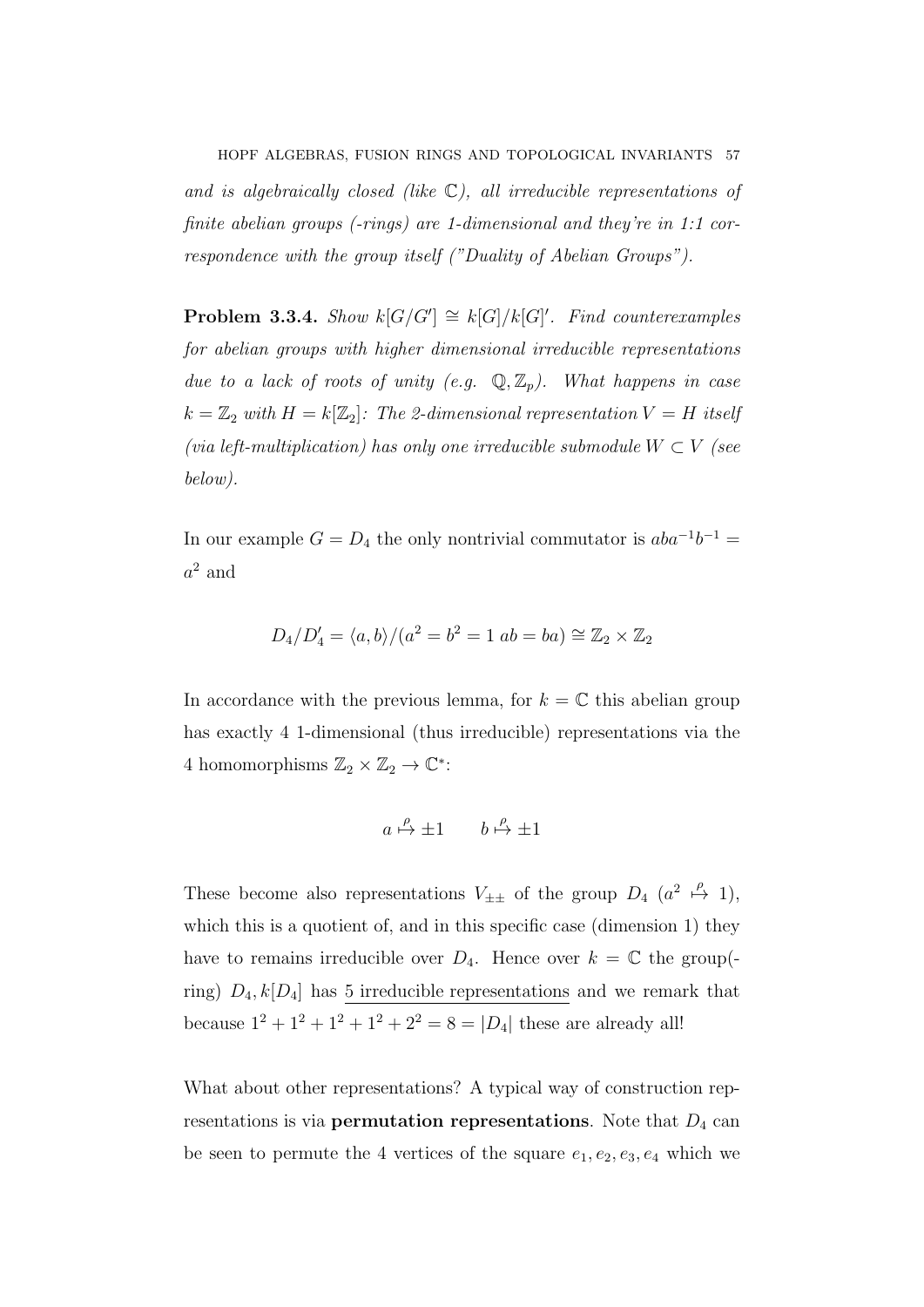may use as basis for a 4-dimensional representation  $P$ :

$$
a \mapsto (1234) \mapsto \begin{pmatrix} 0 & 0 & 0 & 1 \\ 1 & 0 & 0 & 0 \\ 0 & 1 & 0 & 0 \\ 0 & 0 & 1 & 0 \end{pmatrix} \qquad a \mapsto (12)(34) \mapsto \begin{pmatrix} 0 & 1 & 0 & 0 \\ 1 & 0 & 0 & 0 \\ 0 & 0 & 0 & 1 \\ 0 & 0 & 1 & 0 \end{pmatrix}
$$

Certainly this is not irreducible. As always for permutation representations, there's submodules

$$
W = \left(\sum_{i=1}^{4} e_i\right)k \qquad W' = \left\{\sum_{i=1}^{4} a_i e_i \mid \sum_{i=1}^{4} a_i = 0\right\}
$$

and they are complementary, i.e. together span the entire module  $V = W \oplus W'$ , with standard metric in this case even orthogonal. Here, the sum of two vector spaces is again a representation, as by linearity we must have the following action on tuples:  $h.(w, w') := (h.w, h.w')$ . Note that  $W \cong V_{++}$  by  $(\sum_{i=1}^4 e_i) \stackrel{f}{\mapsto} 1_k$ , as all of  $D_4$  acts trivial on both sides (thus  $f$  is  $H$ -linear). This way of removing this trivial representation  $W$  is a great method of constructing (sometimes irreducible) representations W' e.g. from  $S_n$ ,  $A_n$  (W' irreducible except  $A_3 \cong \mathbb{Z}_3$ ) permuting the obviouse way. In our case  $D_4$  the submodule W' is still not irreducible, as the following "symmetric" vector still spans a 1-dimensional submodule:

$$
W'' = (e_1 - e_2 + e_3 - e_4)k \subset W'
$$

Note that both  $a, b \mapsto (1234), (12)(34)$  act via  $-1$ , hence  $W'' \cong V_{-}$  and again we find a complementary (and again even orthogonal) submodule

$$
W''' = \langle v_1 := e_1 - e_2 - e_3 + e_4, v_2 := e_1 + e_2 - e_3 - e_4 \rangle_k
$$

as a sends  $v_1, v_2 \mapsto v_2, -v_1$  and b sends  $v_1, v_2 \mapsto -v_1, v_2$ . This makes also clear, that this is the same action as on the irreducible 2-dimensional module  $V_2$ , hence  $W''' \cong V_2$ . Finally, we have now completely decomposed the 4-dimensional P as direct sum of irreducible modules of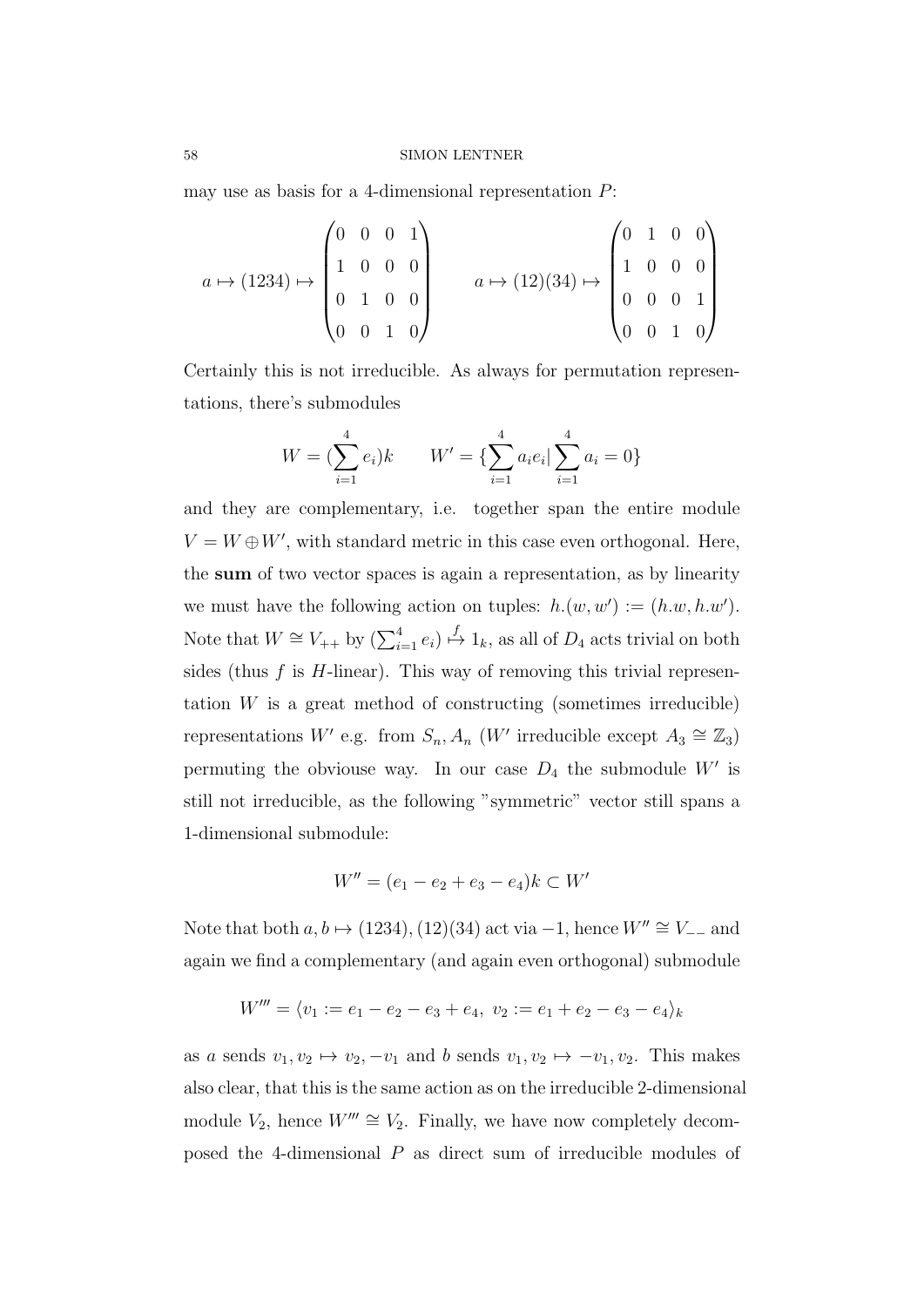$$
P\cong \underbrace{V_{++}}_{W}\oplus W'\cong \underbrace{V_{++}}_{W}\oplus \underbrace{V_{--}}_{W''}\oplus \underbrace{V_2}_{W''}
$$

Remark 3.3.5. It is by no means clear, that it is always possible to find complementary submodules (see below for a counterexample). We mention two typical conditions assuring this: For one, especially in physics (but also in the example above), one usually considers orthogonal/unitary representations  $V$ , where the vector space bears additionally a nondegenerate metric respected by the action of H. Then for any sumbmodule  $V \supset W$  the orthogonal  $W^{\perp}$  is again a submodule and obviousely  $W \oplus W^{\perp} = V$ .

Alternatively, one may demand that the algebra H may be assumed semisimple, *i.e.* have a trivial Jacobson radical for which one of many equivalent characterizations is:

$$
\{h \in H | \forall_{\lambda \in k^*} \lambda \mathbf{1} + x \text{ invertible}\} =: J(H) \stackrel{!}{=} \{0\}
$$

In this case, assumed k algebraically closed, all H-modules V with submodules W admit a decomposition  $V = W \oplus W'$  with a second submodule  $W' \subset V$ . There are criteria for this: e.g. a groupring  $k[G]$ is semisimple, iff the order  $|G|$  is prime to the characteristic of the basefield char(k), especially if characteristic is zero, as for  $\mathbb{C}$ . This Maschke Theorem has a generalization to Hopf algebras, namely if the integral  $\epsilon(\Lambda) \neq 0$ , where especially for a groupring  $\epsilon(\Lambda) = \epsilon(\sum_{g \in G} g)$  $|G|$  (see "Integrals" above).

If  $H$  is semisimple, every module  $V$  may be written as a sum of the irreducible modules  $V_i$  (with  $a_n \in \mathbb{N}$ ):

$$
V = \underbrace{V_1 \oplus V_1 \oplus \ldots \oplus V_2 \oplus V_2 \oplus \ldots \oplus \ldots}_{n_2} =: n_1V_1 + n_2V_2 + \ldots
$$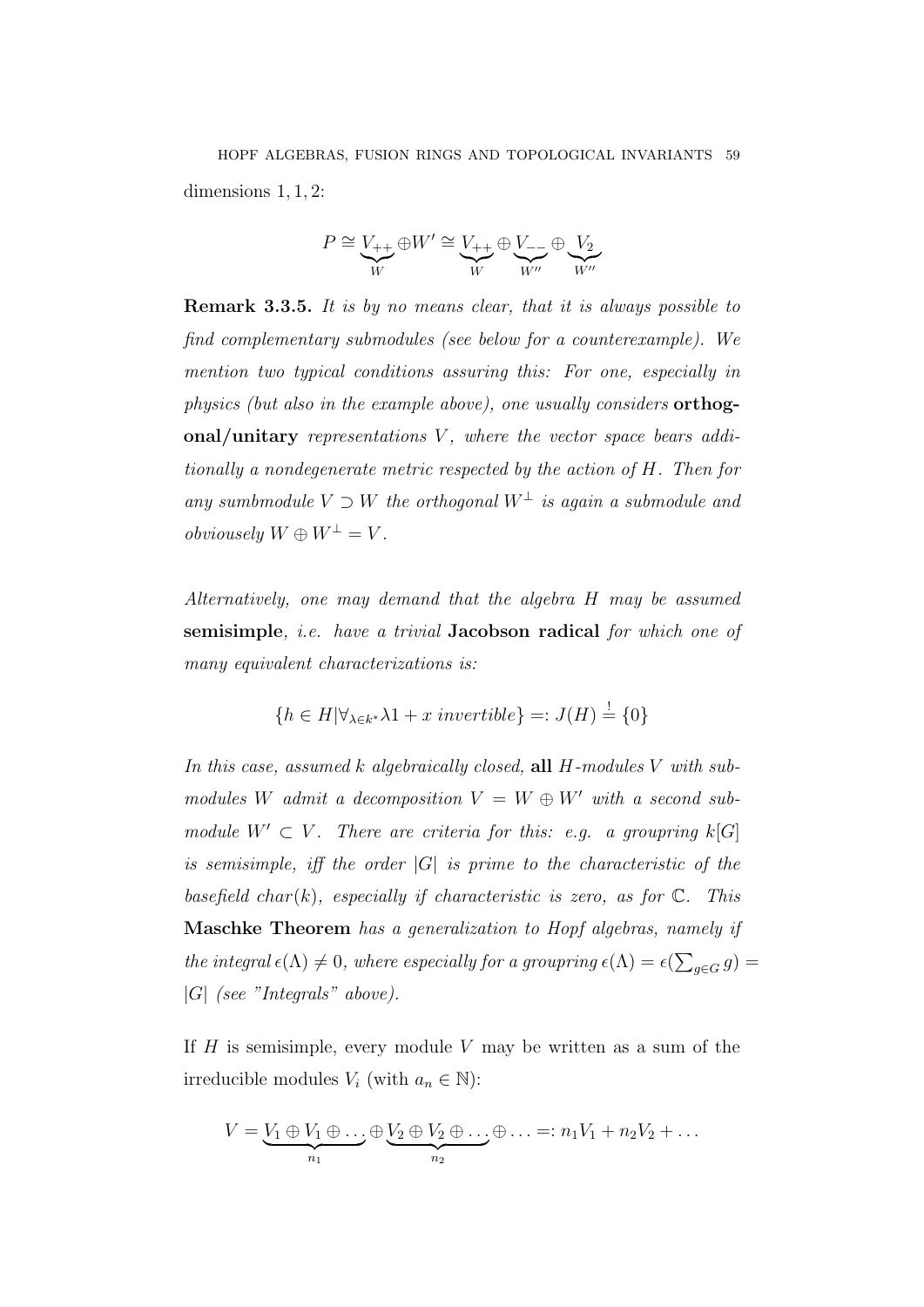We conclude the section by giving a counterexample of a non-irreducible module V over a non-semisimple algebra  $H$  with a submodule W without complement: Take  $H = k[X]/(X^2 = 0)$ , in which case the Jacobson radical is  $J(H) = xk$ , because every  $\lambda 1 + x$  has an inverse  $\frac{1}{\lambda^2}(\lambda - x)$ . Take  $V = H$  as a module via left-multiplication, then  $W = xk = J(H)$ is a submodule, because  $1.J(H) = J(H)$  and  $x.J(H) = xJ(H) = 0$ . this is generally true as  $J(H)$  is an ideal of H. Now there is no (1dimensional) complement  $W' = ak$ , because every other linear combination  $\lambda + x \notin W$  is invertible, hence the submodule  $W'$  had to contain 1 and thus all of H. A similar conclusion always holds! Note that something resembling this is the usual counterexample for  $char(k)$  | G| (see exercise above).

3.4. Hopf Algebras And Monoidal Categories. Adding representations physically corresponds to considering superpositions of unanimousley distinguishable particles ("one-or-the-other"). A usual questions of physics also is the consideration of clusters of simultaniously existing particles, corresponding to (tensor-) Products of representations. For an arbitrary algebra  $H$  (contrary to grouprings) it is not clear how to even form these products as representations, and the result generally doesn't remain irreducible, but may be decomposed again into such. This decomposition of a couple (e.g. of two fixed spin-representations) into ensembles with again fixed spin is physically known as Clebsch-Gordan-Formulas.

An astonishing feature of **bialgebras** (especially  $k[G], U(\ell)$ ) is, that their modules V, W again can be tensored:  $\Delta$  tells us, how to act on each factor of  $V \otimes_k W$ :

$$
h.(v \otimes w) := (h^{(1)} . v) \otimes (h^{(2)} . w)
$$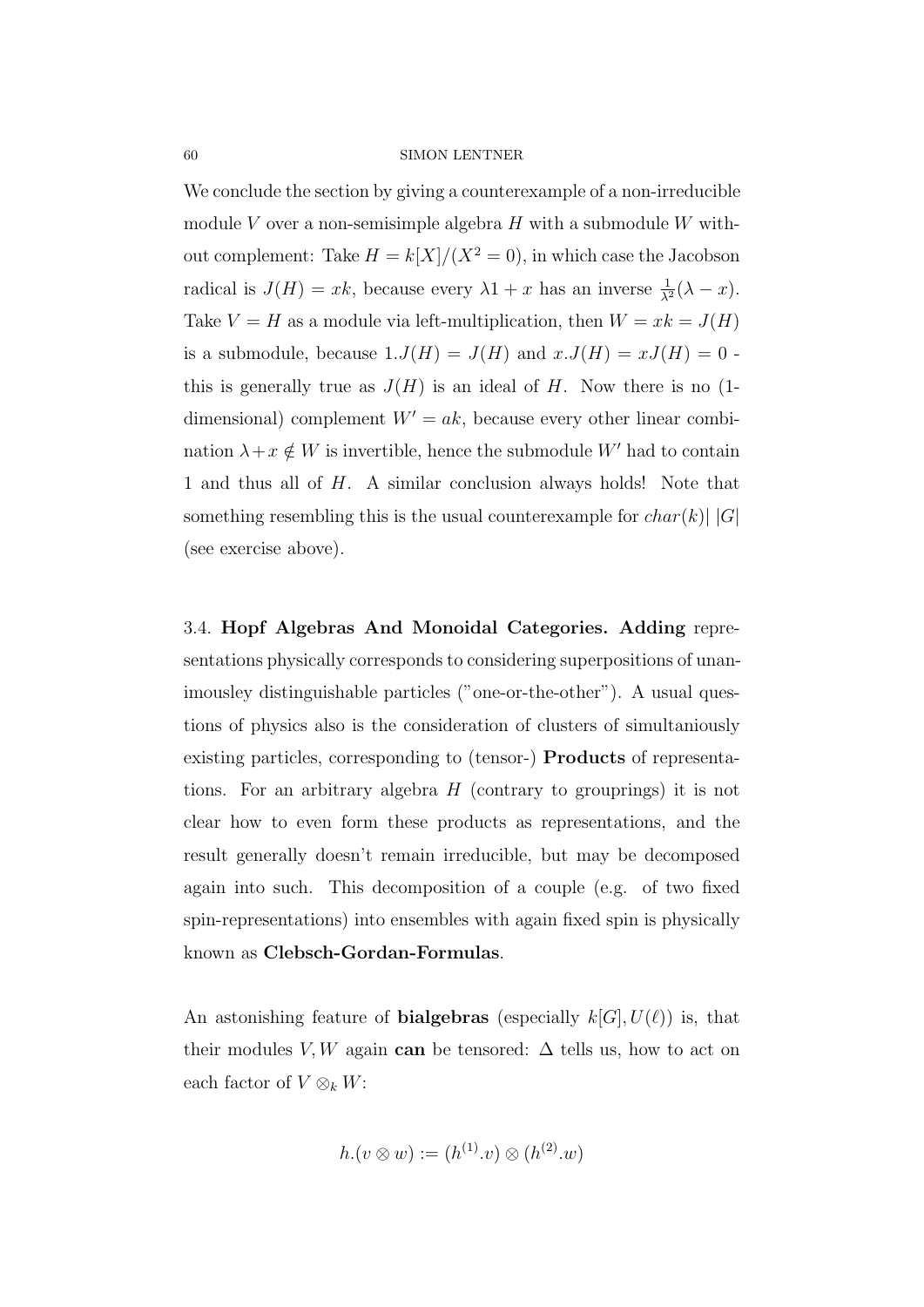This is an action, exactly because  $\Delta$  is an algebra morphism:

$$
1_{H}.(v \otimes w) = (1_{H}^{(1)} . v) \otimes (1_{H}^{(2)} . w) = (1_{H} . v) \otimes (1_{H} . w) = v \otimes w
$$

$$
g.(h.(v \otimes w)) = (g^{(1)}h^{(1)}.v) \otimes (g^{(2)}h^{(2)}.w) = ((gh)^{(1)}.v) \otimes ((gh)^{(2)}.w) = gh.(v \otimes w)
$$

The trivial **associativity constraint** remains valid inside the category (i.e. H-linear) by **coassociativity** of  $\Delta$ :

> $(V \otimes W) \otimes Z \cong V \otimes (W \otimes Z)$  $(v \otimes w) \otimes z \mapsto v \otimes (w \otimes z)$

Note that in this case the other way around is wrong:

H may fail to be coassociative in a controlled manner by a so-called F-matrix, such that still a different, more complicated associativityconstraint (-isomorphim) exists. Such an  $H$  is called **quasi-Hopf**algebra (see later).

Also, there is a **unit object**  $I = k_{\epsilon}$ , which means that H acts via  $h.1_k = \epsilon(h)1_k$ . This is an action, exactly because  $\epsilon$  is an algebra morphism:

$$
1_H.1_k = \epsilon(1_H)1_k = 1_k \qquad g.(h.1_k) = \epsilon(g)\epsilon(h)1_k = \epsilon(gh).1_k = (gh).1_k
$$

The defining **unit constraints** remain valid in inside the category (i.e.  $H$ -linear) exactly because  $H$  is counital:

$$
I \otimes V = k_{\epsilon} \otimes V \cong V \otimes k_{\epsilon} \cong V \otimes I
$$

$$
\lambda 1_{k} \otimes v \mapsto \lambda v \mapsto v \otimes \lambda 1_{k}
$$

Definition 3.4.1. A category C with a bifunctor  $\otimes : C \times C \rightarrow C$ is called monoidal or tensor category, if there is an associativity constraint morphism  $(V \otimes W) \otimes Z \cong V \otimes (W \otimes Z)$ , such that for 4 brackets the resulting map does not depend on the order of regrouping (**pentagonal identity**...diagram!), which is especially true if the map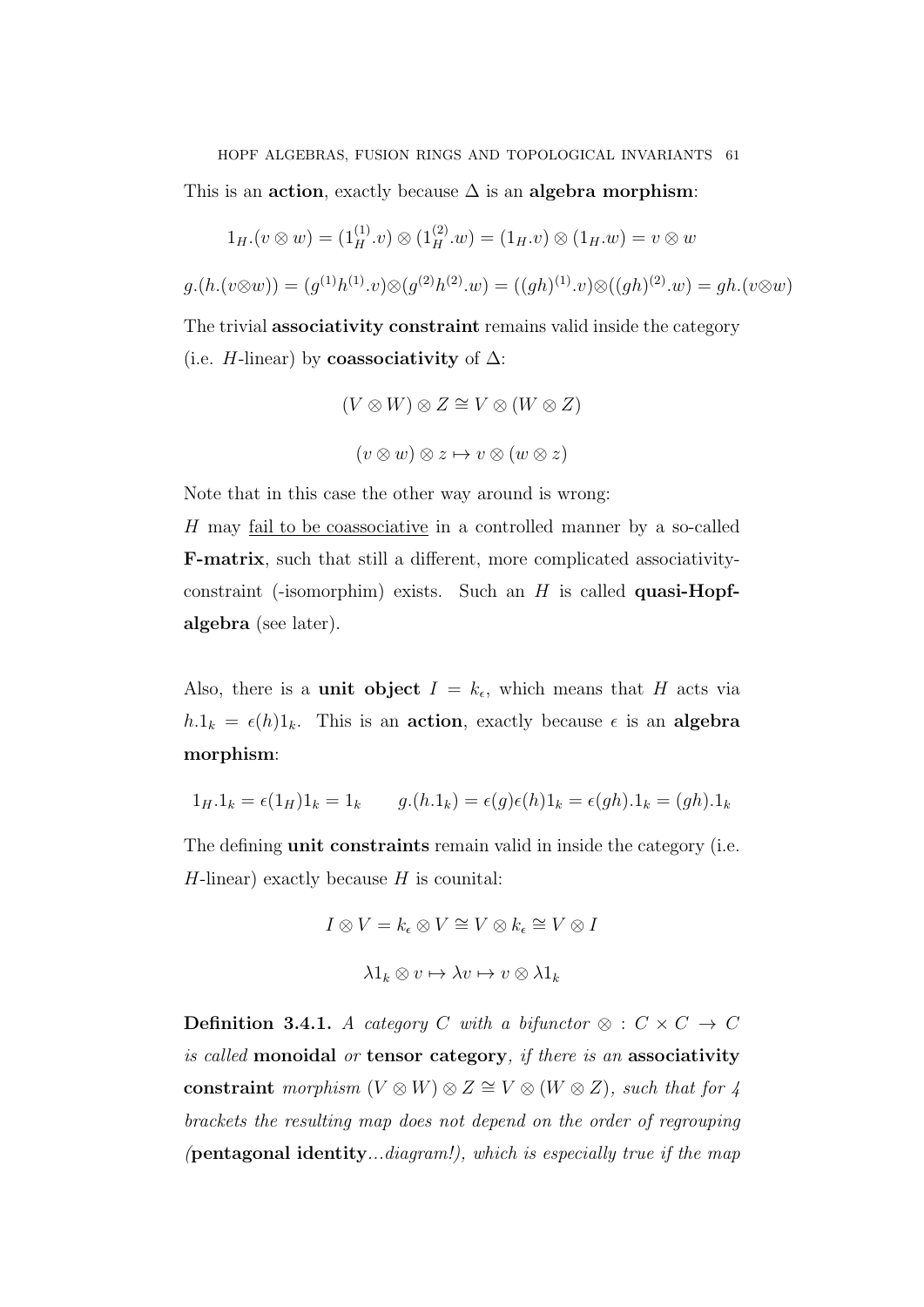is trivial. Furthermore there has to be a unit object  $I$  with unit constraints  $I \otimes V \cong V \cong V \otimes I$  for every object V.  $Rep(H) = Mod_H, \oplus, \otimes$ in this case gets a (semi-) Representation Ring.

For trivial associativity constraint,  $Mod_H$ ,  $\otimes_k$  being **monoidal** is equivalent to  $H$  being a **bialgeba**.

Also the antipode (finally concluding a Hopf algebra structure) has a nice interpretation in this context - let us try to define a representation on a **dual vector space**  $V^* = Hom_k(V, k) \ni \lambda$  of some module V, analogously to the pullback-action  $g^{-1}$ , on functions on X above with the order-reversing S:

$$
g.\lambda := (v \mapsto \lambda(S(g).v))
$$

This is an action exactly because  $S$  is an anti-algebra map:

$$
g.(h.\lambda) = g.(v \mapsto \lambda(S(h).v)) = (v \mapsto \lambda(S(h).(S(g).v))) = (v \mapsto \lambda(S(gh).v)) = (gh).v
$$

The defining property of S exactly guarantees that the canonical evaluation map is again inside the category  $(H\text{-linear})$ :

$$
V^* \otimes V \to I = k_{\epsilon}
$$

$$
\lambda \otimes v \mapsto \lambda(v)
$$

**Definition 3.4.2** (Characters). Let  $V, \rho$  be a finite dimensional representation of some (Hopf-)algebra  $H$ : We define the **character** of this representation linear map:

$$
\chi: H \stackrel{\rho}{\to} End(V) \stackrel{trace}{\to} k
$$

$$
\chi(h) := tr(\rho(h)) = \sum_{i=1}^{dim(V)} \rho(h)_{i,i}
$$

Theorem 3.4.3. This "fingerprint" is a great tool to identify and calculate representations via the following properties.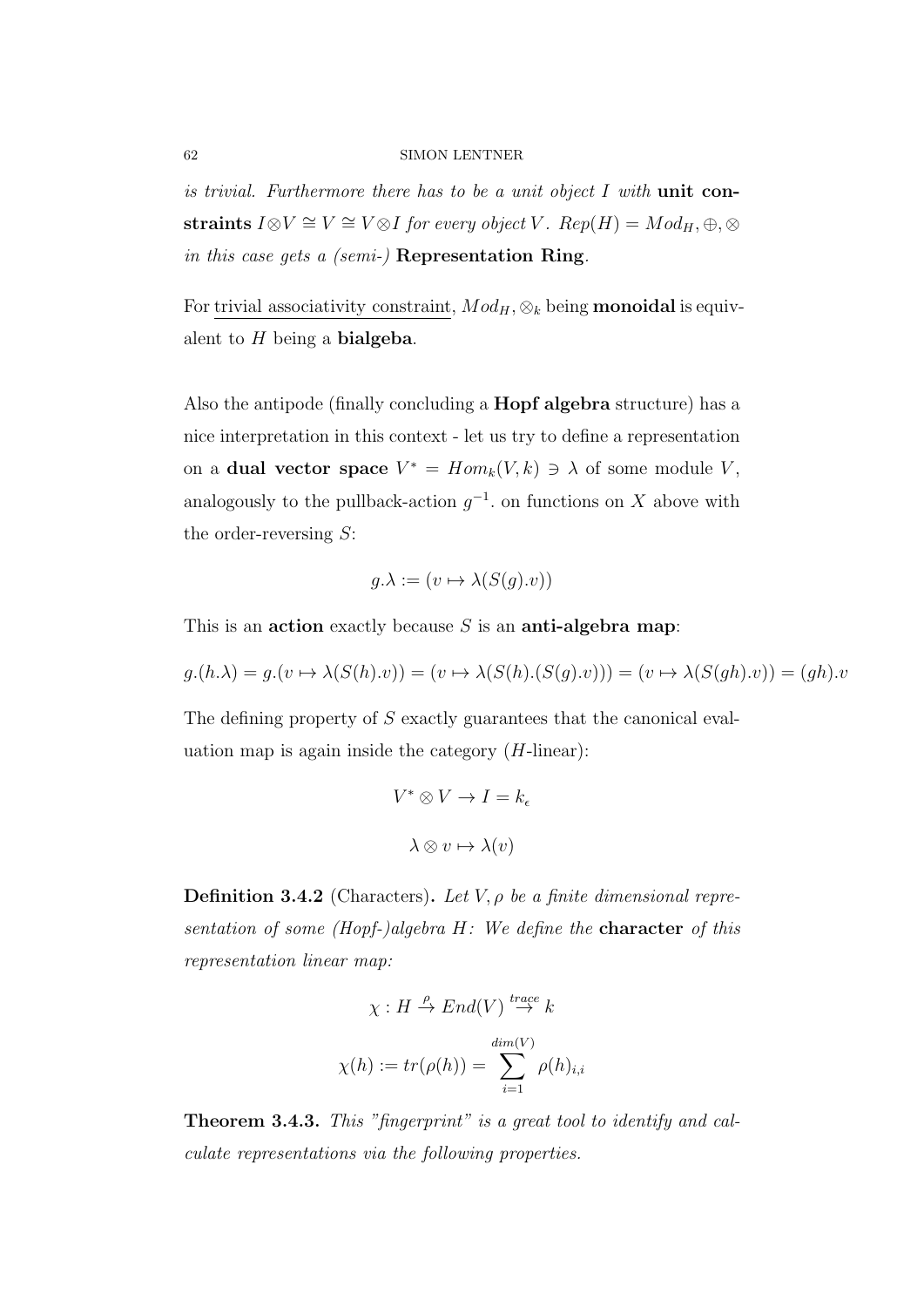HOPF ALGEBRAS, FUSION RINGS AND TOPOLOGICAL INVARIANTS 63

- For dim(V) = 1 we have  $\chi_V = \rho$ , especially  $\chi_I = \chi_{k_{\epsilon}} = \epsilon$
- $\chi_{V \oplus W} = \chi_{V} + \chi_{W}$  (pointwise!)
- $\chi_{V\otimes W} = \chi_{V} * \chi_{W}$  (convolution prduct!)
- $\chi_{V^*} = \chi \circ S$
- $\chi_V(qh) = \chi_V(hq)$
- $\chi_V(1_H) = dim(V)$
- $\chi_V = \chi_W \Rightarrow V \cong W$

Proof. All but the last are easy consequences from linear algebra, where we especially use that the trace doesn't depend on the choice of the basis:

- For  $dim(V) = 1$  a "matrix"  $\lambda 1_k$  we have  $tr(\lambda 1_k) = \lambda 1_k \rho$
- For a basis  $v_i, w_j$  of  $V, W, V \oplus W$ , the fact that  $V, W$  are stable under H-action implies that  $\rho_{V \oplus W}$  is a  $dim(V)$ ,  $dim(W)$ blockmatrix:

$$
\rho_{V \oplus W}(h) = \begin{pmatrix} \rho_V(h) & 0 \\ 0 & \rho_W(h) \end{pmatrix}
$$

The trace of this matrix is clearly just the sum:

$$
\chi_{V \oplus W}(h) = tr(\rho_{V \oplus W}(h)) = tr(\rho_V(g)) + tr(\rho_W(g)) = \chi_V(h) + \chi_W(h)
$$

• For a basis  $v_i, w_j, v_i \otimes w_j$  of  $V, W, V \otimes W$  and matrices  $A, B$ from  $V, W$  to  $V, W$  we have

$$
tr(A \otimes B) = \sum_{i,j=1}^{\dim(V),\dim(W)} A_{i,i} B_{j,j} = \left(\sum_{i=1}^{\dim(V)} A_{i,i}\right) \left(\sum_{j=1}^{\dim(W)} B_{j,j}\right) = tr(A) tr(B)
$$

 $\chi_{V\otimes W}(h)=tr(\rho_{V}(h^{(1)})\otimes \rho_{W}(h^{(2)}))=tr(\rho_{V}(h^{(1)}))tr(\rho_{W}(h^{(2)}))=\chi_{V}(h^{(1)})\chi_{W}(h^{(2)})$ 

• For dual basis'  $v_i, v_i^*$  of  $V, V^*$  the definition of the action shows:

$$
\rho_{V^*}(h)v_i^* = (v_j \mapsto v_i^*(\rho_V(S(h))v_j)) = (\rho_V(S(h))^T v_i)^*
$$
  

$$
\chi_{V^*}(h) = tr(\rho_V(S(h))^T) = tr(\rho_V(S(h))) = (\chi \circ S)(h)
$$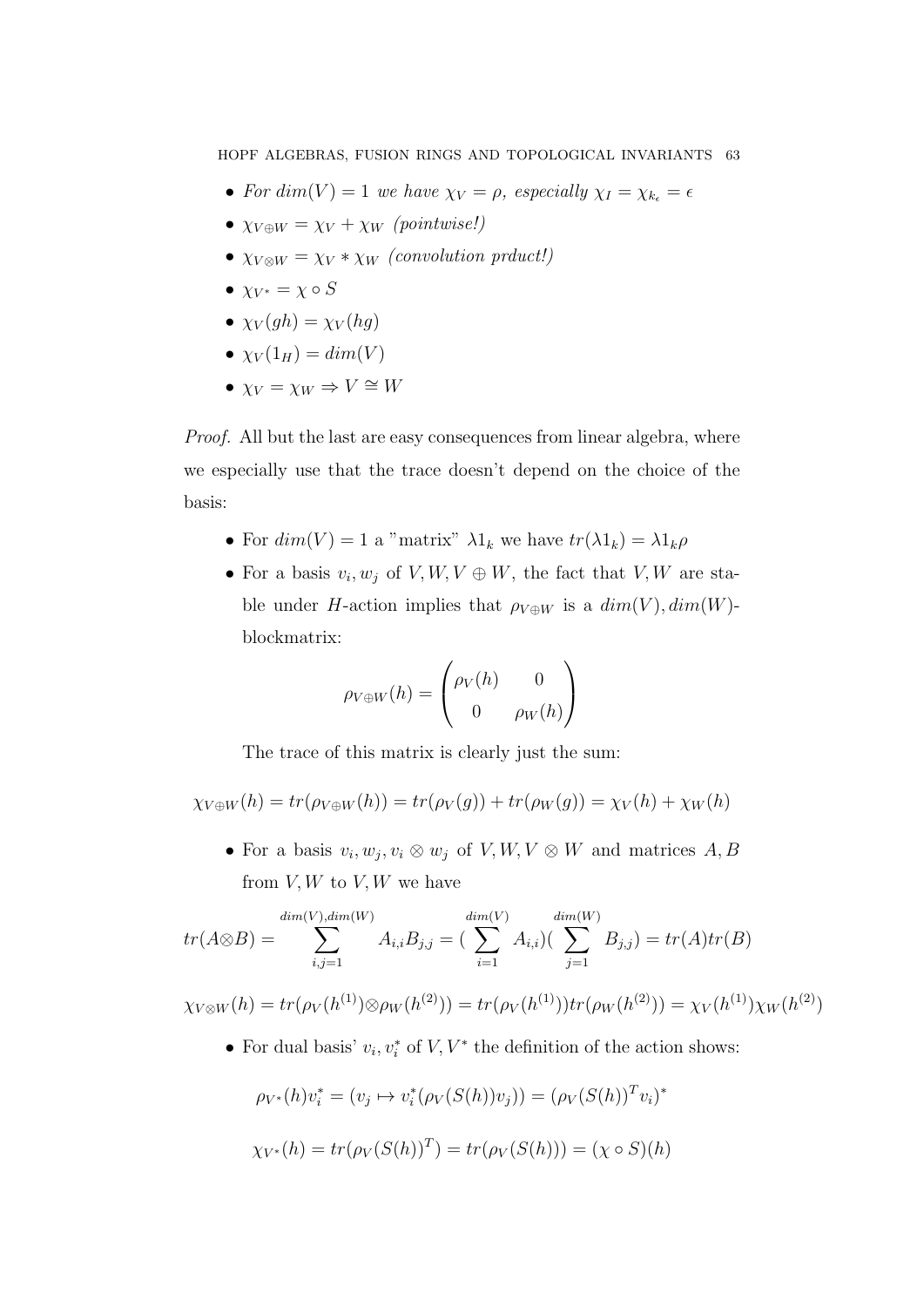• This follows from the respective property of  $tr$  in linear algebra:

$$
tr(AB) = \sum_{i=1}^{\dim(V)} (AB)_{i,i} = \sum_{i,j=1}^{\dim(V)} A_{i,j}B_{j,i} = \sum_{i,j=1}^{\dim(V)} B_{j,i}A_{i,j} = \sum_{j=1}^{\dim(V)} (BA)_{j,j} = tr(BA)
$$

- $\rho(1)$  is the  $dim(V) \times dim(V)$ -unit matrix, hence of trace  $dim(V)$ .
- This is not so easy....

 $\Box$ 

We conclude the section again by the example  $k[D_4]$ : Consider

$$
V_{+-} \otimes V_{-+} \cong V_{--}
$$
  

$$
\lambda 1_{k_{+-}} \otimes \nu 1_{k_{-+}} \mapsto \lambda \nu 1_{k_{--}}
$$
  

$$
a.(1_{k_{+-}} \otimes 1_{k_{-+}}) = 1_{k_{+-}} \otimes (-1_{k_{-+}}) \mapsto -1_{k_{--}} = a.1_{k_{--}}
$$
  

$$
b.(1_{k_{+-}} \otimes 1_{k_{-+}}) = (-1_{k_{+-}}) \otimes 1_{k_{-+}} \mapsto -1_{k_{--}} = b.1_{k_{--}}
$$

Generally: If we tensor 1-dimensional representations, the defining homomorphisms  $\rho: H \to k$  just (convolution)-multiply, as do their characters  $\chi_V = \rho \in Alg(H, k)$  (see above). Especially they are now multiplicative! Moreover the dual (1-dimensional) representation is just the ∗-inverse:

$$
(\chi_{V^*} * \chi_V)(h) = (\chi_V \circ S)(h^{(1)})\chi_V(h^{(2)}) = \rho_V(S(h^{(1)})h^{(2)}) = \underbrace{\rho_V(1_H)}_{\dim(V)=1} \epsilon(h) = \epsilon(h) = \chi_I(h)
$$

and the trivial representation  $\chi_I = \chi_{k_{\epsilon}} (= \chi_{k_{++}}) = \epsilon$  the unit. Thus the 1-dimensional representations for a group via  $\otimes$ , exactly the group scheme  $F_H(k) = Alg(H, k)$  defined above. In our example  $({V_{\pm \pm}}), \otimes$ ) ≅  $\mathbb{Z}_2\times\mathbb{Z}_2$ .

Remark 3.4.4. If duality of abelian groups holds (see above), the 1:1 correspondence between the group A and the 1-dimensional representations  $Hom(A, k^*) = Alg(k[A], k)$  (=all!) is even a group isomorphisms. Thus we recover in the general nonabelian case G exactly the group  $G/G'$  as group of 1-dimensional representations.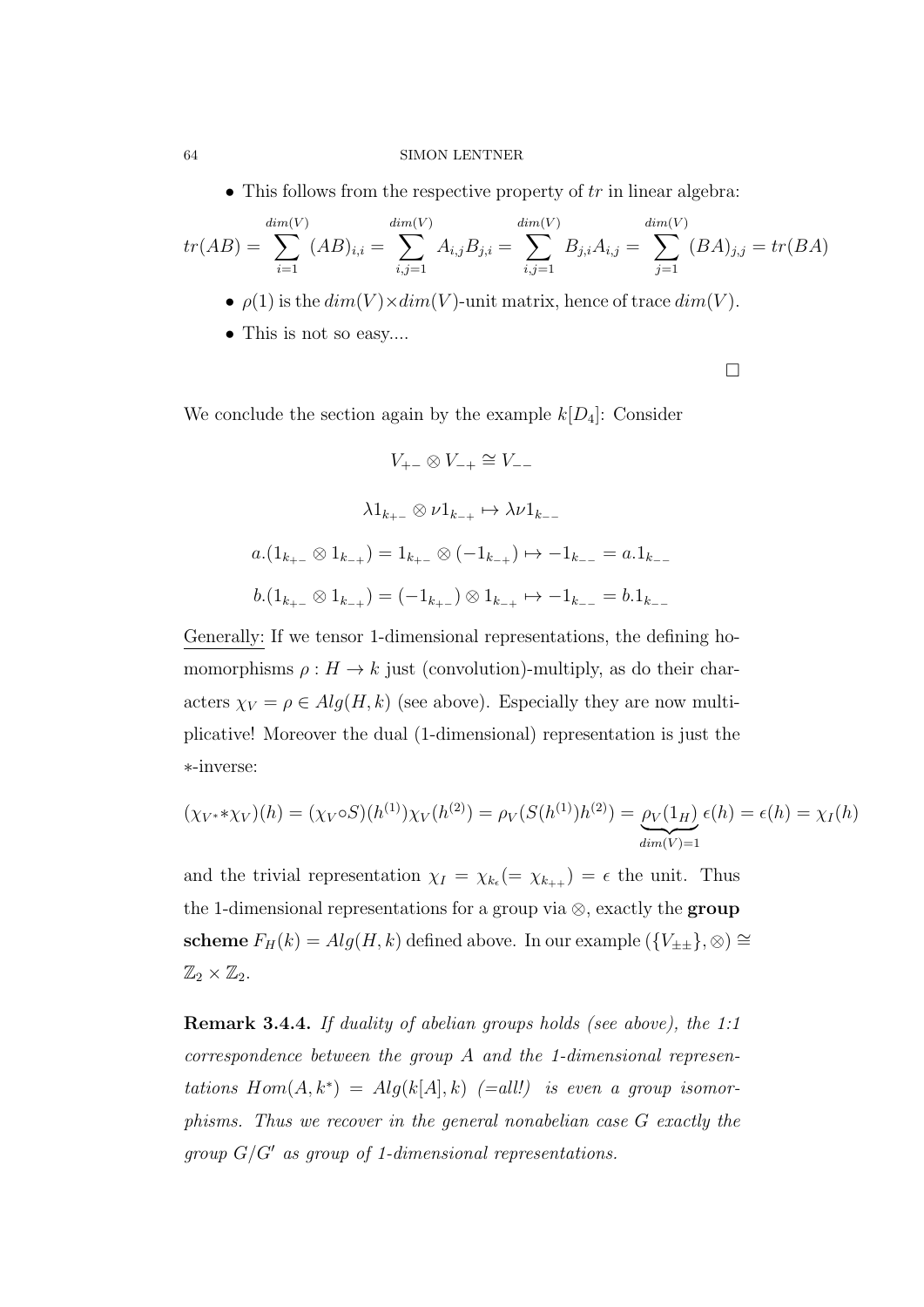HOPF ALGEBRAS, FUSION RINGS AND TOPOLOGICAL INVARIANTS 65 As more complicated case we shall later also discuss the 4-dimensional representation  $V_2 \otimes V_2$ . If it were not irreducible, we would like to write it as sum of such. This can be done solemnly from the knowledge of the characters and their uniqueness! The rule  $\chi(gh) = \chi(hg)$  tells us, that we just need to know  $\chi$  on **conjugacy classes**  $\chi(g^h) := \chi(h^{-1}gh)$  $\chi(g)$ , which there are 5 of in  $D_4$ :

$$
\{1\} \quad \{a, b^{-1}ab = a^3\} \quad \{b, a^{-1}ba = a^2b\} \quad \{ab, b^{-1}abb = a^3b\} \quad \{a^2\}
$$

We denote the character as vector with the images of the respective conjugacy classes

$$
\chi_I = \chi_{++} = \begin{pmatrix} \chi_{++}(1) \\ \chi_{++}(a) \\ \chi_{++}(ab) \\ \chi_{++}(a^2) \end{pmatrix} = \begin{pmatrix} 1 \\ 1 \\ 1 \\ 1 \\ 1 \end{pmatrix} \qquad \chi_{-+} = \begin{pmatrix} 1 \\ -1 \\ 1 \\ -1 \\ 1 \end{pmatrix} \qquad \chi_{+-} = \begin{pmatrix} 1 \\ 1 \\ -1 \\ -1 \\ 1 \end{pmatrix} \qquad \chi_{--} = \begin{pmatrix} 1 \\ -1 \\ -1 \\ 1 \\ 1 \end{pmatrix}
$$

The 5th, 2-dimensional representation  $V_2$  has the following matrices and traces for representants of the conjugacy classes:

$$
1 \xrightarrow{\rho} 1_{2 \times 2} \quad a \xrightarrow{\rho} \begin{pmatrix} 0 & -1 \\ 1 & 0 \end{pmatrix} \quad b \xrightarrow{\rho} \begin{pmatrix} -1 & 0 \\ 0 & 1 \end{pmatrix}
$$

$$
ab \xrightarrow{\rho} \begin{pmatrix} 0 & 1 \\ -1 & 0 \end{pmatrix} \quad a^2 \xrightarrow{\rho} \begin{pmatrix} -1 & 0 \\ 0 & -1 \end{pmatrix} \quad \Rightarrow \chi_{V_2} = \begin{pmatrix} 2 \\ 0 \\ 0 \\ 0 \\ -2 \end{pmatrix}
$$

We now want to use this knowledge and the calculus and uniqueness of characters to decompose representations into these and identify them. Once more one may now recover rules like  $V_{-+} \otimes V_{+-} = V_{--}$  from multiplying the characters  $\chi_{-+} \otimes \chi_{+-} = \chi_{--}$ . Consider the **Permutation Representation**  $P$  introduced above and note that the trace of such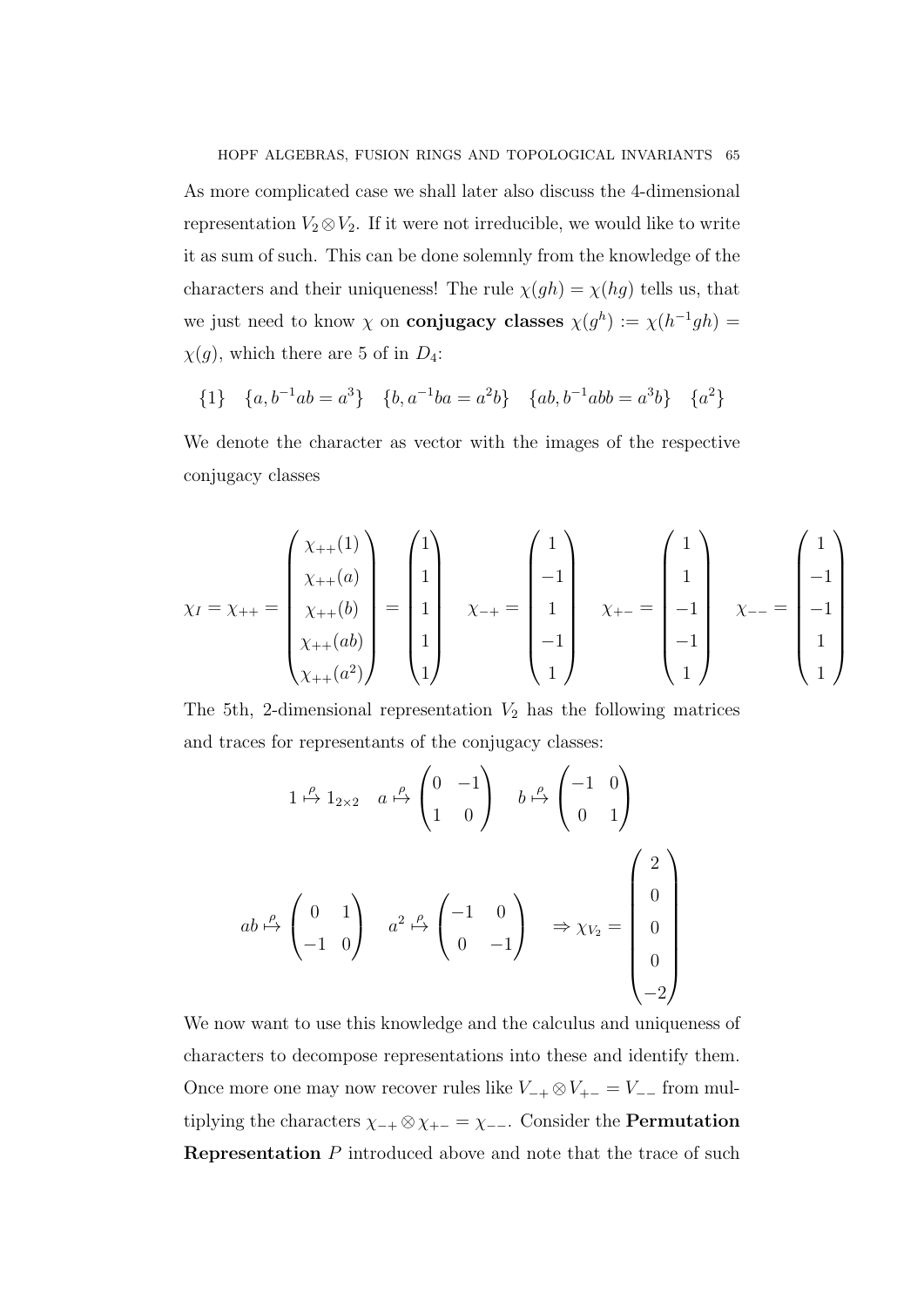a permutation matrix is just the number of fixed points (1 in the diagonal), hence:

$$
\chi_P = \begin{pmatrix} fixP(e) \\ fixP((1234)) \\ fixP((12)(34)) \\ fixP((13)) \\ fixP((13)(24)) \end{pmatrix} = \begin{pmatrix} 4 \\ 0 \\ 0 \\ 2 \\ 0 \end{pmatrix} = \begin{pmatrix} 1 \\ 1 \\ 1 \\ 1 \end{pmatrix} + \begin{pmatrix} 1 \\ -1 \\ -1 \\ 1 \\ 1 \end{pmatrix} + \begin{pmatrix} 2 \\ 0 \\ 0 \\ 0 \\ -2 \end{pmatrix} \Rightarrow P \cong V_{++} \oplus V_{--} \oplus V_2
$$

Secondly we want to tensor the irreducible representation  $V_2$  with itself and decompose the product:

$$
\chi_{V_2 \otimes V_2} = \begin{pmatrix} 2 \\ 0 \\ 0 \\ 0 \\ -2 \end{pmatrix} \begin{pmatrix} 2 \\ 0 \\ 0 \\ 0 \\ -2 \end{pmatrix} = \begin{pmatrix} 4 \\ 0 \\ 0 \\ 0 \\ 0 \\ 4 \end{pmatrix} = \begin{pmatrix} 1 \\ 1 \\ 1 \\ 1 \\ 1 \end{pmatrix} + \begin{pmatrix} 1 \\ -1 \\ 1 \\ -1 \\ 1 \end{pmatrix} + \begin{pmatrix} 1 \\ 1 \\ -1 \\ -1 \\ 1 \end{pmatrix} + \begin{pmatrix} 1 \\ -1 \\ -1 \\ 1 \\ 1 \end{pmatrix}
$$

So we know the rule to combine e.g. two " $V_2$ -particles" - they're physically these are called fusion rules and describe the ring structure of  $Rep(k[D_4])$ :

 $V_2 \otimes V_2 \cong V_{++} \oplus V_{+-} \oplus V_{-+} \oplus V_{--}$ 

Exercise 3.4.5. Find an explicit H-linear map for the isomorphism above using techniques as for  $P$  in the last section. Find the remaining fusion rules  $V_{\pm\pm}\otimes V_2$  and explicit isomorphism (they're nontrivial!).

Do a similar analysis for  $S_3$  and  $S_4$  (beautiful description of conjugacy classes!). You get each an irreducible representation of dimension 2, 3 from the permutation representation and the former also for the latter by the quotient map  $S_4 \rightarrow S_3$ .

Remark 3.4.6. In characteristic zero one can even show that the irreducible characters are a basis on the space of functions on the conjugacy classes - even orthonormal with respect to a natural scalar product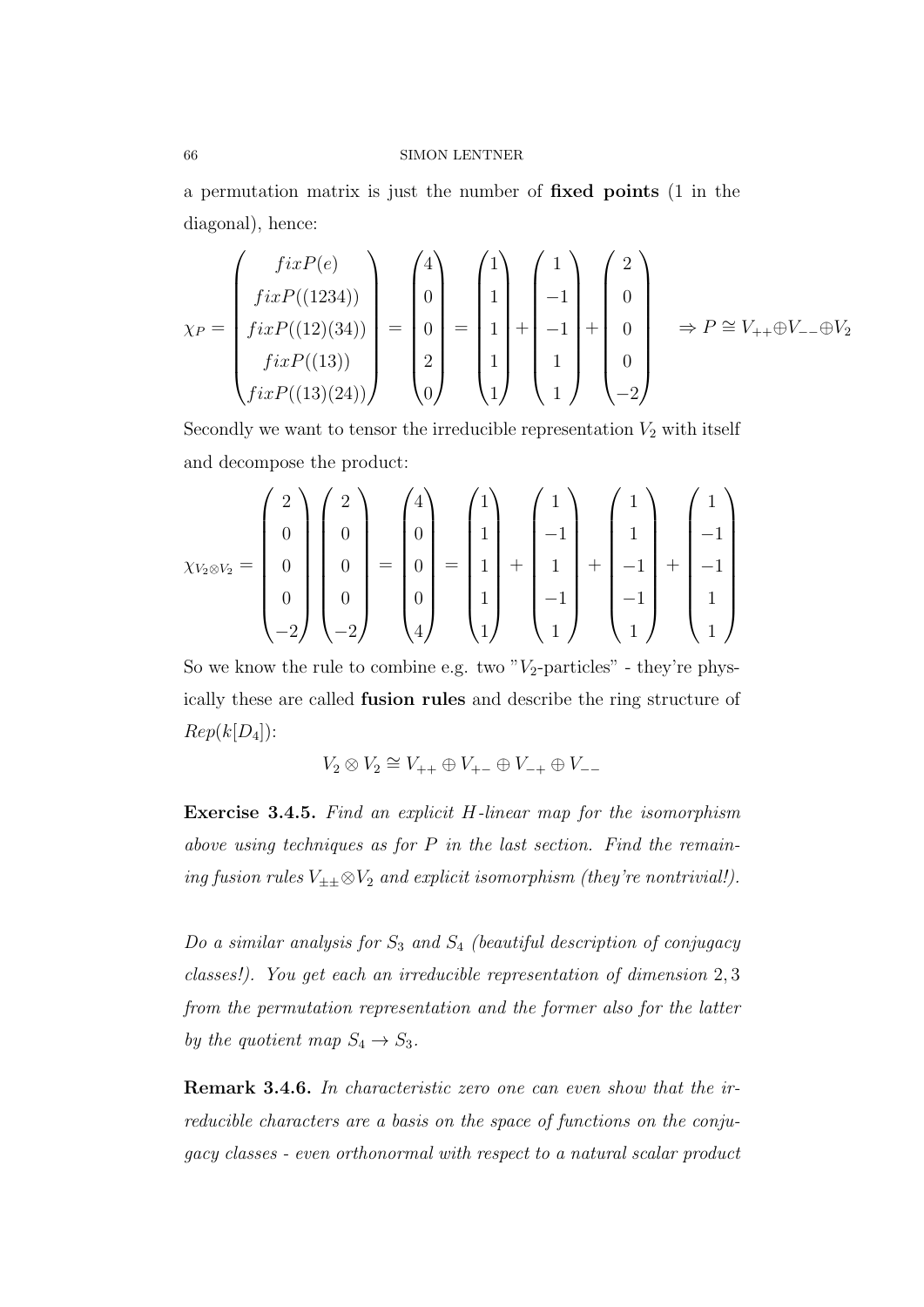HOPF ALGEBRAS, FUSION RINGS AND TOPOLOGICAL INVARIANTS 67 ("Frobenius", see integrals above!). There are hence exactly as many as conjugacy classes.

3.5. Algebras Inside These Categories. In every monoidal category  $(C, \otimes, I)$  we have the notion of an algebra, namely an object V with morphisms inside the category (e.g.  $H$ -linear!) with associativity and unitality:

$$
\mu: V \otimes V \to V \qquad \eta I \to V
$$

Definition 3.5.1. Especially in  $Mod_H$  we call this a module algebra: H-linearity of the maps  $\mu_V$ ,  $\eta_V$  exactly mean the **product rules** we already frequently encountered:

$$
h.(vw) \stackrel{!}{=} \mu_V(h.(v \otimes w)) = (h^{(1)} \cdot v)(h^{(2)} \cdot w) \qquad h.1_V \stackrel{!}{=} \eta_V(1_{k_{\epsilon}}) = \epsilon_H(h)1_V
$$

Note that analogously one defines module coalgebras

Remark 3.5.2. Note that the tensor product of two module algebras V, W generally cannot be given an H-linear product:

$$
(V \otimes W) \otimes (V \otimes W) \stackrel{id \otimes \tau \otimes id}{\rightarrow} (V \otimes V) \otimes (W \otimes W) \stackrel{\mu_V \otimes \mu_W}{\rightarrow} V \otimes W
$$

because the trivial commutativity constraint or (quasi-)symmetry

$$
V\otimes W\stackrel{\tau}{\to} W\otimes V
$$

$$
v\otimes w\to w\otimes v
$$

is only H-linear iff H is cocommutative, and in other cases there is no a-priori-guarantee for a different choice that is. Especially there is no way of expressing the bialgebra axiom of  $\Delta : H \to H \otimes H$  being a map of (module-)algebras. We will soon see two possibilities to get this additional structure of a braided cetegory, for one by the additional structure (Yetter-Drinfel'd) or by H's non-cocommutativity being controlled by a so-called  $\mathbf{R}\text{-matrix}$ .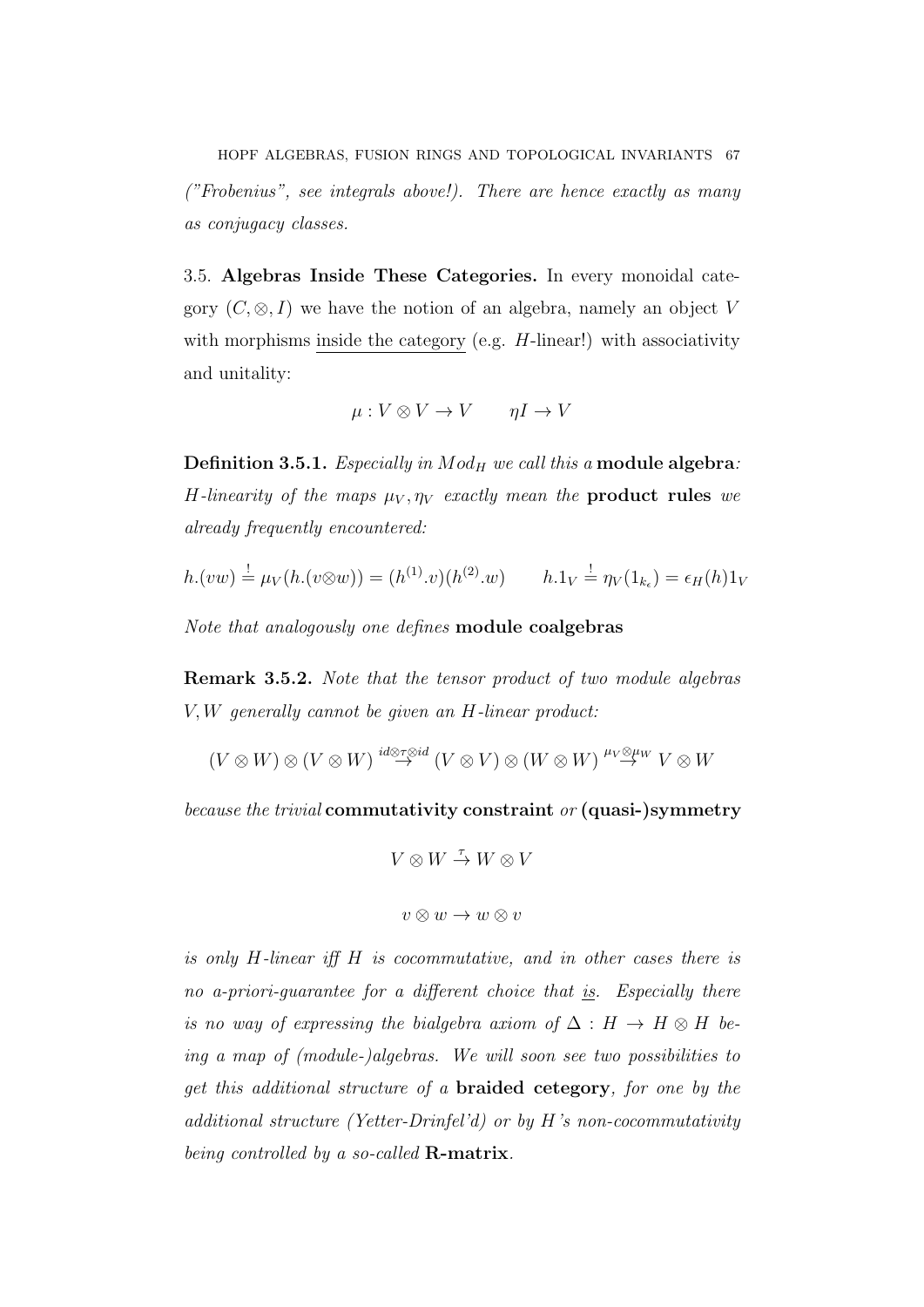The condition above unifies the following well-known concepts for our first examples:

• For a grouplike element h (possibly some group element  $q \in$  $k[G]$ ) the conditions above reads:

$$
h.(mn) = (h.m)(h.n), \quad h.1 = 1
$$

So  $h$  acts as an **automorphism** on the algebra  $M$ .

• For a primitive element  $h$  (possibly some Lie algebra element  $v \in U(\ell)$ ) we get:

$$
h.(mn) = (1.m)(h.n) + (h.m)(1.n) = m(h.n) + (h.m)n, \quad v.1 = 0
$$

# Thus h acts as a derivation or infinitesimal automorphism on M

Let us now consider some examples, where the first couple have already be considered as "product rules":

- **Example 3.5.3.** A group G acting on a space X turns the space of functions  $k^X$  into a  $k[G]$ -module algebra (pointwise!). If G is a Lie group and  $\ell$  the Lie algebra, we calculated that the infinitesimal action (=derivation!) turns  $k^X$  into a  $U(\ell)$ module algebra.
	- The quantum plane  $k_q[X, Y]$  becomes a module algebra over the 2-dimensional translations by  $k_q[X, Y]$  and  $U_q(sl_2)$ .
	- A field extension  $E/k$  becomes a module algebra over the Galois group  $k[Gal(E/k)]$ . There are **inseperable** Galois extensions, e.g. of the field of rational functions in positive charateristic:

$$
\mathbb{Z}_p(t) \subset \mathbb{Z}_p(\sqrt[p]{t})
$$

where the defining polynomial  $X^p-t$  is irreducible, but has only one solution  $\sqrt[p]{t}$  due to

$$
X^p - \sqrt[p]{t}^p = (X - \sqrt[p]{t})^p \mod p
$$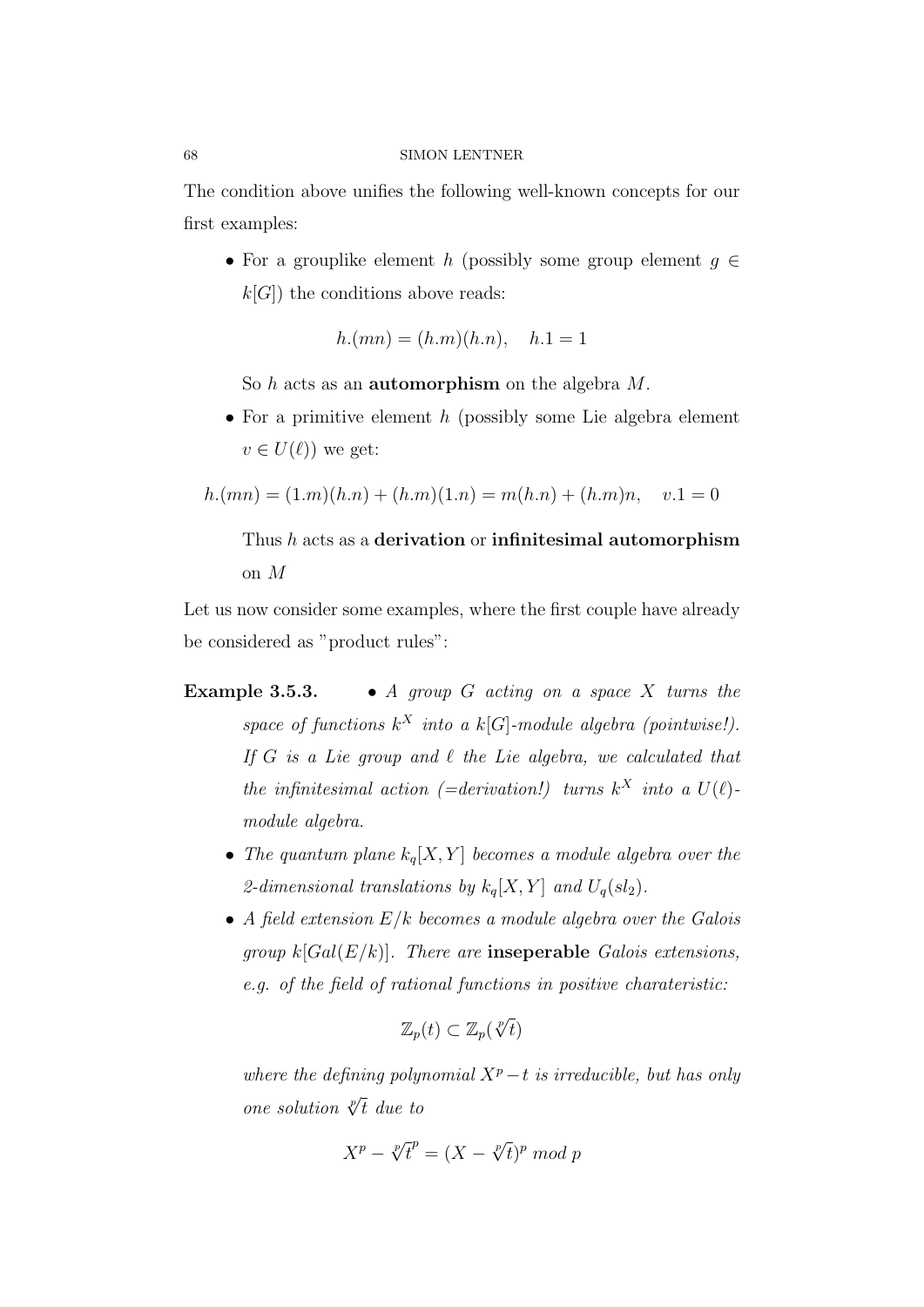because all binomial coefficients in between are divisible by p. Here, classical Galois group theory fails, as it is blind to this extension (i.e. it is not "Galois"; the invariants are all of  $E$ , larger than the base bild  $k$ ). One can additionally consider  $E$  as a module algebra over  $k[X]/(X^p)$  with X primitive, where the truncation is this time possible by positive characteristics (compare  $k_q[X]/(X^p)$  and this produces in general a Hopf-Galois theory that can handle inseperability.

- H becomes an H-module algebra via the adjoint action  $h.g :=$  $h^{(1)}gS(h^{(1)})$  as already calculated above.
- H becomes an H<sup>∗</sup> -module algebra via the dual to the coproduct:

$$
\lambda.h := \lambda(S(h^{(1)}))h^{(2)}
$$

Is is an action by coassociativty and counitality:

 $\lambda.(\nu.h) = \nu(S(h^{(1)}))\lambda(S(h^{(2)}))h^{(3)} = \nu(S(h^{(1)})^{(2)})\lambda(S(h^{(1)})^{(1)})h^{(2)}$  $= (\lambda * \nu)(S(h^{(1)}))h^{(2)} = (\lambda * \nu).h$  $1_{H^*}.h = \epsilon.h = \epsilon(h^{(1)})h^{(2)} = h$ 

and is a module **algebra** exactly by the bialgebra axioms:

$$
\lambda.(hg) = \lambda(S((hg)^{(1)}))(hg)^{(2)} = \lambda(S(g^{(1)})S(h^{(1)}))h^{(2)}g^{(2)} = \lambda^{(1)}S(g^{(1)})
$$

$$
\lambda^{(2)}(S(h^{(1)}))h^{(2)}g^{(2)} = (\lambda^{(1)}.h)(\lambda^{(2)}.g)
$$

$$
\lambda.1_H = \lambda(1_H^{(1)})1_H^{(2)} = \lambda(1_H)1_H = \epsilon_{H^*}(\lambda)1_H
$$

• In contrast,  $H$  with left-multiplication becomes  $p$  $\overline{a}$ o H-module algebra. However (without explicitly defining these notions, which is straight-forward) it at least forms an H-module coalgebra, as does H with left-comultiplication form an H-comodule algebra. The latter we "artificially" turned by dualization into the  $H^*$ module algebra above.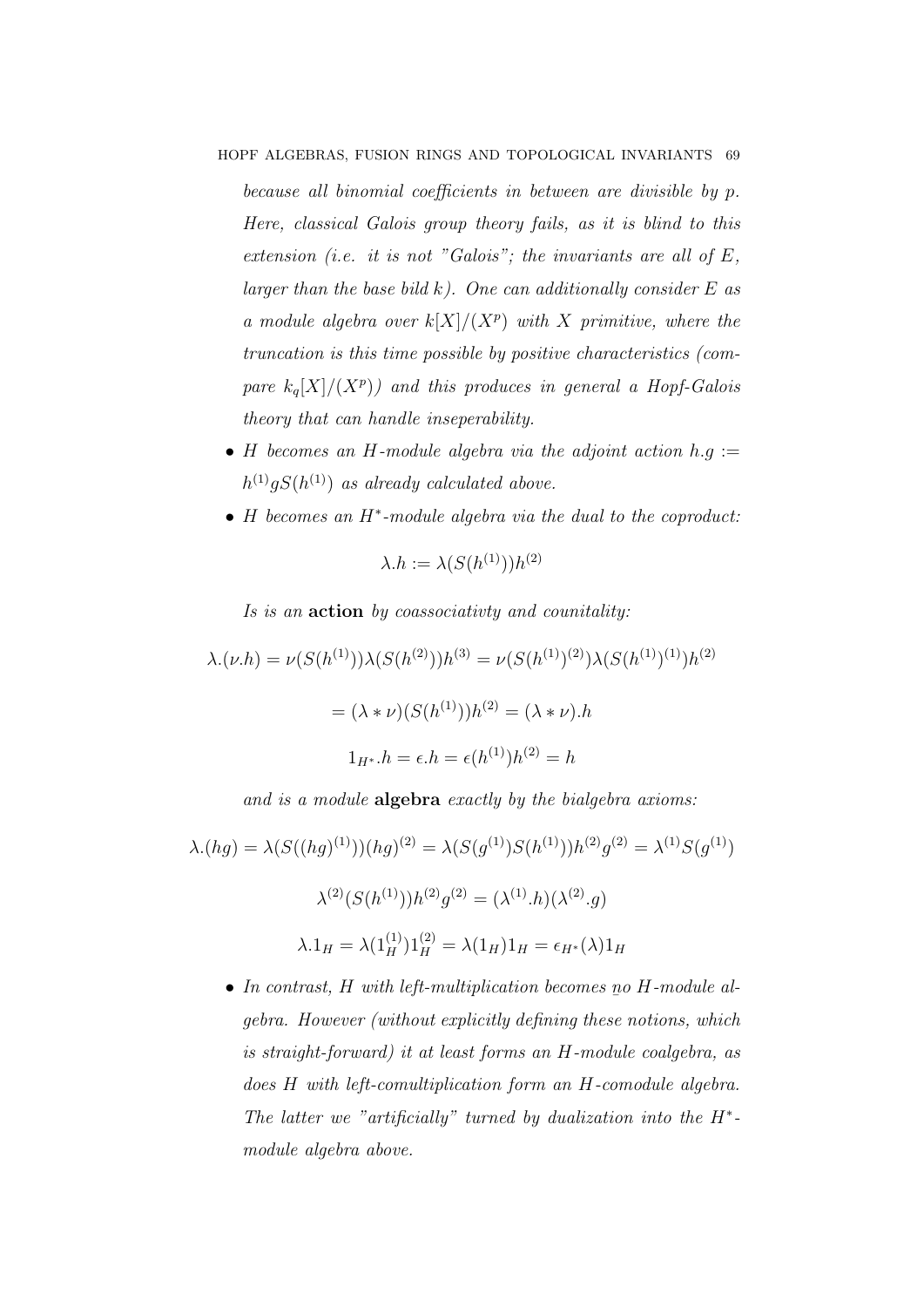**Exercise 3.5.4.** Consider the twisted grouprings  $k_{\sigma}[G]$  and show they fail to become Hopf-algebras, but still remain  $H^* = k^G$ -module algebras as above by explicitely writing down the action of the  $e_g$ . These  $H^*$ module-algebras (conceptually more clearly H-comodule algebas) are called Galois Objects.

Explore e.g. in [Schauenburg] what striking property they share with Galois field extensions. For other Hopf algebras, this construction is still possible and **Bigalois objects** even replace the cohomology, which is not so well-behaved in this general context. Why is that not in the groupring case?

# 4. Braided Categories From Yetter Drinfel'd Modules

First we need a dualized version of the concept of representation/module, behaving naturally much the same way. Then, the simultanious occurrence of both structures will form the central notion of this section: Yetter Drinfel'd Modules. They automatically carry an additional structural map called  $\textbf{braiding}~\tau: V \otimes W \rightarrow W \otimes V$  that cures the defect noticed in remark 3.5.2. Especially we may again tensor **algebras** inside these categories and define Bi- and Hopf algebras. Finally we shortly discuss, how these arrise in "real-world" application, namely decomposing a Hopf-algebra into a ("semidirect") Radford biproduct of a smaller one and a Yetter-Drinfel'd Hopf algebra. Taking for the latter the Nichols algebra ("braided enveloping of a Lie algebra") will especially cleanly reproduce the truncated example in exercise 2.3.7.

4.1. Comodules. By simply reversing all arrows in the formal definition of modules we define:

**Definition 4.1.1.** A (left) **comodule** over a coalgebra  $H$  is a vector space X together with a linear map

 $\delta: X \to H \otimes X$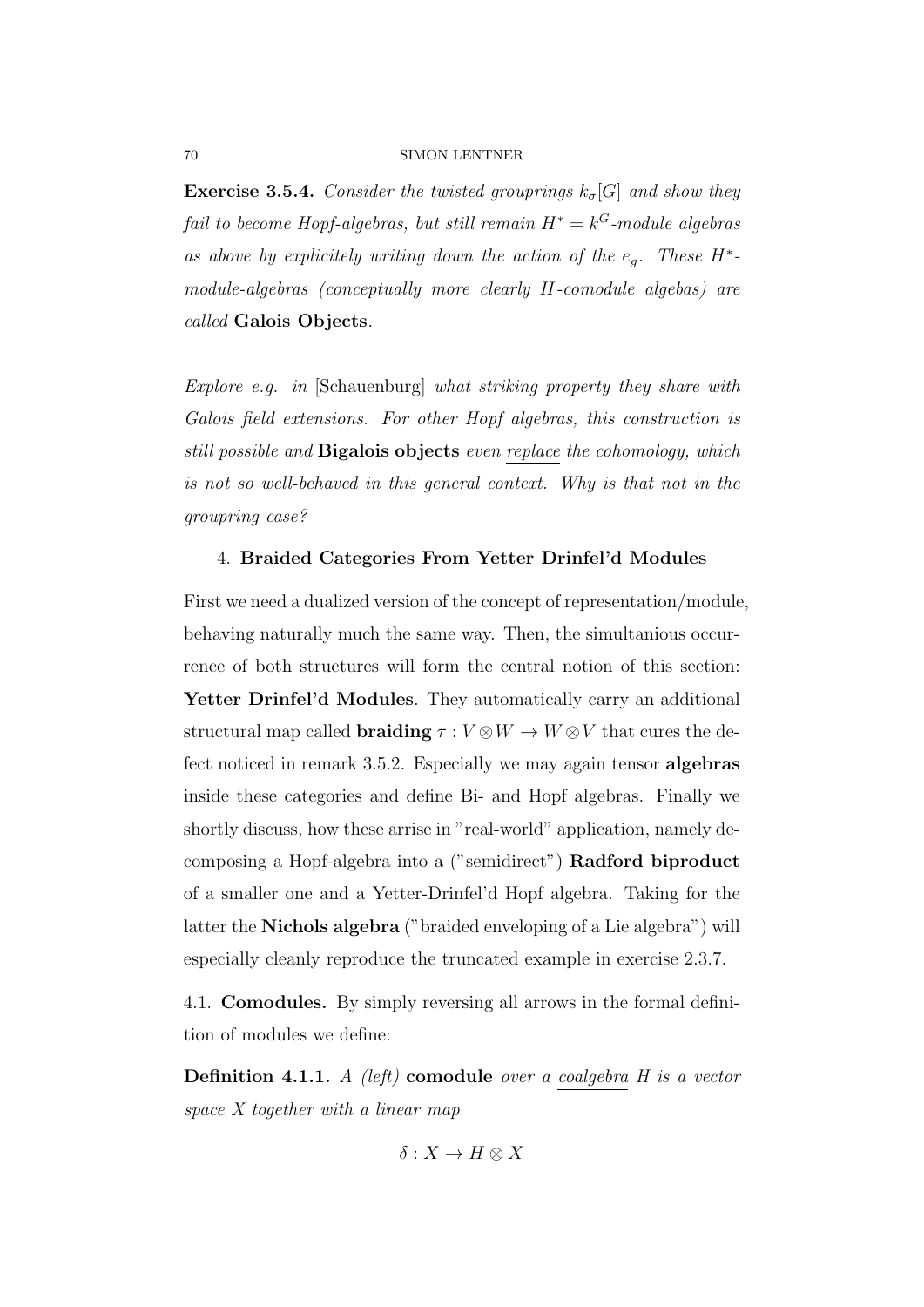$x \mapsto x^{(-1)} \otimes x^{(0)}$ 

such that two axioms hold:

 $(\Delta \otimes id) \circ \delta = (id \otimes \delta) \circ \delta$  and  $(\epsilon \otimes id) \circ \delta = id$ 

The former can be used like coassociativity to extend Sweeedler-notation:  $x^{(-2)} \otimes x^{(-1)} \otimes x^{(0)} := x^{(-1)} \otimes x^{(0)(-1)} \otimes x^{(0)(0)} = x^{(-1)^{(1)}} \otimes x^{(-1)^{(2)}} \otimes x^{(0)}$ 

Comdodules over Bialgebras resp. Hopf algebras can be operated with much like we did with modules/representations. Again all axioms of a monoidal category exaktly reflect the axioms of the algebraic structures:

**Theorem 4.1.2.** Comodules over a Hopf algebra H together with colinear maps form a monoidal category  $Comod_H$ , i.e., if  $V, W$  are comodules, their tensor product  $V \otimes W$  has the **codiagonal** comodule structure and we have a unit comodule  $I = k^1$ , such that we have comodule  $(=colinear)$  isomorphism:

 $(V \otimes W) \otimes Z \cong V \otimes (W \otimes Z)$  and  $I \otimes V \cong V$ 

*Proof.* We take for  $Comod<sub>H</sub>$  as objects H-comodules and as morphism between two comodules V, W vectorspace homomorphisms  $f: V \to W$ , that are H-colinear

$$
\delta_W \circ f = (1 \otimes f) \circ \delta_V
$$
  
*i.e.*  $x^{(-1)} \otimes f(x^{(0)}) = f(x)^{(-1)} f(x)^{(0)}$ 

(compare this definition is dual to above's  $H$ -linearity)

Let  $V, W$  comodules, then we define on their tensor product a new comodule structure, called codiagonal (note that is is dual to the diagonal H-module structure defined above):

$$
\delta(v \otimes w) := v^{(-1)}w^{(-1)} \otimes v^{(0)} \otimes w^{(0)}
$$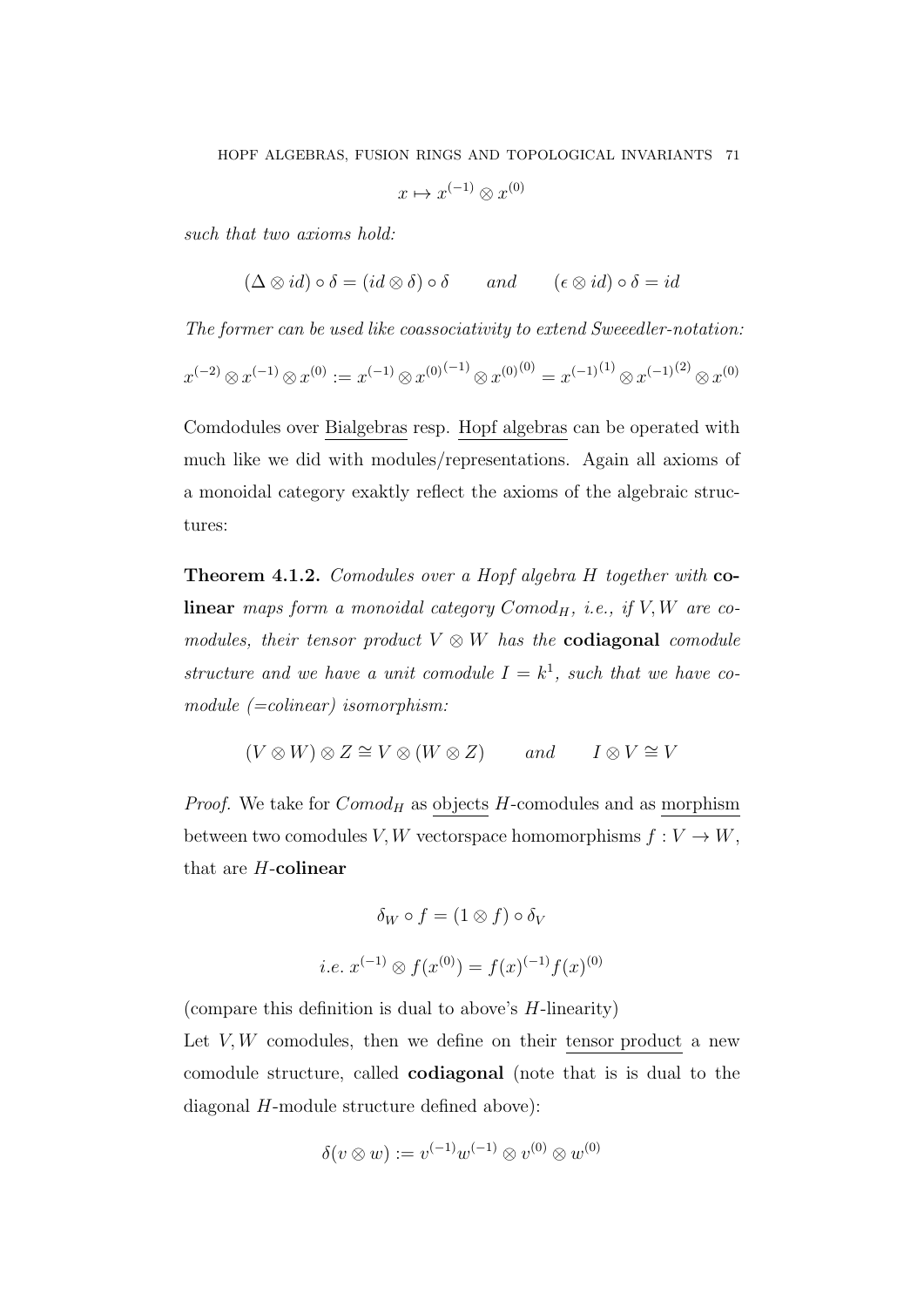We show his satisfies again the comodule structure axioms, first for iterated application of our new  $\delta$ :

v ⊗ w / \_ v (−1)w (−1) ⊗ v (0) ⊗ w (0) \_ V ⊗ W δ / δ H ⊗ V ⊗ W ∆⊗id H ⊗ V ⊗ W id⊗δ /H ⊗ H ⊗ V ⊗ W (v (−1)w (−1)) (1) ⊗ (v (−1)w (−1)) (2) ⊗ v (0) ⊗ w (0) ∆ Alg = v (−1)(1) w (−1)(1) ⊗ v (−1)(2) w (−1)(2) ⊗ v (0) ⊗ w (0) v (−1)w (−1) /V,W Comod = v (−1)w (−1) ⊗ v (0)(−1) w (0)(−1) ⊗ v (0)(0) ⊗ w (0)(0)

and then the compatibility with  $\epsilon$ :

$$
(\epsilon \otimes id)\delta(v \otimes w) = (\epsilon \otimes id)(v^{(-1)}w^{(-1)} \otimes v^{(0)} \otimes w^{(0)})
$$

$$
= \epsilon \underbrace{(v^{(-1)}w^{(-1)})}_{\in H} \otimes v^{(0)} \otimes w^{(0)}
$$

$$
= v \otimes w
$$

So we get a well defined comodule structure on  $V \otimes W$ . We also need to define a unit object and we take  $I = k^1$  with comodule structure define by

$$
\delta(1_k)=1_H\otimes 1_k
$$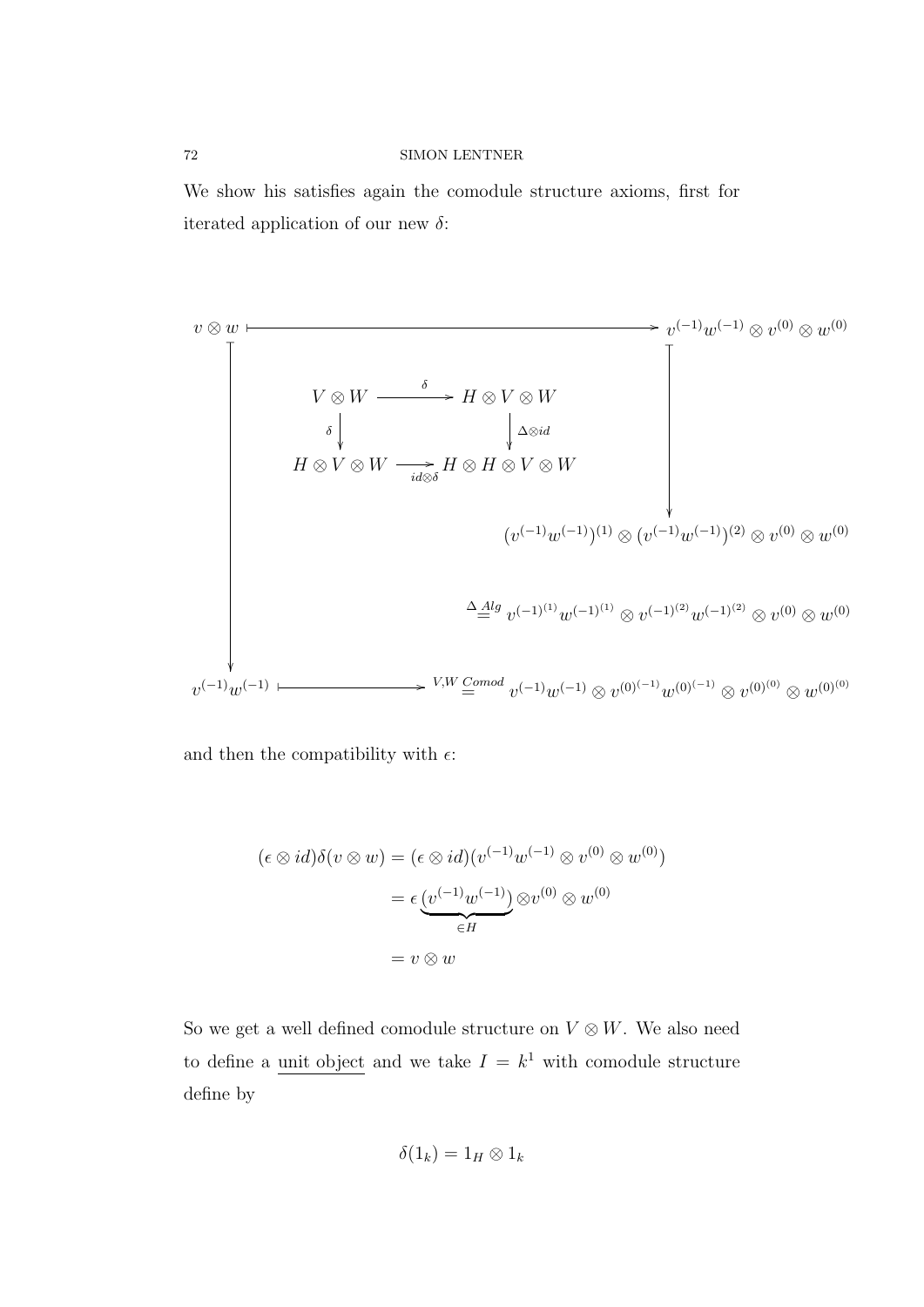(note  $1_k$  is a k-basis for k!). Then again the comodule axioms are fulfilled:

$$
(id \otimes \delta)\delta(1_k) = (id \otimes \delta)(1_H \otimes 1_k)
$$
  
= 1<sub>H</sub>  $\otimes$  (1<sub>H</sub>  $\otimes$  1<sub>k</sub>)  
= (1<sub>H</sub>  $\otimes$  1<sub>H</sub>)  $\otimes$  1<sub>k</sub>  
= ( $\Delta \otimes id$ )(1<sub>H</sub>  $\otimes$  1<sub>k</sub>) = ( $\Delta \otimes id$ ) $\delta(1_k)$ 

$$
(\epsilon \otimes id)\delta(1_k) = (\epsilon \otimes id)(1_H \otimes 1_k)
$$

$$
= \epsilon(1_H) \otimes 1_k = 1_k
$$

We further need a colinear associativity constraint Φ. Note that as in the case of  $H$ -modules, (co)associativity of  $H$  enables us to choose the trivial one we'd expect from vector spaces as follows (again other colinear maps are possible and might even be necessary in other situations):

$$
(v \otimes w) \otimes z \longmapsto v \otimes (w \otimes w)
$$
  
\n
$$
\downarrow \qquad (V \otimes W) \otimes Z \longrightarrow V \otimes (W \otimes Z)
$$
  
\n
$$
\downarrow \qquad \qquad \downarrow \qquad \qquad \downarrow \qquad \qquad \downarrow \qquad \qquad \downarrow \qquad \qquad \downarrow \qquad \qquad \downarrow \qquad \qquad \downarrow \qquad \downarrow \qquad \downarrow \qquad \downarrow \qquad \downarrow \qquad \downarrow \qquad \downarrow \qquad \downarrow \qquad \downarrow \qquad \downarrow \qquad \downarrow \qquad \downarrow \qquad \downarrow \qquad \downarrow \qquad \downarrow \qquad \downarrow \qquad \downarrow \qquad \downarrow \qquad \downarrow \qquad \downarrow \qquad \downarrow \qquad \downarrow \qquad \downarrow \qquad \downarrow \qquad \downarrow \qquad \downarrow \qquad \downarrow \qquad \downarrow \qquad \downarrow \qquad \downarrow \qquad \downarrow \qquad \downarrow \qquad \downarrow \qquad \downarrow \qquad \downarrow \qquad \downarrow \qquad \downarrow \qquad \downarrow \qquad \downarrow \qquad \downarrow \qquad \downarrow \qquad \downarrow \qquad \downarrow \qquad \downarrow \qquad \downarrow \qquad \downarrow \qquad \downarrow \qquad \downarrow \qquad \downarrow \qquad \downarrow \qquad \downarrow \qquad \downarrow \qquad \downarrow \qquad \downarrow \qquad \downarrow \qquad \downarrow \qquad \downarrow \qquad \downarrow \qquad \downarrow \qquad \downarrow \qquad \downarrow \qquad \downarrow \qquad \downarrow \qquad \downarrow \qquad \downarrow \qquad \downarrow \qquad \downarrow \qquad \downarrow \qquad \downarrow \qquad \downarrow \qquad \downarrow \qquad \downarrow \qquad \downarrow \qquad \downarrow \qquad \downarrow \qquad \downarrow \qquad \downarrow \qquad \downarrow \qquad \downarrow \qquad \downarrow \qquad \downarrow \qquad \downarrow \qquad \downarrow \qquad \downarrow \qquad \downarrow \qquad \downarrow \qquad \downarrow \qquad \downarrow \qquad \downarrow \qquad \downarrow \qquad \downarrow \qquad \downarrow \qquad \downarrow \qquad \downarrow \qquad \downarrow \qquad \downarrow \qquad \downarrow \qquad \downarrow \qquad \downarrow \qquad \downarrow \qquad \downarrow \qquad \downarrow \qquad \downarrow \qquad \downarrow
$$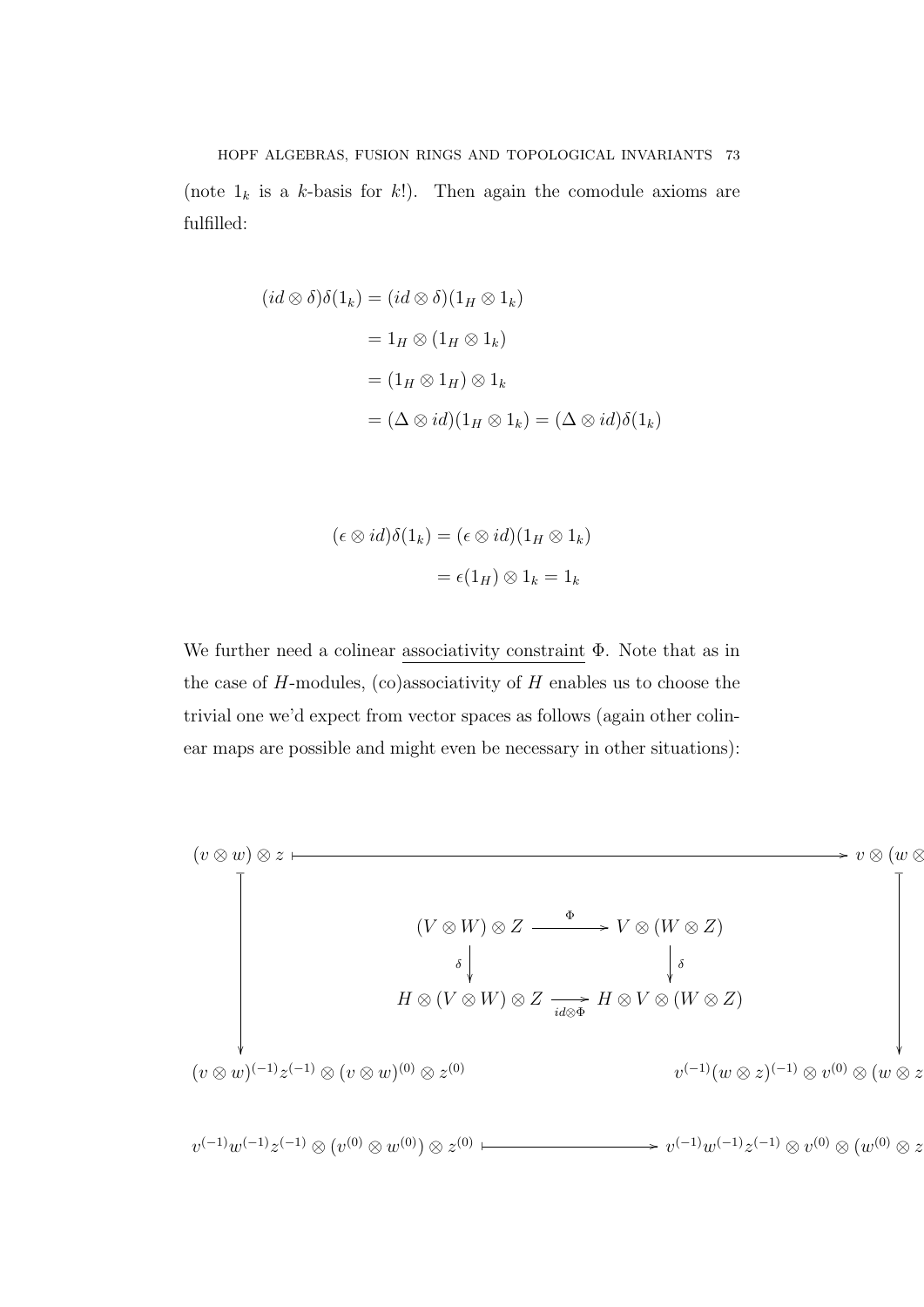We finally show the unit constraint is also colinear (by unitality of  $H$ ):



Exercise 4.1.3. (easy) The additional benefit of H having an antipode again allows dualization: Construct  $V^*$  and show that evaluation is a morphism, e.g. colinear.

Exercise 4.1.4. Now that you know comodules, you may formally describe the "manual" construction in the last example of 3.5.3:

- Show that  $H, \Delta$  is H-comodule and even comodule algebra *i.e.* comultiplication and counit are colinear (as  $H$ ,  $\mu$  is an  $H$ module coalgebra).
- Define for every H-comodule a H<sup>∗</sup> -module, and for H-colinear maps resp. H<sup>\*</sup>-linear maps to get a functor  $f : Comod_H \rightarrow$  $Mod_{H^*}$ . Find an inverse functor for  $dim(H) < +\infty$ .
- Show that this is a **monoidal functor**, *i.e.* the tensor product and unit object is mapped accordingly, i.e.  $f(V) \otimes f(W) \cong$  $f(V \otimes W)$  (H-linearly!).
- Convince yourself that this suffices to see that generally comodule -algebras are mapped to H<sup>∗</sup> -module-algebras and verify that applying this construction to  $H, \Delta$  above leads to the desired example of the last section.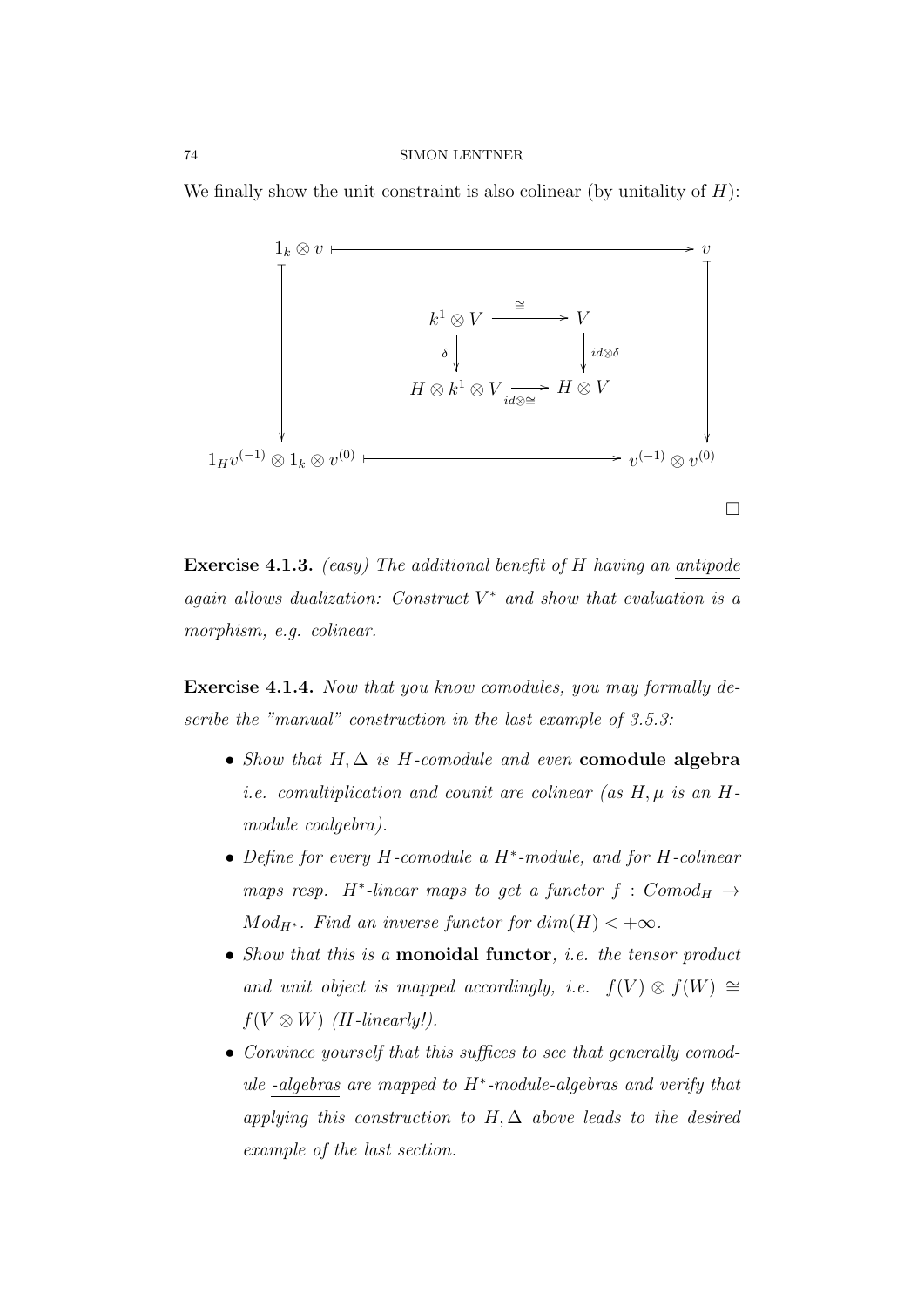4.2. **Yetter-Drinfel'd Modules.** Let H be a Hopf algebra. Let  $\Delta$ denote the coproduct and  $S$  the antipode of  $H$ . Let  $X$  be a vector space. Then  $X$  is called a **Yetter-Drinfel'd module over**  $H$  if

- $(X,.)$  is a H-module
- $(X, \delta)$  is a H-comodule
- the maps . and  $\delta$  satisfy the compatibility condition

$$
(g.x)^{(-1)} \otimes (g.x)^{(0)} = g^{(1)}x^{(-1)}S(g^{(3)}) \otimes g^{(2)}x^{(0)}
$$

Yetter-Drinfel'd modules form are a monoidal (later: even a **braided** monoidal category) category  $YDM_H$  with linear and colinear maps, diagonal and codiagonal structure on  $V \otimes W$  and unit  $I = k_{\epsilon}^1$ , because  $Mod_H$ ,  $Comod_H$  are monoidal categories and the Yetter-Drinfel'd condition behaves well under the new action and -coaction:

$$
(g.(v \otimes w))^{(-1)} \otimes (g.(v \otimes w))^{(0)} = (g^{(1)}.v \otimes g^{(2)}.w)^{(-1)} \otimes (g^{(1)}.v \otimes g^{(2)}.w)^{(0)}
$$
  

$$
= (g^{(1)}v)^{(-1)}(g^{(2)}w)^{(-1)} \otimes (g^{(1)}v)^{(0)} \otimes (g^{(2)}w)^{(0)}
$$
  

$$
= g^{(1)}v^{(-1)}S(g^{(3)})g^{(4)}w^{(-1)}S(g^{(6)}) \otimes g^{(2)}v^{(0)} \otimes g^{(3)}w^{(0)}
$$
  

$$
= g^{(1)}v^{(-1)}w^{(-1)}S(g^{(3)}) \otimes g^{(2)}(v^{(0)} \otimes w^{(0)})
$$
  

$$
= g^{(1)}(v \otimes w)^{(-1)}S(g^{(3)}) \otimes g^{(2)}.(v \otimes w)^{(0)}
$$

We discuss the YD-condition in some examples.

(1) Cocommutativity In case of  $H$  being cocommutative, the Yetter-Drinfel'd condition is (left) Adjoint Action of g:

$$
(g.x)^{(-1)} \otimes (g.x)^{(0)} = g^{(1)}x^{(-1)}S(g^{(3)}) \otimes g^{(2)}x^{(0)}
$$

$$
= g^{(1)}x^{(-1)}S(g^{(2)}) \otimes g^{(3)}x^{(0)}
$$

$$
= g^{(1)}x^{(-1)}S(g^{(2)}) \otimes g^{(3)}x^{(0)}
$$

(2) Groupring comodules When considering comodules over groups, we find that they behave much easier than their modules: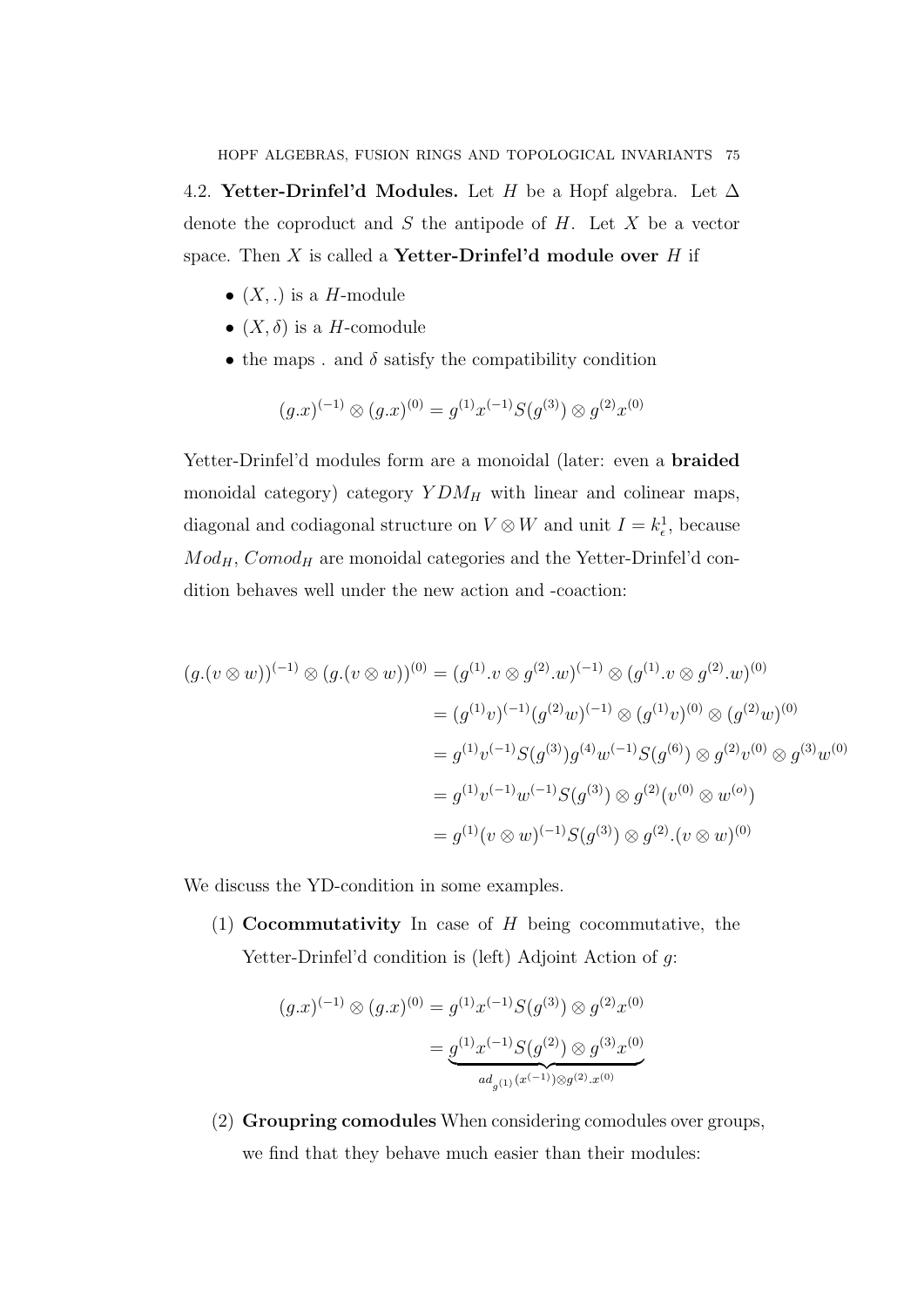**Lemma 4.2.1.** Every comodule  $V$  can be written as the direct sum of it's homogeneous components  $V_g$ :

$$
V=\bigoplus_{g\in G}V_g
$$

We prove this for

$$
\{v \in V : \delta(v) = g \otimes v\} = V_g \subset V
$$

*Proof.*  $V_g$  is a comodule:

 $(id \otimes \delta)(\delta(v)) = (id \otimes \delta)(g \otimes v) = g \otimes g \otimes v = (\Delta \otimes \delta)(g \otimes v) = (\Delta \otimes \delta)(\delta(v))$ 

$$
(\epsilon \otimes id)(\delta(v)) = \epsilon(g)v = v = id(v)
$$

Furthermore, for any  $v \in V$  we consider

$$
\delta(v) := \sum_{g \in G} g \otimes v_g
$$

(a) Is  $v_g \in V_g$ ?

$$
(id \otimes \delta)(\delta(v)) = \sum_{g} g \otimes \underbrace{\delta(v_g)}_{?}
$$

and

$$
(\Delta \otimes id)(\delta(v)) = \sum_{g} \Delta(g) \otimes (v_g) = \sum_{g} g \otimes g \otimes v_g
$$

 $(id \otimes \delta)(\delta(v)) = (\Delta \otimes id)(\delta(v))$  implies  $\delta(v_g) = g \otimes v_g$  and so we find  $v_g \in V_g$ .

(b)  $V \stackrel{?}{=} \sum_{g \in G} v_g$ 

$$
(\epsilon \otimes id)(\delta(v)) = \sum_g \epsilon(g)v_g = \sum_g v_g
$$

and

$$
(\epsilon \otimes id)(\delta(v)) = id(v) = v
$$

implies  $v \in V_q$ .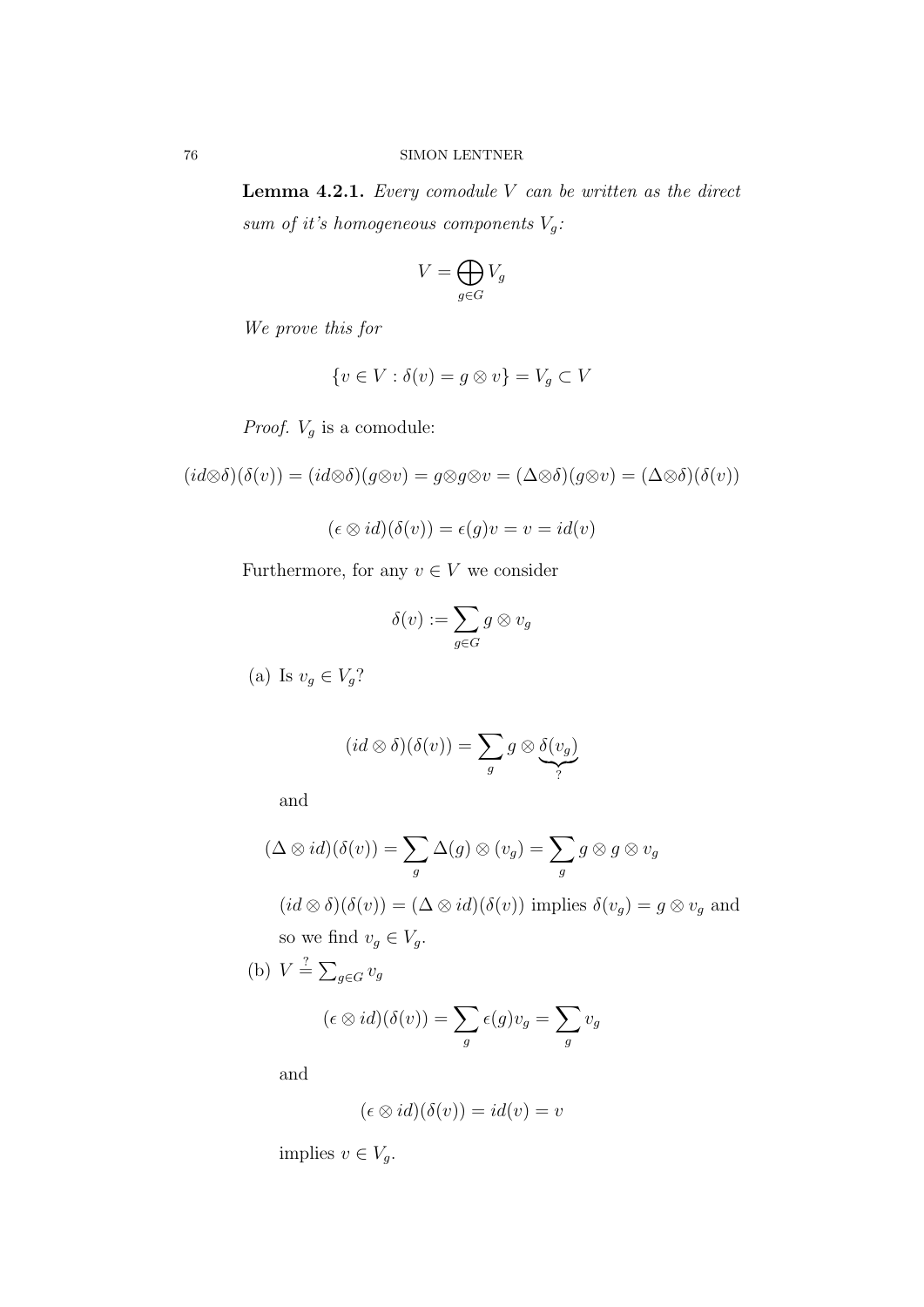With 1. and 2. we can finally conclude

$$
V = \bigoplus_{g \in G} V_g
$$

 $\Box$ 

(3) Groupring Yetter-Drinfel'd module What about the Yetter-Drinfel'd condition for any  $v \in V_h$ ? To answer this question we look at

$$
(g.v)^{(-1)}\otimes (g.v)^{(0)}
$$

for a  $v \in V_h$ . For any grouplike g we find with YD-condition:

$$
(g.v)^{(-1)} \otimes (g.v)^{(0)} = \underbrace{gv^{(-1)}g^{1}}_{\in H} \otimes \underbrace{gv^{(0)}}_{\in V}
$$

As we know that  $\delta(v) = v^{(-1)} \otimes v^{(0)} = h \otimes v$  we get implicit information about  $\delta(g.v)$ :

$$
\delta(g.v) = ghg^{-1} \otimes gv \Rightarrow g.V_h \in V_{ghg^{-1}}
$$

The Yetter-Drinfel'd condition is group conjugacy! Moreover, is G an abelian group, we get trivial conjugacy  $g.V_h = V_h$ , this means  $V_h$  is a submodule of V.

Example 4.2.2. The following is the smallest nontrivial Yetter-Drinfel'd module

$$
G = \mathbb{Z}_2 = \{1, g\} \qquad (g^2 = 1)
$$

$$
X = \bigoplus_{g \in \mathbb{Z}_2} X_g \quad X_1 = \{0\}, \ X_g = \langle x, y \rangle
$$

•  $(X, .)$  is a H-module. We define

 $g.x := -x \quad g.y := -y \quad 1.x := x \quad 1.y := y$ 

This satisfies the module axioms:

$$
g.(g.x) = g.(-x) = x = 1.x = g^2.x = (gg).x
$$
 and  $1_H.x = x$  (trivial)  
 $g.(g.y) = g.(-y) = y = 1.y = g^2.y = (gg).y$  and  $1_H.y = y$  (trivial)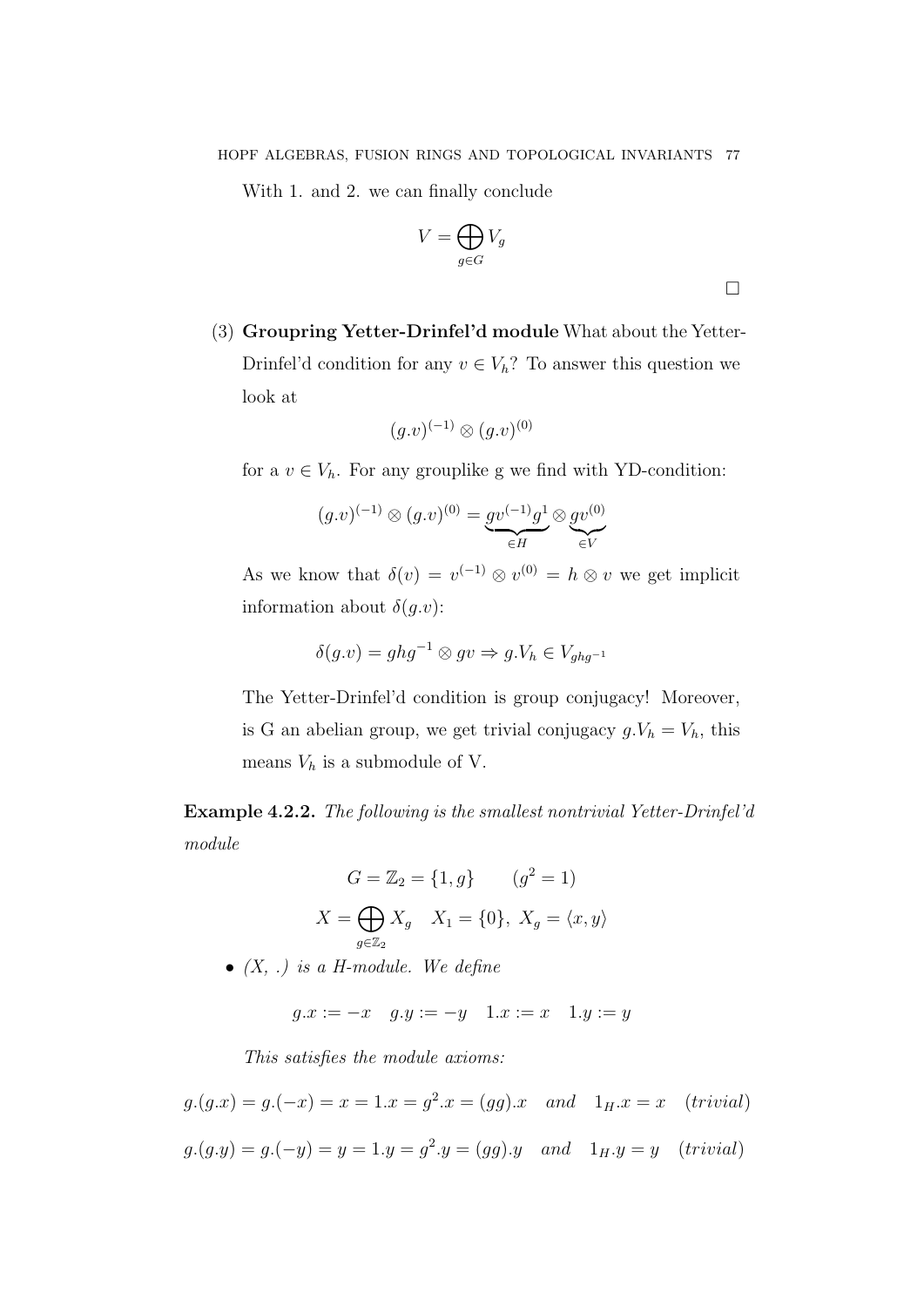•  $(X, \delta)$  is a H-comodule with  $\delta: x \mapsto g \otimes x$  because of 2. K[G]comodule structure or:

$$
(\epsilon \otimes id)(\delta(x)) = (\epsilon \otimes id)(g \otimes x)
$$
  

$$
= \epsilon(g)x = 1x = x \quad (Counti)
$$
  

$$
(\Delta \otimes id)(\delta(x)) = (\Delta \otimes id)(g \otimes x)
$$
  

$$
= ((g \otimes g) \otimes x)
$$
  

$$
= (g \otimes (g \otimes x))
$$
  

$$
= (id \otimes \delta)(g \otimes x)
$$
  

$$
= (id \otimes \delta)(\delta(x)) \quad (Coassociativity)
$$

• Yetter-Drinfel'd condition: is satisfied because of 3. K[G]-Yetter-Drinfel'd modules or:  $\mathbb{Z}_2$  is comutative and as group cocomutative so the Yetter-Drinfel'd condition gets an easy form:

$$
g^{(1)}x^{(-1)}S(g^{(3)}) \otimes g^{(2)}x^{(0)} = gx^{(-1)}S(g) \otimes gx^{(0)}
$$
  
=  $gx^{(-1)}g^{-1} \otimes gx^{(0)}$   
=  $gg^{-1}x^{(-1)} \otimes gx^{(0)}$   
=  $x^{(-1)} \otimes gx^{(0)}$ 

Using  $g.x = -x$  we get

$$
(g.x)^{(-1)} \otimes (-x)^{(-1)} \otimes x^{(0)} = x^{(-1)} \otimes (-x^{(0)}) = x^{(-1)} \otimes gx^{(0)}
$$

Exercise 4.2.3. Show that H itself becomes a H-Yetter-Drinfel'd module with adjoint action and comultiplication.

Exercise 4.2.4. This exercise leads to a description of all irreducible Yetter-Drinfel'd modules over finite groups: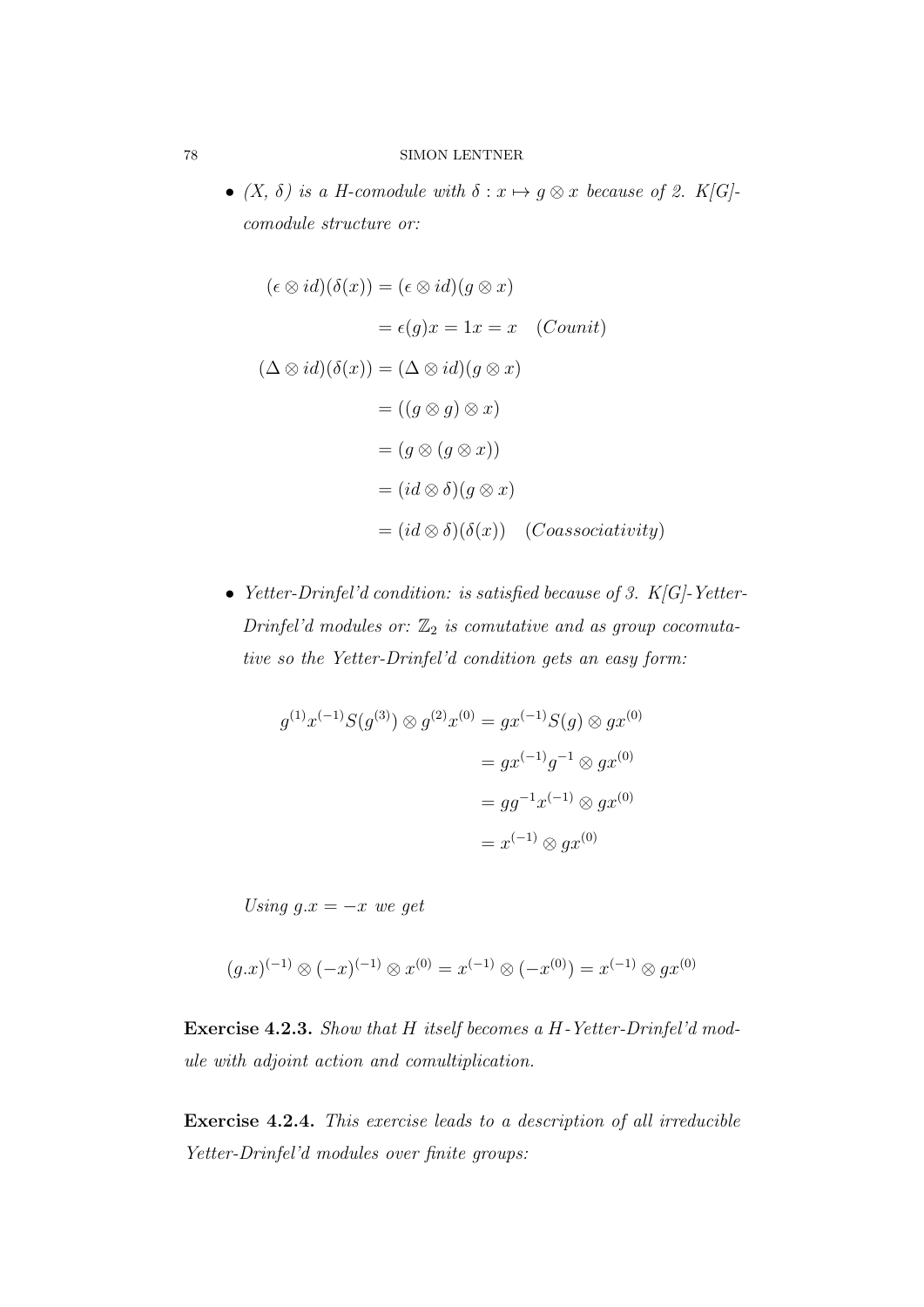- Show how one can associate to every conjugacy class  $[g] \subset G$ a Yetter-Drinfel'd module with that basis  $X = \langle g \rangle_k$  and 1dimensional  $X_{g_i} = kg_i$  for each  $g_i \in [g]$ . Show it is irreducible as Yetter-Drinfel'd module.
- More general: Take  $[q]$  a conjugacy class,  $s_i$  representants of cosets  $G/Cent(g)$ , numbered such that  $s_i g s_i^{-1} = g_i \in [g]$  (possible why?) and V an irreducible representation of  $Cent(q)$ . Then show the following is an irreducible Yetter-Drinfel'd module:

$$
X = [g]_V = \langle [g] \rangle_k \otimes V
$$

$$
h.(g_i \otimes v) := g_j \otimes (s_j^{-1} h s_i.v) \quad with \ h g_i h^{-1} = g_j
$$

• Optional: Take  $G$  to be a  $G$ -bimodule by left/right-multipliation. What possible left comodule structures exist to turn G into a left Yetter-Drinfel'd module? Now for  $V$  a left  $Cent(g)$ -module one can form the induced module:

$$
X = G \otimes_{Cent(G)} V
$$

For which of the choices for G's comodule structure does the codiagonal comodule structure on  $G \otimes V$  (trivial on the latter) factorize over the quotient  $\otimes_{Cent(g)}$ ? Show that this construction is isomorphic to the one above!

- Show that these are underlineall irreducible Yetter-Drinfel'd modules. You will need the fact from next section, that Yetter-Drinfel'd modules correspond to ordinary modules over the Drinfel'd double, a Hopf algebra of dimension  $dim(G)^2$ .
- Find all irreducible YDM of  $D_4$  and  $S_4$ . Try to tensor two such and again decompose them into irreducible ones of this form!

# 4.3. The Braided Monoidal Category.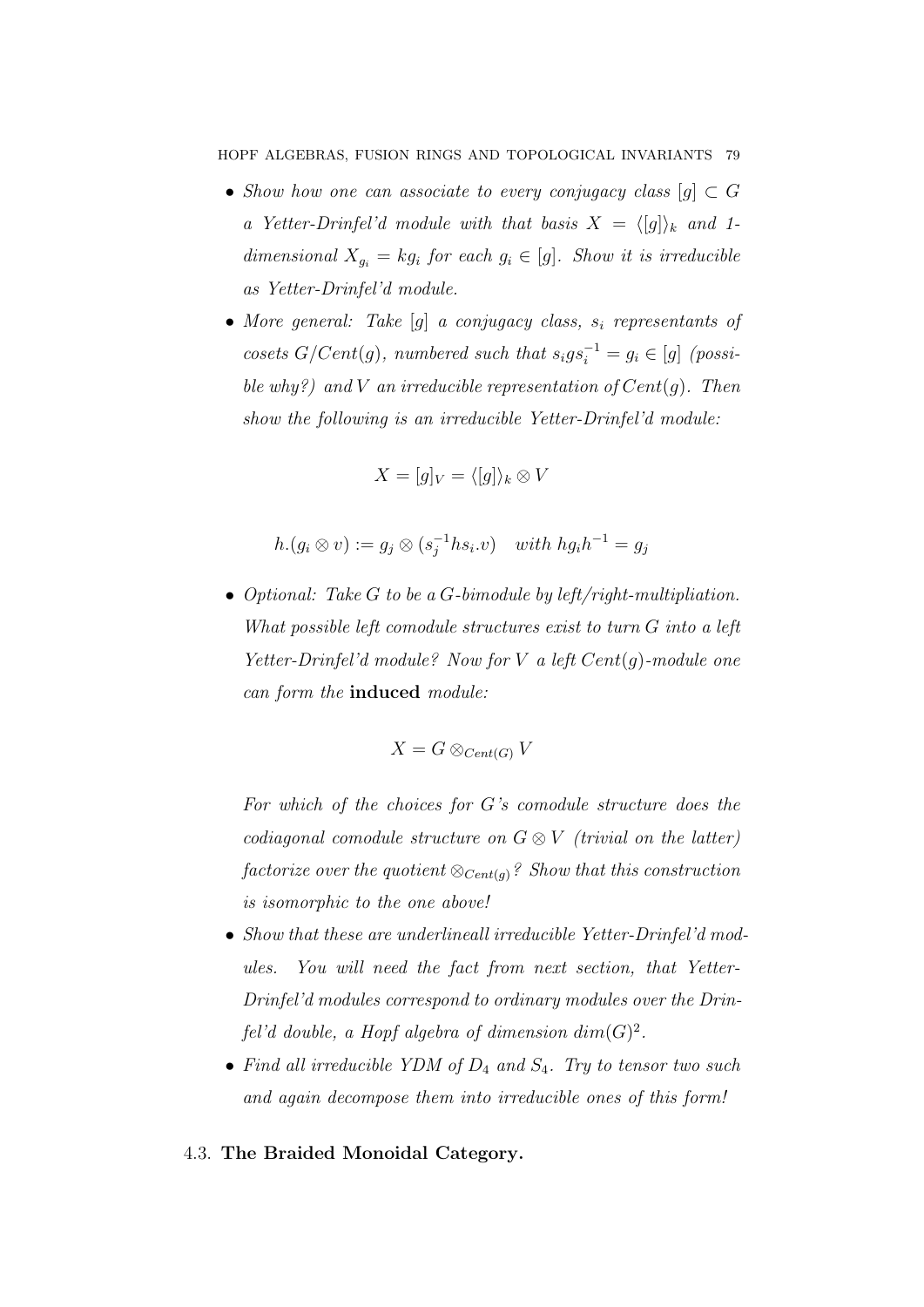Definition 4.3.1. A commutativity constraint  $\alpha r$  quasi-symmetry  $\tau$  turns a given monoidal category into a **braided monoidal cate**gory and consists of a natual transformation of monoidal categories:  $\tau_{V,W}: V \otimes W \mapsto W \otimes V$  defined for all couples  $(V, W)$  of objects.

These conditions mean in detail: Each  $\tau_{V,W}$  is a morphism of the category, and the collection of all  $\tau$  for different V, W is natural, i.e. respects morphisms  $f, g$  between them:

$$
V \otimes W \xrightarrow{f \otimes g} V' \otimes W'
$$
  

$$
\tau_{V,W} \downarrow \qquad \qquad \downarrow \tau_{V',W'}
$$
  

$$
W \otimes V \xrightarrow{g \otimes f} W' \otimes V'
$$

Furthermore it is **monoidal** in the sense that  $\tau_{I,V} = \tau V, I = id_I$  (unitality) and it connecting  $\tau_{V,...}, \tau_{W,...}$  to  $\tau_{V\otimes W,...}$  which we encode in the following two diagrams, the hexagonal identities, to having to commute



Remark 4.3.2. Note that unitality follows also from the hexagonal identities, see [Kassel].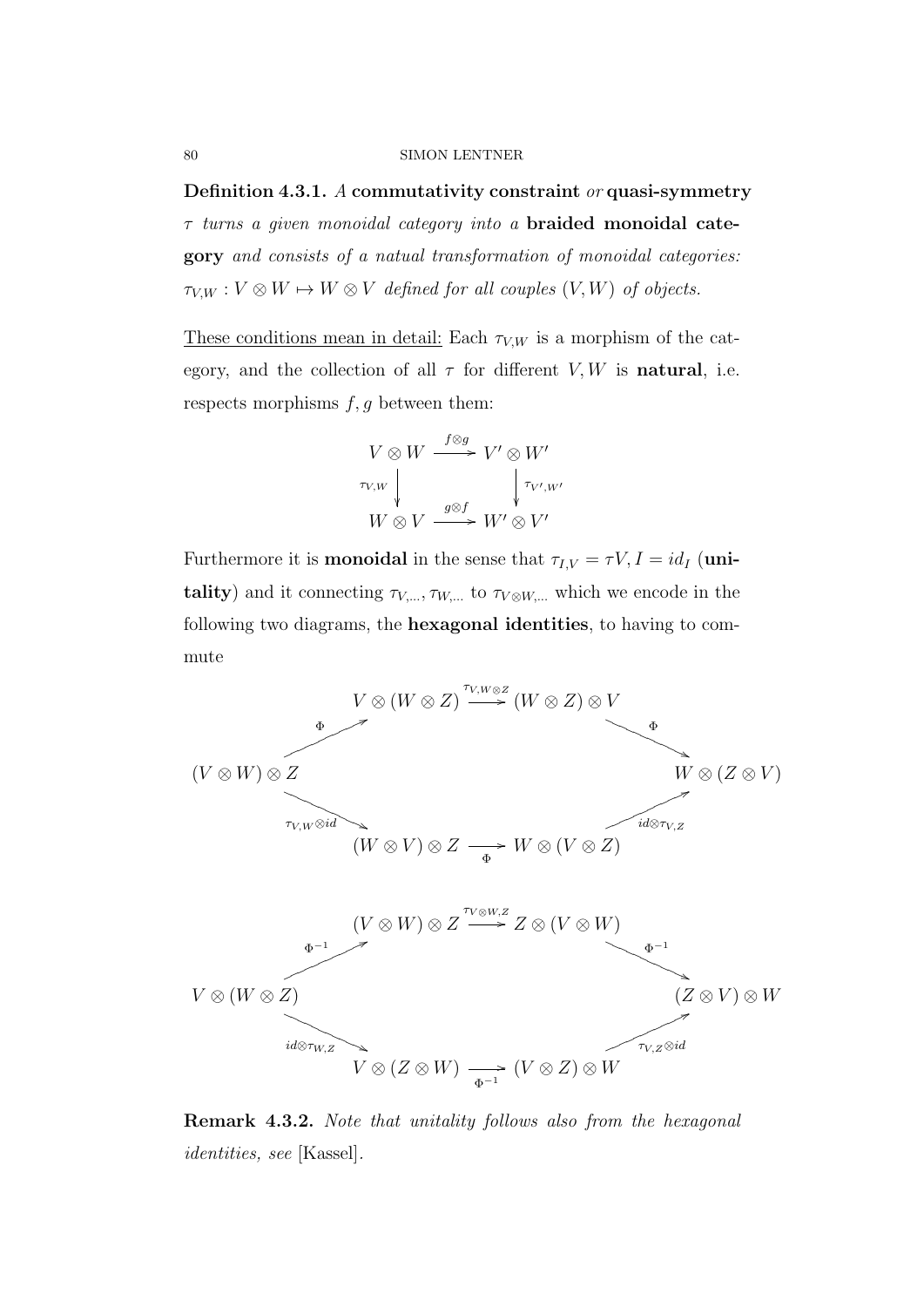HOPF ALGEBRAS, FUSION RINGS AND TOPOLOGICAL INVARIANTS 81 Now we want to construct a brainding in the category  $YDM_H$ . Note that already remark 3.5.2 shows that just the trivial map will not be  $H$ -linear for  $H$  not cocommutative. Similarly it will not be colinear if  $H$  is not commutative, so even not for nonabelian grouprings! However there is an overall solution:

**Theorem 4.3.3.** The following maps turn  $YDM_H$  into a braided monoidal category:

$$
\tau_{V,W}: v \otimes w \mapsto (v^{(-1)}.w \otimes v^{(0)})
$$

*Proof.* H-linearity for any  $g \in H$  follows from YD-Condition:

$$
v \otimes w
$$
\n
$$
V \otimes W \xrightarrow{g} V \otimes W
$$
\n
$$
V \otimes V \xrightarrow{\sigma} V \otimes W
$$
\n
$$
W \otimes V \xrightarrow{g} W \otimes V
$$
\n
$$
(g^{(1)} \cdot v)^{(-1)} \cdot (g^{(2)} \cdot w) \otimes (g^{(1)} \cdot v)^{(0)}
$$
\n
$$
\xrightarrow{\text{YD}} (g^{(1)} v^{(-1)} S(g^{(3)})) \cdot g^{(4)} \cdot w \otimes g^{(2)} \cdot v^{(0)}
$$
\n
$$
v^{(-1)} \cdot w \otimes v^{(0)}
$$
\n
$$
\xrightarrow{\text{YD}} (g^{(1)} v^{(-1)}) \cdot w \otimes g^{(2)} \cdot v^{(0)}
$$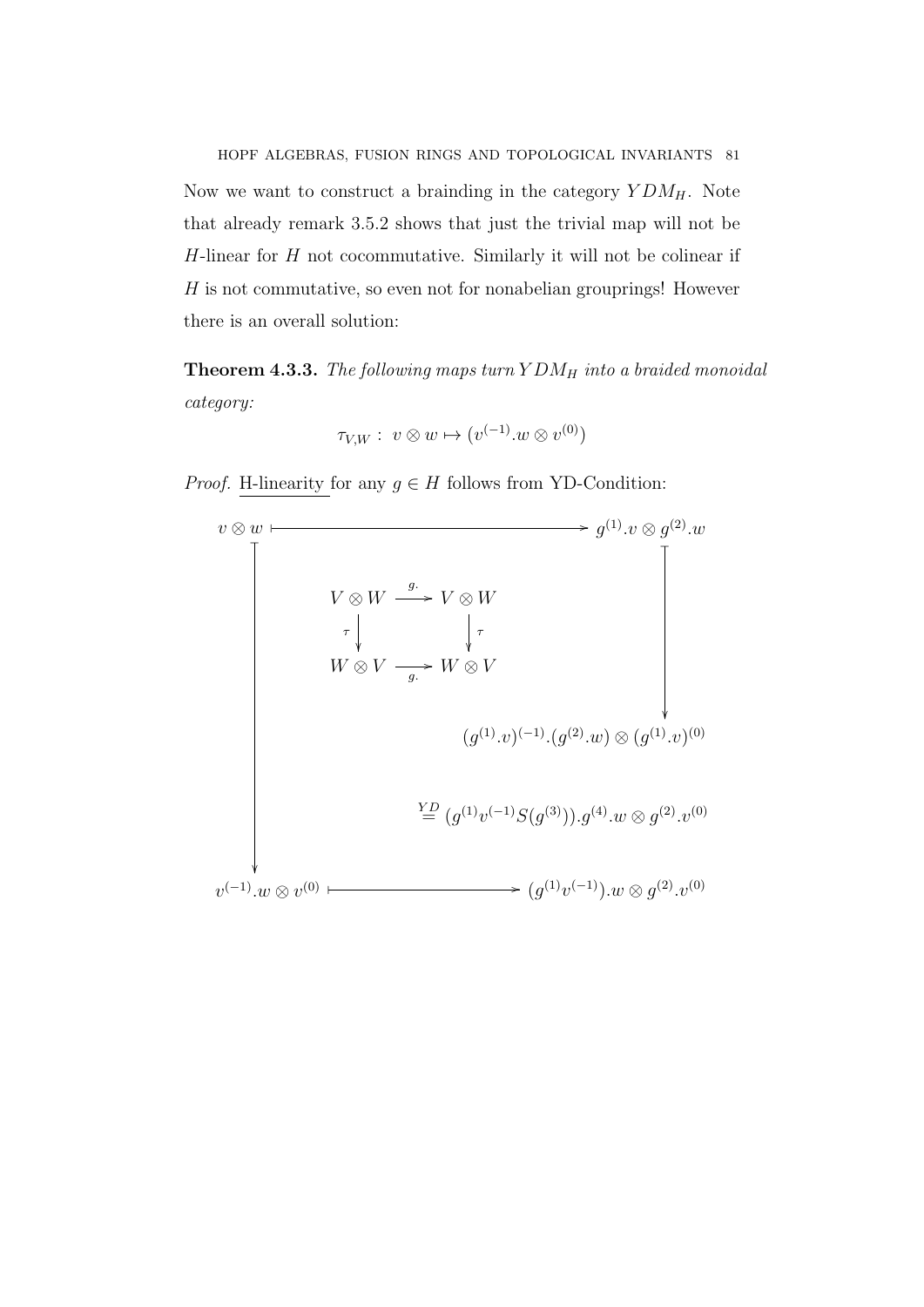...as does H-colinearity, so each  $\tau_{V,W}$  is a YD-morphism:



Naturality holds because  $\tau$  is entirely built from module and comodule structure, which by definition remain untouched by the linear and colinear YD-morphisms  $f, g$ :

$$
v \otimes w \longmapsto v^{(-1)} \cdot w \otimes v^{(0)}
$$
\n
$$
V \otimes W \xrightarrow{\tau_{V,W}} W \otimes V
$$
\n
$$
f \otimes g \downarrow \qquad \qquad \downarrow g \otimes f
$$
\n
$$
V' \otimes W' \xrightarrow{\tau_{V',W'}} H \otimes W \otimes V
$$
\n
$$
g(v^{(-1)} \cdot w) \otimes f(v^{(0)})
$$
\n
$$
g \xrightarrow{linear} v^{(-1)} \cdot g(w) \otimes f(v^{(0)})
$$
\n
$$
f(v) \otimes g(w) \longmapsto f \xrightarrow{cilinear} f(v)^{(-1)} \cdot g(w) \otimes f(v)^{(0)}
$$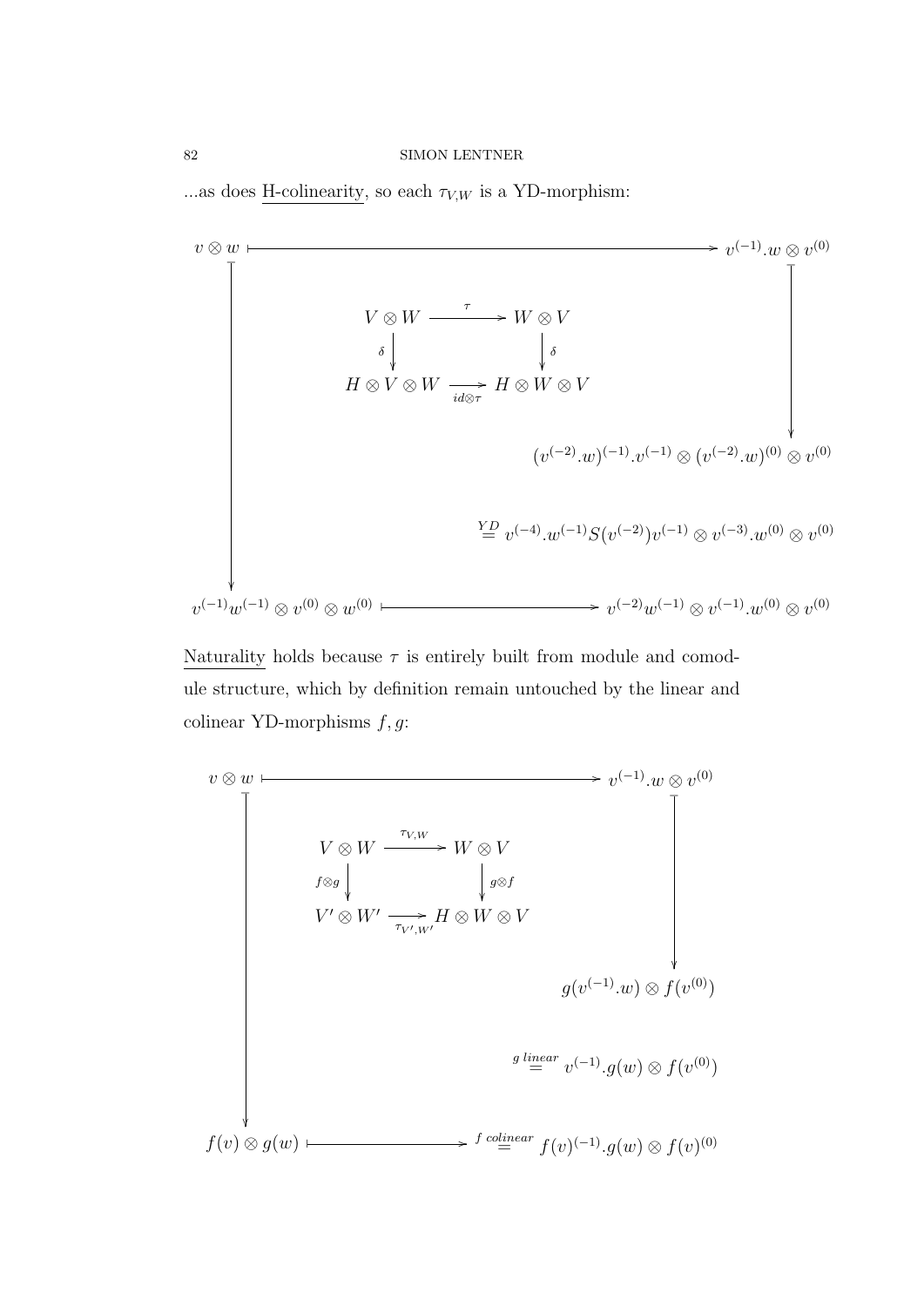HOPF ALGEBRAS, FUSION RINGS AND TOPOLOGICAL INVARIANTS 83

Unitality for  $I = k_{\epsilon}^1$  follows exactly from the respective property of modules and comodules, each on one side:

$$
\tau_{I,V}(1_k \otimes v) = 1_H \cdot v \otimes 1_k = v \otimes 1_k
$$

$$
\tau_{V,I}(v \otimes 1_k) = v^{(-1)} \cdot 1_k \otimes v^{(0)} = \epsilon(v^{(-1)}) 1_k \otimes v^{(0)} = 1_k \otimes v
$$

Hexagonal identity (here just the first one) follows from diagonal and codiagonal structures on  $\otimes$  and the fact that  $\Phi$  has been chosen trivial:



The other way around is analogously. Hence  $YDM_H$  is a braided category!  $\Box$ 

**Example 4.3.4.** In the example above  $X = kx$  over  $k[\mathbb{Z}_2]$  we have

 $\tau_{X,X}: x \otimes x \mapsto q.x \otimes x = -x \otimes x$ 

Remark 4.3.5. The last example can be easily generalized: Take X a Yetter-Drinfel'd module over  $k[\mathbb{Z}_2]$  with constant action  $-1$ , then we have for the comodule  $X = X_1 \oplus X_g$  and  $\tau$  adds a sign iff two elements both from  $X_g$  are braided. A physicist would consider the former even or bosonic and the latter odd or fermionic. He would call this super-space and if  $X$  is a YD-algebra (which here means that the product of two particles add their spin like "odd+odd=even") he'd say super-algebra. Some authors deduced modifications of calculus and alike for super-spaces and in our perspective, these are usually just the respective rules in our braided category (e.g. product rule). Further, it doesn't take much phantasy to imagine color-algebras...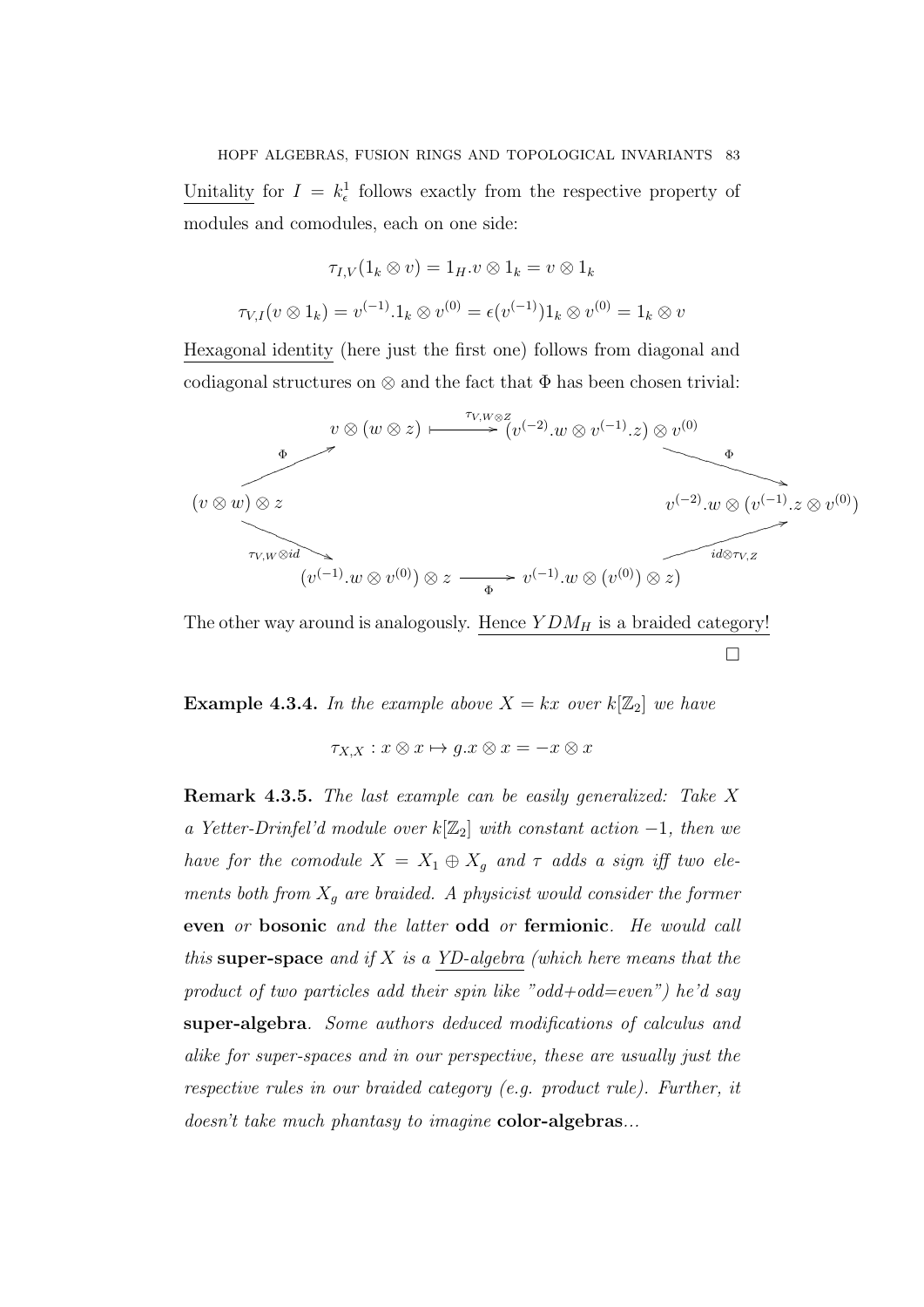Note that he Nichols algebra we'll now encounter will exactly produce truncation  $x^2 = 0$  only for the fermionic parts and commutators respectively anticommutators!

4.4. Hopf Algebra In Braided Category. As we already saw in remark 3.5.2, a main issue of algebras inside monoidal categories is that one cannot define a suitable algebra structure on the product of two such algebras. This is different for braided categories:

**Lemma 4.4.1.** Let  $M, N$  be algebras inside a braided monoidal category, i.e. with morphisms  $\mu_M$ ,  $\mu_N$ ,  $\eta_M$ ,  $\eta_N$  inside the category. Then the following give an algebra structure on  $M \otimes N$ :

$$
\eta_{M\otimes N}:1_k\mapsto \eta_M(1_k)\otimes \eta_N(1_k)=1_M\otimes 1_N
$$



Note that the maps are as respective compositions again morphism inside the category, while the algebra axioms follow easily from  $\tau$  being monoidal:

**Exercise 4.4.2.** Show that  $M \otimes N$  becomes an algebra with the above multiplication

However, having an algebra structure especially on  $M \otimes M$  is essential for the definition of a Hopf algebra. This is, because the bialgebra axiom shall expect  $\Delta$  to be an algebra morphism:

$$
\Delta_M: M \to M \otimes M
$$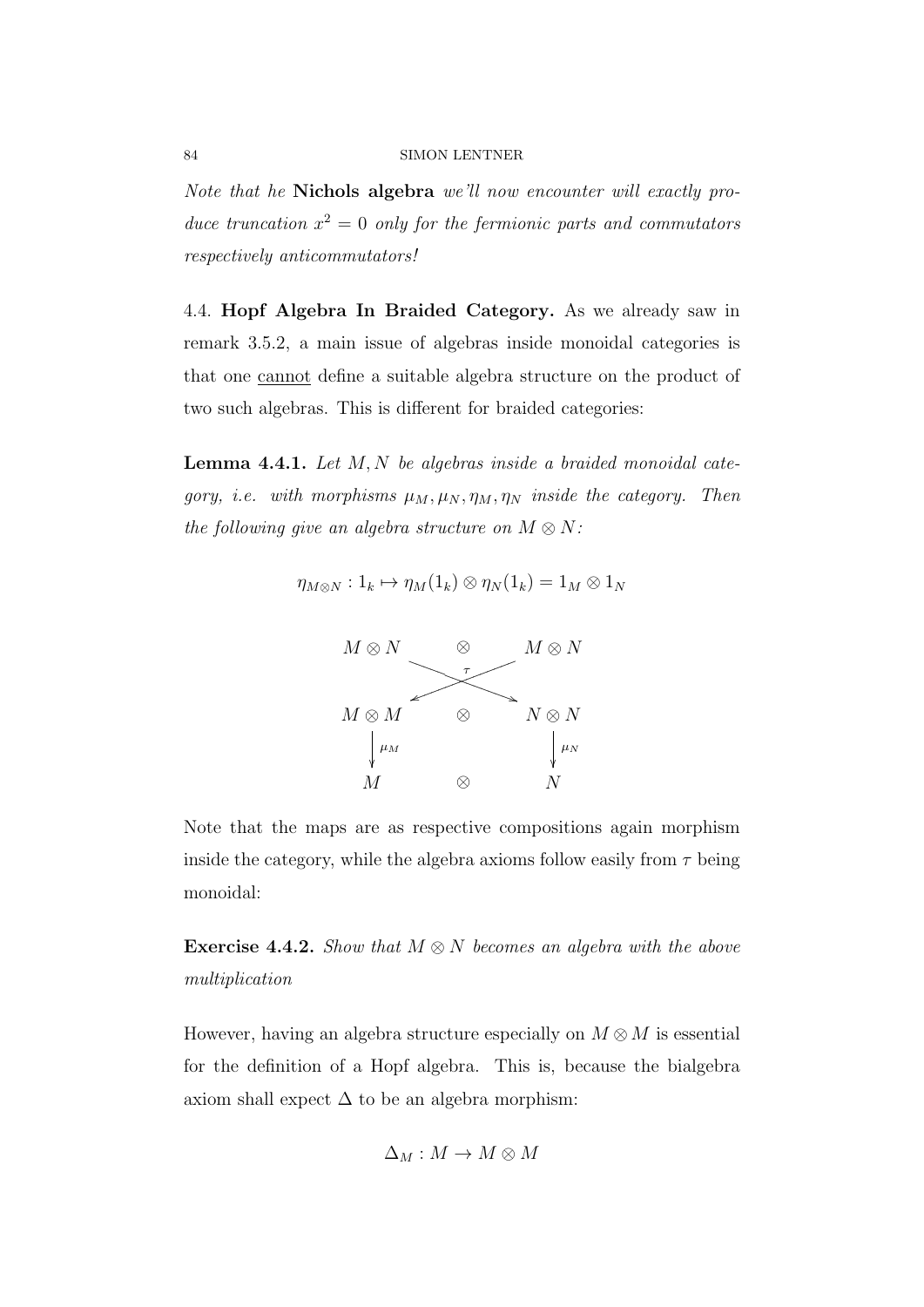HOPF ALGEBRAS, FUSION RINGS AND TOPOLOGICAL INVARIANTS 85 Hence a **Hopf algebra inside a braided category**  $M$  is an algebra and coalgebra inside this category (with all maps morphisms!), such that  $\epsilon, \Delta$  are algebra maps:

Remark 4.4.3. We write this down especially for Yetter-Drinfel'd Hopf algebras - it has H-linear and -colinear multiplication, unit, comultiplication and counit. The only modification to the axioms is the mentioned bialgebra axiom  $q, h \in M$ :

$$
(gh)^{(1)} \otimes (gh)^{(2)} \stackrel{!}{=} (g^{(1)} \otimes g^{(2)})(h^{(1)} \otimes h^{(2)}) := g^{(1)}(g^{(2)}^{(-1)} \cdot h^{(2)}) \otimes g^{(2)}^{(0)}h^{(2)}
$$

Example 4.4.4. The tensor algebra  $TV$  of a Yetter-Drinfeld module V can always a be turned to a Yetter-Drinfel'd Hopf algebra, exactly the same way we did for the usual one (just universal property): We let the coproduct  $\Delta$  be induced by demanding, that the elements of V are primitive, that is for all  $v \in V$ 

$$
\Delta(v) = 1 \otimes v + v \otimes 1
$$

In our previous example  $X = xk$  over  $H = [\mathbb{Z}_2]$  with

$$
g.x := -x \quad \tau_{X,X}(x \otimes x) = -x \otimes x
$$

we can calculate e.g.

$$
\Delta(x^2) = (1 \otimes x + x \otimes 1)(1 \otimes x + x \otimes 1)
$$

$$
= 1 \otimes x^2 + x^2 \otimes 1 + x \otimes x + (-x \otimes x)
$$

$$
= 1 \otimes x^2 + x^2 \otimes 1
$$

Remark 4.4.5. The above result means that we can again quotient-out  $x^2$  (truncation) and obtain a finite dimensional Yetter-Drinfel'd Hopf algebra:

$$
TX \xrightarrow{\Delta} TX \otimes TX
$$
  
\n
$$
TX/(x^2) \longrightarrow TX/((x^2) \otimes TX + TX \otimes (x^2))
$$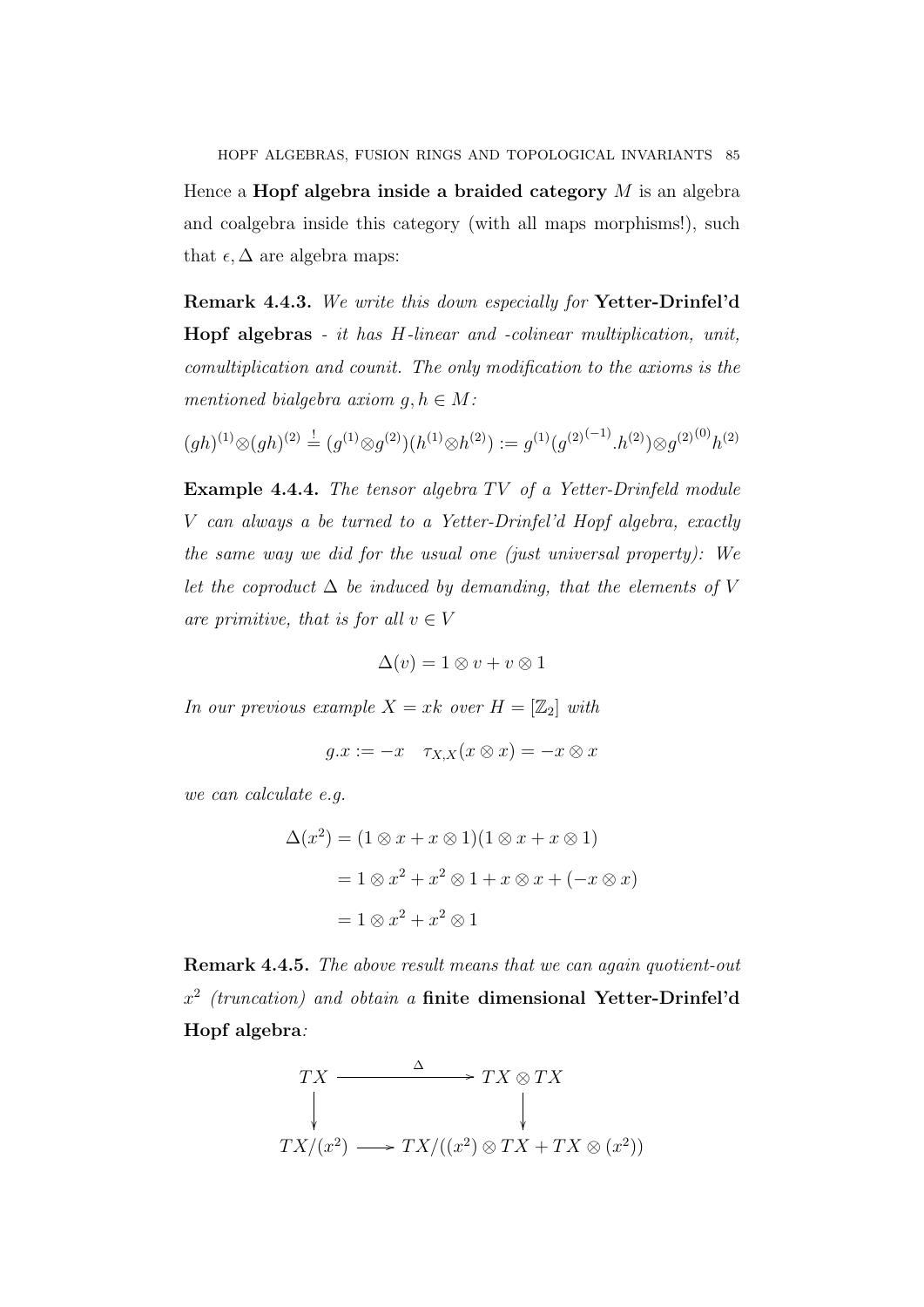The easy proof works just as in exercise 2.3.7!

Let  $V$  be a Yetter-Drinfel'd module over  $H$ . There exists a largest ideal of  $TV$ :

$$
U(V) = TV/J
$$

It is called the **Nichols algebra** of  $V$ . In general it might be quite hard to calculate (in contrast to above), but there's an important tool. For a (homogenious) basis  $v_1 \ldots v_n$  with  $\delta(v_i) = g_i \otimes v_i$  of V we define "partial derivatives" on  $TV$ :

$$
\frac{\partial}{\partial v_i} 1 = 0
$$
  
\n
$$
\frac{\partial}{\partial v_i} v_j = 0 \quad i \neq j
$$
  
\n
$$
\frac{\partial}{\partial v_i} v_j = 1 \quad i = j
$$
  
\n
$$
\frac{\partial}{\partial v_i} (ab) = a \left( \frac{\partial}{\partial v_i} b \right) + \left( \frac{\partial}{\partial v_i} a \right) (g_i.b)
$$

Now this suffices to calculate J and hence whether a relation holds in  $TV/J$  by a favourite theorem of Nichols:

Theorem 4.4.6.

$$
J = \bigcap_{v_i \in V_{g_i}} Ker(\frac{\partial}{\partial v_i})
$$

*Proof.* This is quite involved, see e.g. [MilinskiSchneider].  $\Box$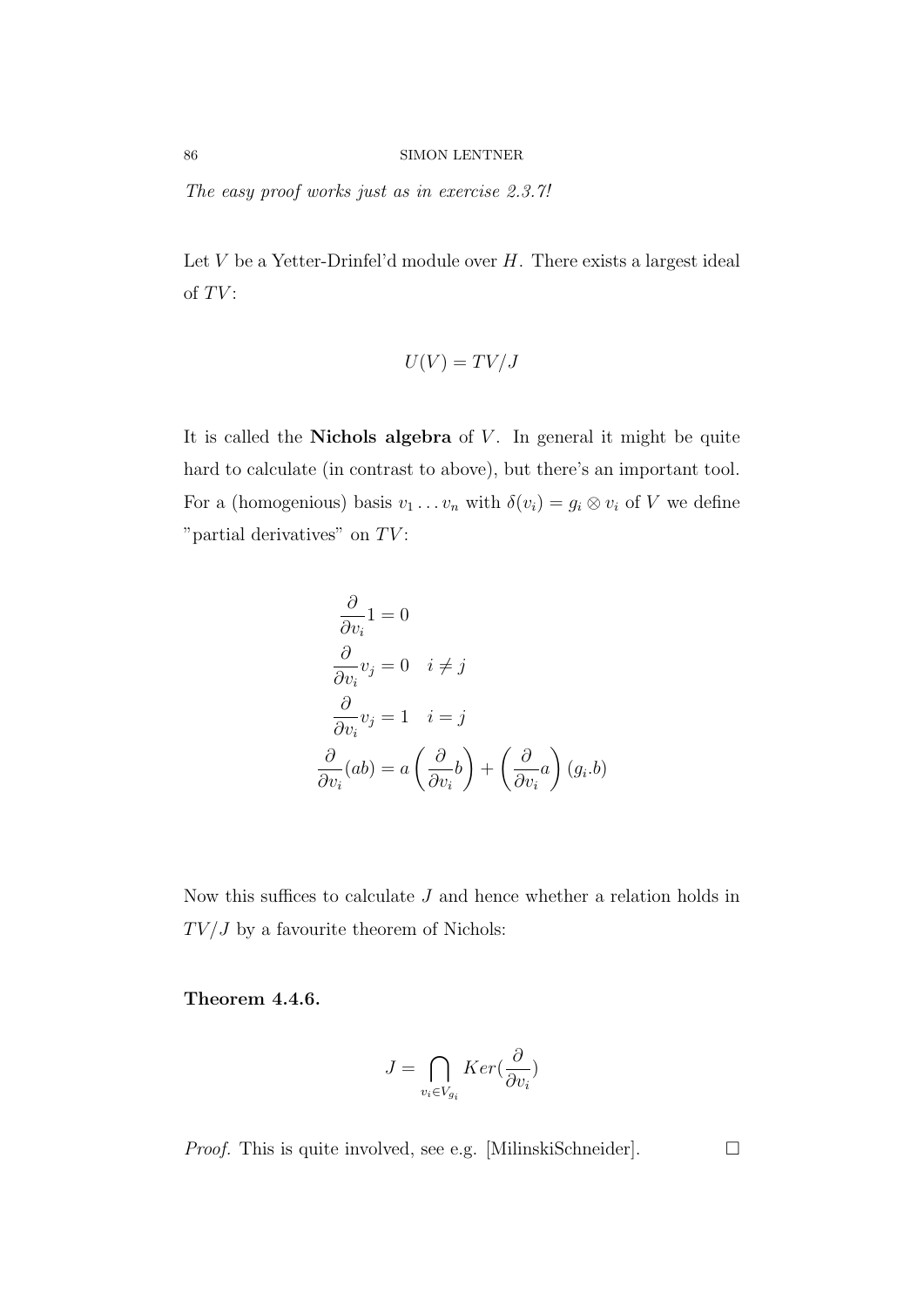**Example 4.4.7.** We take the above  $H = [\mathbb{Z}_2]$  but with slightly larger  $V_g = \langle x, y \rangle$  to explore also the interaction between them:

$$
\frac{\partial}{\partial x}x = 1
$$
  

$$
\frac{\partial}{\partial y}y = 1
$$
  

$$
\frac{\partial}{\partial x}(x^2) = x\frac{\partial}{\partial x}(x) + \frac{\partial}{\partial x}(x)(g.x) = x - x = 0
$$
  

$$
\frac{\partial}{\partial y}(y^2) = y - y = 0
$$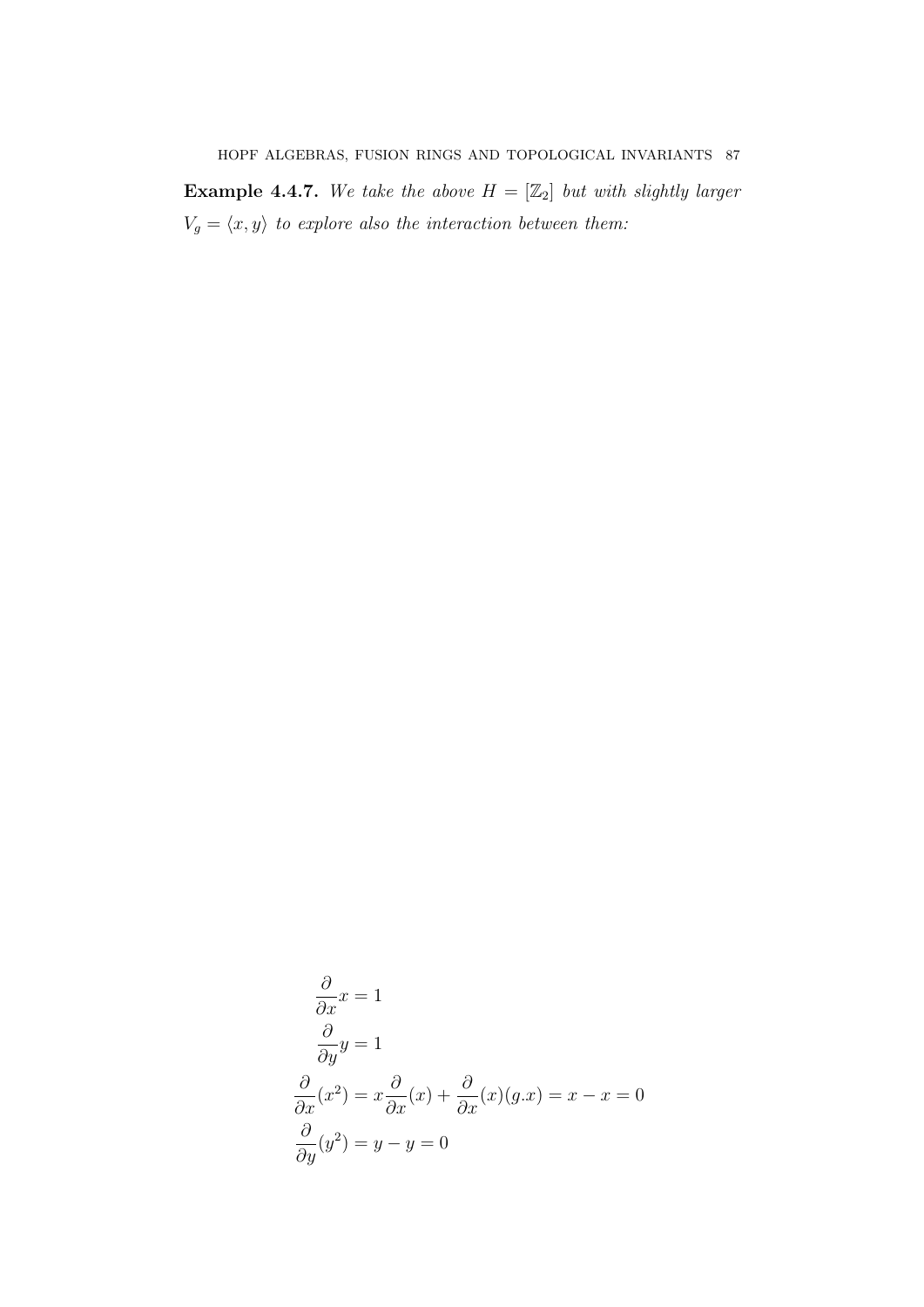$$
\frac{\partial}{\partial x}(xy + yx) = \frac{\partial}{\partial x}(xy) + \frac{\partial}{\partial x}(yx)
$$
  
\n
$$
= x\frac{\partial}{\partial x}y + \frac{\partial}{\partial x}x(g.y) + y\frac{\partial}{\partial x}x + \frac{\partial}{\partial x}y(g.x)
$$
  
\n
$$
= -y + y = 0
$$
  
\n
$$
\frac{\partial}{\partial y}(xy + yx) = x - x = 0
$$

Hence in this special case we can indicate the Nichols algebra:

$$
U(V) = \langle x, y \rangle /_{xy+yx,x^2,y^2} = \{1, x, y, xy\}
$$

Note that Andruskiewitsch and Scheider clearified almost all finite dimensional Nichols algebras over abelian groups, see [AndruskiewitschSchneider] for a beautiful and explicit description by generalized Dynkin diagrams!

Exercise 4.4.8. Calculate all Nichols algebras of Yetter-Drinfeld modules of dimension 2 over  $k[\mathbb{Z}_2]$ . Which ones are finite dimensional? Now you might want to take a look at the first nonabelian cases like  $S_3, D_4$  in [MilinskiSchneider], where the above techniques are introduced in more depth. However, you first might want to review/-do the classification of Yetter-Drinfel'd modules over finite groups in exercise 4.2.4

4.5. The Radford Projection and -Biproduct. We finally want to discuss a "natural source" for Yetter-Drinfel'd Hopf algebras, namely decomposing ordinary Hopf algebras by the Radford projection theorem to the semidirect-product-alike Radford biproduct. In contrast to the group case, one of the factors is no longer an ordinary Hopf algebra, but a Yetter-Drinfel'd Hopf algebra over the latter, which acts and coacts on the former! Conversely, given (especially finitedimensional) Nichols algebras, we may take this product with the base Hopf algebra to obtain new finite dimensional Hopf algebra. This is the main idea behind the classification of a large class of Hopf algebras from the respective knowledge about Nichols algebras over abelian groups by [AndruskiewitschSchneider].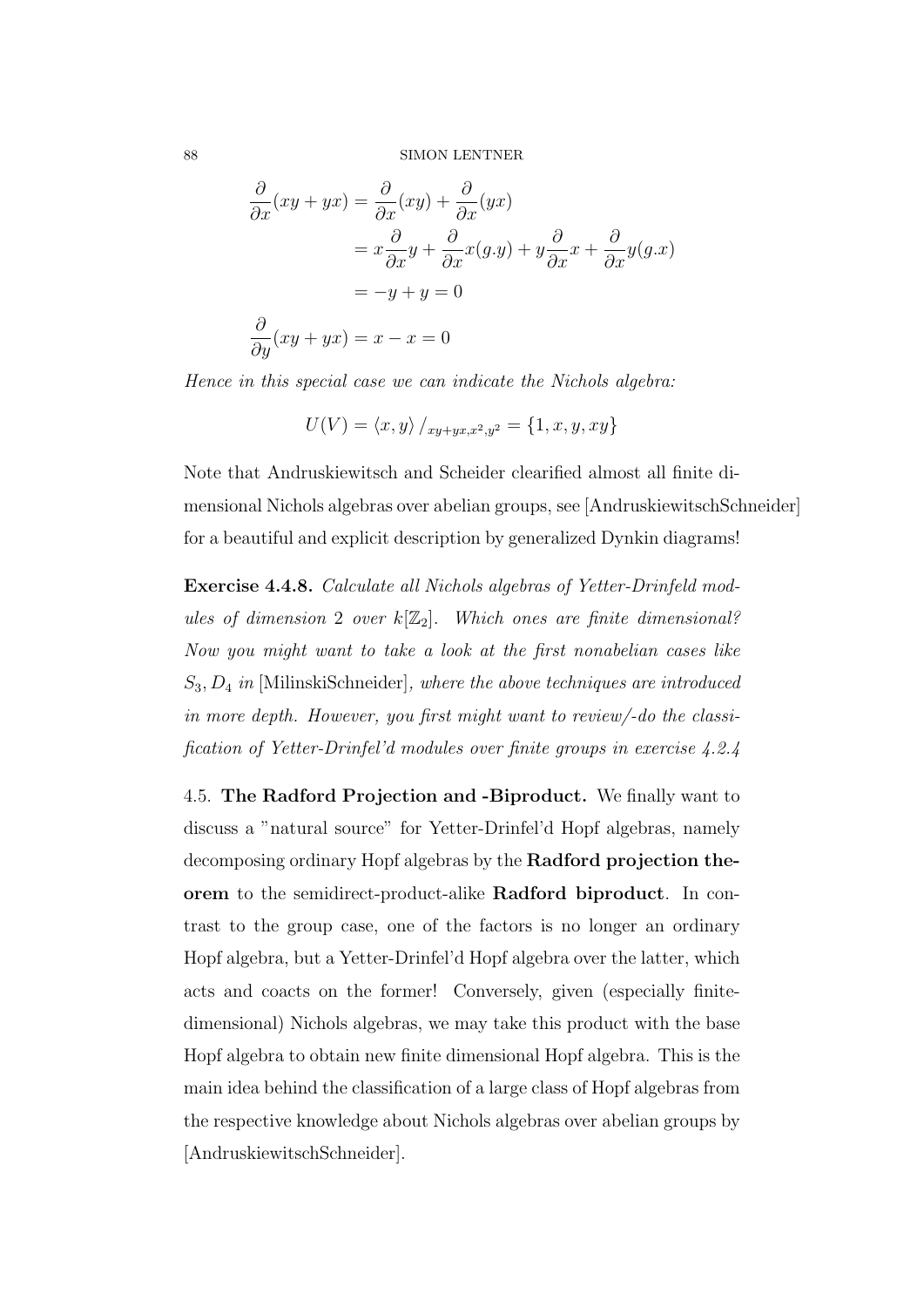**Lemma 4.5.1.** Let  $H$  be a Hopf algebra and  $Y$  a Yetter-Drinfel'd Hopf algebra over H, then the following multiplication turns  $H \otimes Y$  into a Hopf algebra: ?? This is known as Radford biproduct, but also bosonization (of Y) or Majid-Construction after a physicist who introduced it into his own discipline.

*Proof.* This is simple, but tedious calculation. See eg. ??

Now as in the group case we may obtain such a decomposition from a split exact sequence, i.e. in this case a projection onto a sub-Hopf algebra.

# Theorem 4.5.2.

*Proof.* ??

**Exercise 4.5.3.** Take  $H = k[\mathbb{Z}_2]$  and  $X = xk$  as above with the truncated Nichols algebra  $U(X)$ . Show that the Radford biproduct is isomorphic to the truncated example we intensely discussed  $(q = -1)$  in exercise 2.3.7). What is the Radford projection in this case? How about the other cases  $q^N = 1$ ?

4.6. Producing Knot Invariants.

We omitted this section in the course, it will be filled in a later version!

Exercise 4.6.1. Deduce the Yang-Baxter-Property from naturality and hexagonal identity:

$$
(\tau_{W,Z} \otimes id_V)(id_W \otimes \tau_{V,Z})(\tau_{V,W} \otimes id_Z) = (id_Z \otimes \tau_{V,W})(\tau_{V,Z} \otimes id_W)(id_V \otimes \tau_{W,Z})
$$

Especially for  $U_q(sl_2)$  one can use this property to deduce the Jones Polynomial, see [Turaev]. This is why we denote  $\tau$  as a **braiding** in our braiding diagram.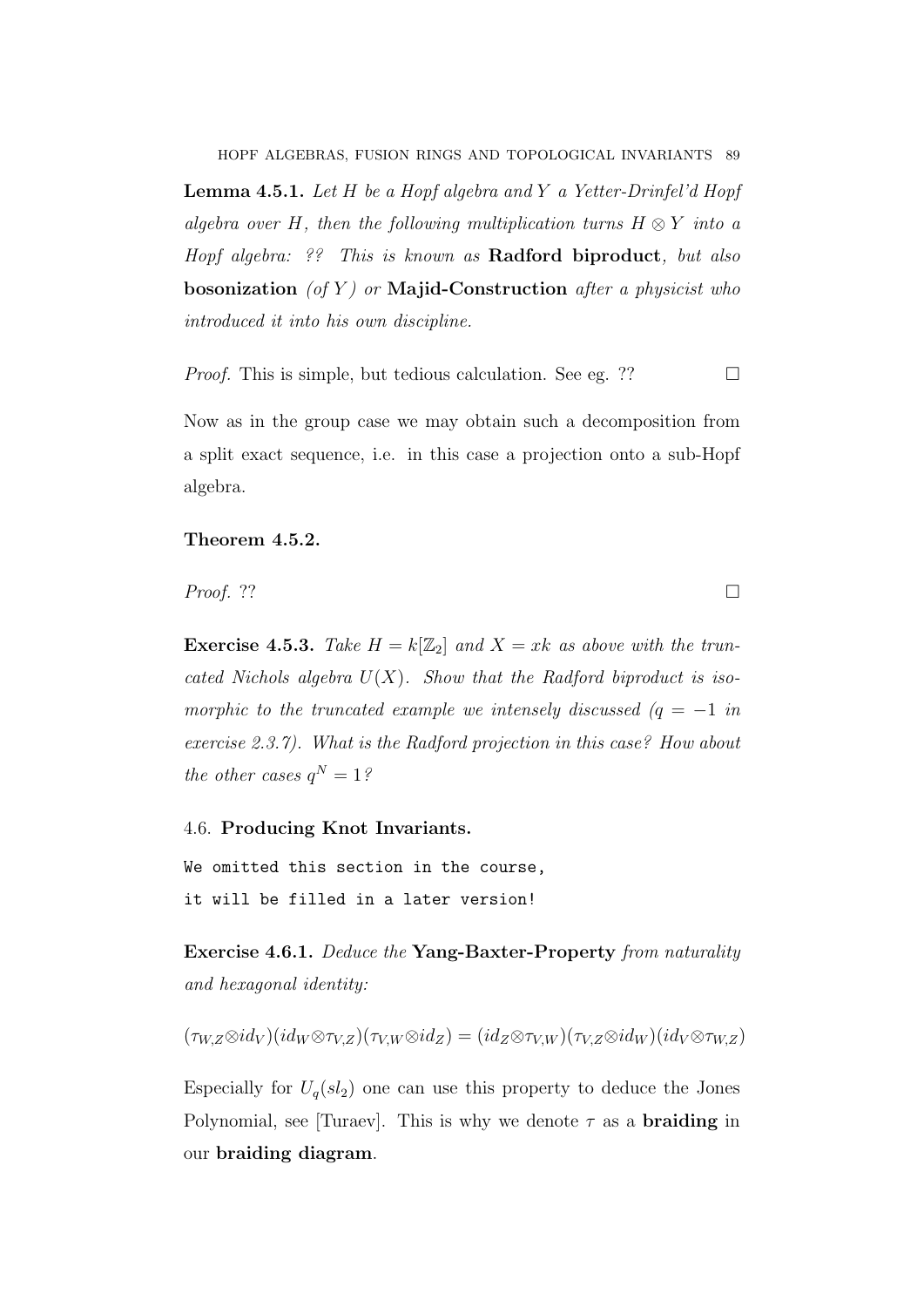### 5. Fusion Rings From Quasi-Hopf-Algebras

So far all of our braided categories had trivial associativity constraint due to the coassociativity. In what follows we want to weaken this a bit: First we learn a second way to obtain braidings, namely if the Hopf algebra is cocommutative up to conjugation of some element, the Rmatrix, which subsequently also defines a suitable braiding. Now the same can be done with coassociativity, which shall hold up to conjugation of an F-matrix, that gives the associativity constraint, a quasi-Hopfalgebra. We note without further detail, that every monoidal category with irreducible unit object is of this form, and the other ones require so-called weak Hopf algebras.

Such categories with nontrivial braiding and associativity and the (Clebsch-Gordan-alike) decomposition of the irreducible objects are used in physics as fusion rings and provide models for quantum computers and -calculations: One tries to create "particles" (resp. field modes) e.g. from quantum Hall effect that behave exactly like these irreducible objects and wants to know the theoretical computational power of such a constellation. See the last section for some further details.

We especially want to deform the braided Drinfel'd double from last section of a groupring by a 3-cocycle to obtain such a quasi-Hopf algebra  $D^{\omega}(G)$ . This will also play a major role in our last section. Because calculations get increasingly tedious, we present here a new technique: As in the classical case, we define projective Yetter-**Drinfeld'd modules** and show categorical equivalence to  $Mod_{D^{\omega}(G)}$ . These have very simple rules and we can give a full classification of the irreducible objects with all fusion rules, which provides a good source of easy-to-use examples over arbitrary finte groups.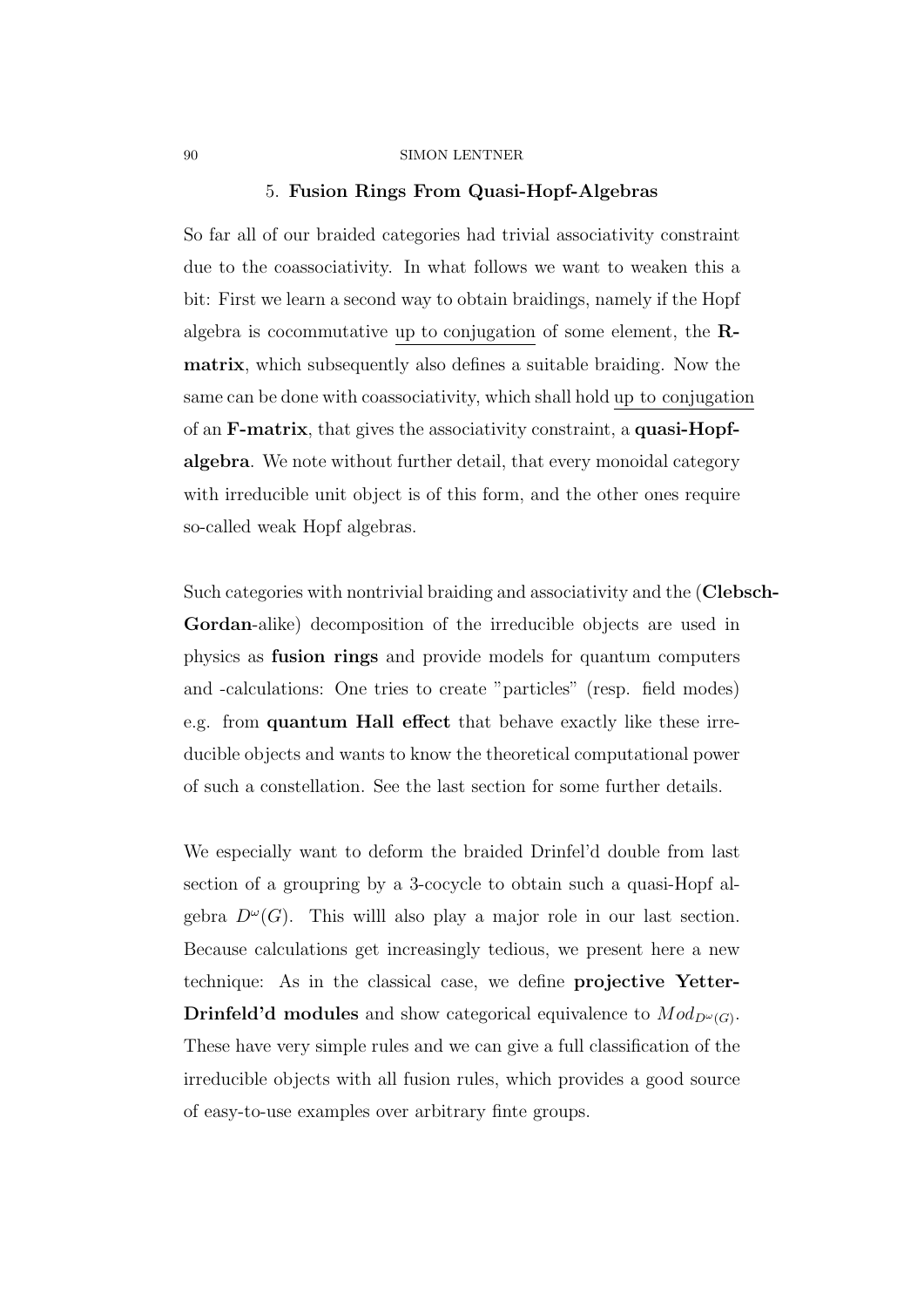5.1. Braided Hopf-Algebras And the R-Matrix. Above we saw how a richer structure, Yetter-Drinfel'd modules, produced naturally a braided category. There is a second possibility, that works already on certain  $Mod_H$ , but often somewhat more tedious to calculate with (subsequently we will see how this connects to the preceeding via the Drinfel'd double):

We wish to simultaniously induce a <u>natural</u>  $\tau_{V,W}$  for all V, W modules over  $H$  by letting an  $H$ -element act on. We introduce a new invertible element  $R = R_1 \otimes R_2 \in H \otimes H$  (again "Sweedler-style") and try:

$$
\tau_{V,W}^R : v \otimes w \mapsto R_2.w \otimes R_1.v
$$

Now let's check what conditions on  $R$  ensure what we wish:

**Theorem 5.1.1.**  $\tau_{V,W}^R$  turns  $Mod_H$  into a braided category, iff.

$$
R(h^{(1)} \otimes h^{(2)})R^{-1} = h^{(2)} \otimes h^{(1)} \ (quasi - cocommutative)
$$

$$
R_1^{(1)} \otimes R_1^{(2)} \otimes R_2 = R_1 \otimes R_1' \otimes R_2 R_2'
$$

$$
R_1 \otimes R_2^{(1)} \otimes R_2^{(2)} = R_1 R_1' \otimes R_2' \otimes R_2
$$

We call such a Hopf algebra H with R braided or quasi-triangular Hopf algebra.

*Proof.* The construction is natural, because  $R$ , switches by  $H$ -linearity with every morphism. The essential is that it's **H-linear** itself, which has been wrong for the trivial braiding exactly due to non-cocommutativity. Here conjugation with  $R$  matches exactly interchanging the tensorfactors of  $\Delta$  which is what we need:

$$
h.\tau_{V,W}^R(v \otimes w) = h^{(1)}R_2.w \otimes h^{(2)}R_1.v = R_2.h^{(2)}.w \otimes R_1 h^{(1)}.v = \tau_{V,W}^R(h.(v \otimes w))
$$

The monoidality follows from the other two formulas: For unitality apply  $\epsilon$  to the respective side to find:

$$
\epsilon(R_1)R_2 = R_1 \epsilon(R_2) = 1
$$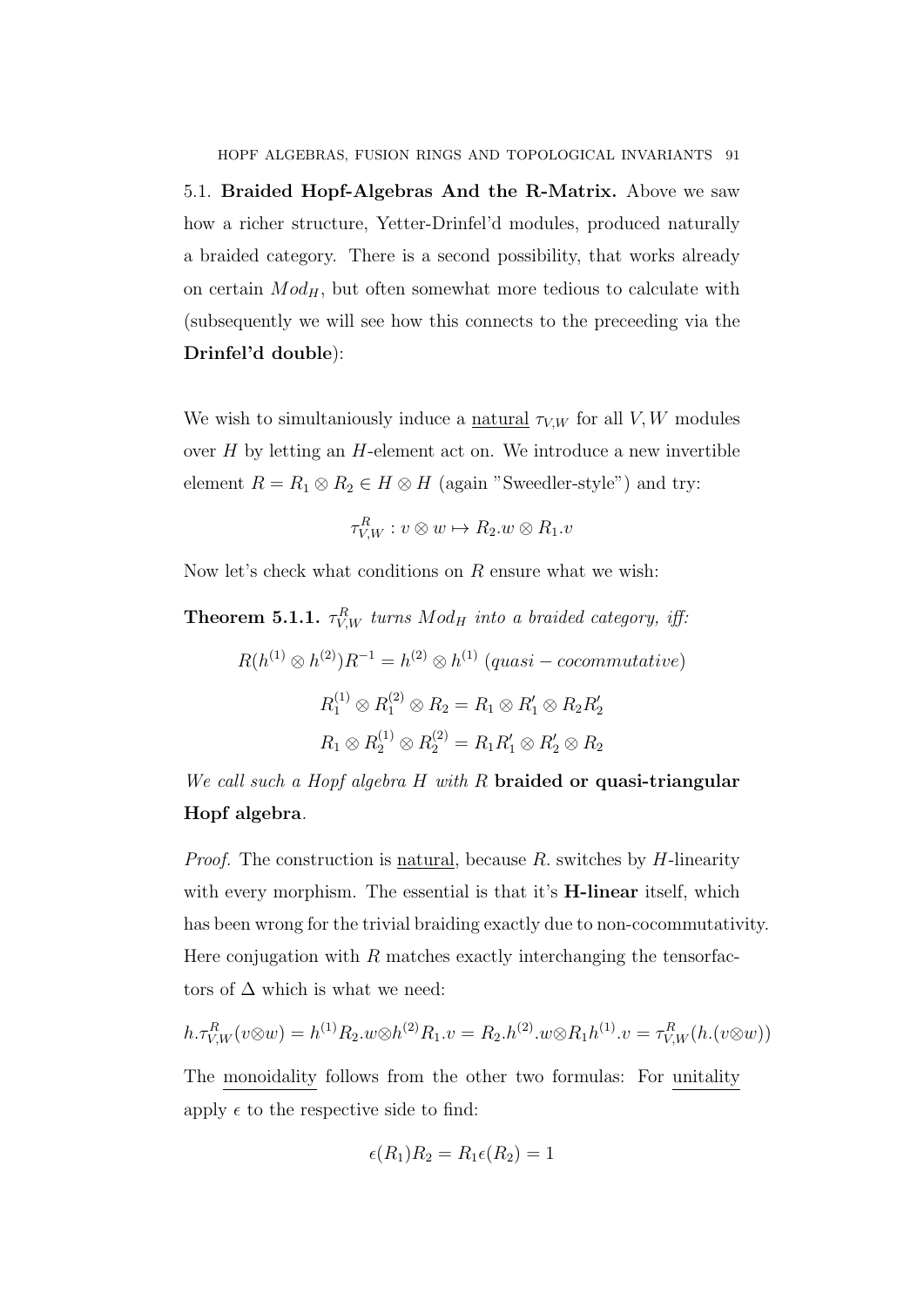hence if H acts via  $\epsilon$  on either v or w (especially in  $I = k_{\epsilon}$ )  $\tau$  is trivial. The hexagonal identity also directly follows (here just the first one):



We now may ask, in what relation this stands to our previous approach - we'll find that actually H-Yetter-Drinfel'd modules can be thought of as usual modules over a braided Hopf algebra  $D(H)$ , the Drinfel'd double, containing a copy of  $H$  and  $H^*$ , the first acting as desired, the second acting via the actual coaction, such that their non-commutativity exactly encodes the Yetter-Drinfel'd condition:

Definition 5.1.2. Let H be a finite-dimensional Hopf algebra with invertible antipode,  $H^{*cop}$  the dual Hopf algebra with opposite comultiplication and inverse antipode. We take:

$$
D(H) := H^{*cop} \otimes H
$$

with deformed multiplication as

$$
(\phi \otimes g)(\psi \otimes h) := (x \mapsto \phi(x^{(1)})\psi(S^{-1}(g^{(3)})x^{(2)}g^{(1)})) \otimes g^{(2)}h
$$

with any basis  $e_i$  of H and  $e^i$  dual basis of  $H^*$  we have an R-matrix:

$$
R = \sum_{i} e_i \otimes e^i
$$

**Exercise 5.1.3.** Proof directly that  $D(H)$  is indeed a braided Hopf algebra. Note that the construction above is a special case of a bicrossed product, see [Kassel].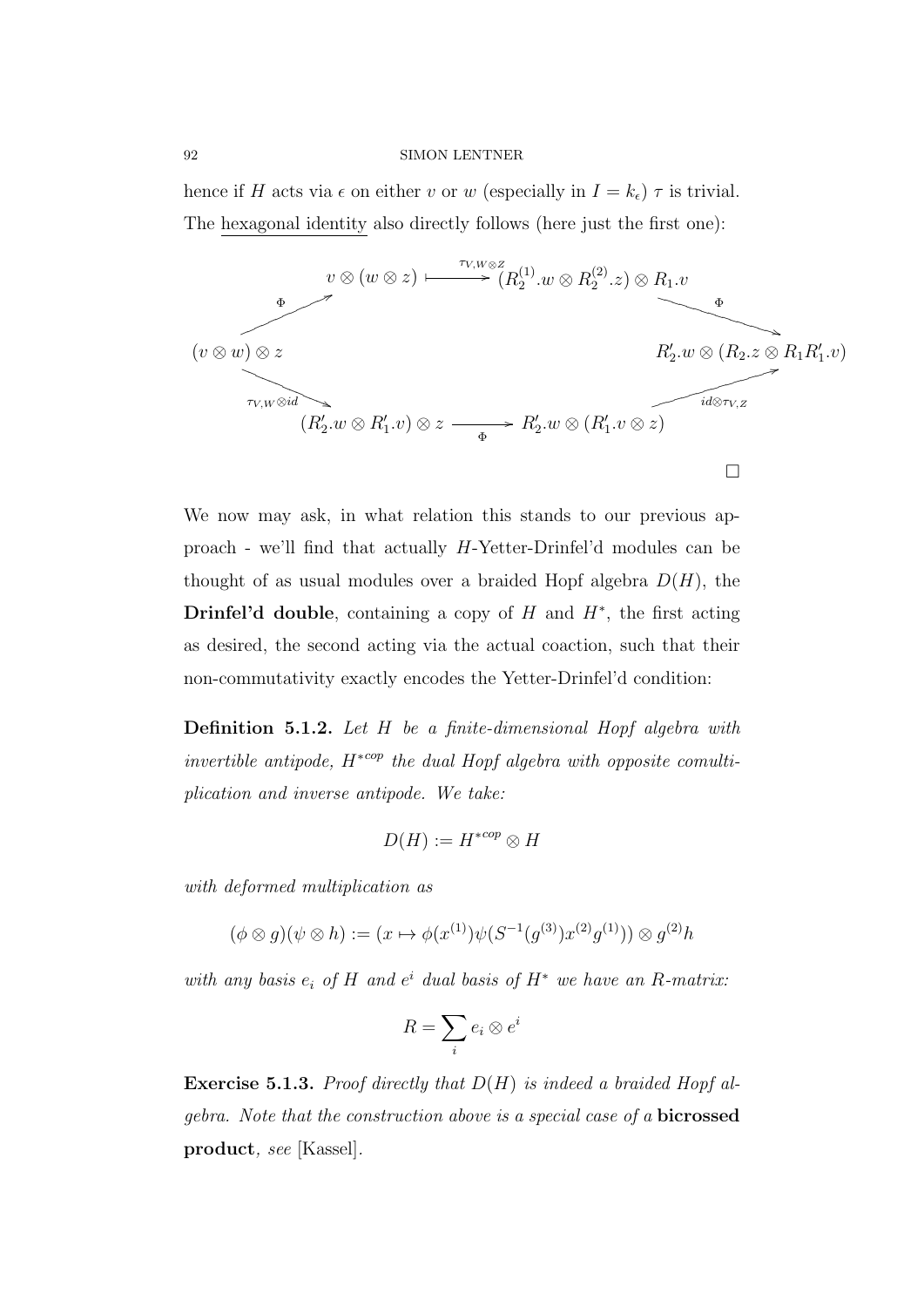# **Theorem 5.1.4.** The braided categories  $Mod_D(H)$  and  $YDM_H$  are equivalent

Proof. As we mentioned, the equivalence functor simply associates to a Yetter-Drinfel'd module V the same Vector space over  $D(H)$ , H acting as usual and  $\phi \in H^*$  acting by  $\phi(S^{-1}(v^{(-1)}))v^{(0)}$ . We have to show that

• YD-Condition = deformed multiplication to get a well definied module action - we have:

$$
((1 \otimes \psi)(g \otimes \epsilon)).v = ((x \mapsto \psi(S^{-1}(g^{(3)})xg^{(1)})) \otimes g^{(2)}).v
$$
  
\n
$$
= (\psi(S^{-1}(g^{(3)})S((g^{(2)}.v)^{(-1)})g^{(1)})(g^{(2)}).v)^{(0)}
$$
  
\n
$$
\stackrel{YD}{=} (\psi(S^{-1}(g^{(5)})S^{-1}(g^{(2)}v^{(-1)}S(g^{(4)}))g^{(1)}))g^{(3)}.v^{(0)}
$$
  
\n
$$
= (\psi(S^{-1}(g^{(5)})g^{(4)}S^{-1}(v^{(-1)})S^{-1}(g^{(2)})g^{(1)}))g^{(3)}.v^{(0)}
$$
  
\n
$$
= (\psi(S^{-1}(v^{(-1)})))g.v^{(0)} = (1 \otimes \psi).(g \otimes \epsilon).v
$$

 $\bullet$  V is a module because of the above and unitality

$$
(1_H \otimes \epsilon).v = \epsilon(v^{(-1)})1_H.v^{(0)} = v
$$

by (co)unitality of the YDM. Similarly, co(linearity) of a morphisms directly translates to  $D(H)$ -linearity. Hence we have a functor!

- To show it is monoidal and invertible (for finite dimension) we just need the respective properties for the dualization procedure  $Comod_H \to Mod_H^*$  above. This is easy has already been ubject to exercise 4.1.4.
- We yet have to map the braiding and show it coincides:

$$
R_2.w \otimes R_1.v = \sum_i (e^i.w) \otimes (e_i.v) = (\sum_i e_i(v^{(1)}e^i).w \otimes v^{(0)} = v^{(1)}.w \otimes v^{(0)}
$$

# 5.2. Quasi-Hopf Algebras And The F-Matrix. Lina!

# 5.3. Dijkgraafs Examples Over Twisted Groups. Lina!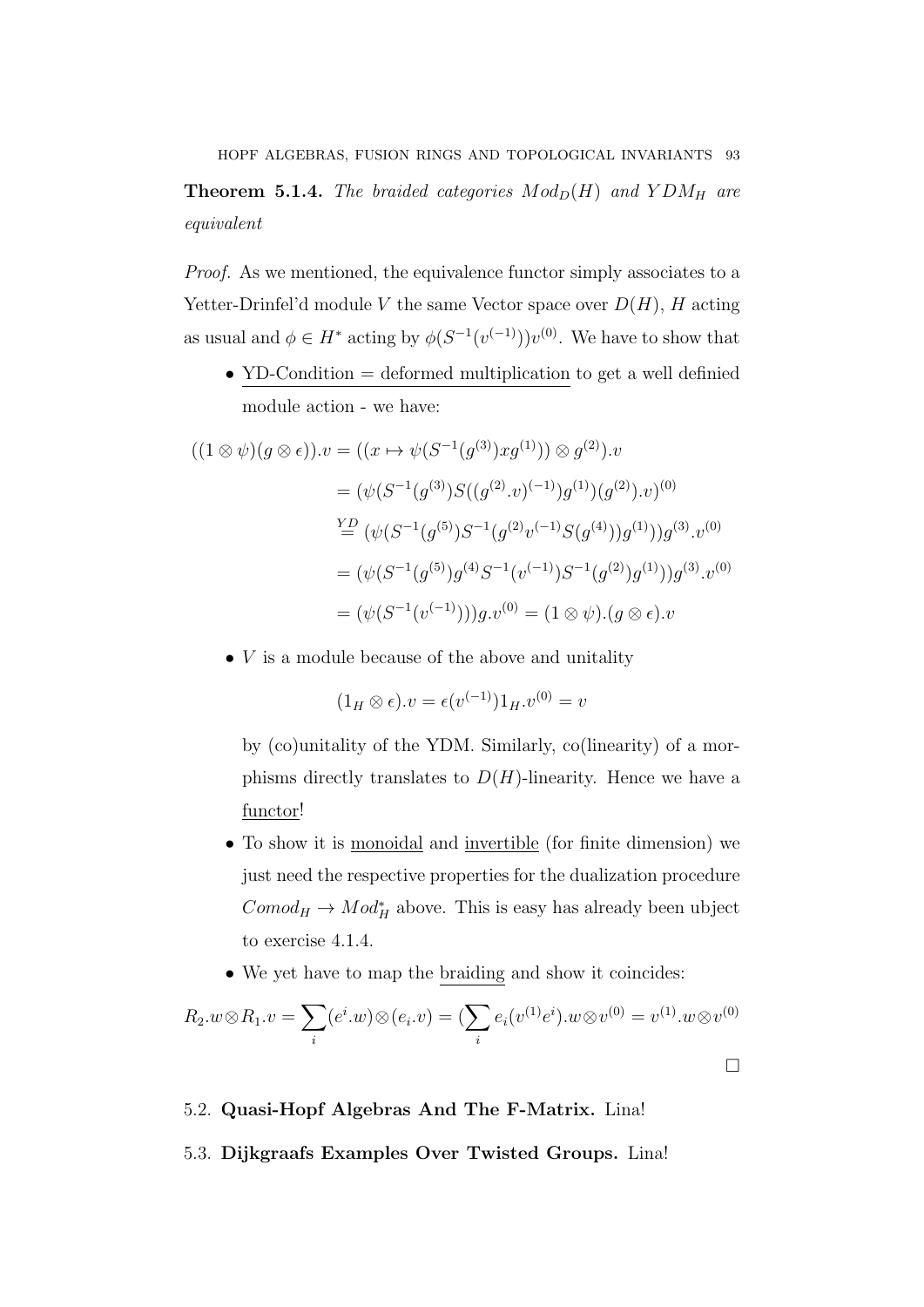5.4. Projective Yetter-Drinfel'd modules. This section is optional, but most helpful for explicit calculations. As in the case of a Drinfel'd double, we can characterize  $D^{\omega}(G)$ -modules as so-called "projective Yetter-Drinfel'd modules", which are much easier to work with. For a given  $G, \omega$  one can quickly write down all irrreducible modules and a subsequent theorem also gives the respective fusion rules - hence this totally clearifies the representation ring of  $D^{\omega}(G)$ !

The description below has been suggested by the author as an answer to a question of Prof. Christandl in a preceeding seminar on Quantum Computing. Most proofs have been worked out and also presented during the course by Karolina Vocke as part of her Diploma thesis, together with a complete list for  $S_4$ .

Definition 5.4.1  $(PYD_{G}^{\omega})$ . The category of projective Yetter-Drinfel'd modules consists of  $k[G]$ -comodules V with  $\mu : k[G] \otimes V \rightarrow V$  a defomed action:

$$
k.h.v_g = kh.v_g\theta((kh)g(kh)^{-1}, k, h)
$$

for  $v_g \in V_g$ , i.e.  $\delta(v_g)g \otimes v_g$ , and the usual Yetter-Drinfel'd condition:

$$
h.V_g \subset V_{hgh^{-1}}
$$

Note that  $V$  is no projective representation, because the cocycle depends on the homogenious component. Morphisms are k-linear maps  $f: V \rightarrow$  $V'$  that are  $k[G]$ -linear and -colinear the usual way.

Theorem 5.4.2. The following slightly defomed tensor product turns  $P Y D_G^{\omega}$  into a braided monoidal category, equivalent to  $Mod_{D^{\omega}(G)}$ .

Let  $V \otimes W$  carry the usual codiagonal comodule structure and the diagonal action modified to:

$$
h.(v_x \otimes v_y) = \gamma(h, h x h^{-1}, h y h^{-1}) h.v_x \otimes h.v_y
$$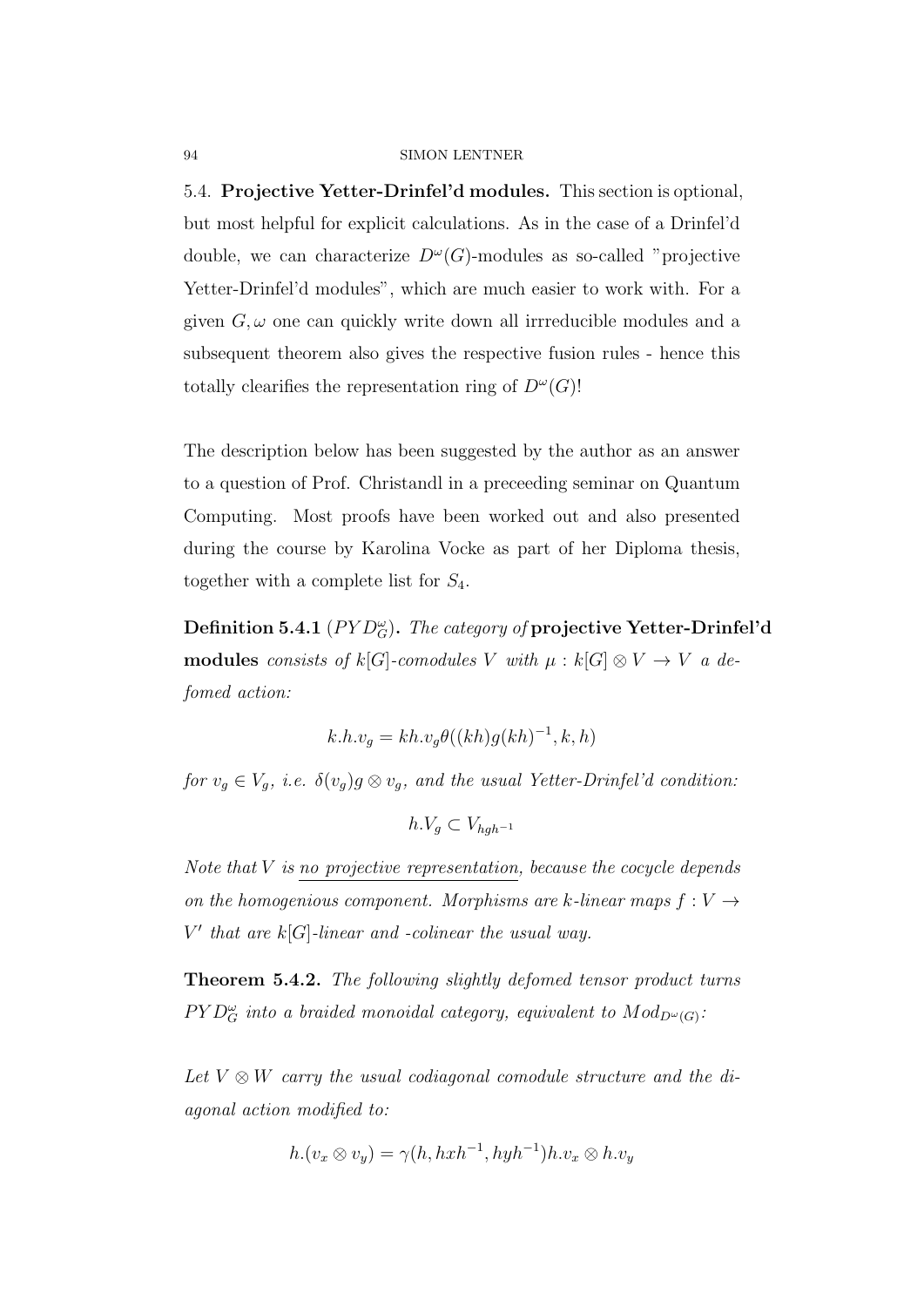The unit object is as usual  $k_{\epsilon}^1$ , as is the braiding  $\tau$ , but the associativity constraint shall be nontrivial:

$$
(u_x \otimes v_y) \otimes w_z \mapsto \omega(x, y, z)^{-1} (u_x \otimes (v_y \otimes w_z))
$$

Proof. The functors look the same as in the untwisted case 6.1.2. The major additional issue is to interprete the above expression for  $\theta$  as a 2-cocycle in  $H^2(G, k^G)$  with nontrivial adjoint action on  $k^G$ , which clearifies the "projectivity". This is shown more generally by a chain map of the resp. complexes. For a thorough proof see [Vocke]! $\Box$ 

Note that if G is abelian, much like in the classical case all  $V_g$  are projective submodules, though to different cocycles! We also have a similar construction for all irreducible modules:

Theorem 5.4.3. All irreducible projective Yetter-Drinfel'd modules are of the form

$$
X = [g]_V := G \otimes_{Cent(g)} V
$$

with V irreducible projective representation of  $Cent(g)$  to cocycle  $\theta(g, -, -)$ .

*Proof.* along the lines of exercise  $4.2.4$  - see [Vocke]!

Another result, that greatly eases calcuations, is the establishment of characters:

**Lemma 5.4.4.** We can define **characters**  $\chi : k[G] \to k[G]$  with all usual properties except:

$$
\chi_{V\otimes W}(h) = \chi_V(h) \cdot_{\gamma(h,-,-)} \chi_W(h)
$$

where multiplication takes place in a respectively twisted groupring. For the irreducible modules above, an expression very similar to Frobenius induction formula holds:

$$
\chi_{[g]\nu}(x):=\frac{1}{|Cent(g)|}\sum_{\{t\in G|[x,tgt^{-1}]=1\}}tgt^{-1}\nu (txt^{-1})
$$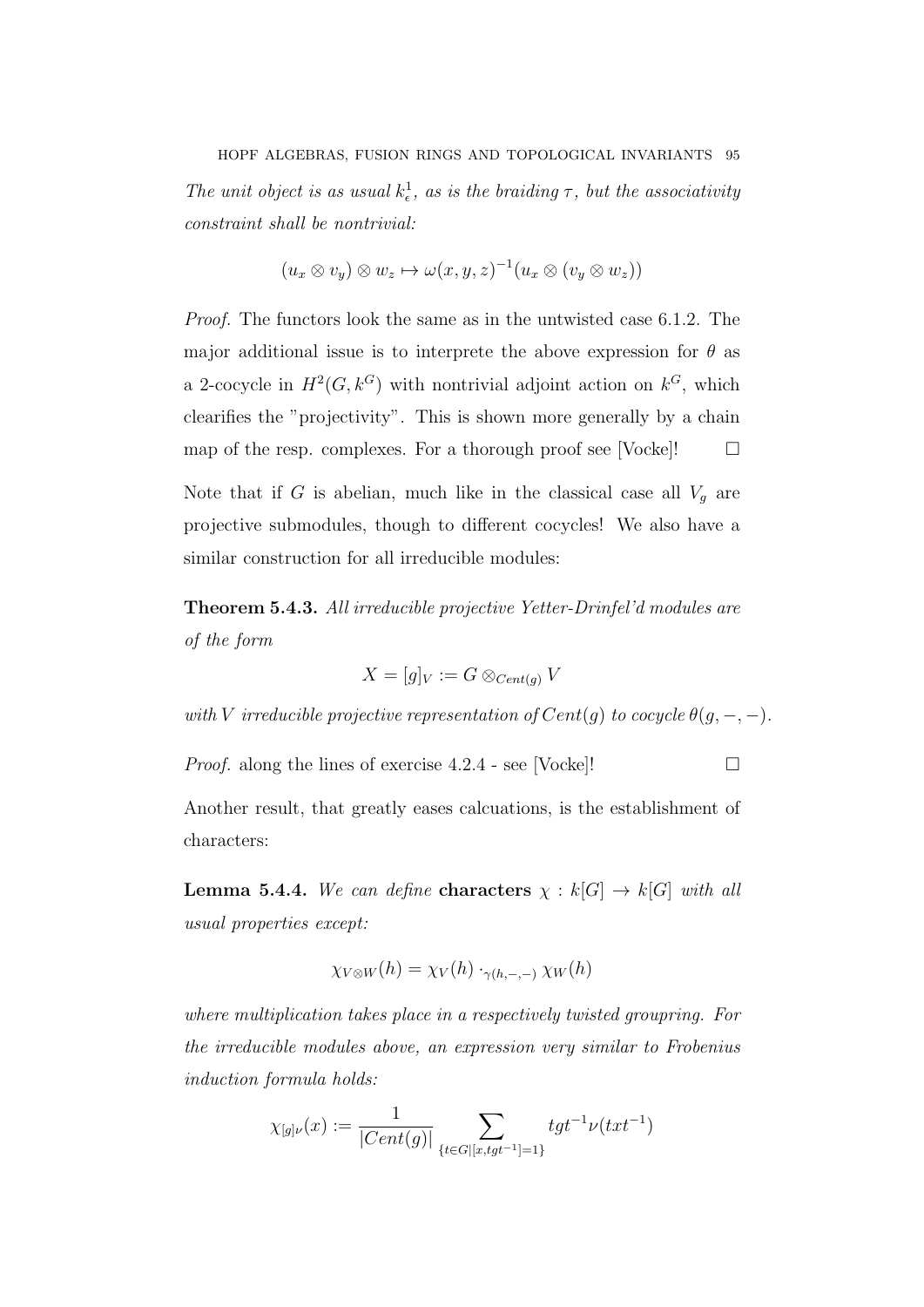*Proof.* One just pulls over character theory of  $D^{\omega}(G)$ , being a semisimple algebra, by associating to a module the new character

$$
k[G] \ni \chi(x) = \sum_{g \in G} g \chi^{D^{\omega}(G)}(e_g x)
$$

and calculates this quantity for  $[g]_{\nu} = G \otimes_{Cent(G)} V_{\nu}$ . It's no surprise that exactly the formula of the  $G/Cent(g)$ -induced module appears, only the  $k[G]$ -coefficients keep track of in which conjugate of the subgroup we work. For details, see [Vocke]  $\Box$ 

Note that PYD-characters are covariant with respect to conjugation and  $\chi(g)$  always <u>lands in the centralizer</u> of g. These two conditions replace the "class functions"-approach in group theory: It can be shown, that with a suitable scalar product (from the integral on  $D_{\omega}(G)$ ) the irreducible PYD-characters become an orthonormal basis of this space This character theory also can be used to totally clearify the fusion rules of the irreducibe modules above. One only needs to know "fusion rules" of the respective conjugacy classes in G and of usual projective representations on centralizer intersections:

**Theorem 5.4.5.** Given  $[g]$ ,  $[h]$  we need to know all conjugacy orbits of **tuples**  $[(x_i, y_i)]$  in  $[g] \times [h]$ , hence of the form  $(\alpha_i g \alpha_i^{-1}, \beta_i g \beta_i^{-1})$ . Then:

$$
[g]_V \otimes [h]_W = \bigoplus_i [x_i y_i]_{Ind_{Cent(x_i)\cap Cent(y_i)}^{Cent(x_i y_i)} V_i^{\alpha} \otimes W^{\beta_i}}
$$

where the projective representations  $V, W$  have been each conjugated by  $\alpha_i, \beta_i$  to  $Cent(x_i), Cent(y_i)$  and restricted to the intersection, then tensored there (and possibly decomposed) as ordinary projective representations and induced back to the product centralizer, which is typically larger. All these steps can be performed, if induction, restriction, fusion of projective representations are known in terms of irreducible representations.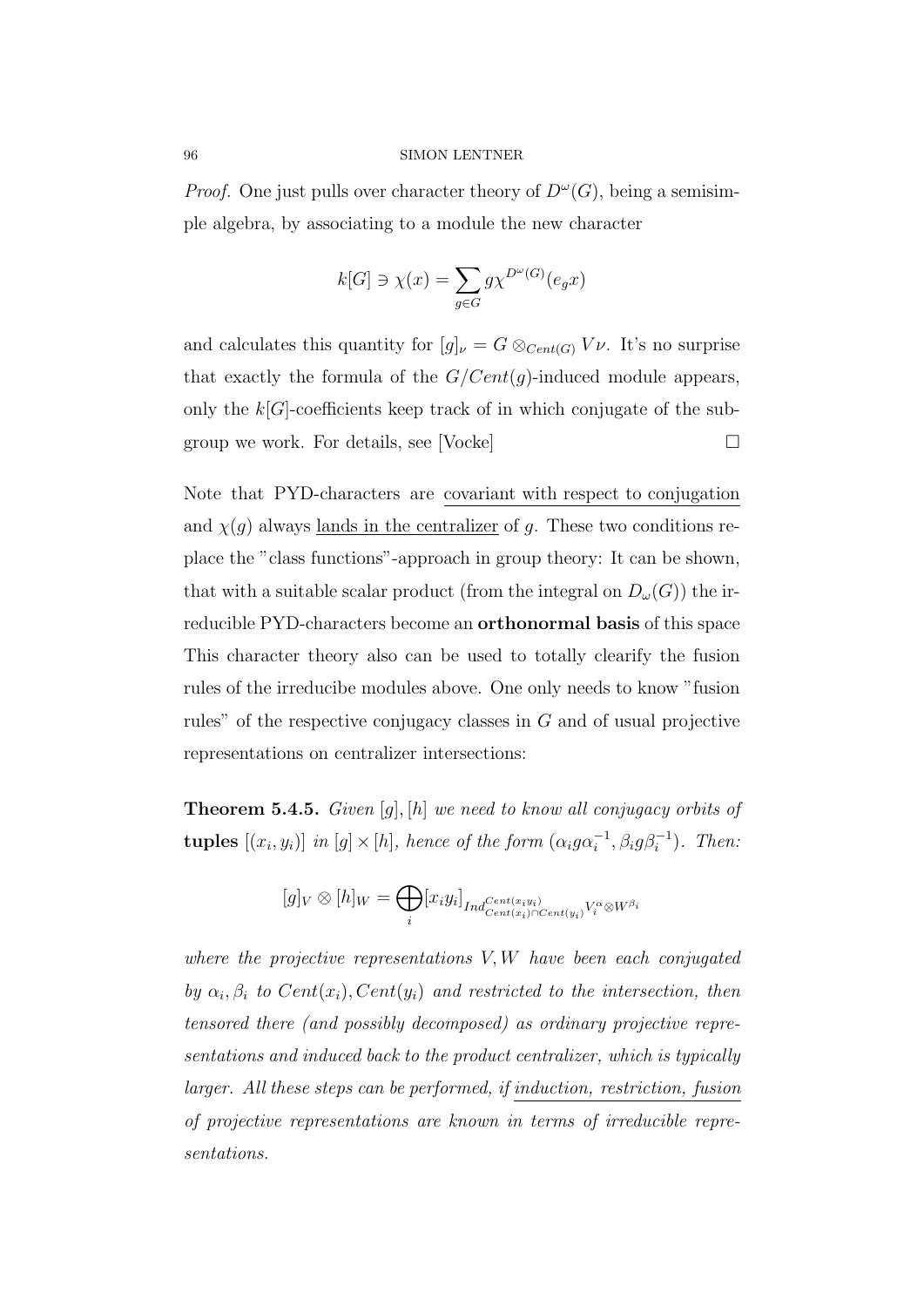Note that e.g. for  $S_n$ , we have such profound knowledge of the projective representation theory. See [Vocke] for details and also for the worked-through example  $S_4$ .

**Exercise 5.4.6.** Take  $G = D_4$  and all nontrivial 3-cocycles. What is  $P Y D_G^{\omega}$ ? Write down the tensor product of two such irreducible PYD and decompose it into irreducible PYD's (fusion rules!). Now use character theory above! Finally apply the last formula.

# 5.5. Producing Anyon Models For Quantum Computing. Lina!

### 5.6. To Knishnik-Zamolodchikov-Equation And CFT.

We omitted this section in the course,

it will be filled in a later version!

Drinfeld'd invented braided Quasi-Hopf algebras for the purpose of constructing a bridge from  $U_q(sl_2)$  representation theory to solutions of a system of differential equations typical for Conformal Field Theory in three papers '89-'90. [Kassel] treats this in great details.

### 6. Topological Quantum Field Theories

We now come to the climax of the course. The existence of such a powerful functor has been assumed by physicists for sometime (see [Atiyah]) but it took quite a while (and tedious calculations!) unil [ReshetikhinTuraev] have given the first rigorous construction using quantum-6j-symbols (i.e. Clebsch-Gordan coefficients) of the Hopf algebra  $U_q(sl_2)$  by triangulating the respective spacetimes (=lattice gauge theory) and showing independence of this choice. The later, different construction of [DijkgraafWitten] we'll perform here uses the far easier  $D^{\omega}(G)$  implicitely, but the physical language and the -approach makes the connection unclear; a rigid proof along their lines in [Wakui]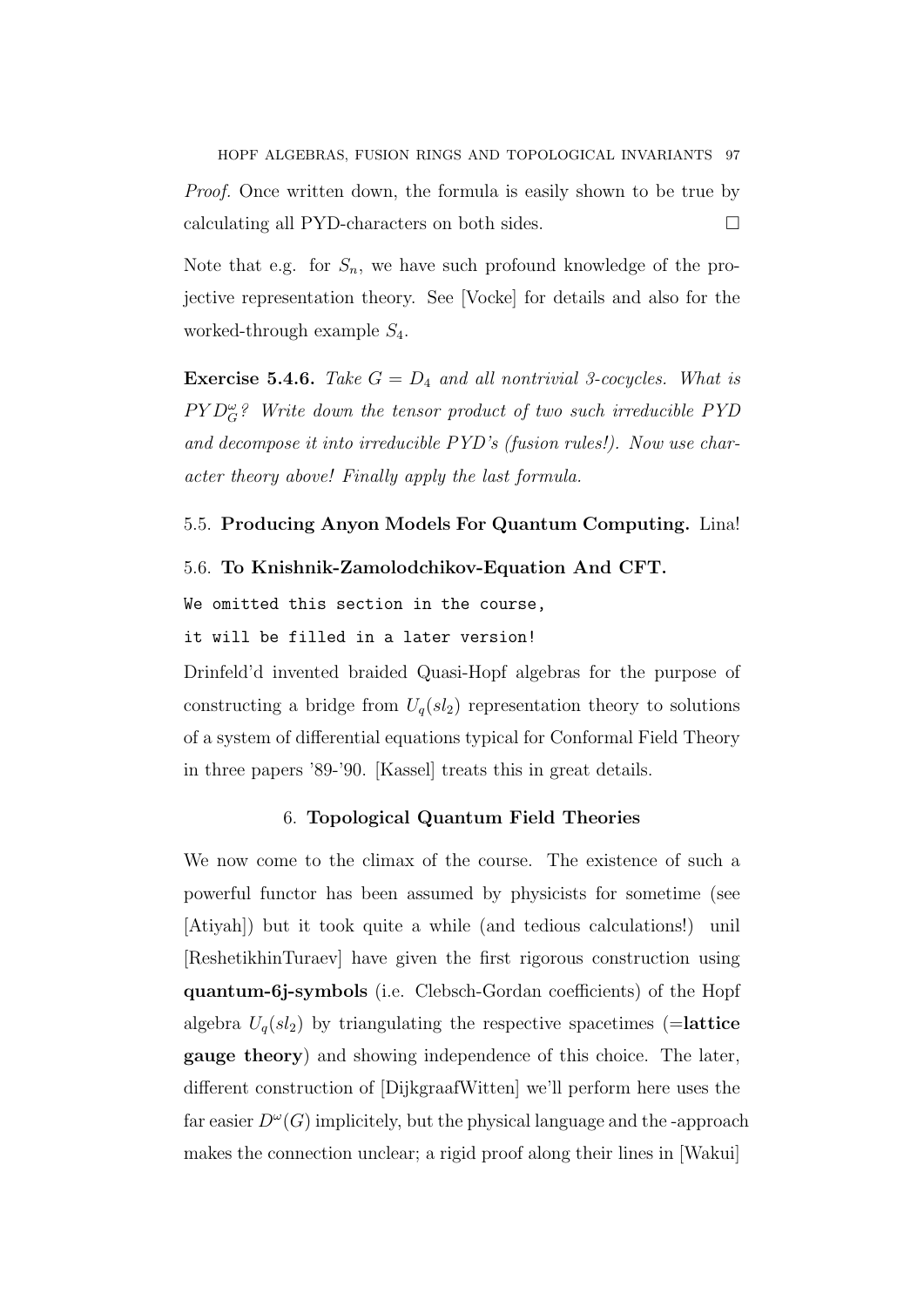adds even more distance. The following proofs relie on the latter paper but try to emphasize the physical background and moreover the deep connection to  $D^{\omega}(G)$ , which often provide natural explainations for "lucky occurrences", especially in the two following sections.

### 6.1. Definiton And Physical Context.

### Definition 6.1.1. A Topological Quantum Field Theory (TQFT)

Z assigns to every compact, smooth, oriented 2-dimensional manifold  $\Sigma$  a finite-dimensional vector space  $Z(\Sigma)$  and to every compact, smooth oriented 3-dimensional manifold M with boundry  $\Sigma = \partial M$  an element  $Z(M) \in Z(\Sigma)$ , such that:

• (Functoriality) Every smooth, orientation-preserving map  $f$ :  $\Sigma \to \Sigma'$  induces a linear homomorphism  $Z(f) : Z(\Sigma) \to Z(\Sigma')$ (this is actually another datum), such that  $Z(f \circ g) = Z(f) \circ g$  $Z(g)$  and  $Z(id) = id$ .

If we furthermore have an  $\overline{f}: M \to M'$ , the restriction to their boundries  $f : \partial M \to \partial M'$  induces by the above a map between the respective spaces an this shall correctly map the respective elements:

$$
Z(\partial M) \xrightarrow{Z(f)} Z(\partial M')
$$
  
\n
$$
\cup \qquad \qquad \cup
$$
  
\n
$$
Z(M) \xrightarrow{\downarrow} Z(M')
$$

• (Multiplicativity) The disjoint sum we yields a tensor product and the swiched-orientation manifold the dual vectorspace:

$$
Z(\Sigma_1 \cup \Sigma_2) = Z(\Sigma_1) \otimes Z(\Sigma_2) \qquad Z(\Sigma^*) = Z(\Sigma^*)
$$

such that injection and surjection of  $\cup$  to/from  $\Sigma_i$  are by Z mapped to the respective structural maps of  $\otimes$  (note that hence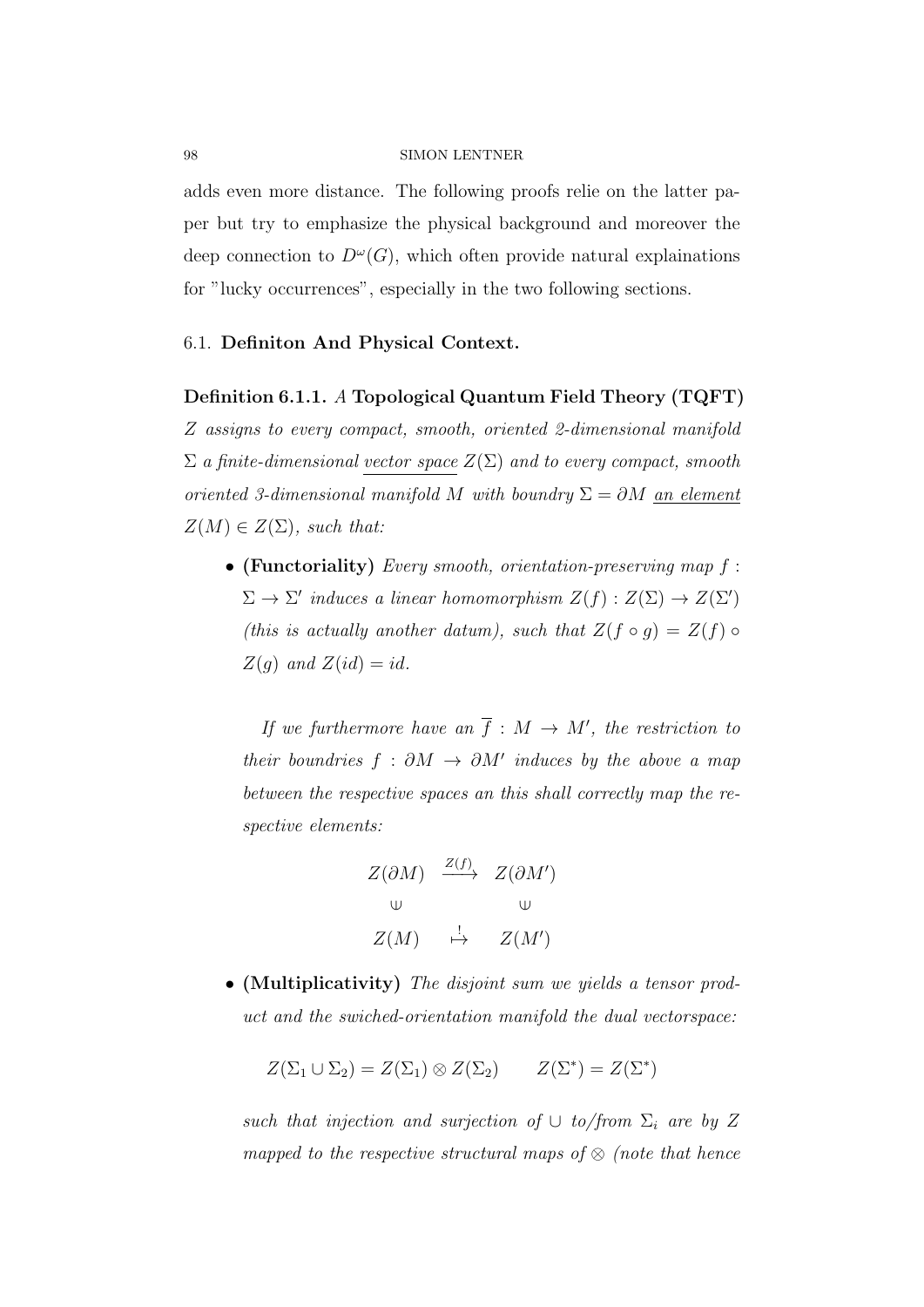Here, usually isomorphisms are considered to be sufficient, but note that their altogether-choices have to be compatible with the morphisms  $Z(f)$  and themselves (natural transformation!).

• (Glueing) If  $M_1, M_2$  are manifolds with boundries  $\Sigma_1 \cup \Sigma$  and  $\Sigma^* \cup \Sigma_2$  we may glue them together along  $\Sigma$  to obtain

$$
q: M_1 \cup M_2 \to M_1 \cup_{\Sigma} M_2 =: M
$$

We now demand to know the resulting

$$
Z(\Sigma_1) \otimes Z(\Sigma) \otimes Z(\Sigma)^* \otimes Z(\Sigma_2) \xrightarrow{Z(q)} Z(\Sigma_1) \otimes Z(\Sigma_2)
$$

is simply evaluation, i.e. plugging in the  $Z(\Sigma)$ -element into the linear form in  $Z(\Sigma)^*$ . image??

In the physical context the following catches much more of the intuition. Is is equivalent

Theorem 6.1.2.

 $Proof.$ 

Remark 6.1.3. ??

Homotopy invariance

6.2. The Examples Of Dijkgraaf And Witten. We now shall construct an explicit class of TQFT's closely related to the previousely defined quasi-Hopfalgebras  $D^{\omega}(G)$ , for some finite group G and some 3cocycle  $\omega \in Z^3(G)$  (wel'll note that again everything will factor over cohomology classes up to isomorphism). Physically  $G$  is a **gauge group** and the resulting TQFT alternatively arrises (in case  $\partial M = \emptyset$ ) by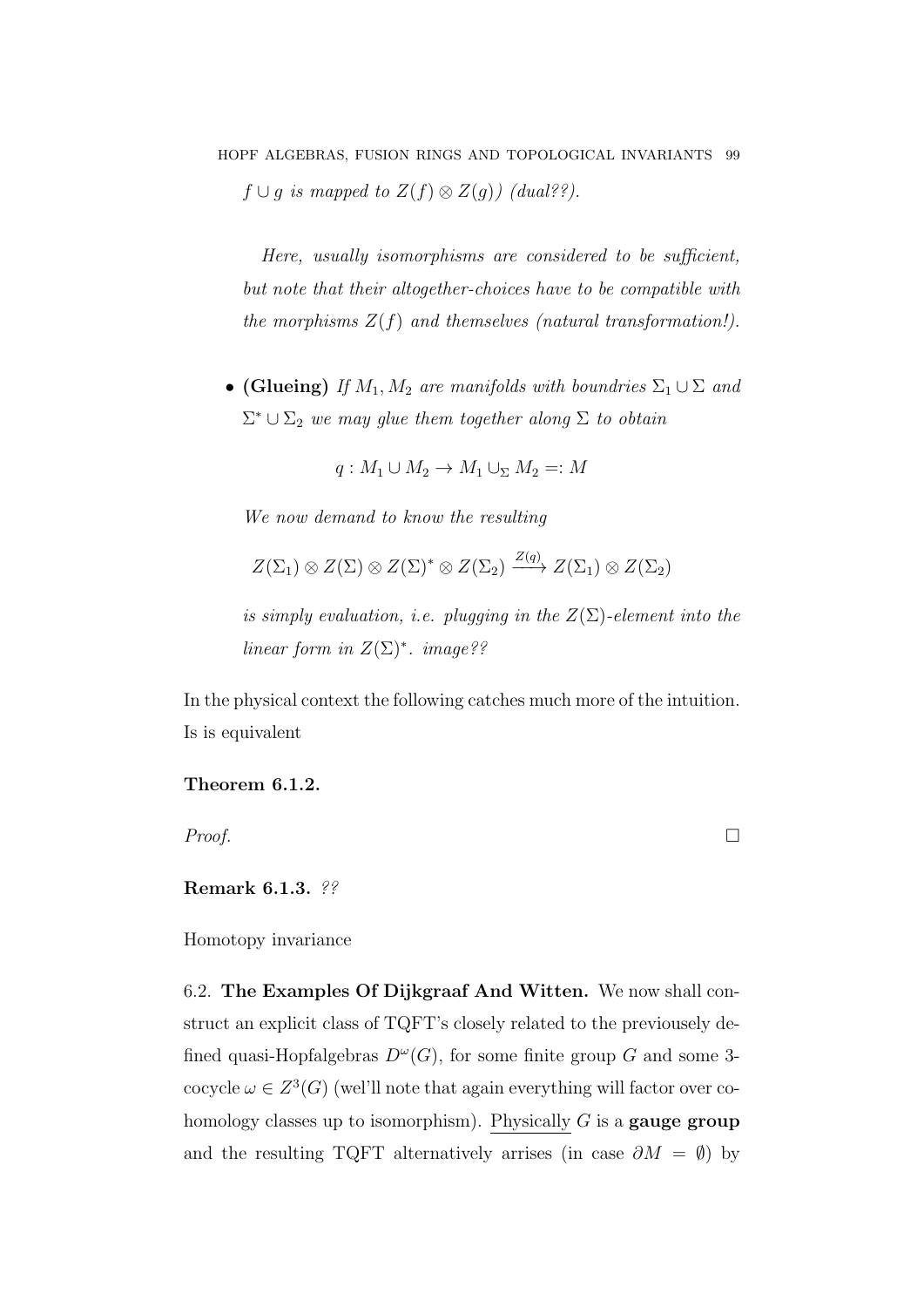"path-integration" of a Chern-Simon theory (see [DijkgraafWitten]).

The construction principle used here is widely known as lattice gauge **theory**, i.e. we define (preliminary) spaces  $\overline{Z}(\Sigma)$  and elements  $Z(M)$ rather combinatorically for fixed triangulations. If M is triangulated differently, the same element  $Z(M)$  will emerge, as we'll prove by showing invariance under Alexander moves (star-dividing simplices). The spaces  $\overline{Z}(\Sigma)$  however will greatly depend on the "redundance" of their triangulation - however, if we restrict to the relevant parts

$$
Z(\Sigma) := Im(Z(\Sigma \times [0;1])) \subset \overline{Z}(\Sigma)
$$

as described in remark 6.1.3, a general argument will finally show independence of the triangulation of  $\Sigma$  also! The problem of explicitly describing  $Z(\Sigma)$ , however, is left to the next section.

Definition 6.2.1. An (admissible) G-coloration of a triangulated 2, 3, n-manifold is a map  $\tau$ : OrientedEdges  $\rightarrow G$  such that for "backand-forth" on a 1-simplex e and "around" every 2-simplex t the "color monodromy" vanishes

$$
\tau(e_{01})\tau(e_{10}) = 1 \qquad \tau(t_{01})\tau(t_{12})\tau(t_{20}) = 1
$$

(here and later, the double subscript indicates an edge between the respective vertices of the simplex). We denote the (finite!) set of all admissible G-colorings by  $Col(M), Col(\Sigma)$  for resp. fixed triangulations.

We first introduce the preliminary spaces and proof independence of M's triangulation:

Remark 6.2.2. We have to choose a representant 3-cocycle such that:

$$
\omega(a, a^{-1}, b) = \omega(b, a, a^{-1}) = 1
$$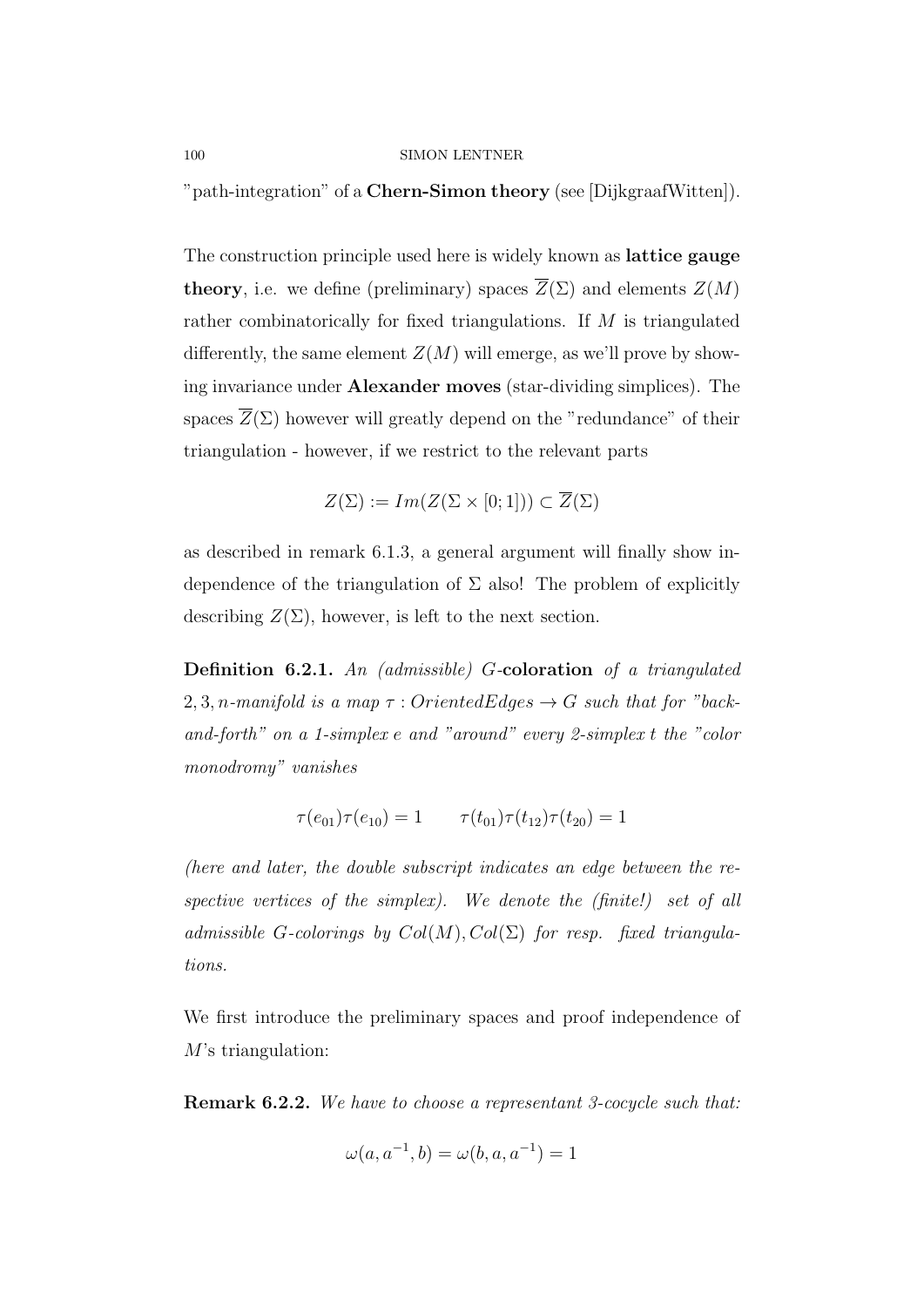This is possible ([DijkgraafWitten]) and an easy consequence is:

$$
\omega(a, a^{-1}b, c) = \omega(a^{-1}, b, c)^{-1}
$$

which is needed for reordering of labels. Note it's the saem choice that makes the antipode of  $D_{\omega}(G)$  nice (see above).

**Theorem 6.2.3.** For a fixed triangulation on  $\Sigma$  the following assignements define a TQFT in the weak sense of 6.1.1: Define the state space  $\overline{Z}(\Sigma)$  through a linear basis  $Col(\Sigma)$  and the element therein by:

$$
Z(M) = |G|^{b/2-m} \sum_{\tau \in Col(M)} \tau|_{\partial M} \prod_{s \text{ 3-simplex}} \omega(\tau(s_{01}), \tau(s_{12}), \tau(s_{23}))^{\epsilon(s)}
$$

where b is the number of edges in  $\Sigma$  a, m the number of vertices in M and  $\epsilon(s) = \pm 1$  depending on whether s is oriented according to M.

*Proof.* The key part of the proof is that  $Z(M)$  doesn't depend on the triangulation of M. For this we invoke a classical theorem of Alexander [Alexander] (in a relative version used in [TuraevViro]):

Theorem 6.2.4. Any two triangulations of a manifold M with boundry  $\Sigma$  equal on the latter, can be transformed into one another by a series of Alexander moves, i.e. star-subdivisions of any subsimplex (not entirely contained in  $\Sigma$ ) and their inverses.

We thus have to show invariance  $Z(M) = Z(M')$  under re-ordering and star-subdivision of 1, 2, 3-simplices by using the 3-cocycle condition.

• re-ordering It suffices to show that transposition of vertices invert the 3-cocycle expression (switch of orientation and thus of  $\epsilon(s)$ ) and we shall restrict ourselves to the case (1023), where we have:

$$
\omega(\tau(s_{10}), \tau(s_{02}), \tau(s_{23})) = \omega(\tau(s_{10}), \tau(s_{02}), \tau(s_{23}))
$$
  

$$
\stackrel{Col}{=} \omega(\tau(s_{01})^{-1}, \tau(s_{01})\tau(s_{12}), \tau(s_{23}))
$$
  

$$
= \omega(\tau(s_{01}), \tau(s_{12}), \tau(s_{23}))
$$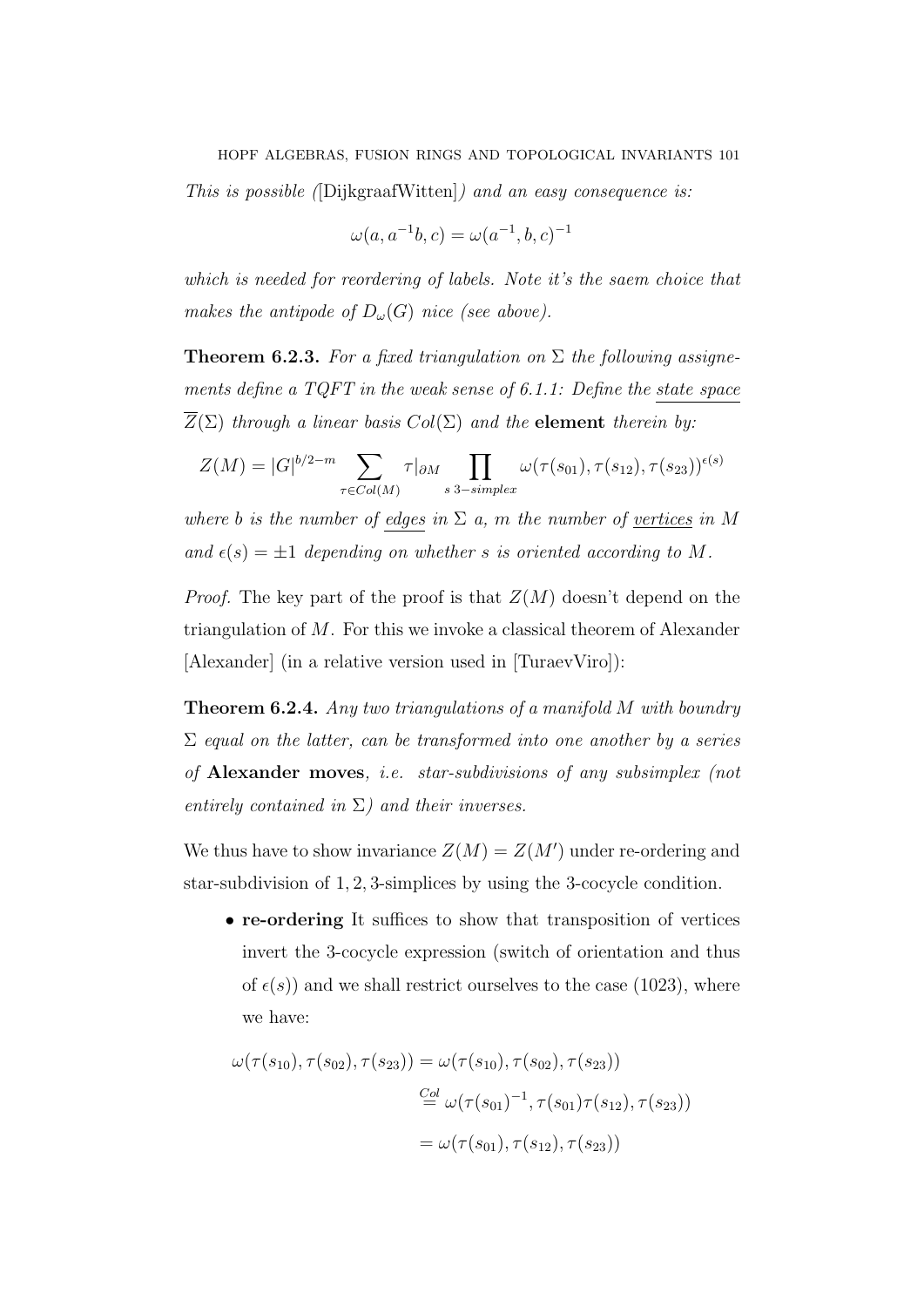• 3-simplex Introducing a new vertex  $s_4$  inside some 3-simplex s subdivides this into 4 new ones

$$
\big[s_1s_2s_3s_4\big]^*, \big[s_0s_2s_3s_4\big], \big[s_0s_1s_3s_4\big]^*, \big[s_0s_1s_2s_4\big]
$$

and every other k-simplex does not change. For every assignment

$$
\tau(s_{01}) = a, \tau(s_{12}) = b, \tau(s_{23}) = c, \tau(s_{34}) = d
$$

there is exactly one admissible coloring  $\tau$  and we calculate the sum over all possibilities d for the newly appearing edge  $[s_3s_4]$ of the product of the 4 new sub-3-simplice of s:

$$
\frac{1}{|G|} \sum_{d \in G} \underbrace{\omega(b, c, d)^{-1}}_{s_{12, s_{23, s_{34}}}} \underbrace{\omega(ab, c, d)}_{s_{02, s_{23, s_{34}}}} \underbrace{\omega(a, bc, d)^{-1}}_{s_{01, s_{13, s_{34}}}} \underbrace{\omega(a, b, cd)}_{s_{01, s_{12, s_{24}}}} \underbrace{\omega(a, b, cd)}_{s_{01, s_{12, s_{24}}}}
$$

This will suffice to see  $Z(M)$  remains invariant, only the second scale factor  $|G|^{-m}$  had to be chosen apropriately (subdivision increases m by 1!). Note that  $\partial M' = \partial M$  and  $M'\gtrsim = M\gtrsim s$ :

$$
Z(M') = |G|^{b/2 - (m+1)} \sum_{\tau \in Col(M')} \tau|_{\partial M'} \prod_{s' \text{ 3-simplex} \subset M'} \omega(\tau(s'_{01}), \tau(s'_{12}), \tau(s'_{23}))^{\epsilon(s')}
$$

$$
= |G|^{b/2 - m} \sum_{\tau \in Col(M \setminus s)} \tau|_{\partial M} \prod_{s' \text{ 3-simplex} \subset M \setminus s} \omega(\tau(s'_{01}), \tau(s'_{12}), \tau(s'_{23}))^{\epsilon(s')}
$$

$$
\underbrace{\left(\frac{1}{|G|} \sum_{a,b,c,d \in G} \omega(b,c,d)^{-1} \omega(ab,c,d) \omega(a,bc,d)^{-1} \omega(a,b,cd)}_{\omega(a,b,c)}\right)}_{\omega(a,b,c)}
$$

- 2-simplex ??
- 1-simplex ??

Hence  $Z(M)$  is independent of M's triangulation! The remaining parts then are not that hard, especially in the second formulation in it's weak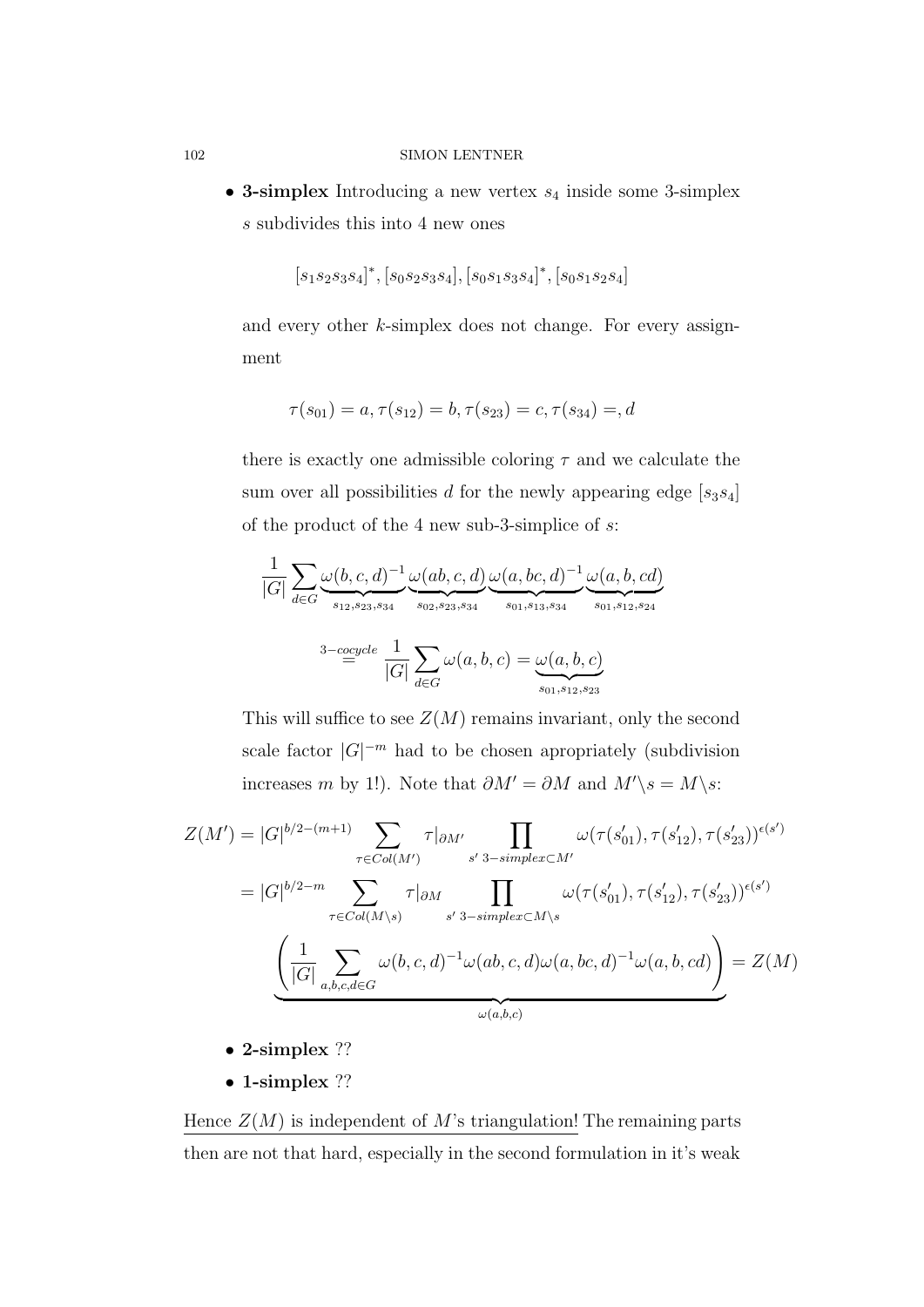form: Here,  $\Sigma = \Sigma_1^* \cup \Sigma_2$  and a coloring  $\tau \in M$  restricts to a homomorphism  $\in Hom(Z(\Sigma_1), Z(\Sigma_2)) = Z(\Sigma_1)^* \otimes Z(\Sigma_2)$  on the basis:

$$
Col(\Sigma_1) \xrightarrow{\tau|_{\Sigma}} Col(\Sigma_2)
$$
  
\n
$$
\cup \qquad \qquad \cup
$$
  
\n
$$
\phi \qquad \mapsto \qquad \delta_{\phi,\tau|_{\Sigma_1}} \tau|_{\Sigma_2}
$$

So the expression  $\sum_{\tau \in Col(M)} \tau |_{\Sigma_1} \cdots$  appearing in  $Z(M) \in Hom(Z(\Sigma_1), Z(\Sigma_2))$ means sending every coloring  $\phi$  of  $\Sigma_1$  to the sum over all extensions  $\tau$ on M of the resp. resulting coloring on  $\Sigma$ , weighted by the 2-cocycle product. Note that this is not too far from the physical intuition behind path integrals! In this formulation we easily proof:

- (Invariance)?? This we just proved.
- (Multiplicativity) By construction

$$
Col(\Sigma_1 \cup \Sigma_2) = Col(\Sigma_1) \otimes Col(\Sigma_2)
$$

and given (linear combinations of) colorings solemnly in one of them are mapped accordingly.

• (Functoriality) Image?? Concatenation of the two expressions using the above description (and letting  $b_i$  denote the number of vertices in each  $\Sigma_i$ ) yields for  $Z(M_2) \circ Z(M_1)$ :

$$
Col(\Sigma_1) \ni \phi \mapsto |G|^{(b_2+b_3)/2-m_2} \sum_{\tau_2 \in Col(M_2)} |G|^{(b_1+b_2)/2-m_1} \sum_{\tau_1 \in Col(M_1)} \n\delta_{\phi, \tau_1|_{\Sigma_1}} \delta_{\tau_1|_{\Sigma_2}, \tau_2|_{\Sigma_2}} \tau_2|_{\Sigma_3} \prod \cdots \n= |G|^{(b_1+b_3)/2 - (-b_2+m_1+m_2)} \sum_{\tau \in Col(M)} \delta_{\phi, \tau|_{\Sigma_1}} \tau|_{\Sigma_3} \prod \cdots
$$

because admissible colorings coinciding on  $\Sigma_2$  may be combined uniquely. This is equivalent to the respective expression for  $Z(M_2 \cup_{\Sigma_2} M_1)$ , because the first scale factor  $|G|^{b/2}$  has been chosen appropriately; the number of vertices in  $M$  is exactly  $-b_2 + m_1 + m_2$  and thus fits the expression!

• (Involution) By Construction ??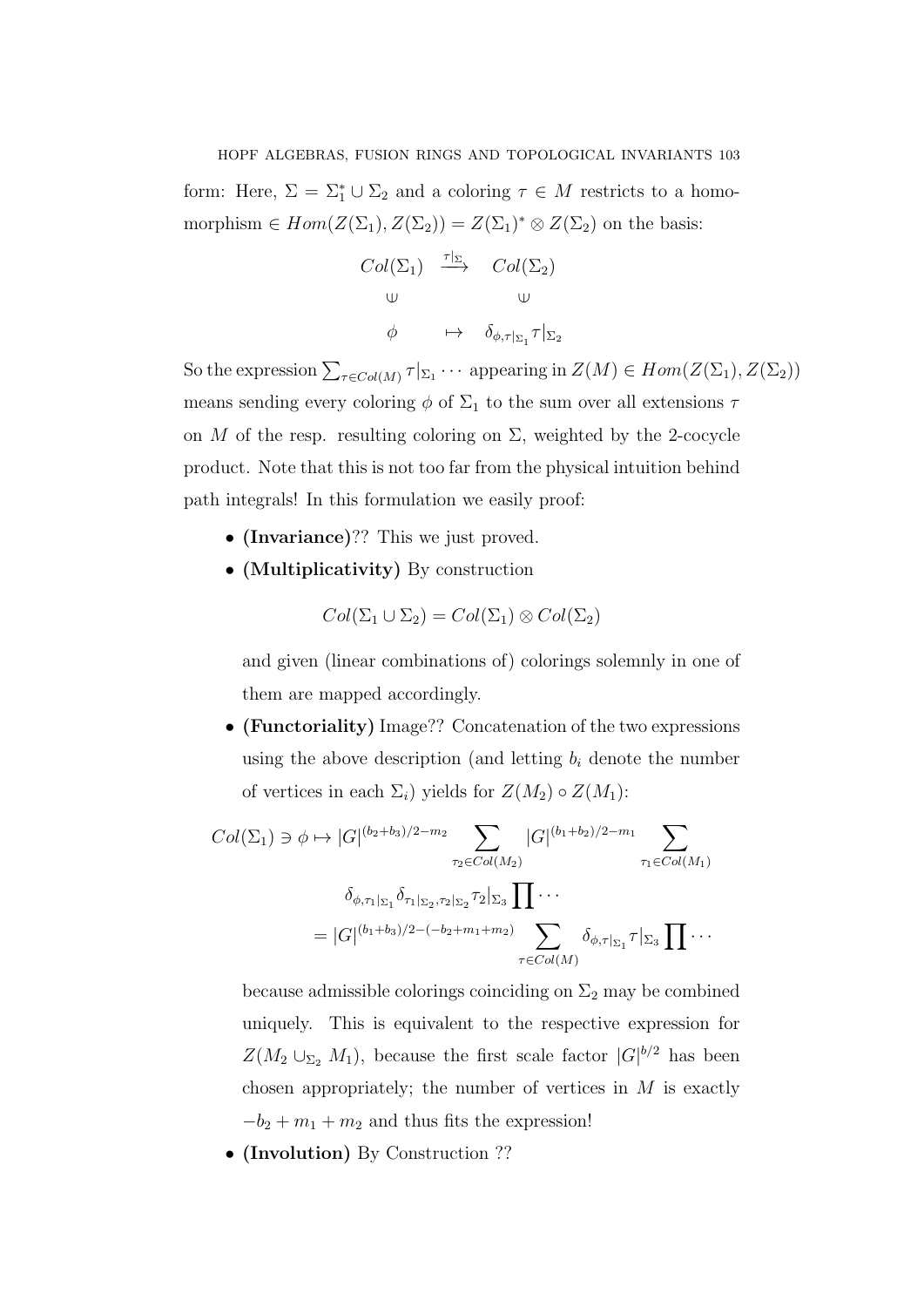Note that generally  $\overline{Z}(\Sigma) = Col(\Sigma)$  exponentially increases as we subdivide  $\Sigma$ 's triangulation and  $Z(M)$  will generally project on only very few (see examples below). Using the last sections trick, however, will remove the latter problem and with it the first one also!

Theorem 6.2.5. Restricting ourselves to the image of the trivial projection

$$
\overline{Z}(\Sigma) \supset Z(\Sigma) = Im(Z(\Sigma \times [0,1]))
$$

forces as shown  $Z(\Sigma \times [0,1])$  bijective. It is then additionally independent of  $\Sigma$ ' triangulation - hence we obtain a TQFT!

Proof. The argument is rather general: For different triangulations  $\Sigma_1, \Sigma_2$  of the same  $\Sigma$ , we may find a suitable triangulation of  $\Sigma \times [0, 1]$ and hence an isomorphism  $Z(\Sigma_1) \cong Z(\Sigma_2)$ . Note that is might be quite hard to actually calculate the dimension of this image, but we will do so explicitely below!

# Examples??

6.3. A Verlinde-type Formula For The State Space. Due to [DijkgraafWitten] we have an astonishing formula for the dimension of the state spaces, derived the exactly same way as the celebrated Verlinde formula for the "state-spaces" of the strictly 2-dimensional **Conformal Field Theory (CFT)** for  $SU(n)$  ([Schottenloher]).

They used a single manifold  $Y = (S^2 \setminus \{p,q,r\}) \times S^1$  for small disks  $p, q, r$  with boundry three tori  $T_1 = (\partial p) \times S^1, etc.$  and hence obtained a map:

$$
Z(T_1) \otimes Z(T_2) \stackrel{Z(Y)}{\rightarrow} Z(T_3)
$$

Image,Calc??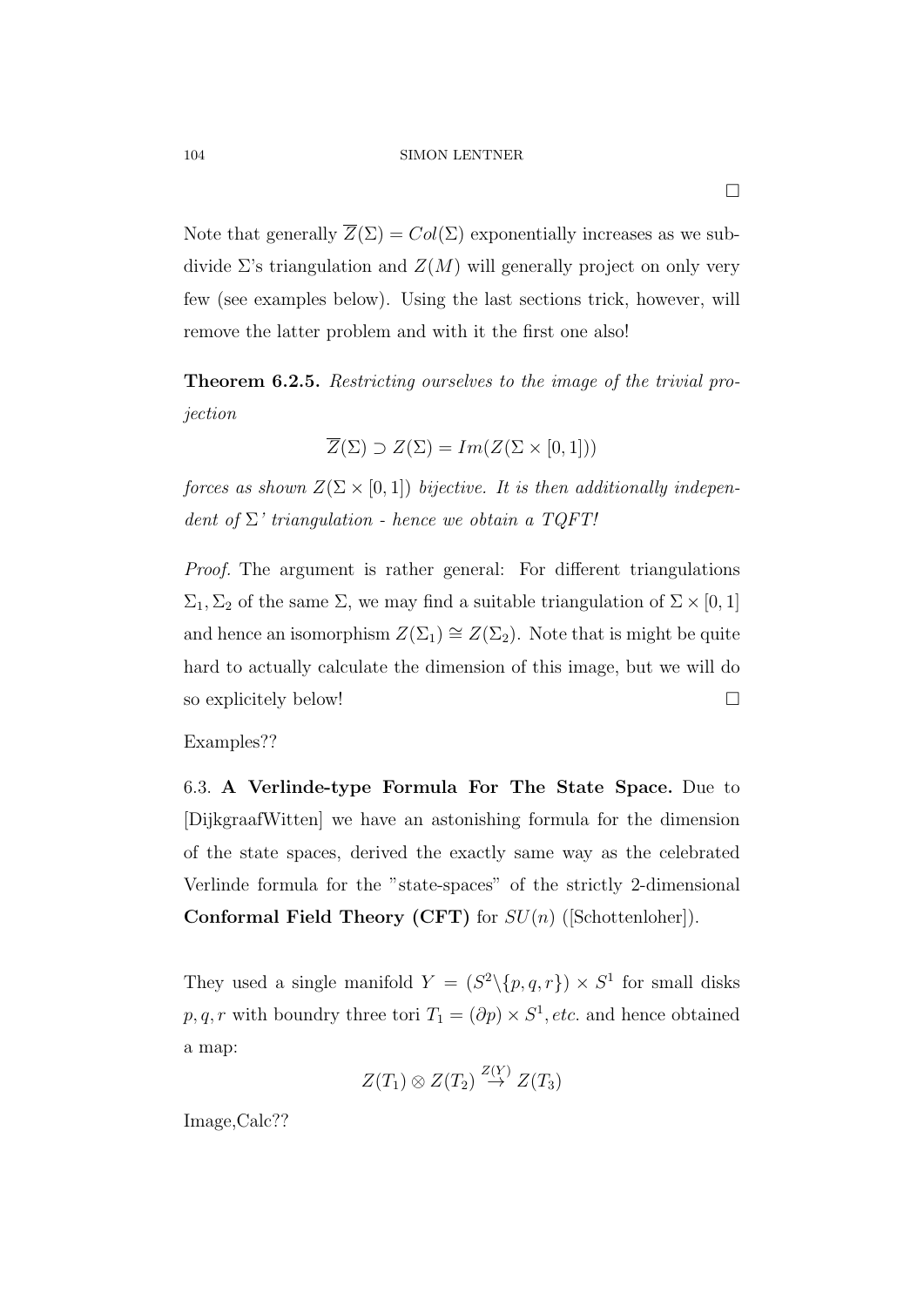HOPF ALGEBRAS, FUSION RINGS AND TOPOLOGICAL INVARIANTS 105 They were inspired by the physically consequent, but yet to be discovered theory of punctured  $\Sigma = S^2 \setminus \{p, q, r\}$ , in this case the thricepunctured sphere - but instead of having to deal with  $\Sigma \times [0, 1]$  to calculate it's state space, they comfortably stayed within unpunctured territory, but still gained information about the dimension by closing the ends (calculating thus some form of "trace"). Then every compact oriented surface can be obtained by sewing together such punctured spheres - and this might be used to derive an inductive formula for the dimensions.

Indeed  $Z(Y)$  turns out to be the exact expression for the **fusion rules** of a certain Wess-Zumino-Witten model in CFT - hence one can direcly copy the respective "Verlinde formula" for the genus g surface:

$$
dim(Z(\Sigma_g)) = \sum_{[g] \in Class(G)} \sum_{V \in Irrep(k_{\theta(g,-,-)}[G])} \left(\frac{|Cent(g)|}{dim(V)}\right)^{2g-2}
$$

$$
= |G|^{2g-2} \sum_{X \in Irrep(D_{\omega}(G))} dim(X)^{2-2g}
$$

Here we provided an alternative term more closely related to  $D_{\omega}(G)$ , by multiplying with  $||g||$  and using the description of  $D_{\omega}(G)$ -modules by projective Yetter-Drinfel'd modules ([Vocke])  $X = [g] \otimes_{Cent(g)} V$ .

**Example 6.3.1.** Note that  $dim(Z(\Sigma_0)) = Z(S^2) = 1$  just reflects that  $\sum dim(X)^2 = dim(D_{\omega}(G)) = |G|^2$ , which is fundamental to semisimple algebras. The case of a torus yields  $dim(Z(\Sigma_1)) = dim(Z(S^1 \times$  $S^1$ ) = #Irrep( $D_\omega(G)$ ).

### Example 6.3.2.

6.4. The Other Side Of The Verlinde Formula? The surprise of the classical Verlinde formula lays partly within the fact, that the "state-spaces" (in this case spaces  $\tilde{Z_G}$  of generalized theta-functions) have a mathematical description of own interest, and CFT is the key to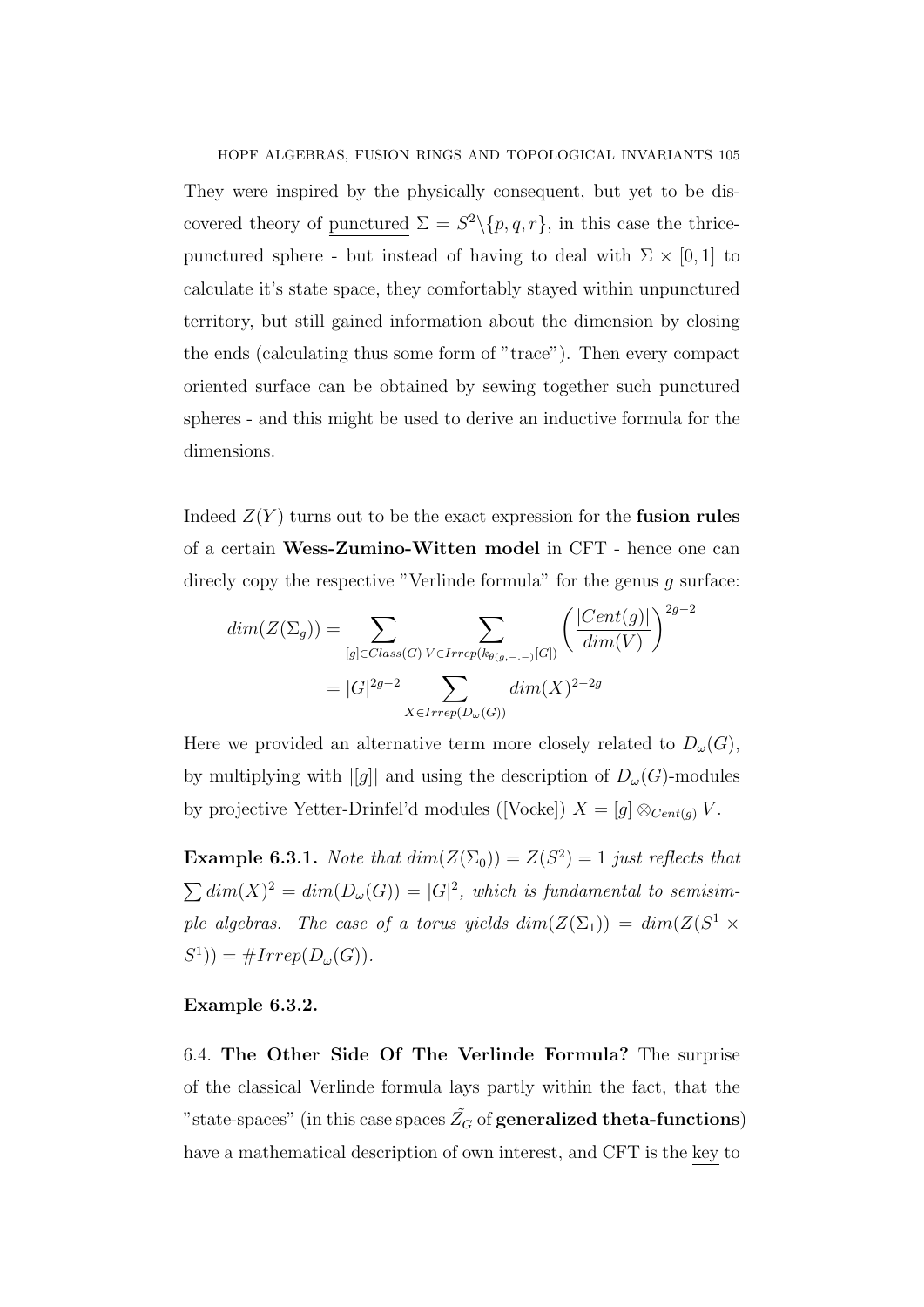first calculate their dimensions altogether, which has been attempted for quite a while! In the classical case of a 2-manifold M and a Lie group  $G = SU(n)$  this moduli space of representation is:

$$
Z(\Sigma) = Hom(\pi_1(\Sigma), G)/Inn
$$

Here,  $\pi_1$  is the **fundamental group**, which is known for the surface of Genus g to be

$$
\pi_1(\Sigma_g) = \langle a_1, b_1, \dots, a_g, b_g \rangle / ([a_1, b_1] \cdots [a_g, b_g] = 1)
$$

and *Inn* means orbits of the maps under conjugation (i.e.  $G$ ): This moduli space has a lot of geometrical meansings, listed e.g. in [Schottenloher].

Now, physical intuition tells ([DijkgraafWitten]) that also in our case (at least  $\omega = 1$ ), this is exactly the characterization, that applies - so we'd expect to be able to calculate for  $\frac{finite}{finite}$  groups  $G$  the above, now discrete, quantity.

**Example 6.4.1.** Take  $G = S_3$ . The (now proper) irreducible Yetter-Drinfel'd modules  $X = [g]_X := [g] \otimes_{Cent(g)} (V, \chi)$  (conjugacy classes and centralizer irreps) with dimensions  $dim(X) = |[g]| \cdot dim(V)$  are:

 $[e]_1, [e]_{sgn}, [e]_{perm}, [(12)]_1, [(12)]_{-1}, [(123)]_1, [(123)]_{\zeta_3}, [(123)]_{\zeta_3^2}$ 1 · 1, 1 · 1, 1 · 2, 3 · 1, 3 · 1, 2 · 1, 2 · 1, 2 · 1 For  $\Sigma_1 = S^1 \times S^1$  the fundamental group is  $\mathbb{Z} \times \mathbb{Z}$ . So the resp. moduli space has as basis G-conjugation orbits of G-tuples, the respective images of the two Z-generators:

$$
\langle \{(a,b) \mid [a,b]=1\} \rangle / Inn
$$

By our Verlinde formula (last section) the dimension of  $Z(\Sigma_1)$  is the number of irreducible Yetter-Drinfe'd modules = 8. Let's write down the explicit orbits to verify this:

 $(e, e)$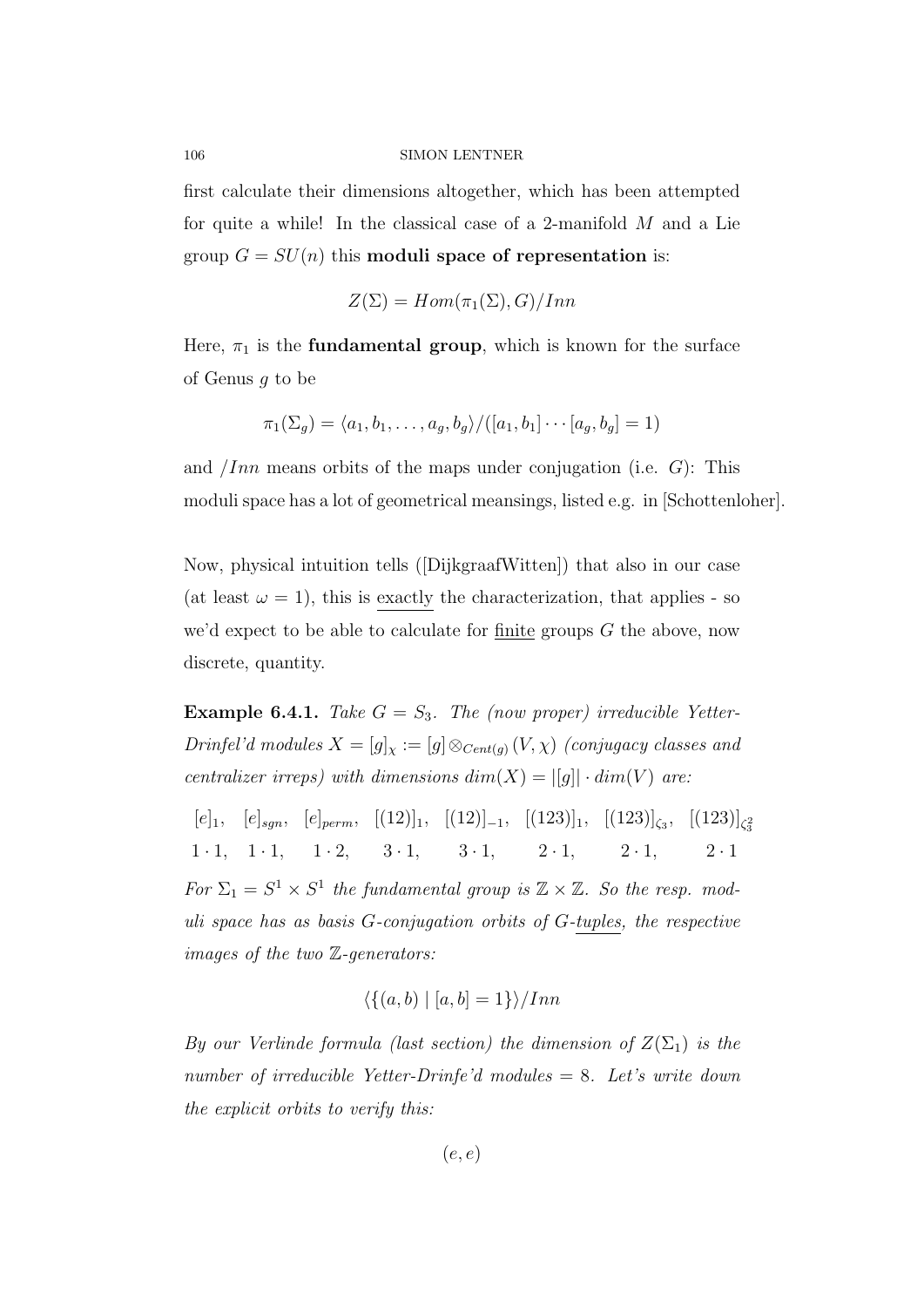HOPF ALGEBRAS, FUSION RINGS AND TOPOLOGICAL INVARIANTS 107 
$$
(e, (123)), (e, (132))
$$
 and  $((123), e), ((132), e)$   $(e, (12)), (e, (23)), (e, (13))$  and  $((12), e), ((23), e), ((13), e)$   $((123), (123)), ((132), (132))$  and  $((123), (132), (132), (132))$   $((12), (12)), ((23), (23)), ((13), (13))$ 

(the other tuples like  $((12),(23))$  do not commute)

Note that a direct proof is not too hard in case  $g = 1$ . For  $\omega \neq 1$ the Verlinde-term is generally smaller and we lack an interpretation in the sense above. For  $g = 1$  (their induction start) [DijkgraafWitten] explicitely calculated  $Z(\Sigma)$  as in the example above by orbits of tuples  $(a, b)$ , such that b centralizes a  $\omega$ -regular to verify by projective representation theory that their number matches the number of projective Yetter-Drinfel'd modules (resp. conjugacy classes and projective centralizer irreps). For higher genus, Verlinde induction on dimension is performed and we no more have an explicit description of the basis.

Conjecture 6.4.2. We note here as an outlook, that this "regular centralizing" can be symetrically formulated as commutativity for  $a, b \in$  $D_{\omega}(G)$  where the scalar twisting factor also has to coincide. We assume, that such a description generally applies, and one simply has to replace the groups by Hopf algebras:

$$
Z(\Sigma) \stackrel{?}{=} Hom_{Hopf}(k[\pi_1(\Sigma)], D_{\omega}(G))/Inn
$$

While the adjoint action of  $D_{\omega}(G)$  easily generalizes conjugation, "orbit" of a Hopf algebra on a module has to be understood as trivial submodules. Note that this is anyway already how it was used in the case above, as  $Z(\Sigma_1) \subset Col(\Sigma_1)$  is the sum of all trivial submodules.